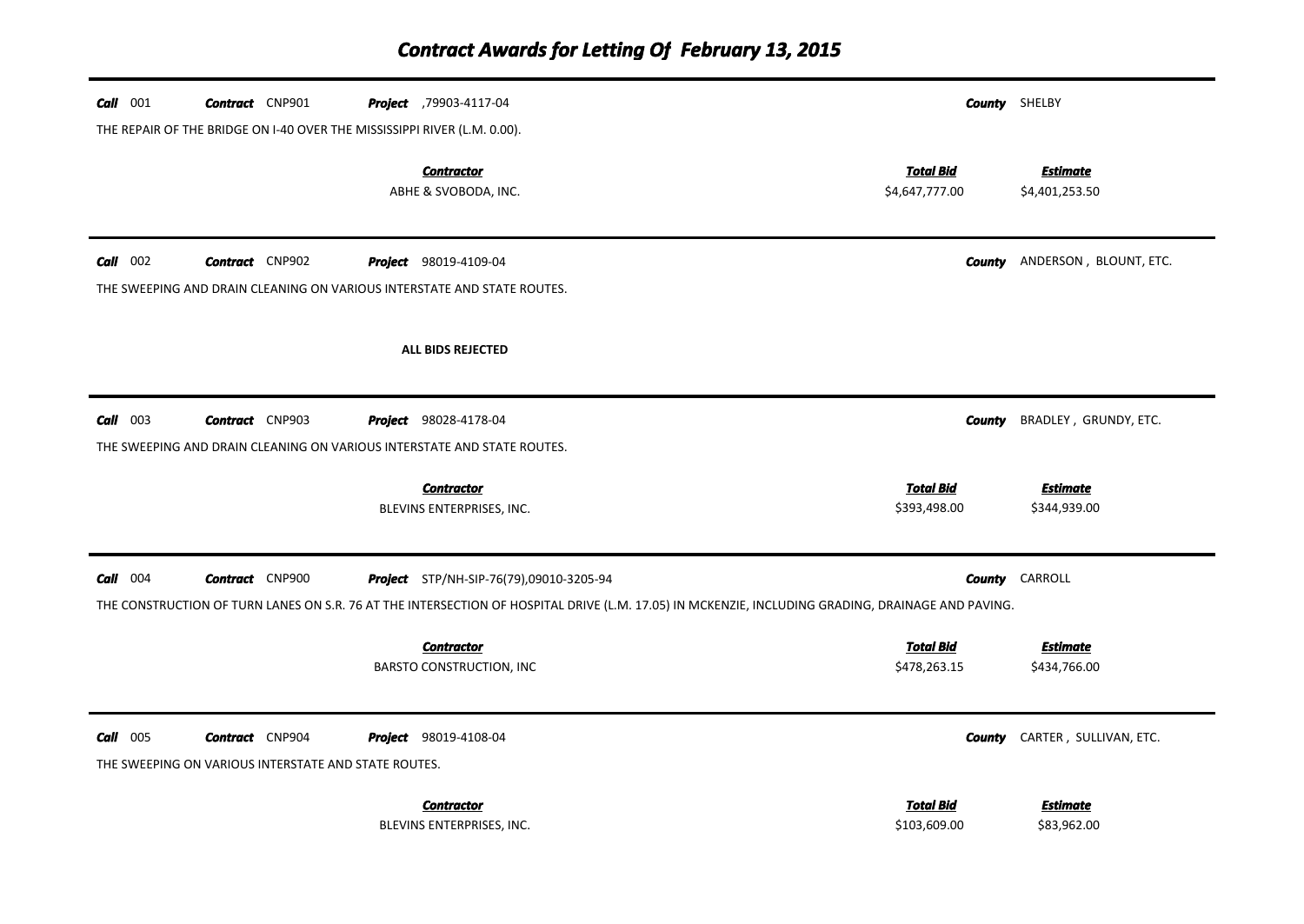| $Call$ 006 | <b>Contract</b> CNP907                                                                            | <b>Project</b> PHSIP-12(54),11005-3227-94<br>THE CONSTRUCTION OF TURN LANES ON S.R. 12 (CLARKSVILLE HIGHWAY) AT CHEATHAM COUNTY HIGH SCHOOL (L.M. 9.60 - L.M. 9.85), INCLUDING GRADING, DRAINAGE AND PAVING.        |                                    | <b>County</b> CHEATHAM            |
|------------|---------------------------------------------------------------------------------------------------|---------------------------------------------------------------------------------------------------------------------------------------------------------------------------------------------------------------------|------------------------------------|-----------------------------------|
|            |                                                                                                   | <b>Contractor</b><br>SESSIONS PAVING COMPANY                                                                                                                                                                        | <b>Total Bid</b><br>\$382,242.85   | <b>Estimate</b><br>\$312,826.90   |
| $Call$ 007 | <b>Contract</b> CNP908<br>THE SWEEPING AND DRAIN CLEANING ON VARIOUS INTERSTATE AND STATE ROUTES. | <b>Project</b> 98301-4146-04                                                                                                                                                                                        | County                             | DAVIDSON, MONTGOMERY, ETC.        |
|            |                                                                                                   | <b>Contractor</b><br>SWEEPING CORPORATION OF AMERICA, INC.                                                                                                                                                          | <b>Total Bid</b><br>\$716,780.38   | <b>Estimate</b><br>\$670,582.50   |
| $Call$ 008 | <b>Contract</b> CNP905                                                                            | <b>Project</b> PHSIP-14(57),84003-3219-94, STP-H-14(53), 79224-3201-94<br>THE MISCELLANEOUS SAFETY IMPROVEMENTS INCLUDING RESURFACING ON S.R. 14 FROM S.R. 204 (L.M. 23.32) TO THE TIPTON COUNTY LINE (L.M. 38.87). | County                             | SHELBY & TIPTON                   |
|            |                                                                                                   | <b>Contractor</b><br>LEHMAN-ROBERTS COMPANY                                                                                                                                                                         | <b>Total Bid</b><br>\$1,463,242.50 | <b>Estimate</b><br>\$1,245,606.70 |
| Call 009   | <b>Contract</b> CNP906                                                                            | Project HSIP-126(17),82085-3235-94<br>THE CONSTRUCTION OF TURN LANES ON S.R. 126 (MEMORIAL BOULEVARD) AT THE INTERSECTION OF CAROLINA POTTERY DRIVE, INCLUDING SIGNALS (L.M. 11.93).                                | County                             | SULLIVAN                          |
|            |                                                                                                   | <b>Contractor</b><br>SUMMERS-TAYLOR, INC.                                                                                                                                                                           | <b>Total Bid</b><br>\$289,505.00   | <b>Estimate</b><br>\$236,719.00   |
| $Call$ 010 | <b>Contract</b> CNP909                                                                            | <b>Project</b> 94002-4190-04, NH-I-65-2(82), 94002-8170-44<br>THE RESURFACING USING OGFC ON 1-65 FROM THE MAURY COUNTY LINE (L.M. 0.00) TO NORTH OF S.R. 840 (L.M. 7.27).                                           | County                             | WILLIAMSON                        |
|            |                                                                                                   | <b>Contractor</b><br>LOJAC ENTERPRISES, INC.                                                                                                                                                                        | <b>Total Bid</b><br>\$6,006,841.75 | Estimate<br>\$5,510,143.20        |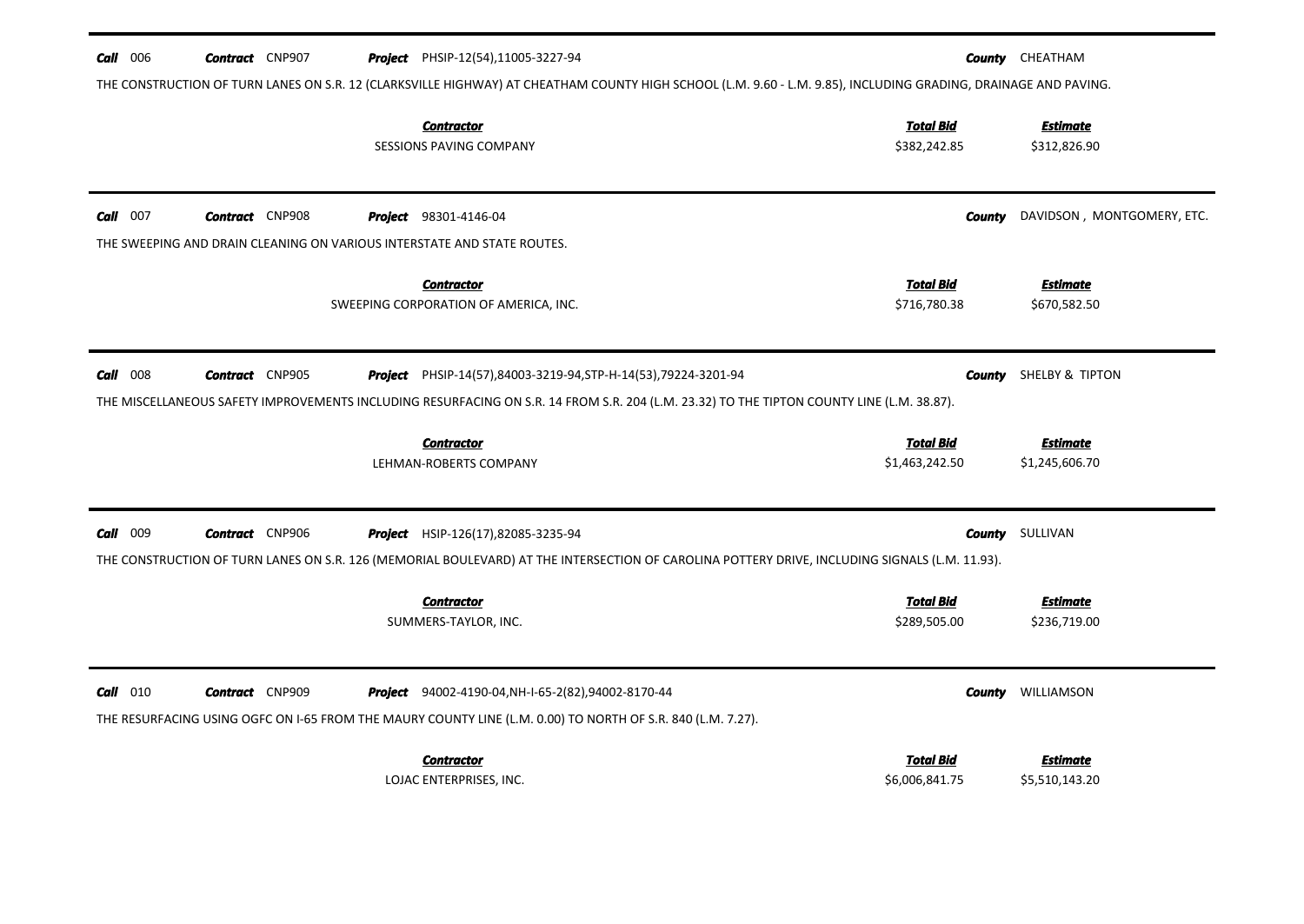| Call<br>011 | <b>Contract</b> CNP910 | <b>Project</b> 95100-4110-04                                                                                                           |                                  | <b>County WILSON</b>            |
|-------------|------------------------|----------------------------------------------------------------------------------------------------------------------------------------|----------------------------------|---------------------------------|
|             |                        | THE CONSTRUCTION OF A SALT BIN ON I-40 EASTBOUND IN THE TRUCK PARKING LOT AT MILE MARKER 228.                                          |                                  |                                 |
|             |                        | <b>Contractor</b><br>BROWN BUILDERS, INC.                                                                                              | <b>Total Bid</b><br>\$363,000.00 | <b>Estimate</b><br>\$310,000.00 |
| $Call$ 012  | <b>Contract</b> CNP093 | Project 98019-4112-04,98019-4113-04                                                                                                    | County                           | ANDERSON, BLOUNT, ETC.          |
|             |                        | THE RETRACING OF PAVEMENT MARKING WITH SPRAY THERMOPLASTIC AND RANDOM ON-CALL PAVEMENT MARKING ON VARIOUS INTERSTATE AND STATE ROUTES. |                                  |                                 |
|             |                        | <b>Contractor</b>                                                                                                                      | <b>Total Bid</b>                 | <b>Estimate</b>                 |
|             |                        | <b>CENTRAL SEAL COMPANY</b>                                                                                                            | \$2,055,000.00                   | \$1,930,808.20                  |
|             |                        |                                                                                                                                        |                                  |                                 |
| $Call$ 013  | <b>Contract</b> CNP088 | <b>Project</b> 98019-4114-04                                                                                                           | County                           | ANDERSON, BLOUNT, ETC.          |
|             |                        | THE RETRACING OF PAINTED PAVEMENT MARKING LINES ON VARIOUS INTERSTATE AND STATE ROUTES.                                                |                                  |                                 |
|             |                        | <b>Contractor</b>                                                                                                                      | <b>Total Bid</b>                 | Estimate                        |
|             |                        | CENTRAL SEAL COMPANY                                                                                                                   | \$1,199,771.00                   | \$1,226,289.50                  |
| $Call$ 014  | <b>Contract</b> CNP085 | <b>Project</b> 98019-4115-04                                                                                                           | County                           | ANDERSON, COCKE, ETC.           |
|             |                        | THE RELENSING OF SNOWPLOWABLE PAVEMENT MARKERS ON VARIOUS INTERSTATE AND STATE ROUTES.                                                 |                                  |                                 |
|             |                        | <b>Contractor</b>                                                                                                                      | <b>Total Bid</b>                 | <b>Estimate</b>                 |
|             |                        | A & A SAFETY, INC.                                                                                                                     | \$179,922.65                     | \$203,107.85                    |
|             |                        |                                                                                                                                        |                                  |                                 |
| $Call$ 015  | <b>Contract</b> CNP095 | <b>Project</b> 98301-4159-04,98301-4160-04                                                                                             | <b>County</b>                    | BEDFORD, CHEATHAM, ETC.         |
|             |                        | THE RETRACING OF PAVEMENT MARKING WITH SPRAY THERMOPLASTIC AND RANDOM ON-CALL PAVEMENT MARKING ON VARIOUS INTERSTATE AND STATE ROUTES. |                                  |                                 |
|             |                        | <b>Contractor</b>                                                                                                                      | <b>Total Bid</b>                 | Estimate                        |
|             |                        | REYNOLDS SEALING & STRIPING, INC.                                                                                                      | \$1,932,060.00                   | \$1,888,410.00                  |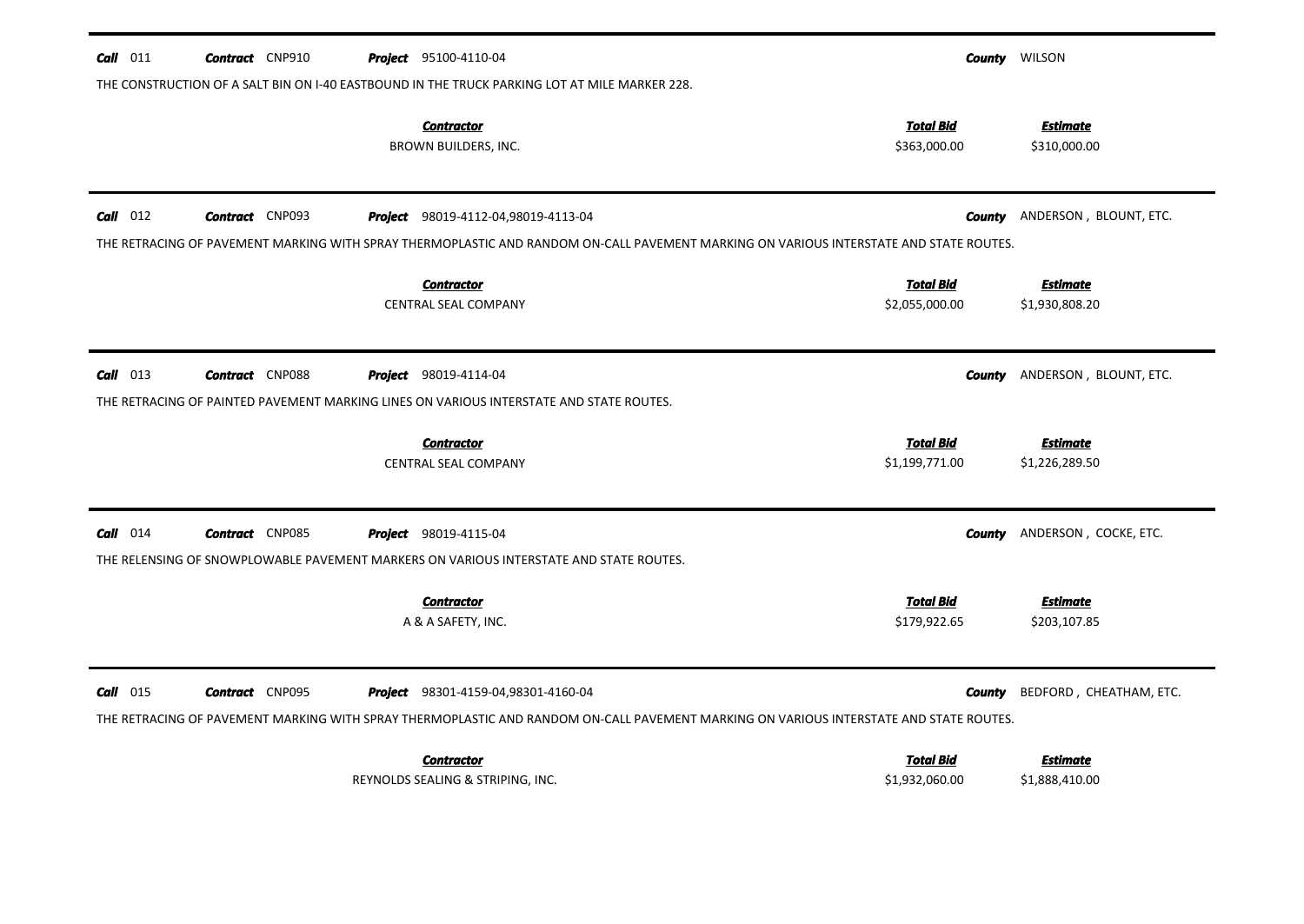| $\text{Call}$ 016 | <b>Contract</b> CNP087                       |         | <b>Project</b> 98301-4161-04                                                                                                            | County                             | BEDFORD, CHEATHAM, ETC.           |
|-------------------|----------------------------------------------|---------|-----------------------------------------------------------------------------------------------------------------------------------------|------------------------------------|-----------------------------------|
|                   |                                              |         | THE RETRACING OF PAINTED PAVEMENT MARKING LINES ON VARIOUS INTERSTATE AND STATE ROUTES.                                                 |                                    |                                   |
|                   |                                              |         | <b>Contractor</b><br>REYNOLDS SEALING & STRIPING, INC.                                                                                  | <b>Total Bid</b><br>\$1,105,747.99 | <b>Estimate</b><br>\$1,097,830.00 |
| $Call$ 017        | <b>Contract</b> CNP094                       |         | Project 98048-4192-04,98048-4193-04                                                                                                     | County                             | BENTON, CARROLL, ETC.             |
|                   |                                              |         | THE RETRACING OF PAVEMENT MARKING WITH SPRAY THERMOPLASTIC AND RANDOM ON-CALL PAVEMENT MARKING ON VARIOUS INTERSTATE AND STATE ROUTES.  |                                    |                                   |
|                   |                                              |         | <b>Contractor</b>                                                                                                                       | <b>Total Bid</b>                   | <b>Estimate</b>                   |
|                   |                                              |         | TRAF-MARK INDUSTRIES, L.L.C.                                                                                                            | \$2,536,976.00                     | \$2,364,627.50                    |
| $Call$ 018        | <b>Contract</b> CNP800                       | Project | 98048-4185-04                                                                                                                           | County                             | BENTON, CARROLL, ETC.             |
|                   | THE SWATH MOWING AND LITTER REMOVAL ON I-40. |         |                                                                                                                                         |                                    |                                   |
|                   |                                              |         | <b>Contractor</b>                                                                                                                       | <b>Total Bid</b>                   | <b>Estimate</b>                   |
|                   |                                              |         | BEAN & BEAN, INC.                                                                                                                       | \$154,059.50                       | \$155,160.00                      |
| 019<br>Call       | <b>Contract</b> CNP086                       |         | <b>Project</b> 98048-4195-04                                                                                                            | <b>County</b>                      | BENTON, CARROLL, ETC.             |
|                   |                                              |         | THE RELENSING OF SNOWPLOWABLE PAVEMENT MARKERS ON VARIOUS INTERSTATE AND STATE ROUTES.                                                  |                                    |                                   |
|                   |                                              |         | <b>Contractor</b>                                                                                                                       | <b>Total Bid</b>                   | Estimate                          |
|                   |                                              |         | K & S MARKERS, INC.                                                                                                                     | \$165,775.50                       | \$206,167.50                      |
| 020<br>Call       | <b>Contract</b> CNP021                       |         | <b>Project</b> 98028-4181-04,98028-4182-04                                                                                              | County                             | BLEDSOE, BRADLEY, ETC.            |
|                   |                                              |         | THE RETRACING OF PAVEMENT MARKINGS WITH SPRAY THERMOPLASTIC AND RANDOM ON-CALL PAVEMENT MARKING ON VARIOUS INTERSTATE AND STATE ROUTES. |                                    |                                   |
|                   |                                              |         | <b>Contractor</b>                                                                                                                       | <b>Total Bid</b>                   | Estimate                          |
|                   |                                              |         | REYNOLDS SEALING & STRIPING, INC.                                                                                                       | \$1,020,916.66                     | \$1,153,295.75                    |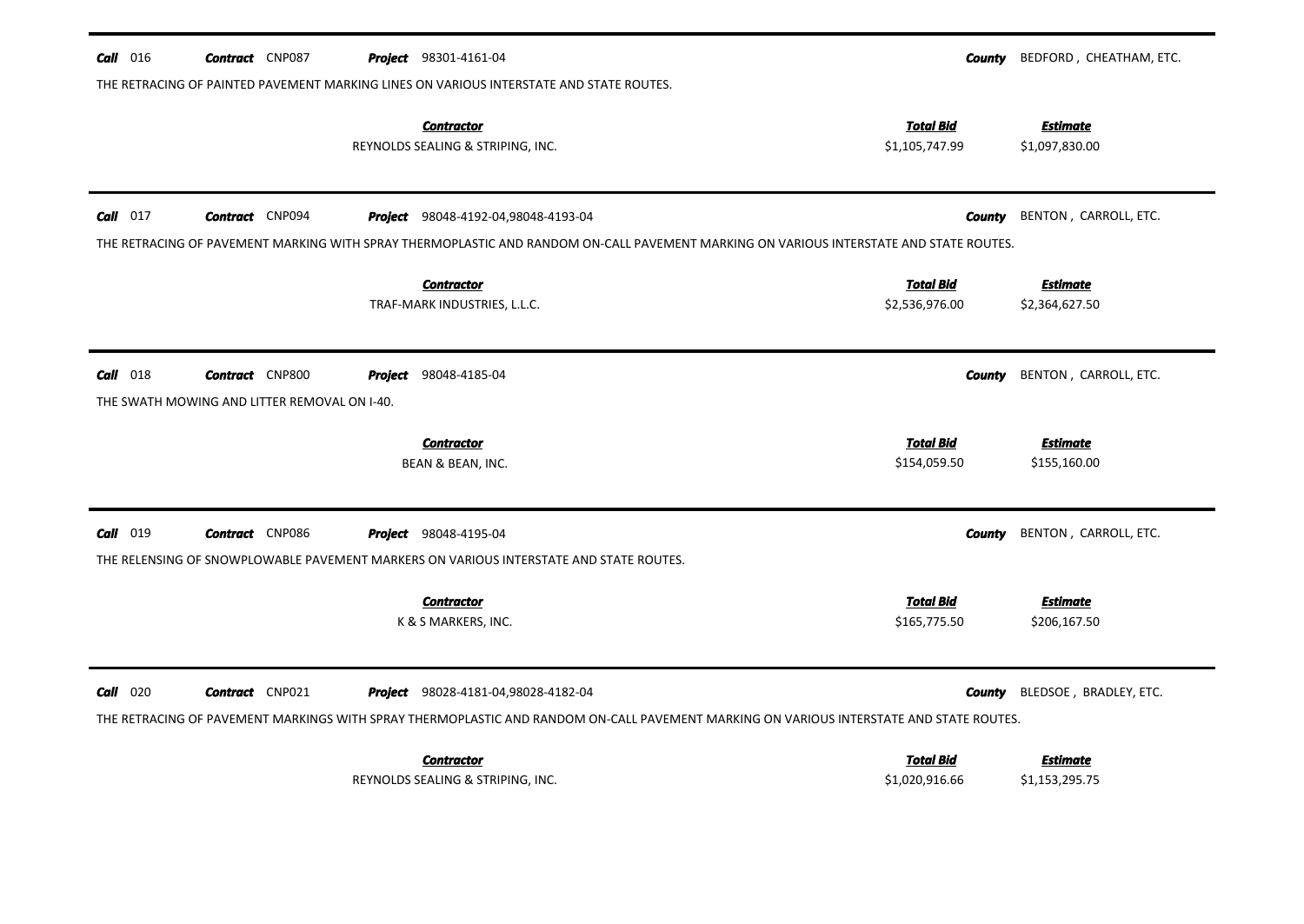| $Call$ 021 | <b>Contract</b> CNP022                                                                  | <b>Project</b> 98028-4183-04                                                                                                                                                             | County                             | BLEDSOE, BRADLEY, ETC.            |
|------------|-----------------------------------------------------------------------------------------|------------------------------------------------------------------------------------------------------------------------------------------------------------------------------------------|------------------------------------|-----------------------------------|
|            |                                                                                         | THE RETRACING OF PAINTED PAVEMENT MARKING LINES ON VARIOUS INTERSTATE AND STATE ROUTES.                                                                                                  |                                    |                                   |
|            |                                                                                         | <b>Contractor</b><br>REYNOLDS SEALING & STRIPING, INC.                                                                                                                                   | <b>Total Bid</b><br>\$259,477.50   | <b>Estimate</b><br>\$262,645.00   |
| $Call$ 022 | <b>Contract</b> CNP066                                                                  | <b>Project</b> HSIP-336(13),05025-3219-94<br>THE MISCELLANEOUS SAFETY IMPROVEMENTS ON S.R. 336 FROM SOUTH OF HILL COURT (L.M. 16.61) TO MONTVALE STATION ROAD (L.M. 19.07) IN MARYVILLE. | <b>County</b>                      | <b>BLOUNT</b>                     |
|            |                                                                                         | <b>Contractor</b><br>SUPERIOR PAVEMENT MARKING, INC.                                                                                                                                     | <b>Total Bid</b><br>\$32,254.40    | <b>Estimate</b><br>\$36,365.20    |
| $Call$ 023 | <b>Contract</b> CNP023                                                                  | <b>Project</b> 98028-4184-04<br>THE RELENSING OF SNOWPLOWABLE PAVEMENT MARKERS ON VARIOUS INTERSTATE AND STATE ROUTES.                                                                   | County                             | BRADLEY, COFFEE, ETC.             |
|            |                                                                                         | <b>Contractor</b><br>K & S MARKERS, INC.                                                                                                                                                 | <b>Total Bid</b><br>\$162,210.00   | <b>Estimate</b><br>\$187,159.25   |
| $Call$ 024 | <b>Contract</b> CNP029                                                                  | Project NH/HSIP-9(84),07003-3247-94,07003-8247-14<br>THE RESURFACING ON U.S. 25W (S.R. 9) FROM EAST OF JANEWAY LANE (L.M. 28.71) TO I-75 (L.M. 32.35).                                   |                                    | <b>County</b> CAMPBELL            |
|            |                                                                                         | <b>Contractor</b><br>ROGERS GROUP, INC.                                                                                                                                                  | <b>Total Bid</b><br>\$1,514,209.04 | <b>Estimate</b><br>\$1,653,283.10 |
| $Call$ 025 | <b>Contract</b> CNP001<br>THE MISCELLANEOUS SAFETY IMPROVEMENTS ON VARIOUS LOCAL ROADS. | <b>Project</b> HSIP-2100(25),21945-3489-94, HSIP-800(33),08945-3461-94                                                                                                                   | County                             | <b>CANNON &amp; DEKALB</b>        |
|            |                                                                                         | <b>Contractor</b><br>HIGHWAY MARKINGS, INC.                                                                                                                                              | <b>Total Bid</b><br>\$681,696.67   | Estimate<br>\$788,624.00          |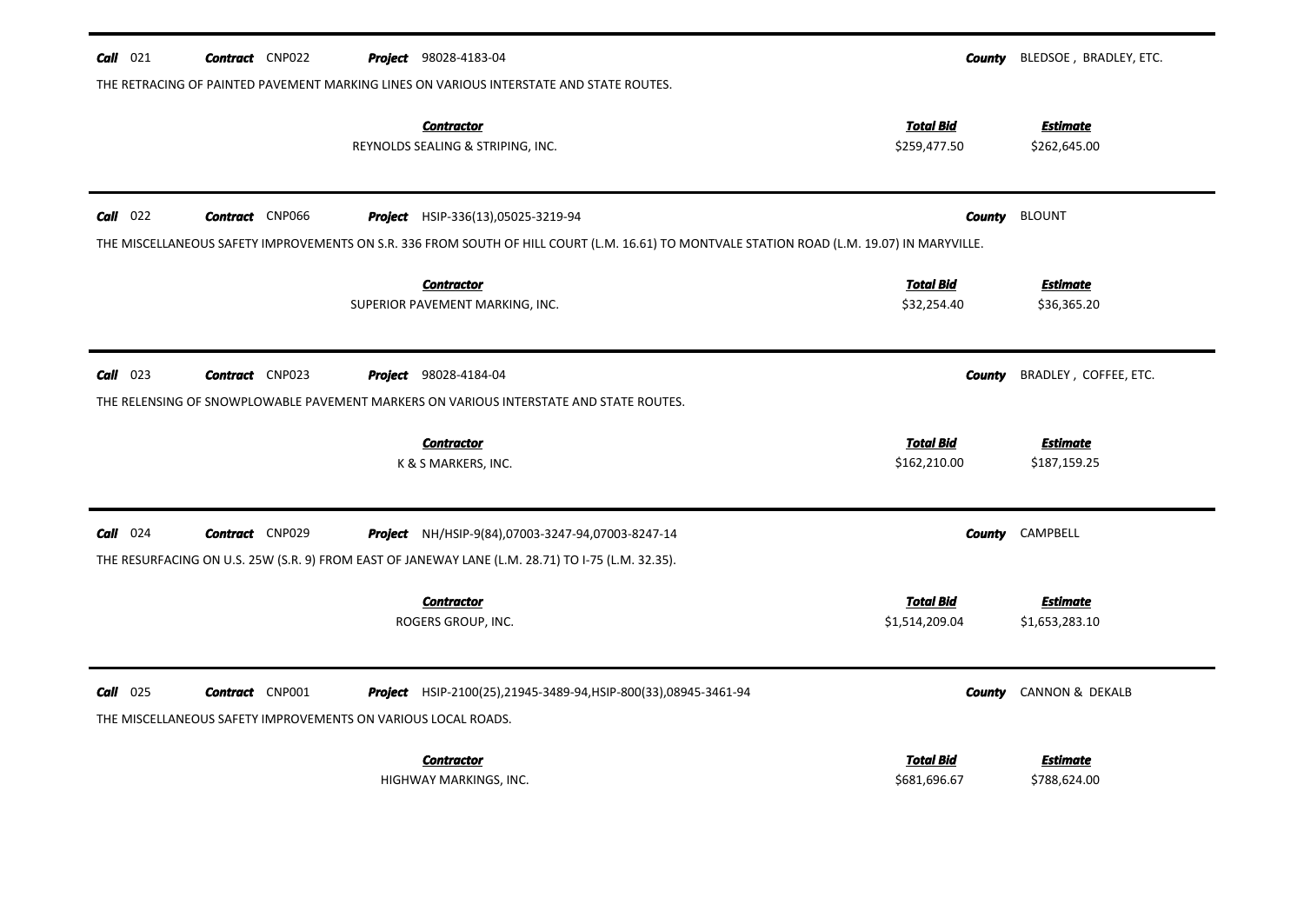| <b>Call</b> 026 | <b>Contract</b> CNP063                                        |         | <b>Project</b> NH/HSIP-22(80),09005-3225-94,09005-8225-14                                                                                                                                                                     |                                    | <b>County</b> CARROLL             |
|-----------------|---------------------------------------------------------------|---------|-------------------------------------------------------------------------------------------------------------------------------------------------------------------------------------------------------------------------------|------------------------------------|-----------------------------------|
|                 |                                                               |         | THE RESURFACING ON S.R. 22 FROM BENNETTS ROAD (L.M. 9.25) TO SOUTH OF S.R. 364 (L.M. 11.53).                                                                                                                                  |                                    |                                   |
|                 |                                                               |         | <b>Contractor</b><br>DELTA CONTRACTING COMPANY, LLC                                                                                                                                                                           | <u>Total Bid</u><br>\$1,199,667.03 | <b>Estimate</b><br>\$1,280,113.70 |
| $Call$ 027      | <b>Contract</b> CNP037                                        | Project | HRRR/ HSIP-4000(40),40945-3475-94,HSIP-900(36),09946-3455-94,HSIP-9200(70),<br>92946-3435-94                                                                                                                                  | County                             | CARROLL, HENRY, ETC.              |
|                 | THE MISCELLANEOUS SAFETY IMPROVEMENTS ON VARIOUS LOCAL ROADS. |         |                                                                                                                                                                                                                               |                                    |                                   |
|                 |                                                               |         | <b>Contractor</b><br>HIGHWAY MARKINGS, INC.                                                                                                                                                                                   | <b>Total Bid</b><br>\$618,772.93   | <b>Estimate</b><br>\$663,049.54   |
| <b>Call</b> 028 | <b>Contract</b> CNP084                                        |         | <b>Project</b> 98301-4162-04<br>THE RELENSING OF SNOWPLOWABLE PAVEMENT MARKERS ON VARIOUS INTERSTATE AND STATE ROUTES.                                                                                                        | County                             | CHEATHAM, DAVIDSON, ETC.          |
|                 |                                                               |         | <b>Contractor</b><br>K & S MARKERS, INC.                                                                                                                                                                                      | <b>Total Bid</b><br>\$222,343.00   | <b>Estimate</b><br>\$260,430.00   |
| <b>Call</b> 029 | <b>Contract</b> CNP089                                        |         | <b>Project</b> 98048-4194-04                                                                                                                                                                                                  | <b>County</b>                      | BENTON, CARROLL, ETC.             |
|                 |                                                               |         | THE RETRACING OF PAINTED PAVEMENT MARKING LINES ON VARIOUS INTERSTATE AND STATE ROUTES.                                                                                                                                       |                                    |                                   |
|                 |                                                               |         | <b>Contractor</b><br>TRAF-MARK INDUSTRIES, L.L.C.                                                                                                                                                                             | <b>Total Bid</b><br>\$921,550.00   | <b>Estimate</b><br>\$903,076.00   |
| <b>Call</b> 030 | <b>Contract</b> CNP059                                        |         | <b>Project</b> NH/HSIP-5(98),12001-3230-94,12001-8230-14<br>THE RESURFACING ON U.S. 45 (S.R. 5) FROM THE MCNAIRY COUNTY LINE SOUTH OF RUSSON DRIVE (L.M. 0.00) THROUGH CHESTER COUNTY TO THE MADISON COUNTY LINE (L.M. 9.63). | County                             | CHESTER & MCNAIRY                 |
|                 |                                                               |         | <b>Contractor</b><br>DELTA CONTRACTING COMPANY, LLC                                                                                                                                                                           | <b>Total Bid</b><br>\$3,549,955.11 | <b>Estimate</b><br>\$4,222,930.65 |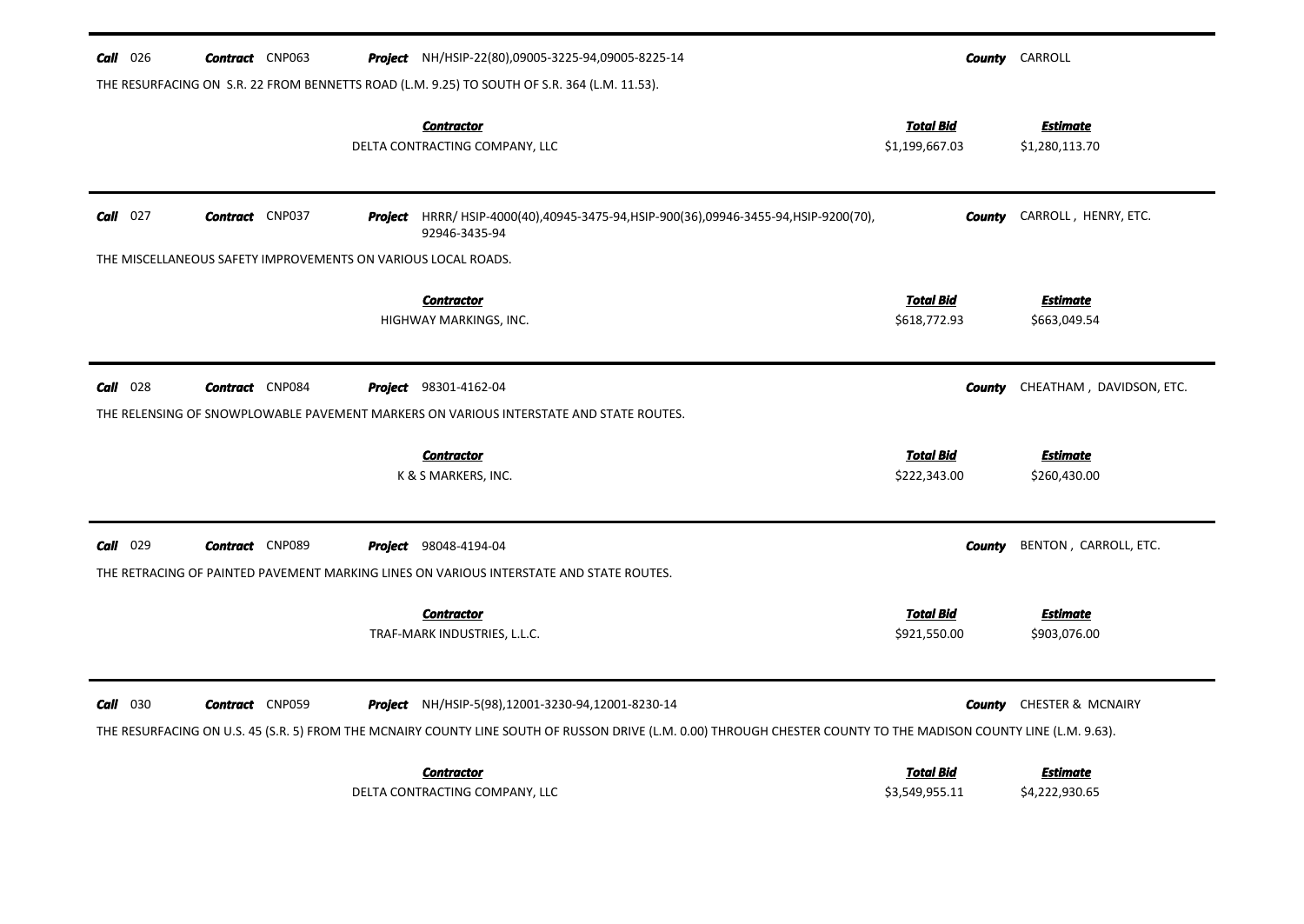| $Call$ 031 | <b>Contract</b> CNP068 | <b>Project</b> 13951-3516-04                                                                                                                                                                                                                                 |                                     | <b>County CLAIBORNE</b>            |
|------------|------------------------|--------------------------------------------------------------------------------------------------------------------------------------------------------------------------------------------------------------------------------------------------------------|-------------------------------------|------------------------------------|
|            |                        | THE GRADING, DRAINAGE, AND PAVING ON A S.I.A. ROUTE SERVING HOMESTEADER TRAILERS IN NEW TAZEWELL.<br><b>Contractor</b><br>GLASS MACHINERY & EXCAVATION, INC.                                                                                                 | <u>Total Bid</u><br>\$668,547.83    | <b>Estimate</b><br>\$965,952.75    |
| $Call$ 032 | <b>Contract</b> CNP002 | <b>Project</b> NH/HSIP-52(73),14002-3255-94,14002-8255-14<br>THE RESURFACING (MICROSURFACING) ON S.R. 52 FROM THE LITTLE TRACE CREEK BRIDGE (L.M. 4.72) TO NEW HOPE ROAD (L.M. 17.15).                                                                       | <b>County</b> CLAY                  |                                    |
|            |                        | <b>Contractor</b><br>HUDSON CONSTRUCTION COMPANY                                                                                                                                                                                                             | <b>Total Bid</b><br>\$549,705.50    | <b>Estimate</b><br>\$564,554.00    |
| $Call$ 033 | <b>Contract</b> CNP004 | Project 14011-4204-04,67010-4204-04,HSIP-292(10),14011-3204-94,67010-3204-94,<br>HSIP-293(12),67065-3202-94,67065-4202-04<br>THE RESURFACING (MICROSURFACE OR THIN MIX OVERLAY) ON S.R. 292 IN CLAY AND OVERTON COUNTIES, AND ON S.R. 293 IN OVERTON COUNTY. | County                              | CLAY & OVERTON                     |
|            |                        | <b>Contractor</b><br>HUDSON CONSTRUCTION COMPANY                                                                                                                                                                                                             | <b>Total Bid</b><br>\$591,629.08    | <b>Estimate</b><br>\$602,494.40    |
| $Call$ 034 | <b>Contract</b> CNP033 | Project HPP/STP-32(57),15005-3262-14<br>THE GRADING, DRAINAGE, CONSTRUCTION OF A CONCRETE BOX BRIDGE AND PAVING ON U.S. 321 (S.R. 32) FROM S.R. 73 (L.M. 17.95) TO 0.50 MILE SOUTH OF I-40 (L.M. 23.10) IN NEWPORT.                                          | County                              | <b>COCKE</b>                       |
|            |                        | <b>Contractor</b><br>CHARLES BLALOCK & SONS, INC.                                                                                                                                                                                                            | <b>Total Bid</b><br>\$14,792,379.36 | <b>Estimate</b><br>\$17,476,752.50 |
| $Call$ 035 | <b>Contract</b> CNP020 | Project STP/HSIP-1(334),18002-3231-94,18002-8231-14,93001-3262-94,93001-8262-14<br>THE RESURFACING ON U.S. 70 (S.R. 1) FROM EAST OF VIOLA DRIVE IN WHITE COUNTY (L.M. 20.20) TO EAST OF ARTHUR SEAGRAVES ROAD IN CUMBERLAND COUNTY (L.M. 2.02).              | County                              | <b>CUMBERLAND &amp; WHITE</b>      |
|            |                        | <b>Contractor</b><br>HIGHWAYS, INC.                                                                                                                                                                                                                          | <b>Total Bid</b><br>\$543,150.95    | <b>Estimate</b><br>\$609,634.55    |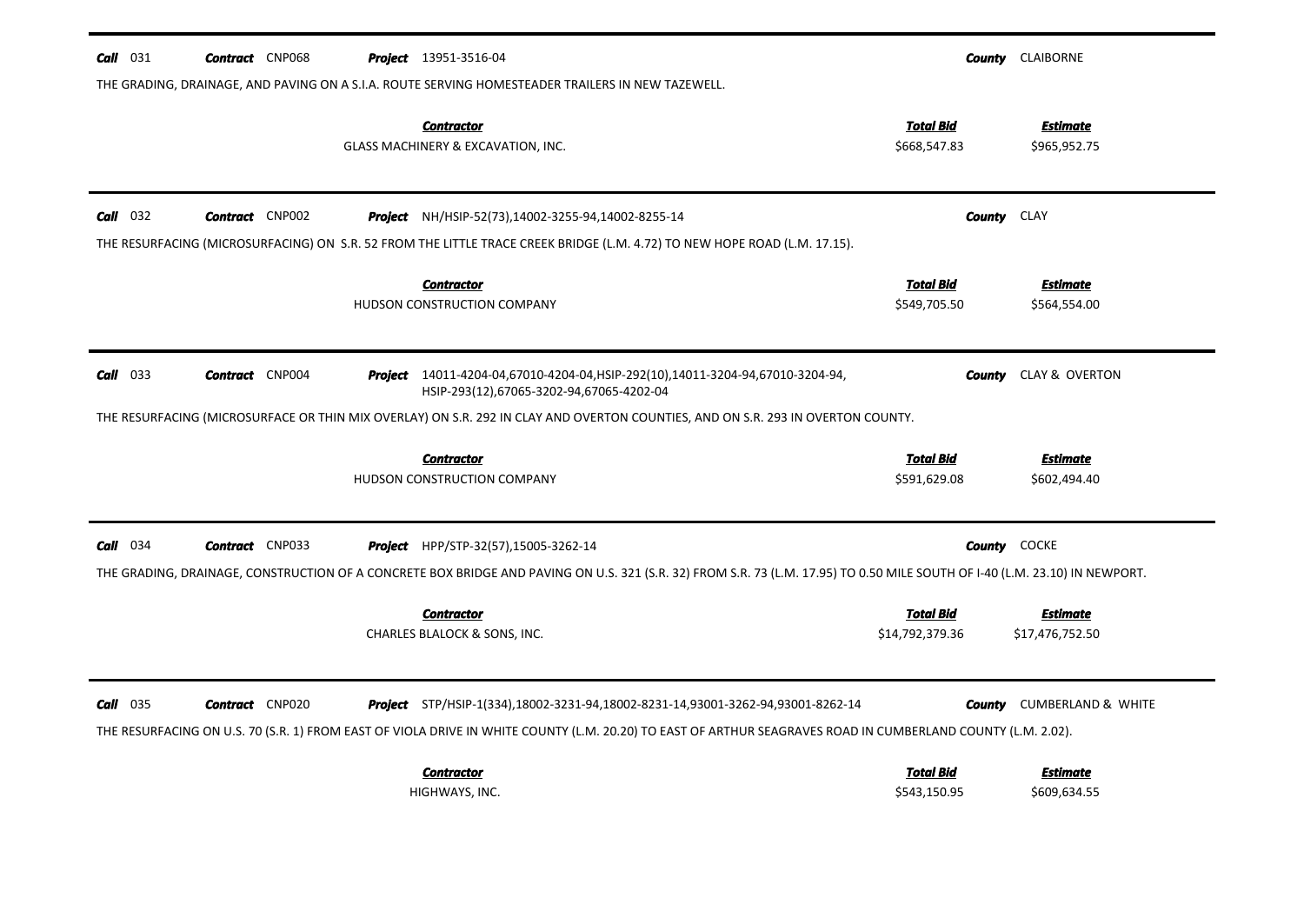| <b>Call</b> 036 | <b>Contract</b> CNP006 | <b>Project</b> 21006-4208-04                                                                                                                                                                                                                                                                      | County                             | <b>DEKALB</b>                     |
|-----------------|------------------------|---------------------------------------------------------------------------------------------------------------------------------------------------------------------------------------------------------------------------------------------------------------------------------------------------|------------------------------------|-----------------------------------|
|                 |                        | THE SLIDE REPAIR ON S.R. 141 BETWEEN L.M. 0.93 AND L.M. 1.10, INCLUDING GRADING, DRAINAGE AND PAVING.                                                                                                                                                                                             |                                    |                                   |
|                 |                        | <b>Contractor</b><br>JONES BROS., INC.                                                                                                                                                                                                                                                            | <b>Total Bid</b><br>\$1,977,973.75 | <b>Estimate</b><br>\$2,457,291.30 |
| $Call$ 037      | <b>Contract</b> CNP081 | <b>Project</b> HSIP-2471(10), 29945-3470-94<br>THE MISCELLANEOUS SAFETY IMPROVEMENTS ON JOPPA MOUNTAIN ROAD FROM U.S. 11W (S.R. 1) (L.M. 0.00) TO S.R. 131 (L.M. 4.65).                                                                                                                           | County                             | <b>GRAINGER</b>                   |
|                 |                        | <b>Contractor</b><br>HIGHWAY MARKINGS, INC.                                                                                                                                                                                                                                                       | <b>Total Bid</b><br>\$145,136.65   | <u>Estimate</u><br>\$162,728.75   |
| <b>Call</b> 038 | <b>Contract</b> CNP027 | Project 29007-4220-04,30025-4242-04,34004-4209-04, HSIP-131(37),34004-3209-94,<br>HSIP-348(7),30025-3242-94                                                                                                                                                                                       | County                             | GRAINGER, GREENE, ETC.            |
|                 |                        | THE RESURFACING (MICROSURFACING) ON S.R. 131 IN GRAINGER AND HANCOCK COUNTIES, AND ON S.R. 348 IN GREENE COUNTY.                                                                                                                                                                                  |                                    |                                   |
|                 |                        | <b>Contractor</b><br>NY-MAC ENTERPRISES, INC.                                                                                                                                                                                                                                                     | <b>Total Bid</b><br>\$1,112,238.75 | <b>Estimate</b><br>\$1,251,724.50 |
| Call 039        | <b>Contract</b> CNP009 | Project 31001-4186-04, NH-I-24-2(154), 31001-8185-44, PHSIP/NH-SIP-I-24-2(148), 31001-3182-94<br>THE RESURFACING ON I-24 FROM EAST OF BELL MILL ROAD TO THE MARION COUNTY LINE, INCLUDING MISCELLANEOUS SAFETY IMPROVEMENTS AND SLIPLINING OF CULVERTS AT VARIOUS LOCATIONS.<br><b>Contractor</b> | County<br><b>Total Bid</b>         | GRUNDY<br><b>Estimate</b>         |
|                 |                        | ROGERS GROUP, INC.                                                                                                                                                                                                                                                                                | \$4,429,715.09                     | \$4,017,756.80                    |
| $Call$ 040      | <b>Contract</b> CNP013 | Project 31010-4220-04,58010-4214-04, HSIP-28(55),58010-3214-94, HSIP-50(54),31010-3220-94<br>THE RESURFACING (MICROSURFACING) ON S.R. 50 IN GRUNDY COUNTY, AND ON S.R. 28 IN MARION COUNTY.                                                                                                       | County                             | <b>GRUNDY &amp; MARION</b>        |
|                 |                        | <b>Contractor</b><br>HUDSON CONSTRUCTION COMPANY                                                                                                                                                                                                                                                  | <b>Total Bid</b><br>\$1,254,639.12 | <b>Estimate</b><br>\$1,297,292.75 |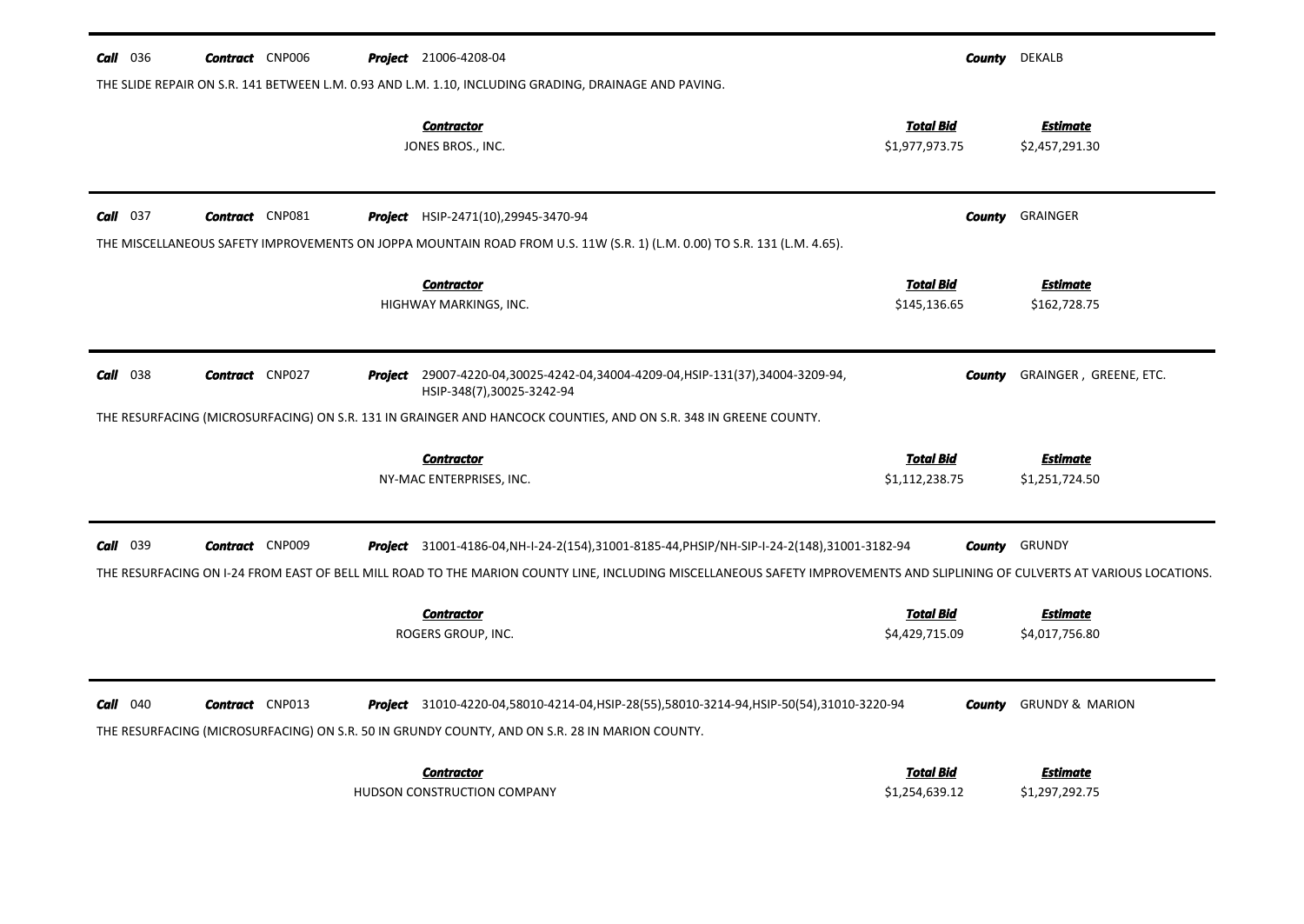| THE RESURFACING (MICROSURFACING) ON S.R. 111 FROM SOUTH OF JONES GAP ROAD IN HAMILTON COUNTY (L.M. 3.55) TO NORTH OF LEWIS CHAPEL ROAD IN SEQUATCHIE COUNTY (L.M. 4.35).<br><b>Total Bid</b><br><b>Estimate</b><br><b>Contractor</b><br>HUDSON CONSTRUCTION COMPANY<br>\$868,665.10<br>\$938,858.75<br>$Call$ 042<br><b>Contract</b> CNP100<br>HARDEMAN<br><b>Project</b> PHSIP-15(183), 35001-3269-94<br><b>County</b><br>THE MISCELLANEOUS SAFETY IMPROVEMENTS ON U.S. 64 (S.R. 15) FROM MARKET STREET/OLD HIGHWAY 64 (L.M. 10.98) TO OLD HIGHWAY 125 (L.M. 15.20).<br><b>Total Bid</b><br><b>Contractor</b><br><b>Estimate</b><br>TRAF-MARK INDUSTRIES, L.L.C.<br>\$259,357.00<br>\$279,185.00<br>$Call$ 044<br><b>Contract</b> CNP072<br>HENDERSON<br><b>Project</b> NH/HSIP-20(59),39003-3280-94,39003-8280-14<br><b>County</b><br>THE RESURFACING ON U.S. 412 (S.R. 20) FROM SEAHORSE DRIVE (L.M. 10.99) TO EAST OF S.R. 22 (L.M. 12.85).<br>Total Bid<br><b>Estimate</b><br><b>Contractor</b><br>DELTA CONTRACTING COMPANY, LLC<br>\$1,003,335.22<br>\$958,506.95<br>$Call$ 045<br><b>Contract</b> CNP043<br><b>Project</b> 41009-4208-04, HSIP-100(71), 41009-3208-94<br>County<br>HICKMAN<br>THE RESURFACING (MICROSURFACE OR THIN MIX OVERLAY) ON S.R. 100 FROM THE PERRY COUNTY LINE (L.M. 0.00) TO EAST OF LOOKOUT TOWER IN HORNERTOWN (L.M. 7.80).<br><b>Total Bid</b><br><b>Estimate</b><br><b>Contractor</b><br>\$473,741.59<br>NY-MAC ENTERPRISES, INC.<br>\$535,417.85 | $Call$ 041<br><b>Contract</b> CNP010      | Project NH/HSIP-111(95),33156-3217-94,33156-8217-14,77041-3223-94,77041-8223-14 | <b>County</b> HAMILTON & SEQUATCHIE |
|-----------------------------------------------------------------------------------------------------------------------------------------------------------------------------------------------------------------------------------------------------------------------------------------------------------------------------------------------------------------------------------------------------------------------------------------------------------------------------------------------------------------------------------------------------------------------------------------------------------------------------------------------------------------------------------------------------------------------------------------------------------------------------------------------------------------------------------------------------------------------------------------------------------------------------------------------------------------------------------------------------------------------------------------------------------------------------------------------------------------------------------------------------------------------------------------------------------------------------------------------------------------------------------------------------------------------------------------------------------------------------------------------------------------------------------------------------------------------------------------|-------------------------------------------|---------------------------------------------------------------------------------|-------------------------------------|
|                                                                                                                                                                                                                                                                                                                                                                                                                                                                                                                                                                                                                                                                                                                                                                                                                                                                                                                                                                                                                                                                                                                                                                                                                                                                                                                                                                                                                                                                                         |                                           |                                                                                 |                                     |
|                                                                                                                                                                                                                                                                                                                                                                                                                                                                                                                                                                                                                                                                                                                                                                                                                                                                                                                                                                                                                                                                                                                                                                                                                                                                                                                                                                                                                                                                                         |                                           |                                                                                 |                                     |
|                                                                                                                                                                                                                                                                                                                                                                                                                                                                                                                                                                                                                                                                                                                                                                                                                                                                                                                                                                                                                                                                                                                                                                                                                                                                                                                                                                                                                                                                                         |                                           |                                                                                 |                                     |
|                                                                                                                                                                                                                                                                                                                                                                                                                                                                                                                                                                                                                                                                                                                                                                                                                                                                                                                                                                                                                                                                                                                                                                                                                                                                                                                                                                                                                                                                                         |                                           |                                                                                 |                                     |
|                                                                                                                                                                                                                                                                                                                                                                                                                                                                                                                                                                                                                                                                                                                                                                                                                                                                                                                                                                                                                                                                                                                                                                                                                                                                                                                                                                                                                                                                                         |                                           |                                                                                 |                                     |
|                                                                                                                                                                                                                                                                                                                                                                                                                                                                                                                                                                                                                                                                                                                                                                                                                                                                                                                                                                                                                                                                                                                                                                                                                                                                                                                                                                                                                                                                                         |                                           |                                                                                 |                                     |
|                                                                                                                                                                                                                                                                                                                                                                                                                                                                                                                                                                                                                                                                                                                                                                                                                                                                                                                                                                                                                                                                                                                                                                                                                                                                                                                                                                                                                                                                                         |                                           |                                                                                 |                                     |
|                                                                                                                                                                                                                                                                                                                                                                                                                                                                                                                                                                                                                                                                                                                                                                                                                                                                                                                                                                                                                                                                                                                                                                                                                                                                                                                                                                                                                                                                                         |                                           |                                                                                 |                                     |
|                                                                                                                                                                                                                                                                                                                                                                                                                                                                                                                                                                                                                                                                                                                                                                                                                                                                                                                                                                                                                                                                                                                                                                                                                                                                                                                                                                                                                                                                                         |                                           |                                                                                 |                                     |
|                                                                                                                                                                                                                                                                                                                                                                                                                                                                                                                                                                                                                                                                                                                                                                                                                                                                                                                                                                                                                                                                                                                                                                                                                                                                                                                                                                                                                                                                                         |                                           |                                                                                 |                                     |
|                                                                                                                                                                                                                                                                                                                                                                                                                                                                                                                                                                                                                                                                                                                                                                                                                                                                                                                                                                                                                                                                                                                                                                                                                                                                                                                                                                                                                                                                                         |                                           |                                                                                 |                                     |
|                                                                                                                                                                                                                                                                                                                                                                                                                                                                                                                                                                                                                                                                                                                                                                                                                                                                                                                                                                                                                                                                                                                                                                                                                                                                                                                                                                                                                                                                                         |                                           |                                                                                 |                                     |
|                                                                                                                                                                                                                                                                                                                                                                                                                                                                                                                                                                                                                                                                                                                                                                                                                                                                                                                                                                                                                                                                                                                                                                                                                                                                                                                                                                                                                                                                                         |                                           |                                                                                 |                                     |
|                                                                                                                                                                                                                                                                                                                                                                                                                                                                                                                                                                                                                                                                                                                                                                                                                                                                                                                                                                                                                                                                                                                                                                                                                                                                                                                                                                                                                                                                                         |                                           |                                                                                 |                                     |
|                                                                                                                                                                                                                                                                                                                                                                                                                                                                                                                                                                                                                                                                                                                                                                                                                                                                                                                                                                                                                                                                                                                                                                                                                                                                                                                                                                                                                                                                                         |                                           |                                                                                 |                                     |
|                                                                                                                                                                                                                                                                                                                                                                                                                                                                                                                                                                                                                                                                                                                                                                                                                                                                                                                                                                                                                                                                                                                                                                                                                                                                                                                                                                                                                                                                                         |                                           |                                                                                 |                                     |
|                                                                                                                                                                                                                                                                                                                                                                                                                                                                                                                                                                                                                                                                                                                                                                                                                                                                                                                                                                                                                                                                                                                                                                                                                                                                                                                                                                                                                                                                                         |                                           |                                                                                 |                                     |
|                                                                                                                                                                                                                                                                                                                                                                                                                                                                                                                                                                                                                                                                                                                                                                                                                                                                                                                                                                                                                                                                                                                                                                                                                                                                                                                                                                                                                                                                                         | <b>Call</b> 046<br><b>Contract</b> CNP045 | <b>Project</b> 43010-4215-04, HSIP-230(14), 43010-3215-94                       | <b>HUMPHREYS</b><br><b>County</b>   |
| THE RESURFACING (MICROSURFACE OR THIN MIX OVERLAY) ON S.R. 230 FROM HICKMAN COUNTY LINE (L.M. 0.00) TO EAST OF STEWART BRANCH ROAD (L.M. 5.98).                                                                                                                                                                                                                                                                                                                                                                                                                                                                                                                                                                                                                                                                                                                                                                                                                                                                                                                                                                                                                                                                                                                                                                                                                                                                                                                                         |                                           |                                                                                 |                                     |
| <b>Total Bid</b><br><b>Contractor</b><br><b>Estimate</b>                                                                                                                                                                                                                                                                                                                                                                                                                                                                                                                                                                                                                                                                                                                                                                                                                                                                                                                                                                                                                                                                                                                                                                                                                                                                                                                                                                                                                                |                                           |                                                                                 |                                     |
|                                                                                                                                                                                                                                                                                                                                                                                                                                                                                                                                                                                                                                                                                                                                                                                                                                                                                                                                                                                                                                                                                                                                                                                                                                                                                                                                                                                                                                                                                         |                                           | NY-MAC ENTERPRISES, INC.                                                        | \$388,766.00<br>\$325,721.15        |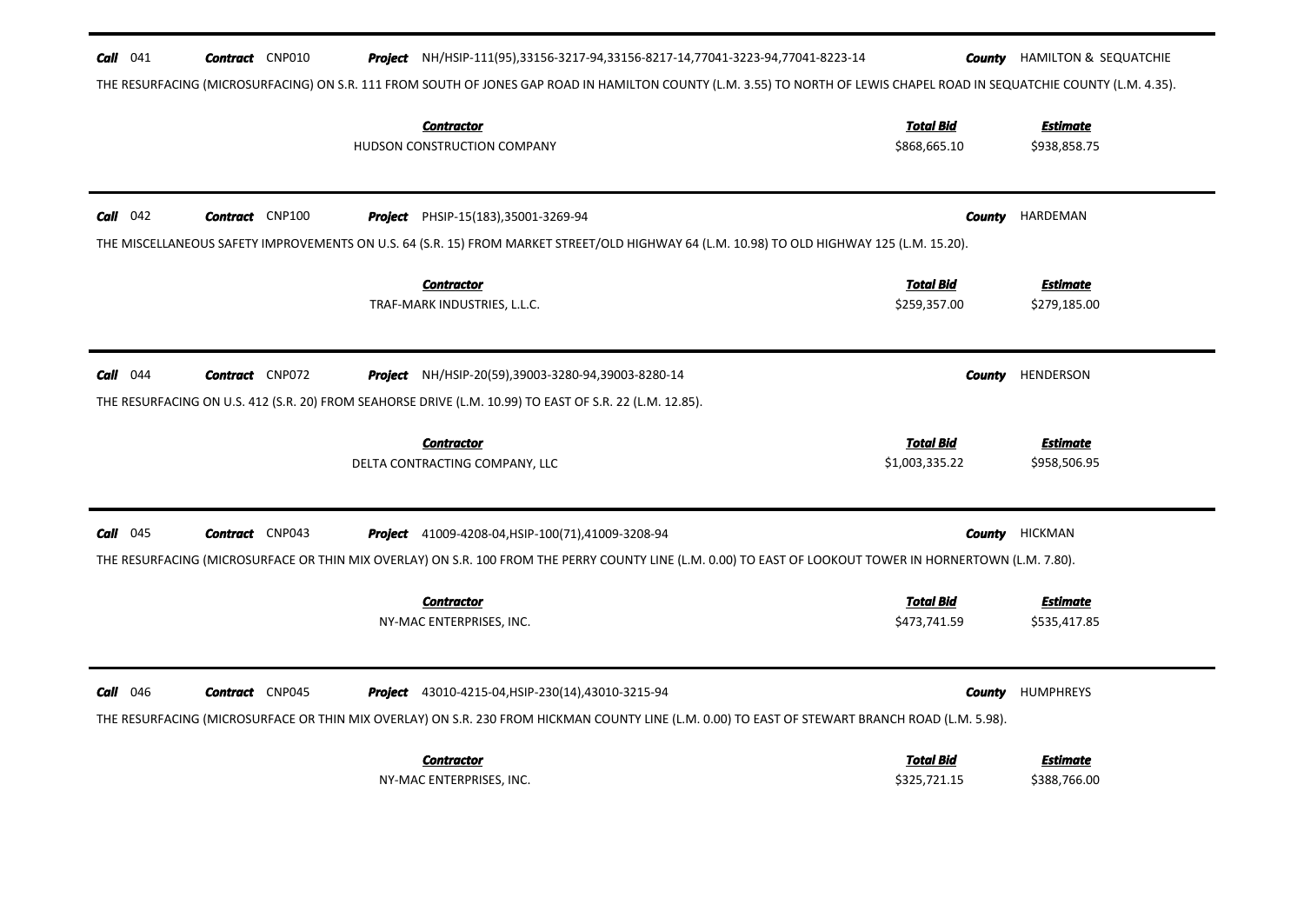| Call $047$      | <b>Contract</b> CNP034 | <b>Project</b> NH/HSIP-168(11),47057-3236-94,47057-8236-14                                                                                                                                                                                                  | County                             | KNOX                              |
|-----------------|------------------------|-------------------------------------------------------------------------------------------------------------------------------------------------------------------------------------------------------------------------------------------------------------|------------------------------------|-----------------------------------|
|                 |                        | THE RESURFACING ON U.S. 11E (U.S. 70, S.R. 168) FROM S.R. 9 (L.M. 16.00) TO U.S. 11W (S.R. 1) (L.M. 18.11).                                                                                                                                                 |                                    |                                   |
|                 |                        | <b>Contractor</b><br>DURACAP ASPHALT PAVING CO., INC.                                                                                                                                                                                                       | <b>Total Bid</b><br>\$685,807.75   | <b>Estimate</b><br>\$758,610.35   |
| <b>Call</b> 048 | <b>Contract</b> CNP041 | Project 50016-4212-04, HSIP-240(3), 50016-3212-94                                                                                                                                                                                                           | <b>County</b>                      | LAWRENCE                          |
|                 |                        | THE RESURFACING (MICROSURFACING) ON S.R. 240 FROM NORTH OF U.S. 64 (S.R. 15) (L.M. 0.35) TO HIGHLAND AVENUE (L.M. 15.12).                                                                                                                                   |                                    |                                   |
|                 |                        | <b>Contractor</b><br>NY-MAC ENTERPRISES, INC.                                                                                                                                                                                                               | <b>Total Bid</b><br>\$989,258.75   | Estimate<br>\$1,060,414.25        |
| Call 049        | <b>Contract</b> CNP056 | <b>Project</b> 52013-4211-04,52016-4232-04,HSIP-273(14),52013-3211-94,HSIP-274(6),52016-3232-94<br>THE RESURFACING (MICROSURFACING) ON S.R. 273 FROM WEST OF BUGTUSSLE ROAD TO S.R. 15, AND ON S.R. 274 FROM NORTH OF CARTER CEMETERY ROAD TO S.R. 273.     | <b>County</b>                      | LINCOLN                           |
|                 |                        |                                                                                                                                                                                                                                                             |                                    |                                   |
|                 |                        | <b>Contractor</b><br><b>HUDSON CONSTRUCTION COMPANY</b>                                                                                                                                                                                                     | <b>Total Bid</b><br>\$1,230,272.15 | <b>Estimate</b><br>\$1,378,585.00 |
| $Call$ 050      | <b>Contract</b> CNP060 | Project STP/HSIP-50(56),59006-8220-14, STP-HSIP-50(56),59006-3220-94<br>THE RESURFACING ON U.S. 431 (S.R. 50) FROM S.R. 271 (L.M. 11.69) TO THE LINCOLN COUNTY LINE (L.M. 19.97).                                                                           |                                    | <b>County</b> MARSHALL            |
|                 |                        | <b>Contractor</b><br>LINCOLN PAVING, LLC                                                                                                                                                                                                                    | Total Bid<br>\$1,169,836.23        | <b>Estimate</b><br>\$1,089,821.85 |
| $Call$ 051      | <b>Contract</b> CNP040 | Project STP/HSIP-106(37),60014-3216-94,60014-8216-14, STP-99(49),60011-8218-14<br>THE RESURFACING ON S.R. 99 FROM RAMP FROM S.R. 106 TO WEST OF KENNIE NELSON ROAD, AND ON U.S. 431 (S.R. 106) FROM THE MARSHALL COUNTY LINE TO THE WILLIAMSON COUNTY LINE. | County                             | <b>MAURY</b>                      |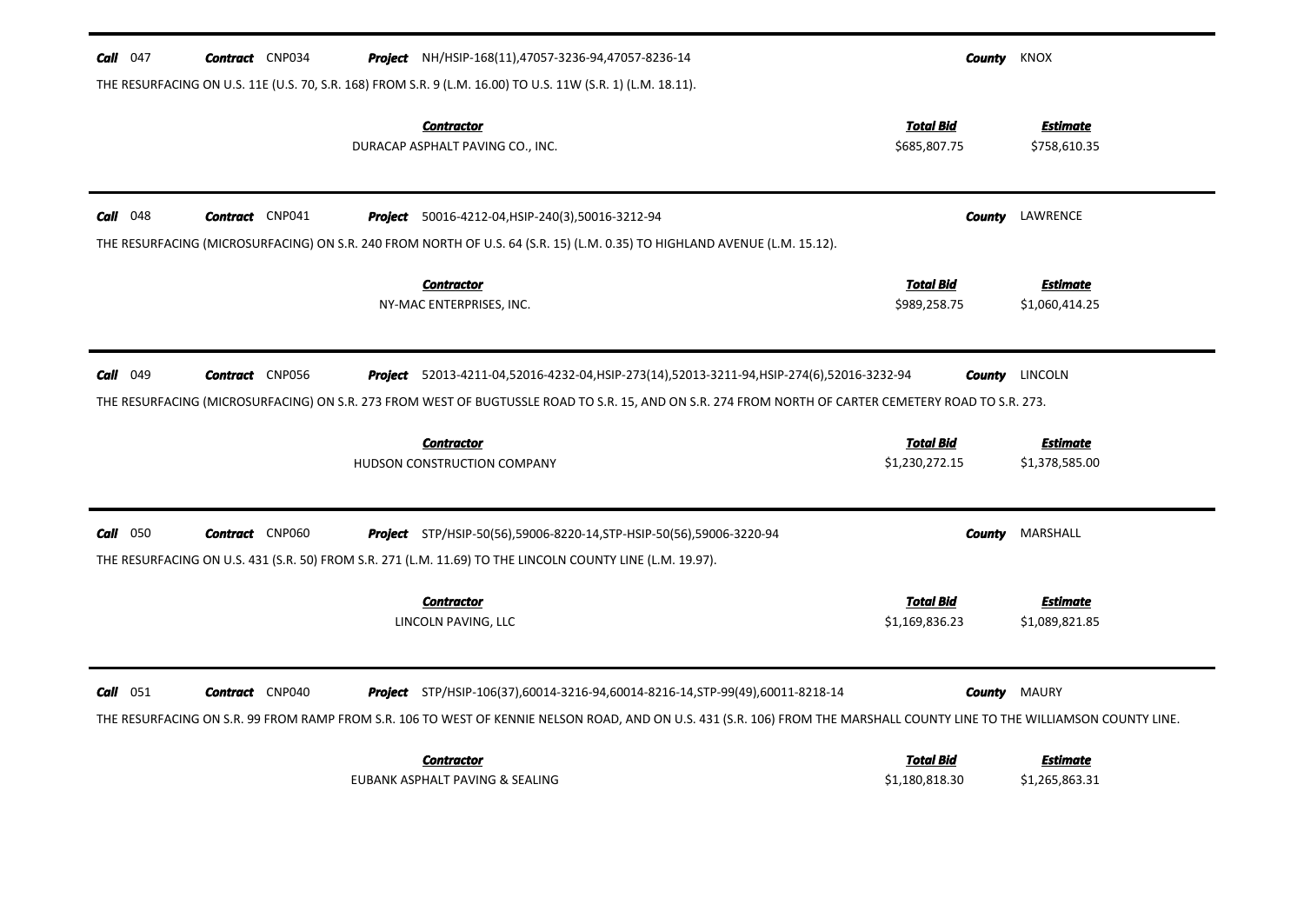| $Call$ 052<br><b>Contract</b> CNP011            | <b>Project</b> BR-STP-39(10),54017-3212-94<br>THE CONSTRUCTION OF A CONCRETE BOX BEAM BRIDGE ON S.R. 39 OVER CHESTUEE CREEK (L.M. 15.68), INCLUDING GRADING, DRAINAGE AND PAVING.                            | County                              | <b>MCMINN</b>                     |
|-------------------------------------------------|--------------------------------------------------------------------------------------------------------------------------------------------------------------------------------------------------------------|-------------------------------------|-----------------------------------|
|                                                 | <b>Contractor</b><br>SIMPSON CONSTRUCTION COMPANY, INC.                                                                                                                                                      | <b>Total Bid</b><br>\$796,754.50    | Estimate<br>\$718,884.00          |
| $Call$ 053<br><b>Contract</b> CNP014            | <b>Project</b> 54005-4237-04,61001-4211-04,HSIP-30(72),54005-3237-94,HSIP30(72),61001-3211-94                                                                                                                | County                              | MCMINN & MEIGS                    |
|                                                 | THE RESURFACING (MICROSURFACING) ON S.R. 30 FROM EAST OF MEMORIAL DRIVE IN MEIGS COUNTY (L.M. 5.81) TO DUCKETT HOLLOW ROAD IN MCMINN COUNTY (L.M. 1.75).<br><b>Contractor</b><br>HUDSON CONSTRUCTION COMPANY | <b>Total Bid</b><br>\$594,976.95    | <b>Estimate</b><br>\$676,300.30   |
| $Call$ 055<br><b>Contract</b> CNP046<br>Project | 62011-4223-04, HSIP-360(4), 62011-3223-94<br>THE MISCELLANEOUS SAFETY IMPROVEMENTS INCLUDING MICROSURFACING ON S.R. 360 FROM S.R. 165 (L.M. 0.00) TO U.S. 411 (S.R. 33) (L.M. 22.12).                        | County                              | <b>MONROE</b>                     |
|                                                 | <b>Contractor</b><br>NY-MAC ENTERPRISES, INC.                                                                                                                                                                | <b>Total Bid</b><br>\$1,440,614.54  | <b>Estimate</b><br>\$1,588,567.80 |
| <b>Call</b> 056<br><b>Contract</b> CNP047       | <b>Project</b> NH-29(84),65001-3266-14,73008-3243-14<br>RECONSTRUCTION ON U.S. 27 (S.R. 29) FROM S.R. 61 IN ROANE COUNTY TO SOUTH OF WHETSTONE ROAD IN MORGAN COUNTY, INCLUDING THREE I-BEAM BRIDGES.        | County                              | MORGAN & ROANE                    |
|                                                 | <b>Contractor</b><br>CHARLES BLALOCK & SONS, INC.                                                                                                                                                            | <b>Total Bid</b><br>\$62,793,238.70 | Estimate<br>\$78,988,444.95       |
| $Call$ 058<br><b>Contract</b> CNP101            | <b>Project</b> PHSIP-5(100),66008-3234-94, PHSIP-5(101),66008-3235-94<br>THE MISCELLANEOUS SAFETY IMPROVEMENTS ON U.S. 45W (S.R. 5) FROM TROY-POLK STATION ROAD (L.M. 7.15) TO S.R. 3 (L.M. 15.58).          | County                              | OBION                             |
|                                                 | <b>Contractor</b><br>SUPERIOR TRAFFIC CONTROL - MEMPHIS, INC.                                                                                                                                                | <b>Total Bid</b><br>\$72,988.80     | Estimate<br>\$78,596.50           |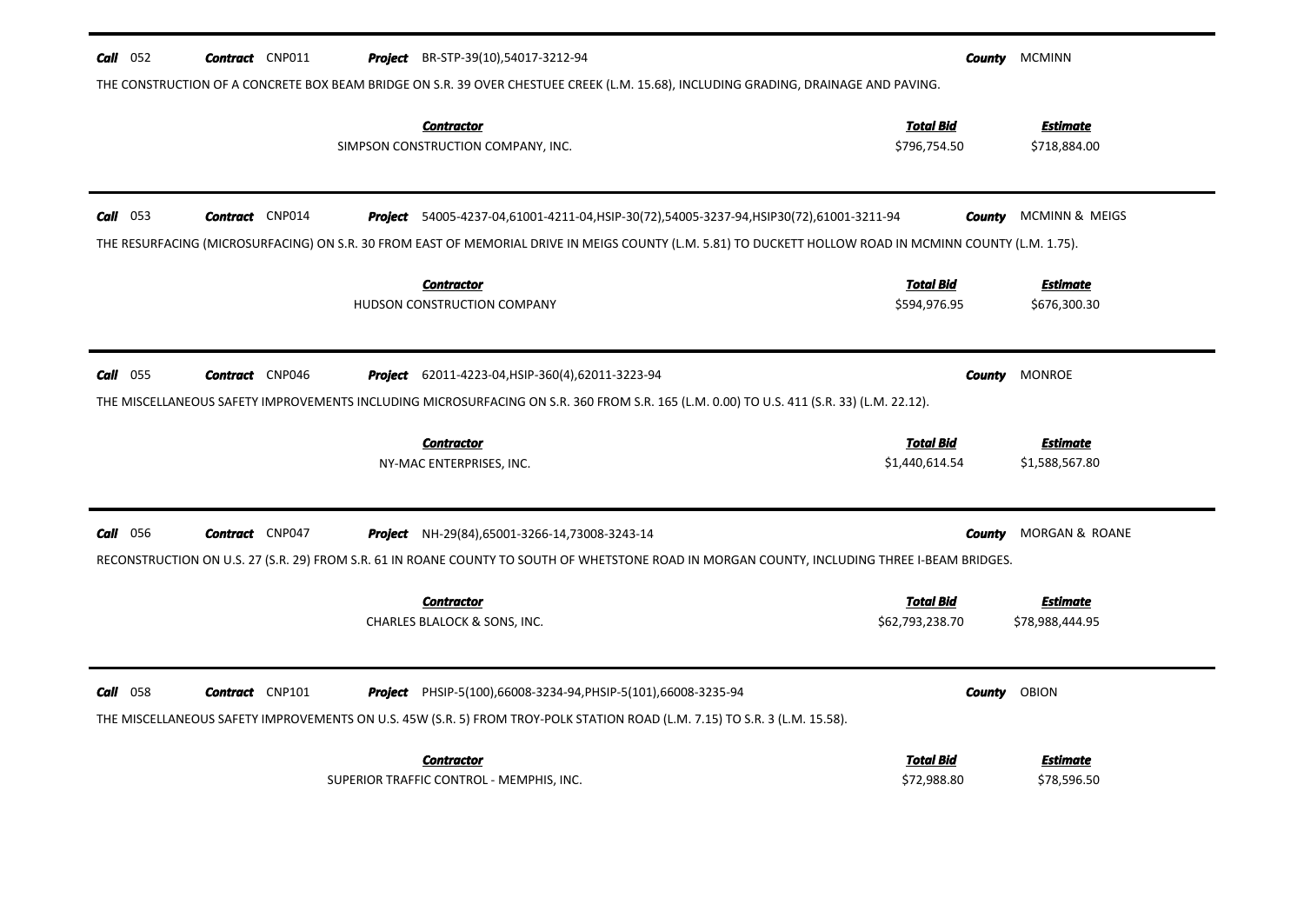| <b>Call</b> 059   | <b>Contract</b> CNP015 | <b>Project</b> PHSIP-52(71),67002-3237-94<br>THE MISCELLANEOUS SAFETY IMPROVEMENTS ON S.R. 52 FROM MEANS CREEK LANE IN OVERTON COUNTY (L.M. 17.47) TO EAST OF THE PICKETT COUNTY LINE (L.M. 0.18). | County                           | OVERTON & PICKETT               |
|-------------------|------------------------|----------------------------------------------------------------------------------------------------------------------------------------------------------------------------------------------------|----------------------------------|---------------------------------|
|                   |                        | <b>Contractor</b><br>HIGHWAY MARKINGS, INC.                                                                                                                                                        | <b>Total Bid</b><br>\$217,812.40 | <b>Estimate</b><br>\$239,455.25 |
| <b>Call</b> $060$ | <b>Contract</b> CNP090 | Project HSIP/PHSIP-13(54),68001-3252-94                                                                                                                                                            | County                           | PERRY                           |
|                   |                        | THE MISCELLANEOUS SAFETY IMPROVEMENTS ON S.R. 13 FROM THE WAYNE COUNTY LINE (L.M. 0.00) TO SLINK SHOALS SPUR ROAD (L.M. 3.14).                                                                     |                                  |                                 |
|                   |                        | <b>Contractor</b>                                                                                                                                                                                  | <b>Total Bid</b>                 | Estimate                        |
|                   |                        | SUPERIOR TRAFFIC CONTROL - MEMPHIS, INC.                                                                                                                                                           | \$120,222.60                     | \$119,127.75                    |
| $Call$ 061        | <b>Contract</b> CNP016 | Project BR-NH-40(16),70004-3291-94                                                                                                                                                                 | <b>County POLK</b>               |                                 |
|                   |                        | THE CONSTRUCTION OF A CONCRETE BULB-TEE BEAM BRIDGE ON U.S. 64 (S.R. 40) OVER MADDENS BRANCH (L.M. 11.06), INCLUDING GRADING, DRAINAGE AND PAVING.                                                 |                                  |                                 |
|                   |                        |                                                                                                                                                                                                    |                                  |                                 |
|                   |                        | <b>Contractor</b>                                                                                                                                                                                  | <b>Total Bid</b>                 | <b>Estimate</b>                 |
|                   |                        | SIMPSON CONSTRUCTION COMPANY, INC.                                                                                                                                                                 | \$3,519,192.86                   | \$4,566,085.25                  |
| $Call$ 062        | <b>Contract</b> CNP055 | <b>Project</b> NH/HSIP-1(340),73003-3215-94,73003-8215-14                                                                                                                                          | <b>County</b>                    | ROANE                           |
|                   |                        | THE RESURFACING ON U.S. 27 (S.R. 1) FROM EAST OF S.R. 29 (L.M. 2.87) TO DUNN STREET (L.M. 5.51).                                                                                                   |                                  |                                 |
|                   |                        | <b>Contractor</b>                                                                                                                                                                                  | <b>Total Bid</b>                 | <b>Estimate</b>                 |
|                   |                        | APAC-ATLANTIC, INC.                                                                                                                                                                                | \$1,188,397.05                   | \$1,200,353.75                  |
|                   |                        |                                                                                                                                                                                                    |                                  |                                 |
| $Call$ 063        | <b>Contract</b> CNP030 | <b>Project</b> NH-61(36),73014-8218-14                                                                                                                                                             | County                           | ROANE                           |
|                   |                        | THE RESURFACING ON S.R. 61 FROM HEN VALLEY ROAD (L.M. 16.56) TO THE ANDERSON COUNTY LINE (L.M. 18.10).                                                                                             |                                  |                                 |
|                   |                        | <b>Contractor</b>                                                                                                                                                                                  | Total Bid                        | <b>Estimate</b>                 |
|                   |                        | APAC-ATLANTIC, INC.                                                                                                                                                                                | \$392,837.50                     | \$425,251.80                    |
|                   |                        |                                                                                                                                                                                                    |                                  |                                 |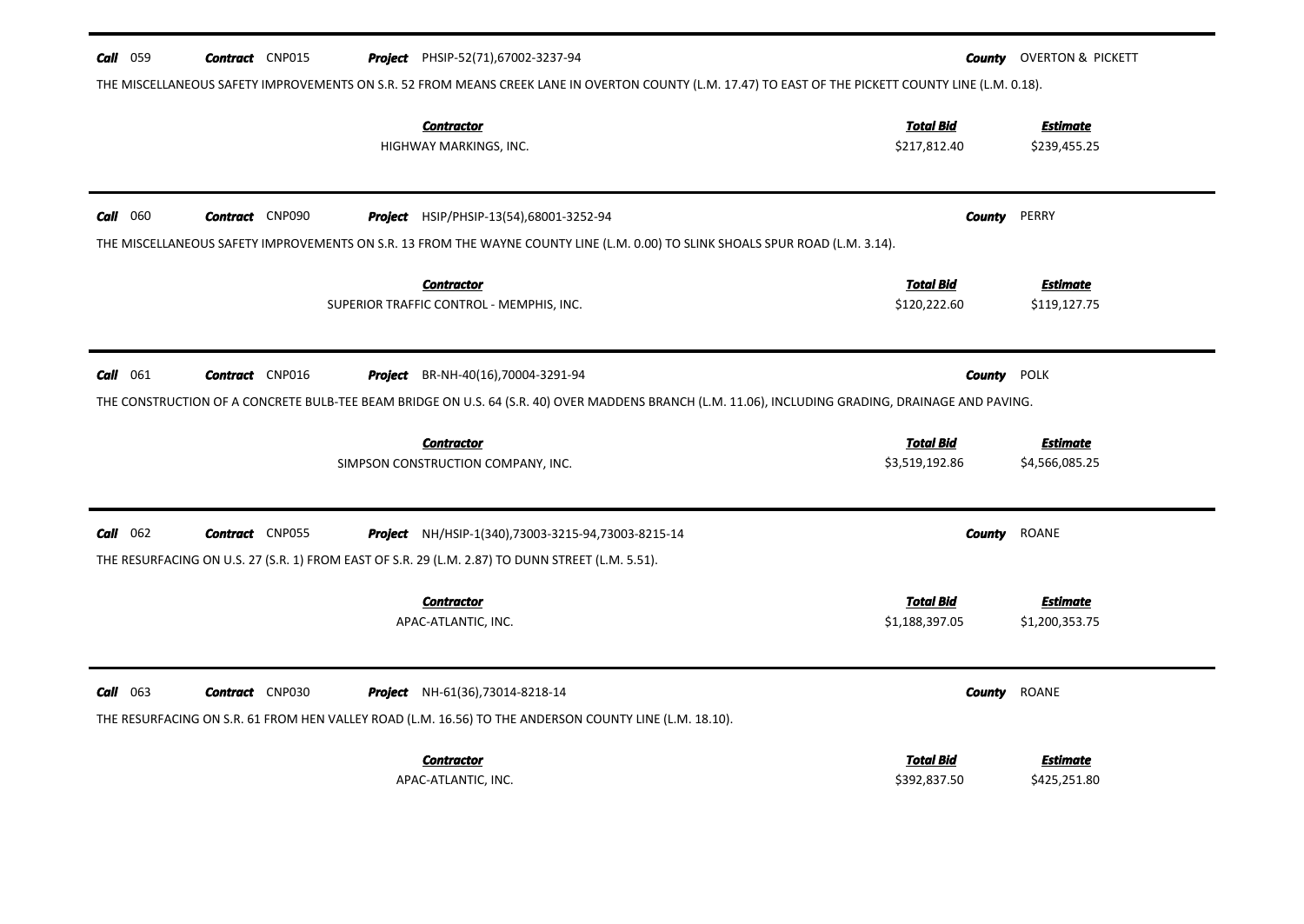| <b>Call</b> $064$ | <b>Contract</b> CNP049 |         | <b>Project</b> HSIP-49(40),74008-3224-94, PHSIP/HSIP-257(11), 74020-3209-94                                                                                                | County                             | <b>ROBERTSON</b>                   |
|-------------------|------------------------|---------|----------------------------------------------------------------------------------------------------------------------------------------------------------------------------|------------------------------------|------------------------------------|
|                   |                        |         | THE MISCELLANEOUS SAFETY IMPROVEMENTS ON S.R. 49 FROM S.R. 76 TO S.R. 25, AND ON S.R. 257 FROM S.R. 49 TO S.R. 65.                                                         |                                    |                                    |
|                   |                        |         | <b>Contractor</b><br>SUPERIOR TRAFFIC CONTROL - MEMPHIS, INC.                                                                                                              | <b>Total Bid</b><br>\$102,553.90   | <b>Estimate</b><br>\$95,313.25     |
| $Call$ 065        | <b>Contract</b> CNP051 |         | <b>Project</b> NH/HSIP-11(77),74005-3234-94,74005-8234-14,STP/HSIP-11(78),74005-3235-94,<br>74005-8235-14                                                                  | County                             | <b>ROBERTSON</b>                   |
|                   |                        |         | THE RESURFACING ON U.S. 41 (S.R. 11) FROM NORTH OF SULPHUR FORK CREEK BRIDGE TO S.R. 65, AND FROM SOUTH OF OLD 41 TO SOUTH OF BILL BAGGETT ROAD.                           |                                    |                                    |
|                   |                        |         | <b>Contractor</b><br>EUBANK ASPHALT PAVING & SEALING                                                                                                                       | <b>Total Bid</b><br>\$1,032,775.00 | <b>Estimate</b><br>\$1,201,233.35  |
| <b>Call</b> 066   | <b>Contract</b> CNP079 |         | Project STP/HPP/NH-I-65-3(113),74003-3164-44,74003-3168-44,74096-3201-14,<br>83001-3143-44,83008-3229-14                                                                   | <b>County</b>                      | <b>ROBERTSON &amp; SUMNER</b>      |
|                   |                        |         | THE CONSTRUCTION OF A NEW INTERCHANGE ON 1-65 AT S.R. 109 AND U.S. 31W (S.R. 41), INCLUDING GRADING, DRAINAGE, CONSTRUCTION OF A CONCRETE BULB-TEE BEAM BRIDGE AND PAVING. |                                    |                                    |
|                   |                        |         | <b>Contractor</b><br>ROGERS GROUP, INC.                                                                                                                                    | Total Bid<br>\$45,956,687.63       | <b>Estimate</b><br>\$46,733,862.49 |
| <b>Call</b> $067$ | <b>Contract</b> CNP031 |         | <b>Project</b> STP/HSIP-297(9),76011-3220-94,76011-8220-14                                                                                                                 |                                    | <b>County</b> SCOTT                |
|                   |                        |         | THE RESURFACING ON S.R. 297 FROM THE ENTRANCE TO BIG SOUTH FORK RECREATIONAL AREA (L.M. 4.89) TO U.S. 27 (S.R. 29) (L.M. 13.84).                                           |                                    |                                    |
|                   |                        |         | <b>Contractor</b><br>APAC-ATLANTIC, INC.                                                                                                                                   | <b>Total Bid</b><br>\$887,520.40   | <b>Estimate</b><br>\$918,918.20    |
| <b>Call</b> 068   | <b>Contract</b> CNP026 | Project | THE RESURFACING (MICROSURFACING) ON U.S. 411 (S.R. 35) FROM THE JUNCTION OF S.R. 71 AND S.R. 338 (L.M. 1.72) TO NORTH OF FOOTHILLS DRIVE (L.M. 2.89).                      | County                             |                                    |
|                   |                        |         | <b>ALL BIDS REJECTED</b>                                                                                                                                                   |                                    |                                    |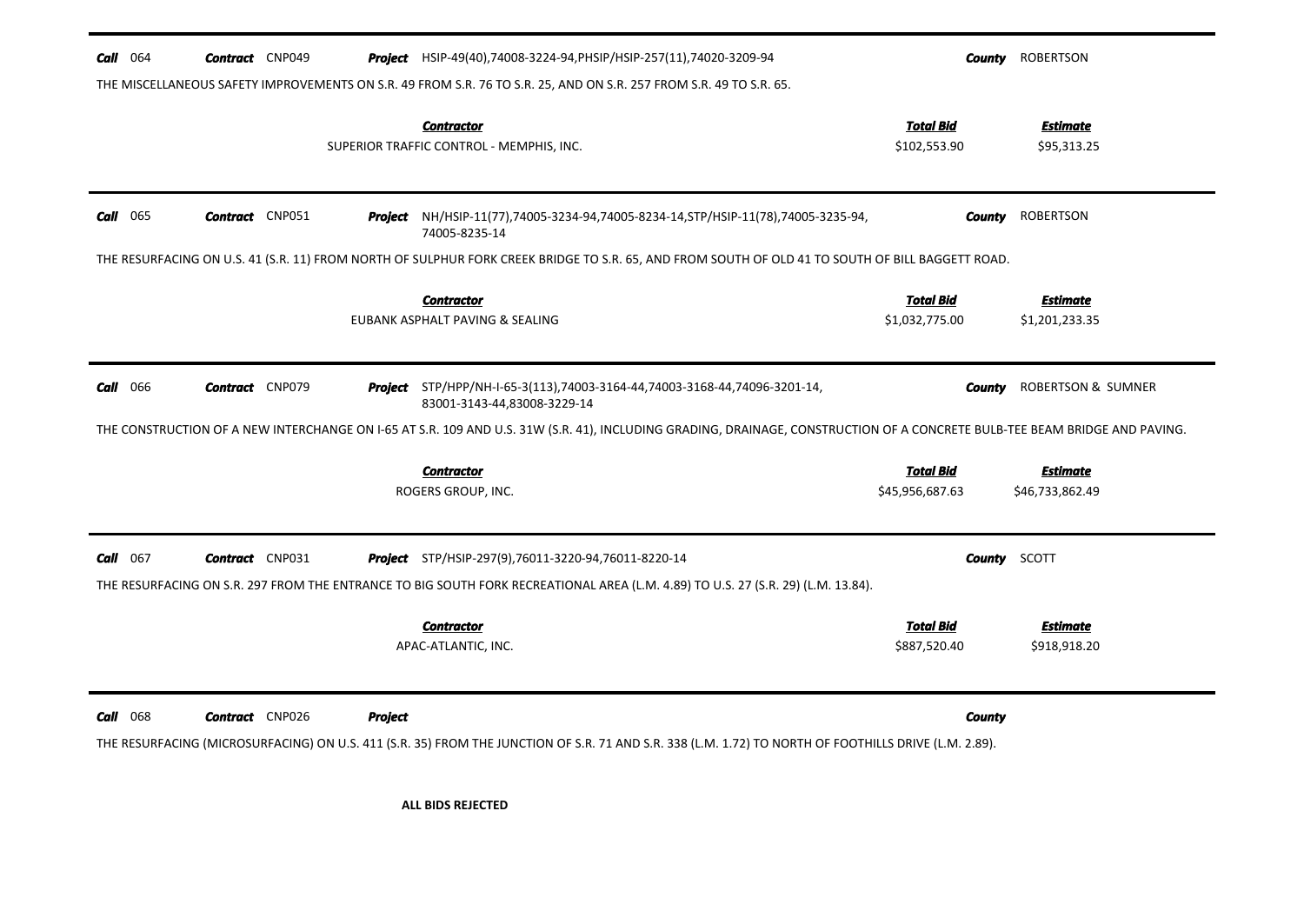| <b>Call</b> 069<br><b>Contract</b> CNP092 | <b>Project</b> HSIP-205(23), 79092-3401-94, HSIP-2827(4), 79961-3509-94<br>THE MISCELLANEOUS SAFETY IMPROVEMENTS ON S.R. 205 FROM S.R. 14 TO ARMOUR ROAD/FULLERTON ROAD, AND AT THE INTERSECTION OF MACON ROAD AND BERCLAIR ROAD IN MEMPHIS. | <b>County</b> SHELBY                                                      |
|-------------------------------------------|----------------------------------------------------------------------------------------------------------------------------------------------------------------------------------------------------------------------------------------------|---------------------------------------------------------------------------|
|                                           | <b>Contractor</b><br>DIXIELAND CONTRACTORS, INC.                                                                                                                                                                                             | <b>Total Bid</b><br><b>Estimate</b><br>\$391,292.98<br>\$447,735.75       |
| $Call$ 070<br><b>Contract</b> CNP083      | <b>Project</b> NH-14(55), 79022-3230-14<br>THE GRADING, DRAINAGE AND PAVING ON S.R. 14 (AUSTIN PEAY HIGHWAY) FROM S.R. 204 (SINGLETON PARKWAY) (L.M. 23.32) TO EAST OF OLD COVINGTON PIKE (L.M. 25.93).                                      | <b>County</b> SHELBY                                                      |
|                                           | <b>Contractor</b><br>ACUFF ENTERPRISES, INC. D/B/A SCOTT CONTRACTORS, INC.                                                                                                                                                                   | <b>Total Bid</b><br><b>Estimate</b><br>\$17,143,958.75<br>\$18,080,980.76 |
| $Call$ 072<br><b>Contract</b> CNP052      | <b>Project</b> NH/HSIP-6(109),83077-3217-94,83077-8217-14<br>THE RESURFACING ON U.S. 31E (S.R. 6) FROM NORTH OF S.R. 52 (L.M. 31.60) TO THE KENTUCKY STATE LINE (L.M. 37.76).                                                                | SUMNER<br><b>County</b>                                                   |
|                                           | <b>Contractor</b><br>ROGERS GROUP, INC.                                                                                                                                                                                                      | <b>Total Bid</b><br><b>Estimate</b><br>\$899,715.40<br>\$940,627.05       |
| $Call$ 073<br><b>Contract</b> CNP035      | Project HSIP-59(25),84007-3223-94, HSIP-8400(77),84018-3411-94<br>THE MISCELLANEOUS SAFETY IMPROVEMENTS ON S.R. 59 FROM S.R. 178 TO S.R. 3 AND ON HOLLY GROVE ROAD FROM S.R. 178 TO BEAVER ROAD.                                             | <b>TIPTON</b><br>County                                                   |
|                                           | <b>Contractor</b><br>TRAF-MARK INDUSTRIES, L.L.C.                                                                                                                                                                                            | <b>Total Bid</b><br>Estimate<br>\$335,007.70<br>\$382,218.75              |
| $Call$ 074<br><b>Contract</b> CNP080      | Project NH/PHSIP-15(175),91004-3251-94<br>THE GRADING, DRAINAGE AND PAVING ON U.S. 64 (S.R. 15) AT THE INTERSECTION OF DEXTER L. WOODS MEMORIAL BOULEVARD (L.M. 14.89).                                                                      | WAYNE<br>County                                                           |
|                                           | <b>Contractor</b><br>ROGERS GROUP, INC.                                                                                                                                                                                                      | <b>Total Bid</b><br>Estimate<br>\$1,711,143.10<br>\$1,605,467.50          |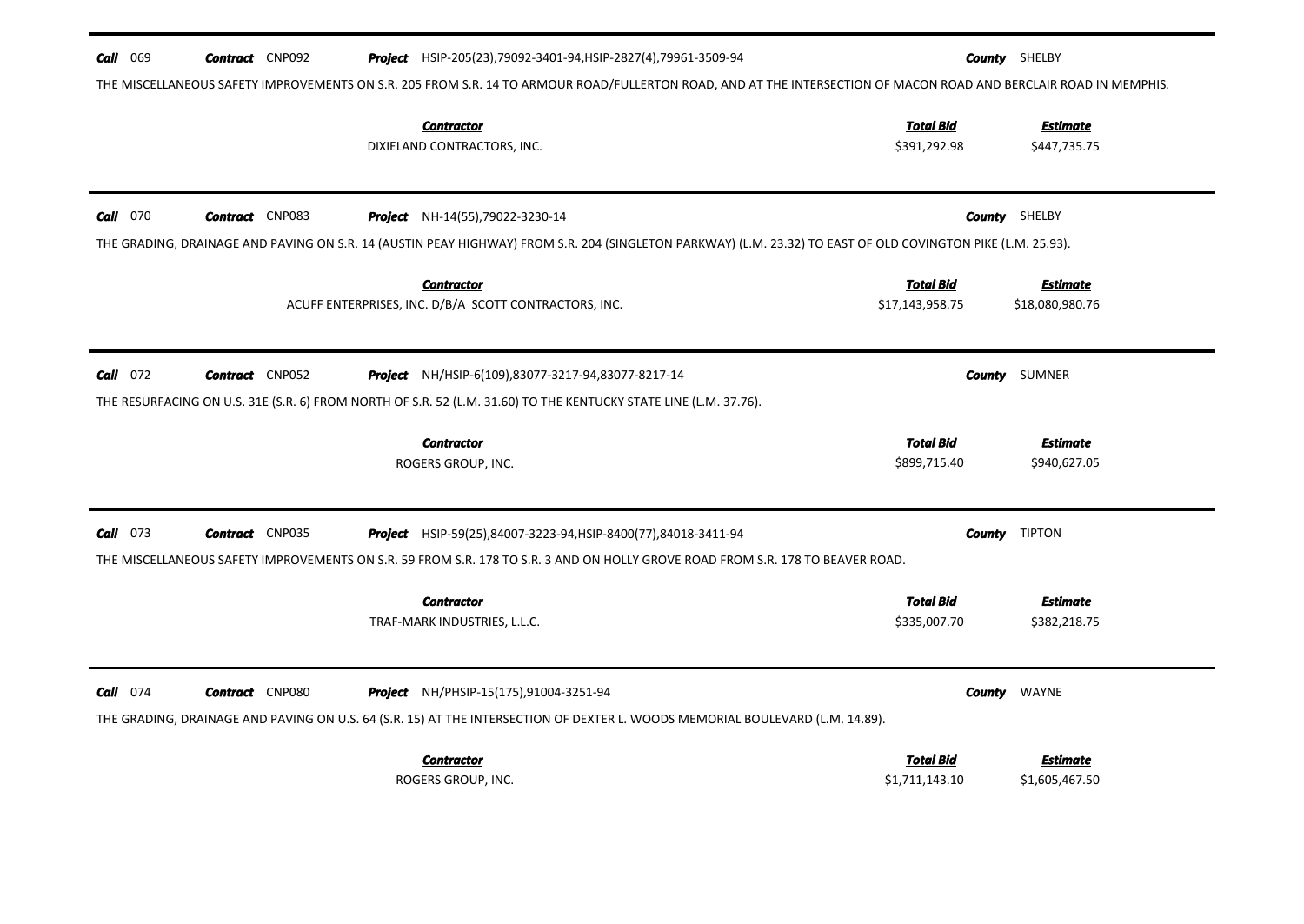| Call<br>075 | <b>Contract</b> CNP064                                                                        | <b>Project</b> NH/HSIP-22(76),92137-3222-94,92137-8222-14 |                      |                       | County                             | WEAKLEY                           |
|-------------|-----------------------------------------------------------------------------------------------|-----------------------------------------------------------|----------------------|-----------------------|------------------------------------|-----------------------------------|
|             | THE RESURFACING ON S.R. 22 FROM S.R. 217 (L.M. 10.30) TO THE RAMP FROM S.R. 431 (L.M. 19.15). |                                                           |                      |                       |                                    |                                   |
|             |                                                                                               | <b>Contractor</b><br>FORD CONSTRUCTION COMPANY            |                      |                       | <b>Total Bid</b><br>\$5,824,099.02 | <b>Estimate</b><br>\$5,867,080.10 |
| 076<br>Call | <b>Contract</b> CNP053                                                                        | <b>Project</b> 95100-3109-04                              |                      |                       | County                             | WILSON                            |
|             | THE INTERCHANGE LIGHTING ON 1-40 AT THE JUNCTION OF S.R. 171 (MT. JULIET ROAD) (L.M. 3.12).   |                                                           |                      |                       |                                    |                                   |
|             |                                                                                               | <b>Contractor</b><br>STANSELL ELECTRIC COMPANY, INC.      |                      |                       | Total Bid<br>\$662,709.00          | <b>Estimate</b><br>\$735,282.50   |
|             |                                                                                               |                                                           | <b>Total Awarded</b> | <b>Total Estimate</b> |                                    |                                   |
|             |                                                                                               | <b>Letting Totals -</b>                                   | \$214,693,552.71     | \$237,704,170.20      |                                    |                                   |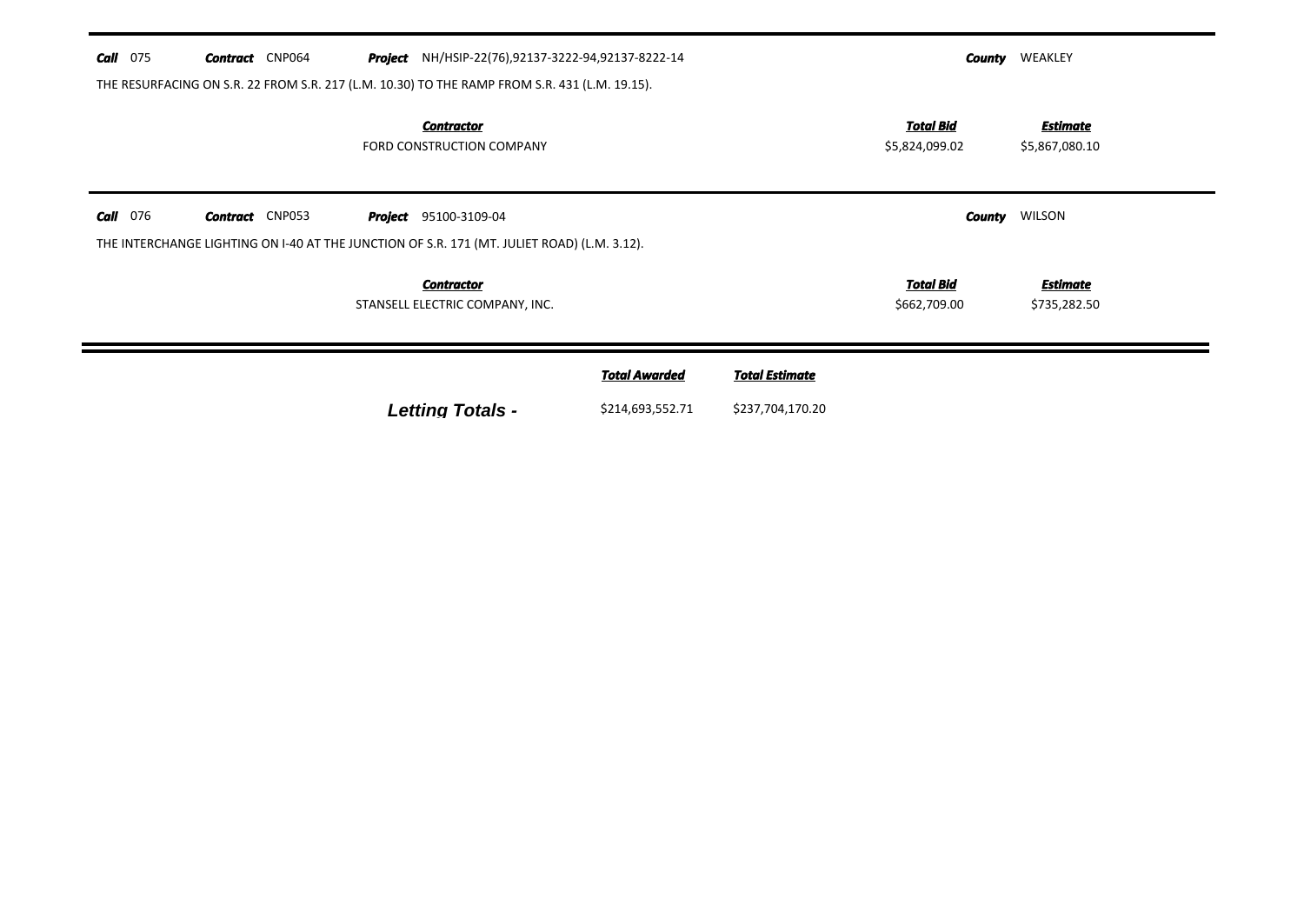| $Call$ 001 | <b>Contract</b> CNP214                                       | <b>Project</b> 60086-4202-04                          |                      |                       | County                          | MAURY                           |  |
|------------|--------------------------------------------------------------|-------------------------------------------------------|----------------------|-----------------------|---------------------------------|---------------------------------|--|
|            | THE EMERGENCY SLIDE REPAIR ON U.S. 43 (S.R. 6) AT L.M. 3.30. |                                                       |                      |                       |                                 |                                 |  |
|            |                                                              | <b>Contractor</b><br>DEMENT CONSTRUCTION COMPANY, LLC |                      |                       | <b>Total Bid</b><br>\$99,922.00 | <b>Estimate</b><br>\$113,335.00 |  |
|            |                                                              |                                                       | <b>Total Awarded</b> | <b>Total Estimate</b> |                                 |                                 |  |
|            |                                                              | Letting Totals -                                      | \$99,922.00          | \$113,335.00          |                                 |                                 |  |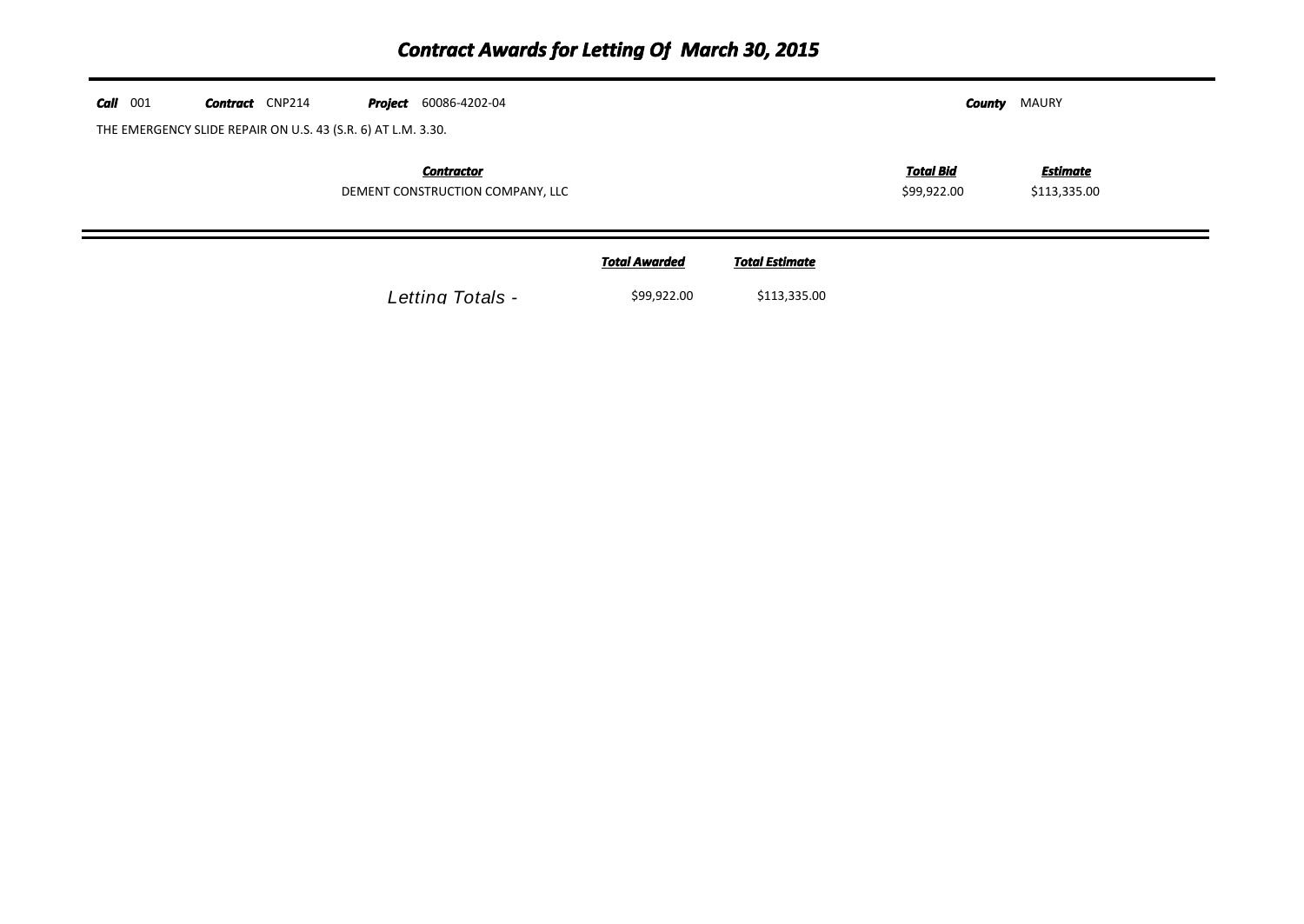| $Call$ 001 | <b>Contract</b> CNP911                                                    | <b>Project</b> BH-I-155-1(119), 23001-3173-94                                                                                        |                                    | <b>County</b> DYER                   |
|------------|---------------------------------------------------------------------------|--------------------------------------------------------------------------------------------------------------------------------------|------------------------------------|--------------------------------------|
|            | THE REPAIR OF THE BRIDGE ON I-155 OVER THE MISSISSIPPI RIVER (L.M. 0.00). |                                                                                                                                      |                                    |                                      |
|            |                                                                           | <b>Contractor</b><br>FORD CONSTRUCTION COMPANY                                                                                       | <b>Total Bid</b><br>\$3,262,410.80 | <b>Estimate</b><br>\$2,894,350.00    |
| $Call$ 002 | <b>Contract</b> CNP912                                                    | Project NH/HSIP-35(61),78004-3233-94,78004-8233-14                                                                                   |                                    | <b>County</b> SEVIER                 |
|            |                                                                           | THE RESURFACING ON U.S. 411 (S.R. 35) FROM THE JUNCTION OF S.R. 71 AND S.R. 338 (L.M. 1.72) TO NORTH OF FOOTHILLS DRIVE (L.M. 2.89). |                                    |                                      |
|            |                                                                           | <b>Contractor</b><br>CHARLES BLALOCK & SONS, INC.                                                                                    | <b>Total Bid</b><br>\$304,969.69   | <b>Estimate</b><br>\$305,716.25      |
| $Call$ 003 | <b>Contract</b> CNP065                                                    | <b>Project</b> HSIP-61(34),01004-3246-94                                                                                             |                                    | <b>County ANDERSON</b>               |
|            |                                                                           | THE CONSTRUCTION OF TURN LANES ON S.R. 61 FROM L.M. 0.50 TO L.M. 2.40, INCLUDING GRADING, DRAINAGE AND PAVING.                       |                                    |                                      |
|            |                                                                           | <b>Contractor</b><br>ROGERS GROUP, INC.                                                                                              | <b>Total Bid</b><br>\$1,250,559.03 | <b>Estimate</b><br>\$1,152,013.00    |
| $Call$ 004 | <b>Contract</b> CNP138                                                    | <b>Project</b> 01005-4137-04                                                                                                         |                                    | <b>County ANDERSON</b>               |
|            |                                                                           | THE REPAIR OF THE BRIDGES ON S.R. 61 OVER I-75 (L.M. 20.87, LEFT AND RIGHT) IN CLINTON.                                              |                                    |                                      |
|            |                                                                           | <b>Contractor</b><br>MID-STATE CONSTRUCTION COMPANY, INC.                                                                            | <b>Total Bid</b><br>\$925,481.49   | <b>Estimate</b><br>\$1,266,377.50    |
| $Call$ 005 | <b>Contract</b> CNP132                                                    | <b>Project</b> 98019-4116-04<br>THE RANDOM ON-CALL ATTENUATOR REPAIR ON VARIOUS INTERSTATE AND STATE ROUTES.                         |                                    | <b>County</b> ANDERSON, BLOUNT, ETC. |
|            |                                                                           |                                                                                                                                      |                                    |                                      |
|            |                                                                           | <b>Contractor</b><br>SITE-SAFE PRODUCTS, LLC D/B/A SITE-SAFE, LLC                                                                    | Total Bid<br>\$534,627.37          | <b>Estimate</b><br>\$521,493.55      |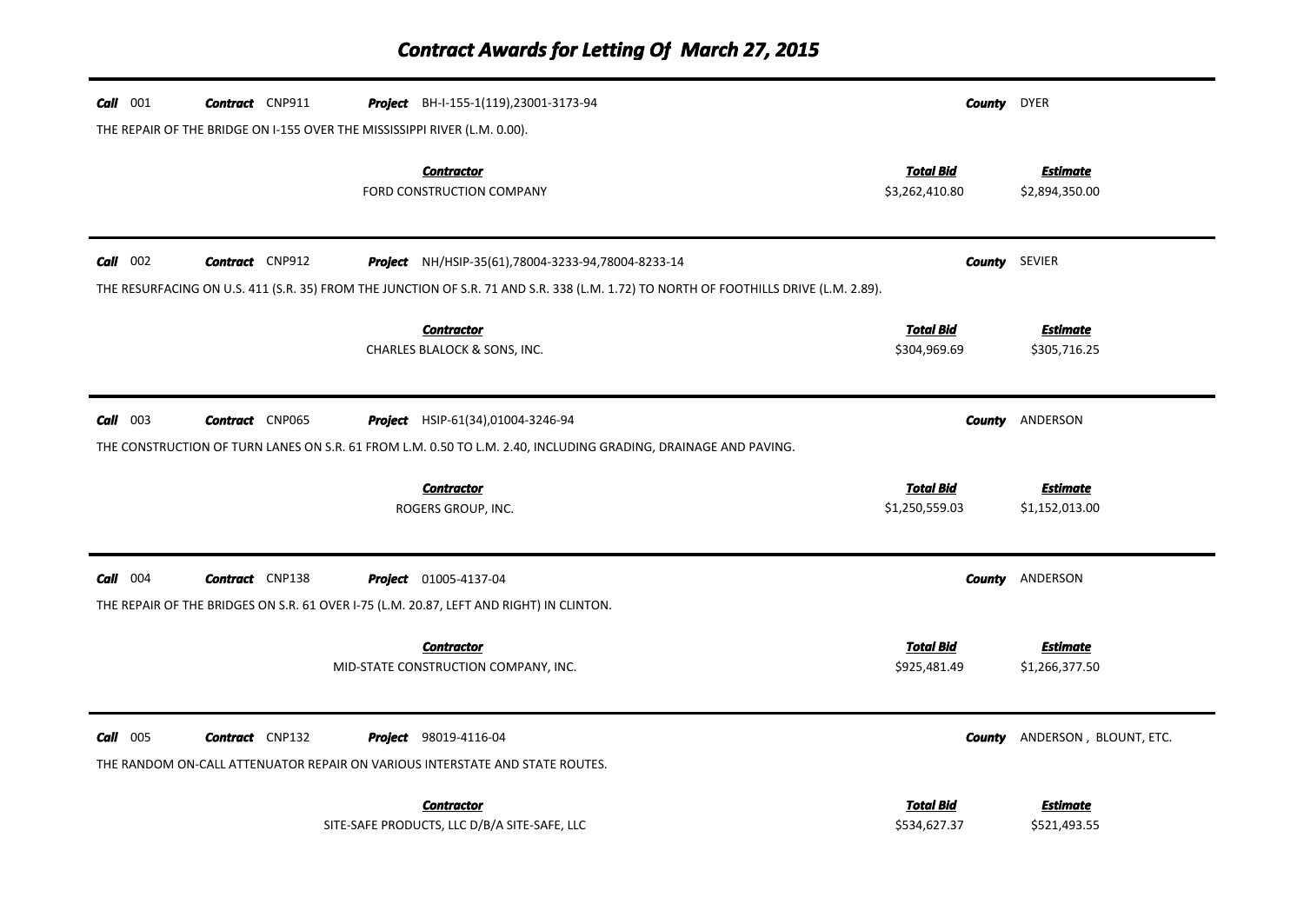| $Call$ 006               | <b>Contract</b> CNP141 | <b>Project</b> 98019-4117-04<br>THE INSTALLATION OF GUARDRAIL AND RANDOM ON-CALL GUARDRAIL REPAIR ON VARIOUS INTERSTATE AND STATE ROUTES.                                                                                                  |                                    | <b>County</b> ANDERSON, BLOUNT, ETC. |
|--------------------------|------------------------|--------------------------------------------------------------------------------------------------------------------------------------------------------------------------------------------------------------------------------------------|------------------------------------|--------------------------------------|
|                          |                        | <b>Contractor</b><br>TENNESSEE GUARDRAIL, INC.                                                                                                                                                                                             | <b>Total Bid</b><br>\$1,945,796.00 | <b>Estimate</b><br>\$2,101,906.00    |
| $Call$ 007<br>KNOXVILLE. | <b>Contract</b> CNP098 | Project HSIP-170(9),47043-3211-94, HSIP-4174(10),47954-3548-94<br>THE MISCELLANEOUS SAFETY IMPROVEMENTS ON S.R. 170 FROM S.R. 9 IN ANDERSON COUNTY TO S.R. 71 IN KNOX COUNTY, AND THE INTERSECTION OF KEITH AVENUE AND SCHOFIELD STREET IN |                                    | <b>County</b> ANDERSON & KNOX        |
|                          |                        | <b>Contractor</b><br>SUPERIOR PAVEMENT MARKING, INC.                                                                                                                                                                                       | <b>Total Bid</b><br>\$98,377.40    | <b>Estimate</b><br>\$116,086.25      |
| $Call$ 008               | <b>Contract</b> CNP129 | Project NH/HSIP-10(64),02002-3224-94,02002-8224-14<br>THE RESURFACING ON U.S. 231 (S.R. 10) FROM BROOKHAVEN CIRCLE (L.M. 8.31) TO WEST HOLLAND STREET (L.M. 10.06).                                                                        | County                             | <b>BEDFORD</b>                       |
|                          |                        | <b>Contractor</b><br>WRIGHT PAVING CONTRACTORS, INC.                                                                                                                                                                                       | <b>Total Bid</b><br>\$602,547.82   | <b>Estimate</b><br>\$542,111.10      |
| Call 009                 | <b>Contract</b> CNP140 | <b>Project</b> 98301-4165-04<br>THE INSTALLATION OF GUARDRAIL AND RANDOM ON-CALL GUARDRAIL REPAIR ON VARIOUS INTERSTATE AND STATE ROUTES.                                                                                                  | County                             | BEDFORD, CHEATHAM, ETC.              |
|                          |                        | <b>Contractor</b><br>R. D. CONSTRUCTION, LLC                                                                                                                                                                                               | <b>Total Bid</b><br>\$2,140,652.50 | Estimate<br>\$2,138,582.50           |
| $Call$ 010               | <b>Contract</b> CNP142 | Project 98048-4197-04<br>THE INSTALLATION OF GUARDRAIL AND RANDOM ON-CALL GUARDRAIL REPAIR ON VARIOUS INTERSTATE AND STATE ROUTES.                                                                                                         | County                             | BENTON, CARROLL, ETC.                |
|                          |                        | <b>ALL BIDS REJECTED</b>                                                                                                                                                                                                                   |                                    |                                      |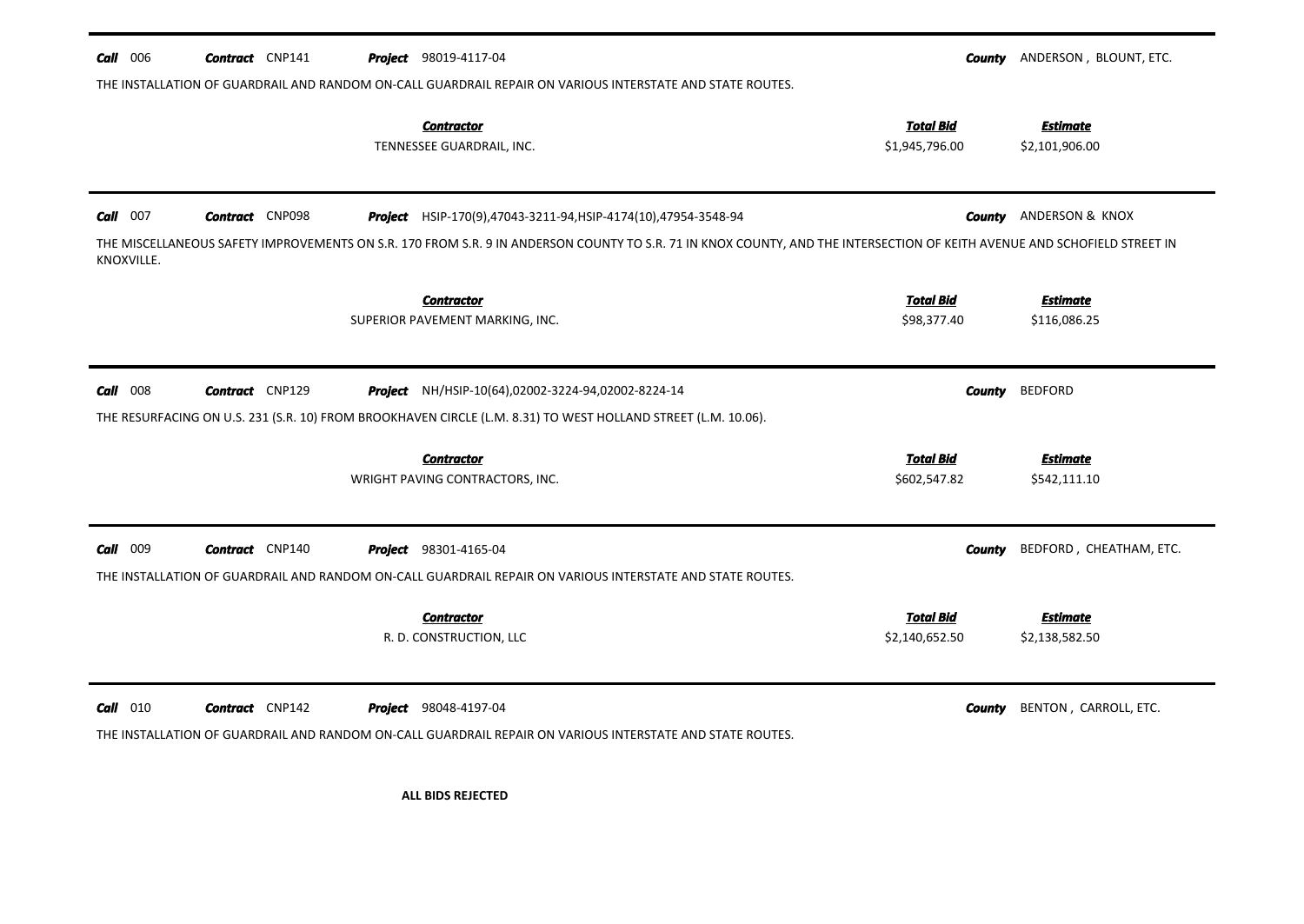| $Call$ 011 | <b>Contract</b> CNP134 |  | Project 98048-4196-04                                                                                         |                                  | <b>County</b> BENTON, CARROLL, ETC.    |
|------------|------------------------|--|---------------------------------------------------------------------------------------------------------------|----------------------------------|----------------------------------------|
|            |                        |  | THE RANDOM ON-CALL ATTENUATOR REPAIR ON VARIOUS INTERSTATE AND STATE ROUTES.                                  |                                  |                                        |
|            |                        |  | <b>Contractor</b><br>LU, INC.                                                                                 | <b>Total Bid</b><br>\$616,351.83 | <b>Estimate</b><br>\$631,385.30        |
| $Call$ 012 | <b>Contract</b> CNP139 |  | <b>Project</b> HSIP-30(64),04002-3216-94                                                                      |                                  | <b>County</b> BLEDSOE                  |
|            |                        |  | THE MISCELLANEOUS SAFETY IMPROVEMENTS ON S.R. 30 FROM CC ROAD (L.M. 1.52) TO U.S. 127 (S.R. 28) (L.M. 10.33). |                                  |                                        |
|            |                        |  | <b>Contractor</b>                                                                                             | <b>Total Bid</b>                 | <b>Estimate</b>                        |
|            |                        |  | SUPERIOR PAVEMENT MARKING, INC.                                                                               | \$176,558.56                     | \$216,967.05                           |
| $Call$ 013 | <b>Contract</b> CNP143 |  | <b>Project</b> 98028-4187-04                                                                                  |                                  | BLEDSOE, BRADLEY, ETC.<br>County       |
|            |                        |  | THE INSTALLATION OF GUARDRAIL AND RANDOM ON-CALL GUARDRAIL REPAIR ON VARIOUS INTERSTATE AND STATE ROUTES.     |                                  |                                        |
|            |                        |  | <b>Contractor</b>                                                                                             | <b>Total Bid</b>                 | <b>Estimate</b>                        |
|            |                        |  | CUMBERLAND GUARDRAIL, INC.                                                                                    | \$1,347,505.00                   | \$1,488,276.00                         |
| $Call$ 014 | <b>Contract</b> CNP133 |  | <b>Project</b> 98028-4186-04                                                                                  |                                  | BRADLEY, DEKALB, ETC.<br><b>County</b> |
|            |                        |  | THE RANDOM ON-CALL ATTENUATOR REPAIR ON VARIOUS INTERSTATE AND STATE ROUTES.                                  |                                  |                                        |
|            |                        |  | <b>Contractor</b><br>SITE-SAFE PRODUCTS, LLC D/B/A SITE-SAFE, LLC                                             | <b>Total Bid</b><br>\$504,961.68 | <b>Estimate</b><br>\$497,990.05        |
| $Call$ 015 | <b>Contract</b> CNP067 |  | <b>Project</b> 10946-3401-04                                                                                  |                                  | <b>County CARTER</b>                   |
|            |                        |  | THE GRADING, DRAINAGE, AND PAVING ON A S.I.A. ROUTE SERVING NCI (STAR BUILDING SYSTEMS).                      |                                  |                                        |
|            |                        |  | <b>Contractor</b>                                                                                             | <b>Total Bid</b>                 | <b>Estimate</b>                        |
|            |                        |  | BAKER'S CONSTRUCTION SERVICES, INC.                                                                           | \$409,352.05                     | \$446,365.75                           |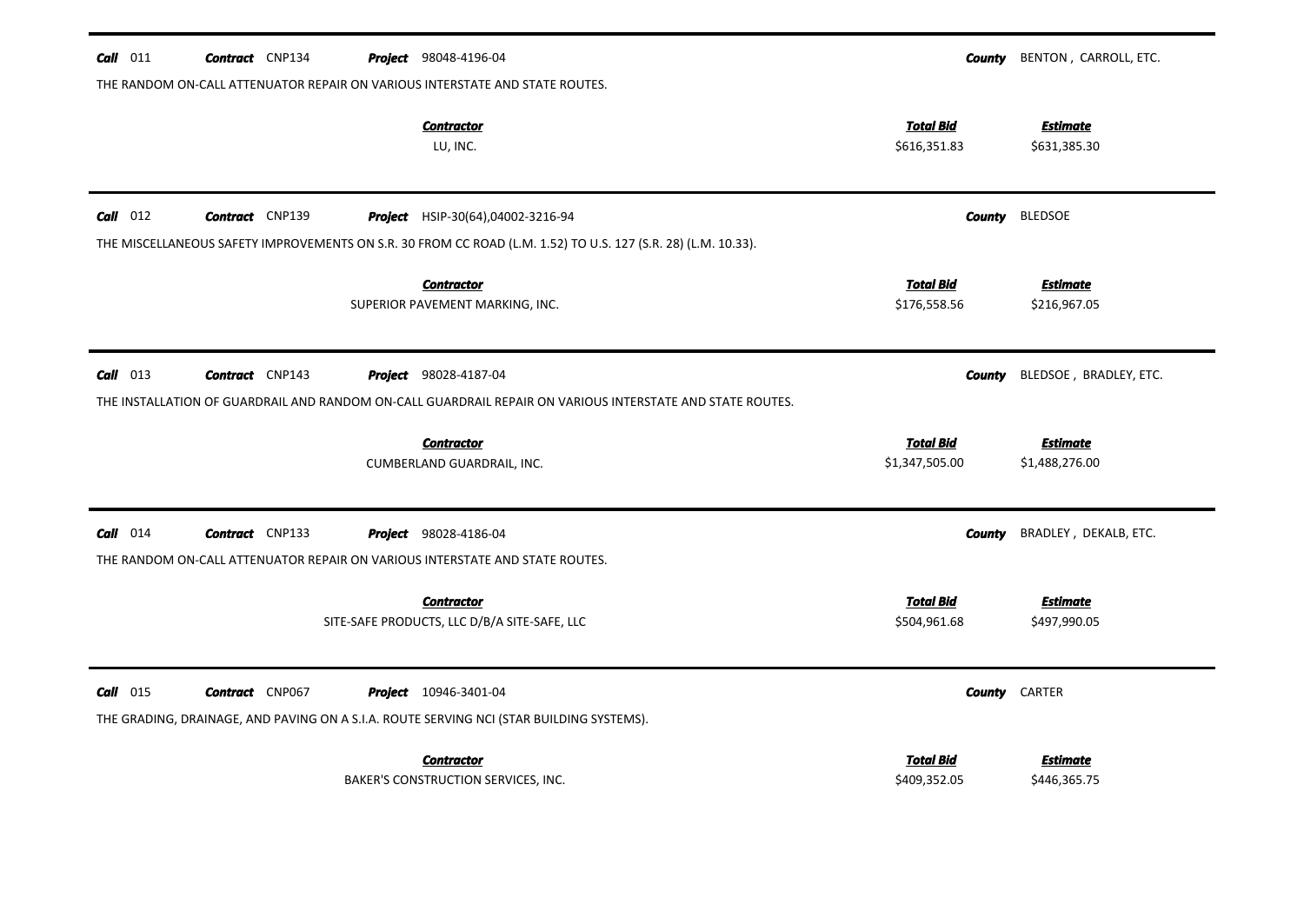| $\frac{Call}{016}$ | <b>Contract</b> CNP042 | Project NH/HSIP-1(344), 19021-3252-94, 19021-8252-14                                                                                                                     |                                    | <b>County</b> DAVIDSON            |
|--------------------|------------------------|--------------------------------------------------------------------------------------------------------------------------------------------------------------------------|------------------------------------|-----------------------------------|
|                    |                        | THE RESURFACING ON U.S. 41 (U.S. 70S, S.R. 1) FROM TRANSIT AVENUE (L.M. 20.42) TO THE ENTRANCE OF THE METROPOLITAN NASHVILLE AIRPORT AUTHORITY AREA (L.M. 25.00).        |                                    |                                   |
|                    |                        | <b>Contractor</b><br>JONES BROS. CONTRACTORS, LLC                                                                                                                        | <b>Total Bid</b><br>\$2,558,565.96 | <b>Estimate</b><br>\$2,364,931.75 |
| $Call$ 017         | <b>Contract</b> CNP127 | <b>Project</b> STP/HSIP-24(58),19039-3231-94,19039-8231-14<br>THE RESURFACING ON U.S. 70 (S.R. 24) FROM WEST OF BROWNS CREEK BRIDGE (L.M. 3.64) TO S.R. 155 (L.M. 8.13). | County                             | DAVIDSON                          |
|                    |                        | <b>Contractor</b><br>LOJAC ENTERPRISES, INC.                                                                                                                             | <b>Total Bid</b><br>\$1,631,936.90 | <b>Estimate</b><br>\$1,370,481.25 |
| $Call$ 018         | <b>Contract</b> CNP131 | <b>Project</b> 98301-4164-04<br>THE RANDOM ON-CALL ATTENUATOR REPAIR ON VARIOUS INTERSTATE AND STATE ROUTES.                                                             | County                             | DAVIDSON, HUMPHREYS, ETC.         |
|                    |                        | <b>Contractor</b><br>LU, INC.                                                                                                                                            | <b>Total Bid</b><br>\$595,141.47   | <b>Estimate</b><br>\$639,601.45   |
| Call 019           | <b>Contract</b> CNP123 | <b>Project</b> STP/HSIP-NH-69(92),20005-3219-94,20005-8219-14<br>THE RESURFACING ON S.R. 69 FROM CONCORD ROAD (L.M. 20.22) TO U.S. 412 (S.R. 20) (L.M. 28.47).           | County                             | <b>DECATUR</b>                    |
|                    |                        | <b>Contractor</b><br>DELTA CONTRACTING COMPANY, LLC                                                                                                                      | <b>Total Bid</b><br>\$2,753,868.37 | <b>Estimate</b><br>\$2,598,626.25 |
| $Call$ 020         | <b>Contract</b> CNP070 | <b>Project</b> 24958-3501-04<br>THE GRADING, DRAINAGE, AND PAVING ON A S.I.A. ROUTE SERVING MCR SAFETY IN PIPERTON.                                                      | County                             | FAYETTE                           |
|                    |                        | <b>Contractor</b><br>DELTA CONTRACTING COMPANY, LLC                                                                                                                      | Total Bid<br>\$1,420,932.95        | <b>Estimate</b><br>\$1,489,205.00 |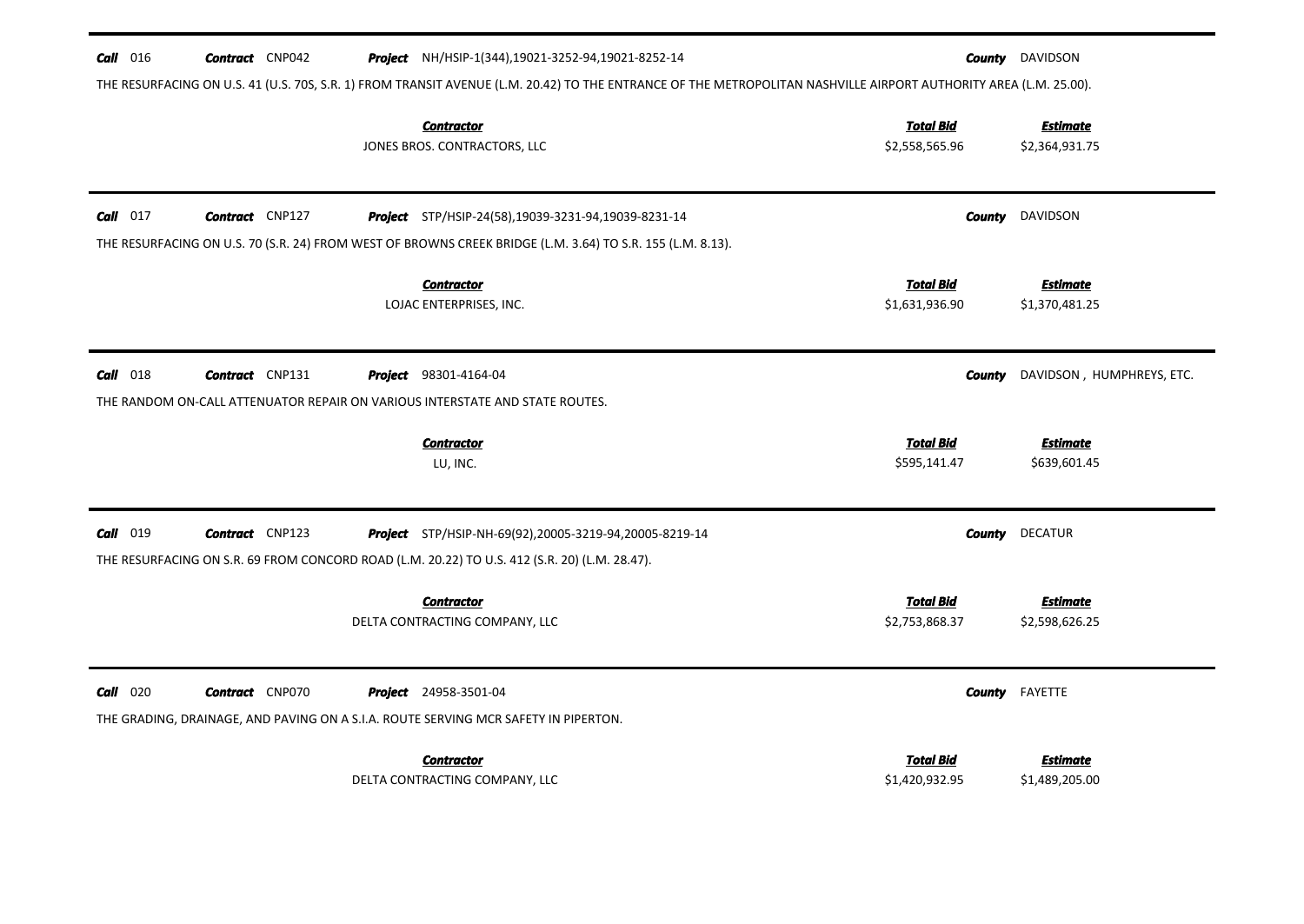| $Call$ 021 | <b>Contract</b> CNP113 | Project NH/HSIP-16(50),26004-3244-94,26004-8244-14                                                                        |                                    | <b>County</b> FRANKLIN            |
|------------|------------------------|---------------------------------------------------------------------------------------------------------------------------|------------------------------------|-----------------------------------|
|            |                        | THE RESURFACING ON U.S. 41A (S.R. 16) FROM PETERS ROAD/PEABODY ROAD (L.M. 7.98) TO EAST OF WOODLAND DRIVE (L.M. 11.32).   |                                    |                                   |
|            |                        | <b>Contractor</b><br>TINSLEY ASPHALT, LLC                                                                                 | <b>Total Bid</b><br>\$1,451,364.05 | <b>Estimate</b><br>\$1,427,672.50 |
| $Call$ 022 | <b>Contract</b> CNP119 | Project STP/HSIP-172(12),30027-3224-94,30027-8224-14                                                                      | County                             | GREENE                            |
|            |                        | THE RESURFACING ON S.R. 172 FROM U.S. 321 (U.S. 11E, S.R. 34) (L.M. 0.00) TO I-81 (L.M. 11.68).                           |                                    |                                   |
|            |                        | <b>Contractor</b><br>SUMMERS-TAYLOR, INC.                                                                                 | <b>Total Bid</b><br>\$1,649,828.75 | <b>Estimate</b><br>\$1,644,609.30 |
| $Call$ 023 | <b>Contract</b> CNP096 | <b>Project</b> HSIP-34(98),32005-3231-94                                                                                  | <b>County</b>                      | HAMBLEN                           |
|            |                        | THE MISCELLANEOUS SAFETY IMPROVEMENTS ON S.R. 34 FROM WEST OF STAGECOACH ROAD (L.M. 16.50) TO STEADMAN ROAD (L.M. 20.59). |                                    |                                   |
|            |                        | <b>Contractor</b><br>SUPERIOR TRAFFIC CONTROL - MEMPHIS, INC.                                                             | <b>Total Bid</b><br>\$52,048.55    | <b>Estimate</b><br>\$55,748.75    |
| $Call$ 024 | <b>Contract</b> CNP107 | <b>Project</b> NH/HSIP-153(9),33052-3247-94,33052-8247-14                                                                 | County                             | HAMILTON                          |
|            |                        | THE RESURFACING ON S.R. 153 FROM EAST OF GRUBB ROAD (L.M. 10.85) TO U.S. 27 (S.R. 29) (L.M. 12.87) IN CHATTANOOGA.        |                                    |                                   |
|            |                        | <b>Contractor</b><br>WRIGHT BROTHERS CONSTRUCTION COMPANY, INC.                                                           | <b>Total Bid</b><br>\$1,181,483.90 | <b>Estimate</b><br>\$1,058,932.50 |
| $Call$ 025 | <b>Contract</b> CNP108 | <b>Project</b> NH/HSIP-317(18),33070-3234-94,33070-8234-14                                                                | County                             | <b>HAMILTON</b>                   |
|            |                        | THE RESURFACING ON S.R. 317 (BONNY OAKS DRIVE) FROM S.R. 17 (L.M. 0.00) TO WEST OF SILVERDALE ROAD (L.M. 4.47).           |                                    |                                   |
|            |                        | <b>Contractor</b>                                                                                                         | Total Bid                          | <b>Estimate</b>                   |
|            |                        | WRIGHT BROTHERS CONSTRUCTION COMPANY, INC.                                                                                | \$1,460,989.90                     | \$1,278,497.75                    |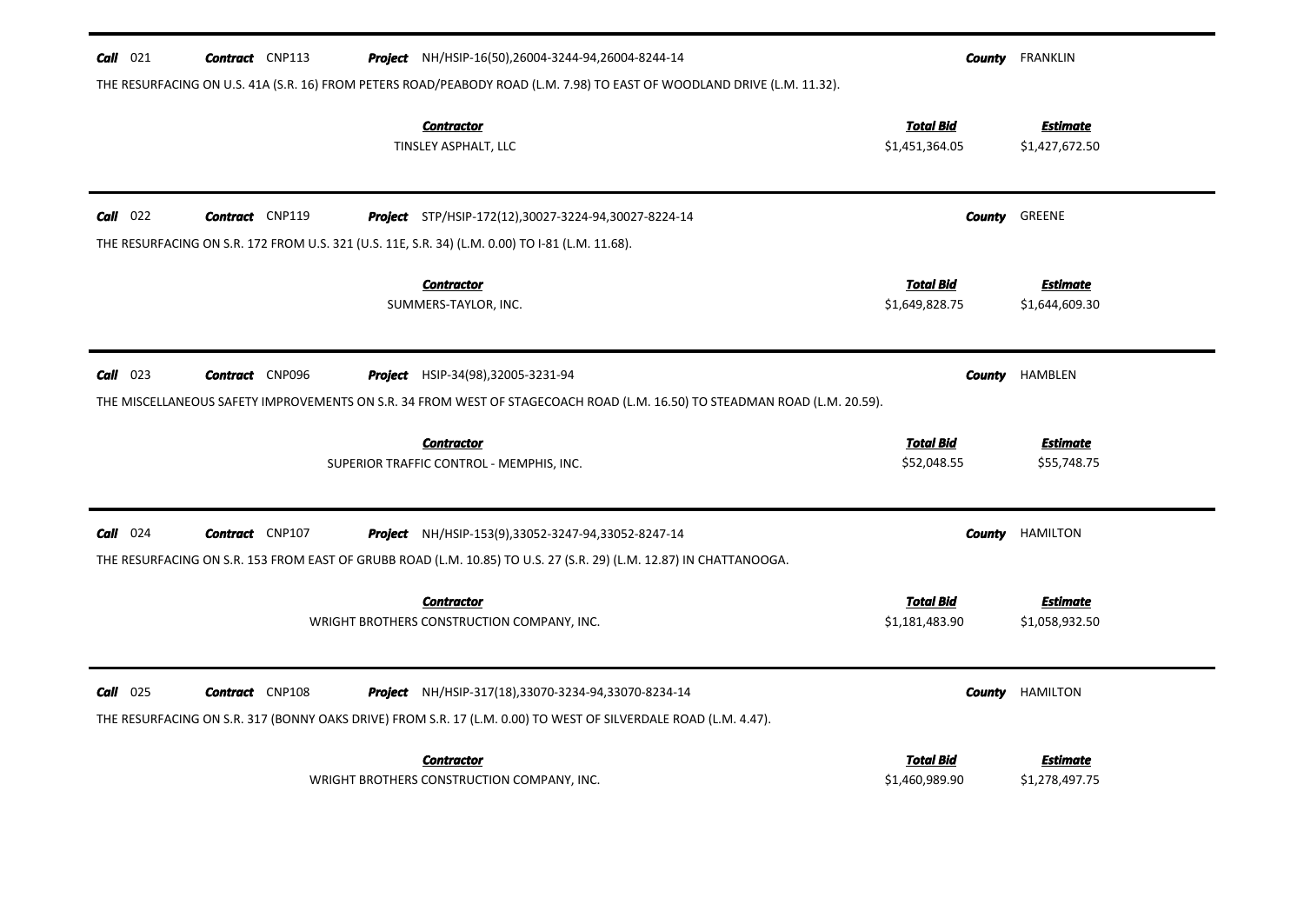| $Call$ 026 | <b>Contract</b> CNP105 | <b>Project</b> PHSIP/HSIP-3602(5),33960-3515-94                                                                                                                                    |                  | <b>County</b> HAMILTON |
|------------|------------------------|------------------------------------------------------------------------------------------------------------------------------------------------------------------------------------|------------------|------------------------|
| PAVING.    |                        | THE CONSTRUCTION OF A ROLLED STEEL GIRDER BRIDGE ON SHEPHERD ROAD OVER S.R. 153 FROM WEST SHEPHERD ROAD TO SHAW AVENUE IN CHATTANOOGA, INCLUDING GRADING, DRAINAGE AND             |                  |                        |
|            |                        | <b>Contractor</b>                                                                                                                                                                  | <b>Total Bid</b> | <b>Estimate</b>        |
|            |                        | JONES BROS. CONTRACTORS, LLC                                                                                                                                                       | \$5,299,580.96   | \$4,906,986.64         |
|            |                        |                                                                                                                                                                                    |                  |                        |
| $Call$ 027 | <b>Contract</b> CNP073 | Project 39004-4230-04, HSIP-22(84), 39004-3230-94                                                                                                                                  | County           | HENDERSON              |
|            |                        | THE RESURFACING WITH HOT IN-PLACE RECYCLING (MICROSURFACE OR THIN MIX OVERLAY) ON S.R. 22 FROM THE CHESTER COUNTY LINE (L.M. 0.00) TO SOUTH OF S.R. 22A (COOK STREET) (L.M. 9.06). |                  |                        |
|            |                        | <b>Contractor</b>                                                                                                                                                                  | <b>Total Bid</b> | <b>Estimate</b>        |
|            |                        | HUDSON CONSTRUCTION COMPANY                                                                                                                                                        | \$962,709.44     | \$1,118,672.40         |
|            |                        |                                                                                                                                                                                    |                  |                        |
| $Call$ 028 | <b>Contract</b> CNP104 | Project STP/HSIP-1(347),43004-3225-94,43004-8225-14                                                                                                                                | County           | <b>HUMPHREYS</b>       |
|            |                        | THE RESURFACING ON U.S. 70 (S.R. 1) FROM WEST OF POWELL AVENUE (L.M. 15.00) TO WEST OF WINDY HILLS LANE (L.M. 20.20).                                                              |                  |                        |
|            |                        | <b>Contractor</b>                                                                                                                                                                  | <b>Total Bid</b> | <b>Estimate</b>        |
|            |                        | EUBANK ASPHALT PAVING & SEALING                                                                                                                                                    | \$614,894.50     | \$595,450.99           |
| $Call$ 029 | <b>Contract</b> CNP116 | <b>Project</b> STP/HSIP-168(12),47057-3237-94,47057-8237-14                                                                                                                        | <b>County</b>    | KNOX                   |
|            |                        | THE RESURFACING ON S.R. 168 FROM U.S. 129 (S.R. 115) (L.M. 0.00) TO MARTIN MILL PIKE (L.M. 2.52).                                                                                  |                  |                        |
|            |                        | <b>Contractor</b>                                                                                                                                                                  | <b>Total Bid</b> | <b>Estimate</b>        |
|            |                        | ROGERS GROUP, INC.                                                                                                                                                                 | \$461,646.18     | \$565,460.25           |
|            |                        |                                                                                                                                                                                    |                  |                        |
| $Call$ 030 | <b>Contract</b> CNP120 | <b>Project</b> STP/HSIP-332(12),47033-3226-94,47033-8226-14                                                                                                                        | County           | KNOX                   |
|            |                        | THE RESURFACING ON S.R. 332 FROM NORTHSHORE HILLS BOULEVARD (L.M. 7.43) TO LYONS VIEW PIKE (L.M. 12.93).                                                                           |                  |                        |
|            |                        | <b>Contractor</b>                                                                                                                                                                  | <b>Total Bid</b> | <b>Estimate</b>        |
|            |                        | ROGERS GROUP, INC.                                                                                                                                                                 | \$689,523.27     | \$798,477.50           |
|            |                        |                                                                                                                                                                                    |                  |                        |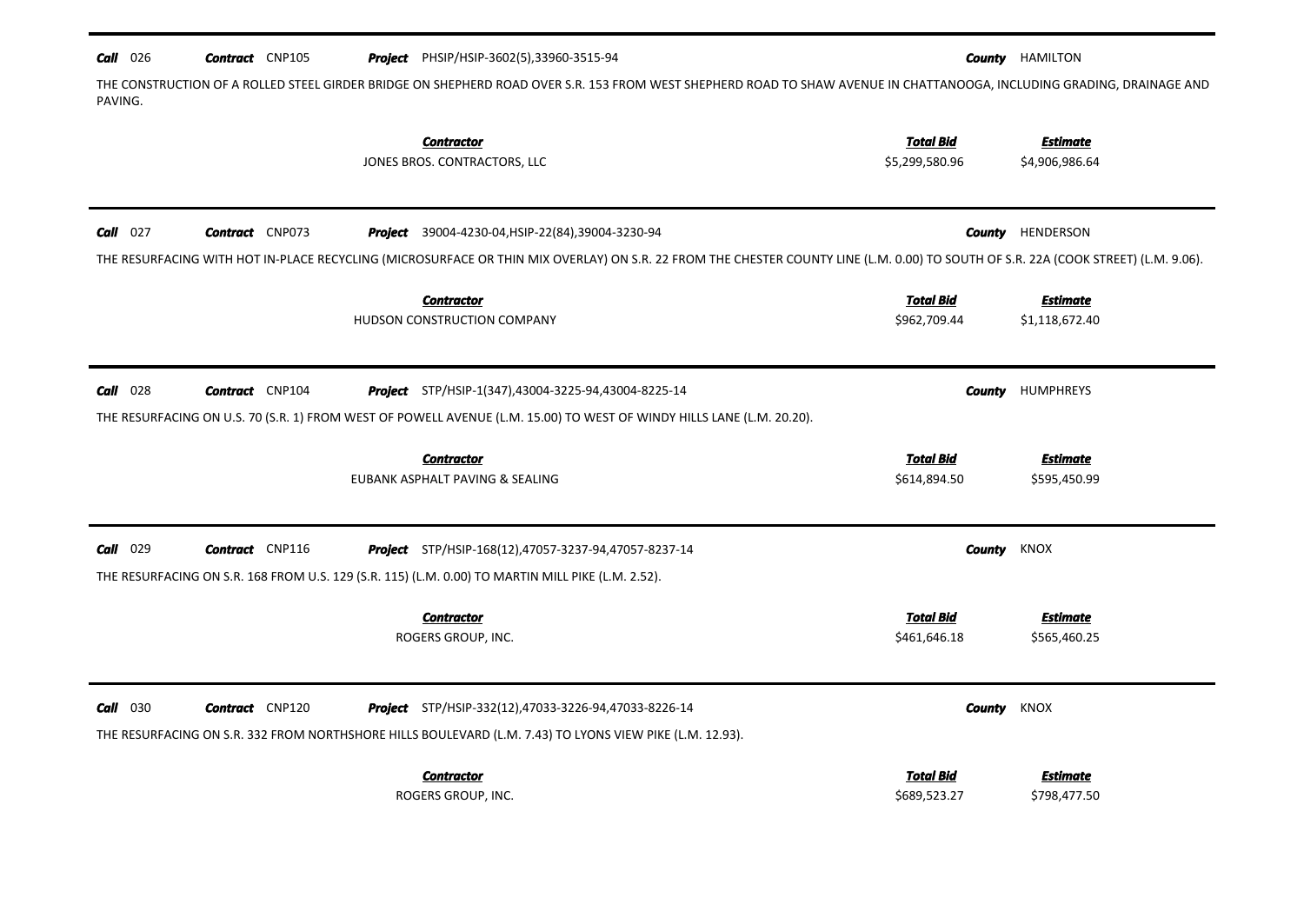| $Call$ 031 | <b>Contract</b> CNP103 | Project STP/HSIP-166(17),60016-3213-94,60016-8213-14,STP/HSIP-243(92),60002-3295-94,<br>60002-8295-14                                                                                                                 |                                    | <b>County</b> MAURY               |
|------------|------------------------|-----------------------------------------------------------------------------------------------------------------------------------------------------------------------------------------------------------------------|------------------------------------|-----------------------------------|
|            |                        | THE RESURFACING ON S.R. 166 FROM S.R. 243 TO SOUTH OF S.R. 6, AND ON S.R. 243 FROM S.R. 6 TO WEST OF REDWOOD CIRCLE.                                                                                                  |                                    |                                   |
|            |                        | <b>Contractor</b><br>EUBANK ASPHALT PAVING & SEALING                                                                                                                                                                  | <u>Total Bid</u><br>\$1,062,742.50 | <b>Estimate</b><br>\$1,156,626.90 |
| $Call$ 032 | <b>Contract</b> CNP057 | <b>Project</b> 55006-4223-04, HSIP-22(82), 55006-3223-94                                                                                                                                                              |                                    | <b>County MCNAIRY</b>             |
|            |                        | THE RESURFACING WITH HOT IN PLACE RECYCLING (MICROSURFACE OR THIN MIX OVERLAY) ON S.R. 22 FROM U.S. 64 (S.R. 15) (L.M. 0.00) TO THE CHESTER COUNTY LINE (L.M. 10.40).                                                 |                                    |                                   |
|            |                        | <b>Contractor</b><br>HUDSON CONSTRUCTION COMPANY                                                                                                                                                                      | <u>Total Bid</u><br>\$1,401,984.16 | <u>Estimate</u><br>\$1,408,772.25 |
| $Call$ 033 | <b>Contract</b> CNP136 | <b>Project</b> STP/HSIP-13(63),63006-3231-94,63006-8231-14<br>THE RESURFACING ON S.R. 13 FROM S.R. 48 (L.M. 11.38) TO NORTH OF THE ENTRANCE TO LIBERTY PARK/CLARKSVILLE MARINA (L.M. 19.31).                          | <b>County</b>                      | <b>MONTGOMERY</b>                 |
|            |                        | <b>Contractor</b><br>EUBANK ASPHALT PAVING & SEALING                                                                                                                                                                  | <u>Total Bid</u><br>\$1,088,710.65 | Estimate<br>\$1,157,347.15        |
| Call 034   | <b>Contract</b> CNP117 | Project STP/HSIP-NH-29(94),65001-3270-94,65001-8270-14<br>THE RESURFACING ON U.S. 27 (S.R. 29) FROM PETIT LANE (L.M. 7.36) TO SOUTH OF S.R. 62 (L.M. 10.97).                                                          | <b>County</b>                      | MORGAN                            |
|            |                        | <b>Contractor</b><br>APAC-ATLANTIC, INC.                                                                                                                                                                              | <b>Total Bid</b><br>\$366,456.85   | <b>Estimate</b><br>\$390,111.65   |
| $Call$ 035 | <b>Contract</b> CNP062 | <b>Project</b> 66011-4238-04, HSIP-22(83), 66011-3238-94<br>THE RESURFACING WITH HOT IN PLACE RECYCLING (MICROSURFACE OR THIN MIX OVERLAY) ON S.R. 22 FROM THE S.R. 22 CONNECTOR (L.M. 2.82) TO S.R. 214 (L.M. 5.19). | County                             | OBION                             |
|            |                        | <b>Contractor</b><br>FORD CONSTRUCTION COMPANY                                                                                                                                                                        | Total Bid<br>\$734,417.06          | Estimate<br>\$784,549.85          |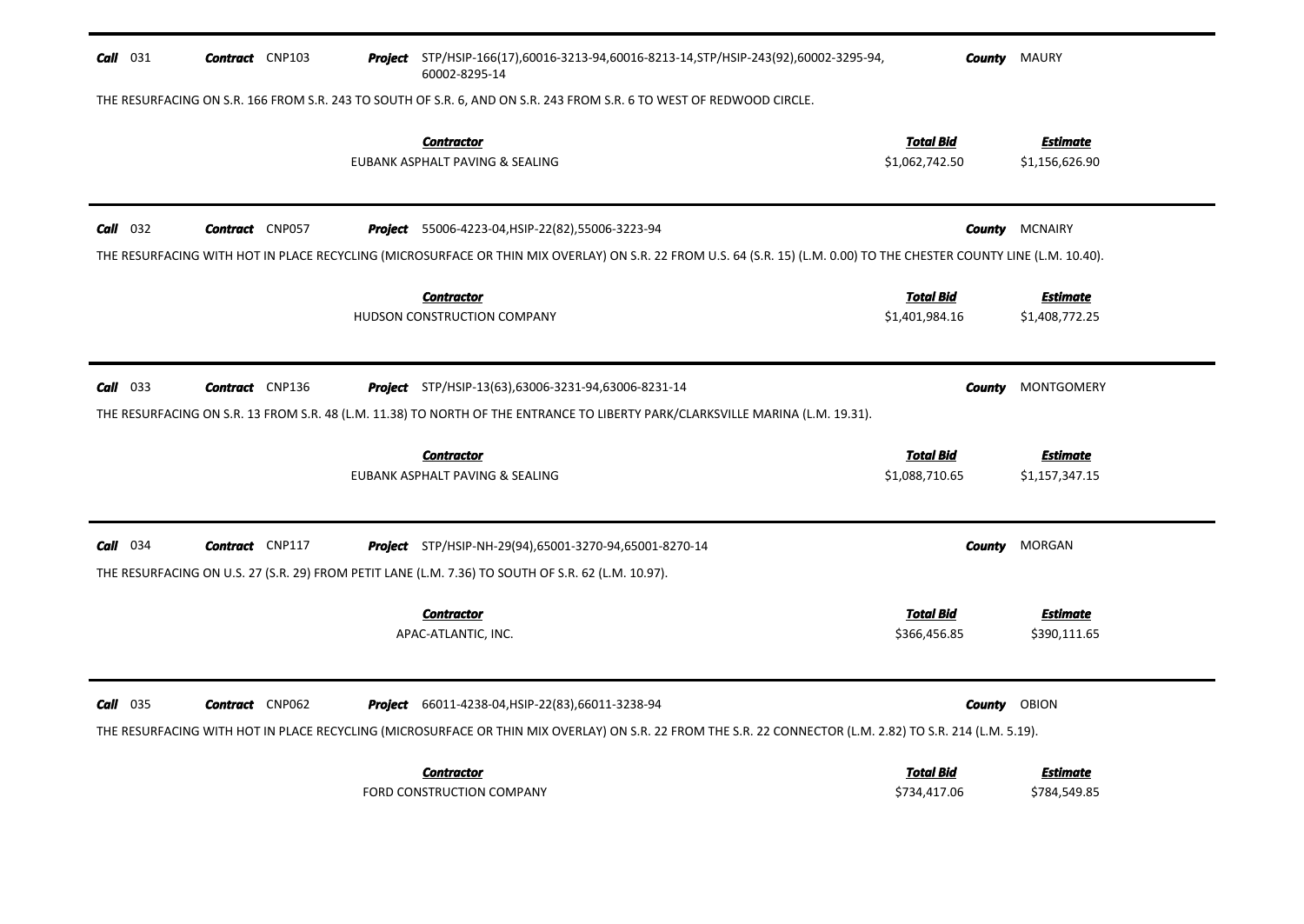| $Call$ 036<br><b>Contract</b> CNP111<br><b>Project</b> NH/HSIP-111(96),71004-3231-94,71004-8231-14,93003-3233-94,93003-8233-14                                                                             | County                             | PUTNAM & WHITE                    |
|------------------------------------------------------------------------------------------------------------------------------------------------------------------------------------------------------------|------------------------------------|-----------------------------------|
| THE RESURFACING ON S.R. 111 FROM NORTH OF S.R. 136 IN WHITE COUNTY (L.M. 17.43) TO NORTH OF S.R. 136 IN PUTNAM COUNTY (L.M. 2.03).                                                                         |                                    |                                   |
| <b>Contractor</b><br>TINSLEY ASPHALT, LLC                                                                                                                                                                  | <b>Total Bid</b><br>\$1,422,352.86 | <b>Estimate</b><br>\$1,628,767.50 |
|                                                                                                                                                                                                            |                                    |                                   |
| $Call$ 037<br><b>Contract</b> CNP110<br>Project STP/HSIP-NH-29(92),72079-3204-94,72079-8204-14                                                                                                             | <b>County</b>                      | RHEA                              |
| THE RESURFACING ON U.S. 27 (S.R. 29) FROM NORTH OF PAYNE LANE (L.M. 11.03) TO SOUTH OF BOOFER LANE (L.M. 14.60).                                                                                           |                                    |                                   |
| <b>Contractor</b>                                                                                                                                                                                          | <b>Total Bid</b>                   | <b>Estimate</b>                   |
| ROGERS GROUP, INC.                                                                                                                                                                                         | \$1,264,894.65                     | \$1,238,835.25                    |
| $Call$ 038<br><b>Contract</b> CNP130                                                                                                                                                                       |                                    | <b>RUTHERFORD</b>                 |
| <b>Project</b> HSIP-I-24-1(106), 75100-3102-94<br>THE GRADING, DRAINAGE, SIGNALS AND PAVING WITH PORTLAND CEMENT CONCRETE ON 1-24 AT THE EASTBOUND RAMP TO U.S. 231 (S.R. 10, CHURCH STREET) (L.M. 17.79). | <b>County</b>                      |                                   |
|                                                                                                                                                                                                            |                                    |                                   |
| <b>Contractor</b><br>JONES BROS. CONTRACTORS, LLC                                                                                                                                                          | <b>Total Bid</b><br>\$1,023,608.25 | <b>Estimate</b><br>\$1,055,076.90 |
|                                                                                                                                                                                                            |                                    |                                   |
|                                                                                                                                                                                                            |                                    |                                   |
| <b>Call</b> 039<br><b>Contract</b> CNP075<br><b>Project</b> NH/HSIP-840 (2),75840-3227-94,75840-8227-14                                                                                                    | County                             | RUTHERFORD                        |
| THE RESURFACING USING OPEN-GRADED FRICTION COURSE (OGFC) ON S.R. 840 FROM NEAR I-24 (L.M. 7.53) TO THE WEST FORK STONES RIVER BRIDGES (L.M. 10.46).                                                        |                                    |                                   |
| <b>Contractor</b>                                                                                                                                                                                          | <b>Total Bid</b>                   | Estimate                          |
| HOOVER, INC.                                                                                                                                                                                               | \$2,095,972.95                     | \$2,039,609.25                    |
|                                                                                                                                                                                                            |                                    |                                   |
| $Call$ 040<br><b>Contract</b> CNP128<br>Project STP/HSIP-268(6),75017-3215-94,75017-8215-14<br>THE RESURFACING ON S.R. 268 FROM U.S. 231 (S.R. 10) (L.M. 4.30) TO S.R. 96 (L.M. 7.40).                     | <b>County</b>                      | <b>RUTHERFORD</b>                 |
| <b>Contractor</b>                                                                                                                                                                                          | <b>Total Bid</b>                   | <b>Estimate</b>                   |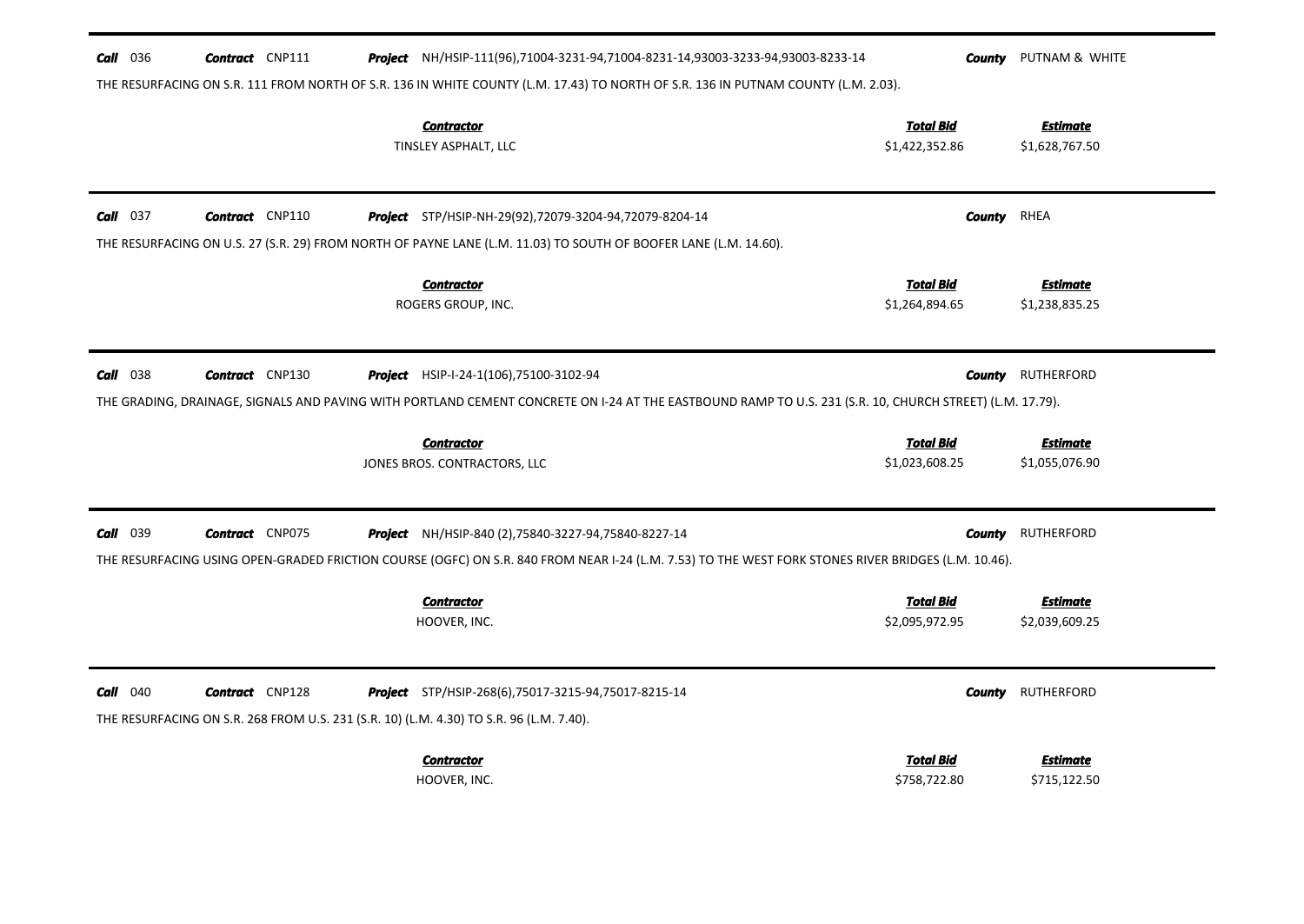| Call<br>041                                                             | <b>Contract</b> CNP054                                                                                                                                            |  |         | <b>Project</b> HSIP-29(95),76001-3279-94,HSIP-63(58),76003-3260-94                                                                                                                                                          |                                    | <b>County</b> SCOTT               |  |
|-------------------------------------------------------------------------|-------------------------------------------------------------------------------------------------------------------------------------------------------------------|--|---------|-----------------------------------------------------------------------------------------------------------------------------------------------------------------------------------------------------------------------------|------------------------------------|-----------------------------------|--|
|                                                                         | THE MISCELLANEOUS SAFETY IMPROVEMENTS ON S.R. 29 FROM SOUTH OF WOLF CREEK ROAD TO OLD HIGHWAY 27, AND ON S.R. 63 FROM PERKINS STREET TO THE CAMPBELL COUNTY LINE. |  |         |                                                                                                                                                                                                                             |                                    |                                   |  |
|                                                                         |                                                                                                                                                                   |  |         | <b>Contractor</b><br>SUPERIOR PAVEMENT MARKING, INC.                                                                                                                                                                        | <b>Total Bid</b><br>\$219,321.30   | <b>Estimate</b><br>\$258,511.65   |  |
| $Call$ 042                                                              | <b>Contract</b> CNP118                                                                                                                                            |  |         | <b>Project</b> STP/HSIP-71(32),78008-3258-94,78008-8258-14,STP/HSIP-73(64),78013-3236-94,<br>78013-8236-14, STP-454(10), 78454-8204-14                                                                                      | County                             | SEVIER                            |  |
| THE RESURFACING ON U.S. 441 (S.R. 71), U.S. 321 (S.R. 73) AND S.R. 454. |                                                                                                                                                                   |  |         |                                                                                                                                                                                                                             |                                    |                                   |  |
|                                                                         |                                                                                                                                                                   |  |         | <b>Contractor</b><br>CHARLES BLALOCK & SONS, INC.                                                                                                                                                                           | <b>Total Bid</b><br>\$1,041,669.69 | <b>Estimate</b><br>\$947,517.30   |  |
| Call<br>043                                                             | <b>Contract</b> CNP058                                                                                                                                            |  |         | Project NH/HSIP-1(342),79011-3268-94,79011-8268-14,NH/HSIP-4(9),79021-3221-94,<br>79021-8221-14                                                                                                                             |                                    | <b>County</b> SHELBY              |  |
|                                                                         |                                                                                                                                                                   |  |         | THE RESURFACING ON S.R. 1 FROM WEST OF KENTUCKY STREET TO S.R. 4, AND ON S.R. 4 FROM S.R. 3 TO S.R. 1 IN MEMPHIS.                                                                                                           |                                    |                                   |  |
|                                                                         |                                                                                                                                                                   |  |         | <b>Contractor</b><br>LEHMAN-ROBERTS COMPANY                                                                                                                                                                                 | <b>Total Bid</b><br>\$2,786,288.41 | <b>Estimate</b><br>\$2,453,042.10 |  |
| 044<br>Call                                                             | <b>Contract</b> CNP121                                                                                                                                            |  |         | <b>Project</b> STP/HSIP-NH-14(58), 79224-3203-94, 79224-8203-14<br>THE RESURFACING ON S.R. 14 FROM S.R. 277 (TREZEVANT STREET) (L.M. 15.66) TO THE I-40 RAMP (L.M. 20.04).                                                  | County                             | SHELBY                            |  |
|                                                                         |                                                                                                                                                                   |  |         | <b>Contractor</b><br>STANDARD CONSTRUCTION COMPANY, INC.                                                                                                                                                                    | <b>Total Bid</b><br>\$2,546,385.90 | <b>Estimate</b><br>\$2,410,627.00 |  |
| Call<br>045                                                             | <b>Contract</b> CNP025                                                                                                                                            |  | Project | NH/HSIP-93(17),82010-3239-94,82010-8239-14,STP/HSIP-347(9),82023-3218-94,<br>82023-8218-14<br>THE RESURFACING ON S.R. 93 SOUTH OF THE HORSE CREEK BRIDGE TO S.R. 347, AND ON S.R. 347 FROM THE HAWKINS COUNTY LINE TO I-26. | County                             | SULLIVAN                          |  |
|                                                                         |                                                                                                                                                                   |  |         | <b>Contractor</b><br>W-L CONSTRUCTION & PAVING, INC.                                                                                                                                                                        | <b>Total Bid</b><br>\$1,429,324.53 | <b>Estimate</b><br>\$1,546,698.40 |  |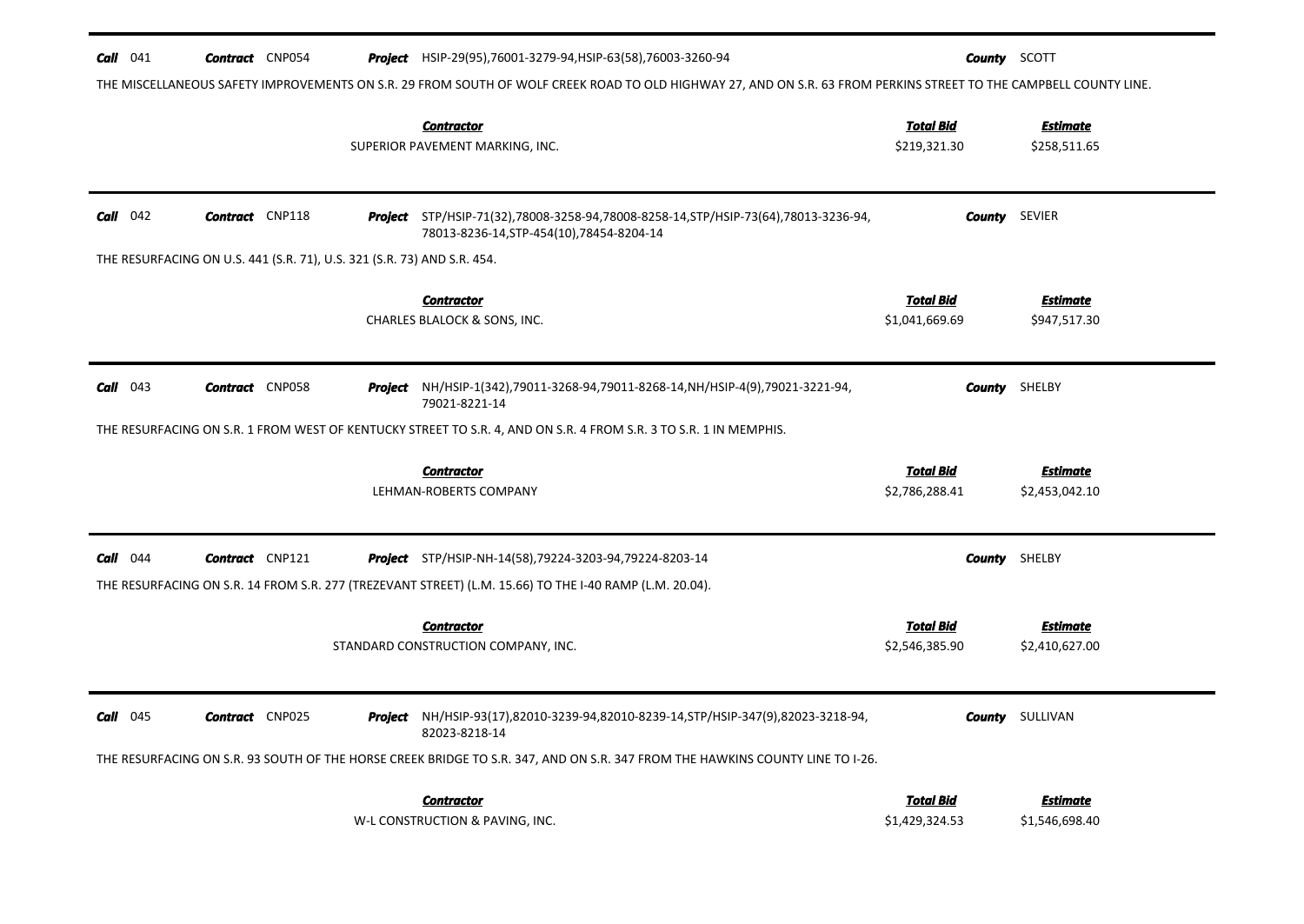| $Call$ 046<br><b>Contract</b> CNP044                                                                            | <b>Project</b> 83016-4206-04, HSIP-259(3), 83016-3206-94<br>THE RESURFACING (MICROSURFACING) ON S.R. 259 FROM U.S. 31W (S.R. 41) (L.M. 0.00) TO S.R. 52 (L.M. 12.88).                                              |                                    | <b>County</b> SUMNER              |
|-----------------------------------------------------------------------------------------------------------------|--------------------------------------------------------------------------------------------------------------------------------------------------------------------------------------------------------------------|------------------------------------|-----------------------------------|
|                                                                                                                 | <b>Contractor</b><br>HUDSON CONSTRUCTION COMPANY                                                                                                                                                                   | <b>Total Bid</b><br>\$938,654.50   | <b>Estimate</b><br>\$1,004,405.00 |
| $Call$ 047<br><b>Contract</b> CNP144                                                                            | <b>Project</b><br>THE MISCELLANEOUS SAFETY IMPROVEMENTS INCLUDING RESURFACING AT THE INTERSECTION OF SAUNDERSVILLE ROAD AND THE S.R. 386 WESTBOUND RAMPS (L.M. 0.20 TO L.M. 0.33).                                 | <b>County</b>                      |                                   |
|                                                                                                                 | ALL BIDS REJECTED                                                                                                                                                                                                  |                                    |                                   |
| $Call$ 048<br><b>Contract</b> CNP137<br>THE REPAIR OF THE BRIDGE ON S.R. 54 OVER THE HATCHIE RIVER (L.M. 9.60). | <b>Project</b> 84004-4224-04                                                                                                                                                                                       |                                    | <b>County</b> TIPTON              |
|                                                                                                                 | <b>Contractor</b><br>THOMSON & THOMSON, INC.                                                                                                                                                                       | <b>Total Bid</b><br>\$1,129,077.45 | <b>Estimate</b><br>\$1,322,468.75 |
| <b>Call</b> $049$<br><b>Contract</b> CNP078                                                                     | <b>Project</b> 86950-3528-04<br>THE GRADING, DRAINAGE, CONSTRUCTION OF A CONCRETE BOX BRIDGE AND PAVING ON A S.I.A. ROUTE SERVING NUCLEAR FUEL SERVICES (NFS) IN ERWIN.<br><b>CONTRACT WITHDRAWN</b>               | County                             | UNICOI                            |
| $Call$ 050<br><b>Contract</b> CNP091                                                                            | Project HSIP-61(31),87002-3235-94, HSIP-61(32),87002-3236-94<br>THE MISCELLANEOUS SAFETY IMPROVEMENTS ON S.R. 61 FROM S.R. 33 TO NORTH OF ARCHER ROAD, AND FROM NORTH OF ARCHER ROAD TO JIM TOWN ROAD IN LUTTRELL. |                                    | <b>County</b> UNION               |
|                                                                                                                 | <b>Contractor</b><br>HIGHWAY MARKINGS, INC.                                                                                                                                                                        | <b>Total Bid</b><br>\$187,893.10   | <b>Estimate</b>                   |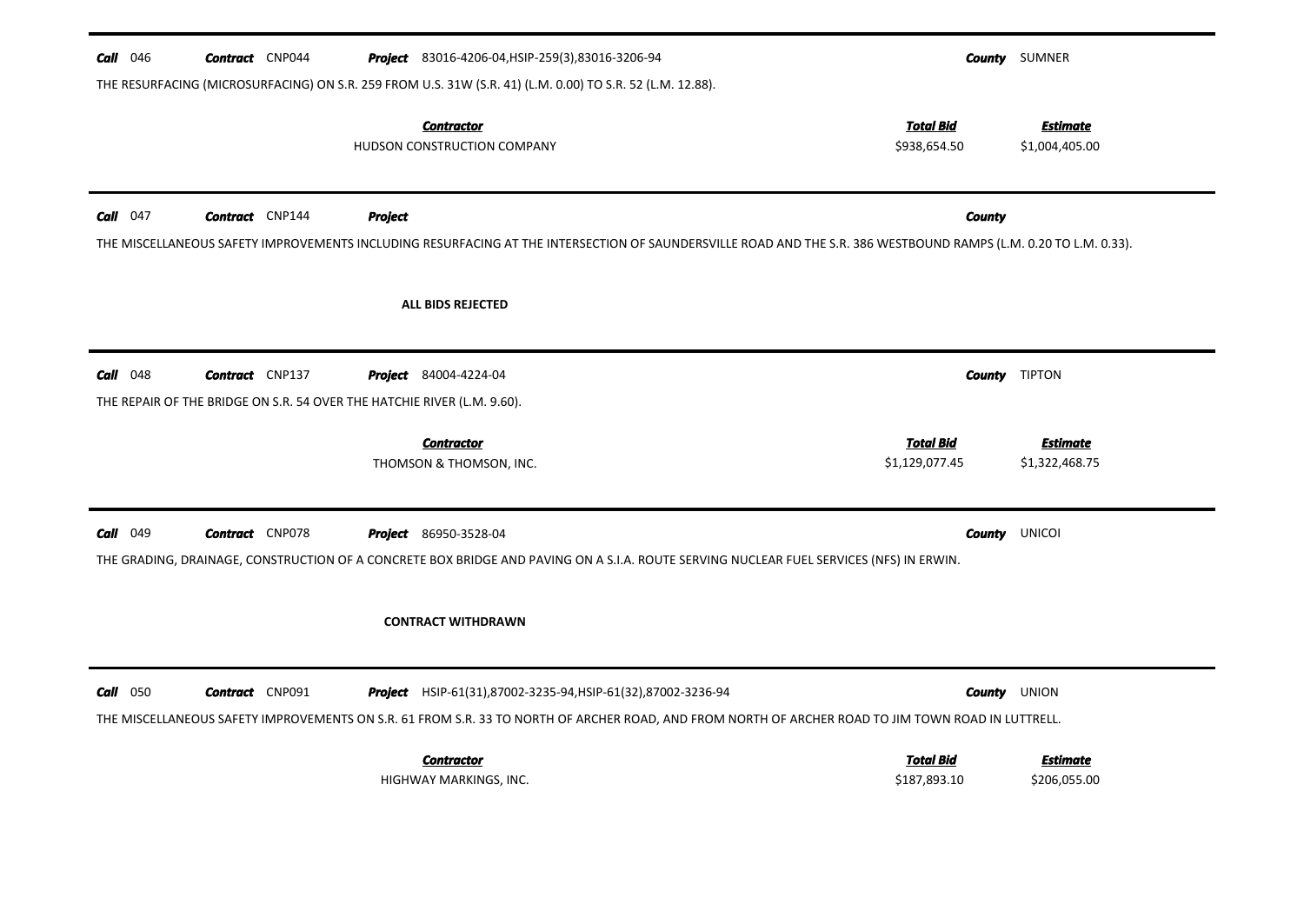| $Call$ 051 | <b>Contract</b> CNP115 | <b>Project</b> 93052-4224-04                                                                                                                                                |                      |                       |                                  | <b>County WHITE</b>               |
|------------|------------------------|-----------------------------------------------------------------------------------------------------------------------------------------------------------------------------|----------------------|-----------------------|----------------------------------|-----------------------------------|
|            |                        | THE INSTALLATION OF AN OVERHEAD SIGN STRUCTURE ON S.R. 111 AT U.S. 70S (S.R. 1) (L.M. 3.39).<br><b>Contractor</b><br>LOJAC SAFETY, INC.                                     |                      |                       | <b>Total Bid</b><br>\$117,090.00 | <b>Estimate</b><br>\$142,350.00   |
| $Call$ 052 | <b>Contract</b> CNP106 | Project STP/HSIP-96(42),94011-3253-94,94011-8253-14                                                                                                                         |                      |                       | <b>County</b>                    | WILLIAMSON                        |
|            |                        | THE RESURFACING ON S.R. 96 FROM ARNO ROAD (L.M. 14.66) TO COX ROAD (L.M. 20.62).                                                                                            |                      |                       |                                  |                                   |
|            |                        | <b>Contractor</b><br>EUBANK ASPHALT PAVING & SEALING                                                                                                                        |                      |                       | <b>Total Bid</b><br>\$992,718.00 | <b>Estimate</b><br>\$1,064,653.90 |
| $Call$ 053 | <b>Contract</b> CNP102 | Project NH/HSIP-109(34),95012-3223-94,95012-8223-14<br>THE RESURFACING ON S.R. 109 FROM NORTH OF U.S. 70 (S.R. 24) (L.M. 7.65) TO THE CUMBERLAND RIVER BRIDGE (L.M. 14.82). |                      |                       |                                  | <b>County WILSON</b>              |
|            |                        | <b>Contractor</b><br>JONES BROS. CONTRACTORS, LLC                                                                                                                           |                      |                       | <b>Total Bid</b><br>\$858,965.05 | <b>Estimate</b><br>\$792,293.05   |
| $Call$ 054 | <b>Contract</b> CNP126 | Project NH-SIP-24(49),95004-3251-94<br>THE INSTALLATION OF SIGNALS ON U.S. 70 (S.R. 24) AT THE INTERSECTION OF BLAIR LANE IN LEBANON (L.M. 13.95).                          |                      |                       | <b>County</b>                    | WILSON                            |
|            |                        | <b>Contractor</b><br>S & W CONTRACTING CO., INC.                                                                                                                            |                      |                       | <b>Total Bid</b><br>\$131,201.15 | <b>Estimate</b><br>\$160,659.65   |
|            |                        |                                                                                                                                                                             | <b>Total Awarded</b> | <b>Total Estimate</b> |                                  |                                   |
|            |                        | Letting Totals -                                                                                                                                                            | \$60,503,118.18      | \$60,117,075.58       |                                  |                                   |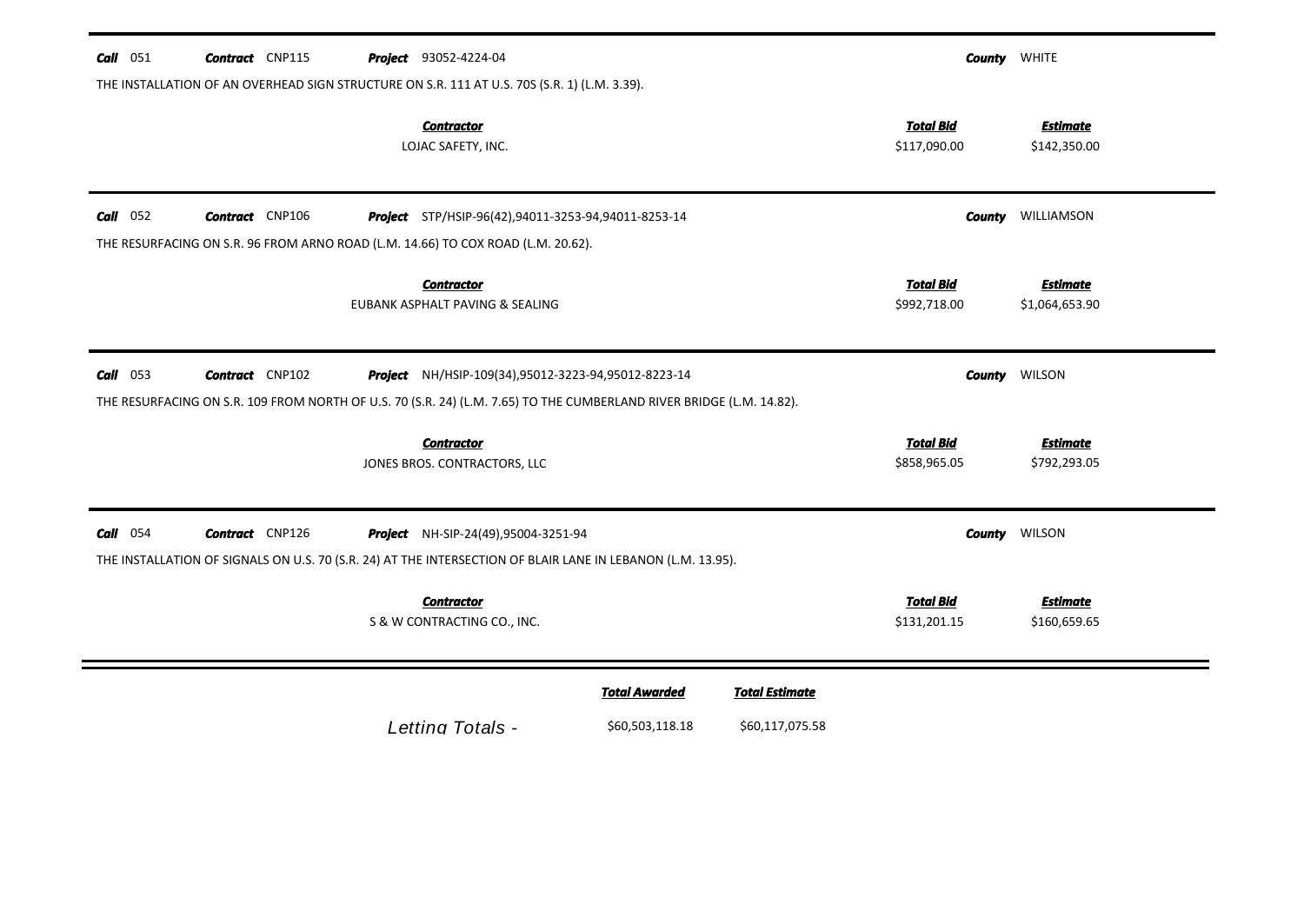| $Call$ 001 | <b>Contract</b> CNP913 | 98019-4109-04<br>Project                                                |                      |                       | County                           | ANDERSON, BLOUNT, ETC.   |  |
|------------|------------------------|-------------------------------------------------------------------------|----------------------|-----------------------|----------------------------------|--------------------------|--|
|            |                        | THE SWEEPING AND DRAIN CLEANING ON VARIOUS INTERSTATE AND STATE ROUTES. |                      |                       |                                  |                          |  |
|            |                        | <b>Contractor</b><br>SWEEPING CORPORATION OF AMERICA, INC.              |                      |                       | <b>Total Bid</b><br>\$490,907.48 | Estimate<br>\$450,295.00 |  |
|            |                        |                                                                         | <b>Total Awarded</b> | <b>Total Estimate</b> |                                  |                          |  |
|            |                        | Letting Totals -                                                        | \$490,907.48         | \$450,295.00          |                                  |                          |  |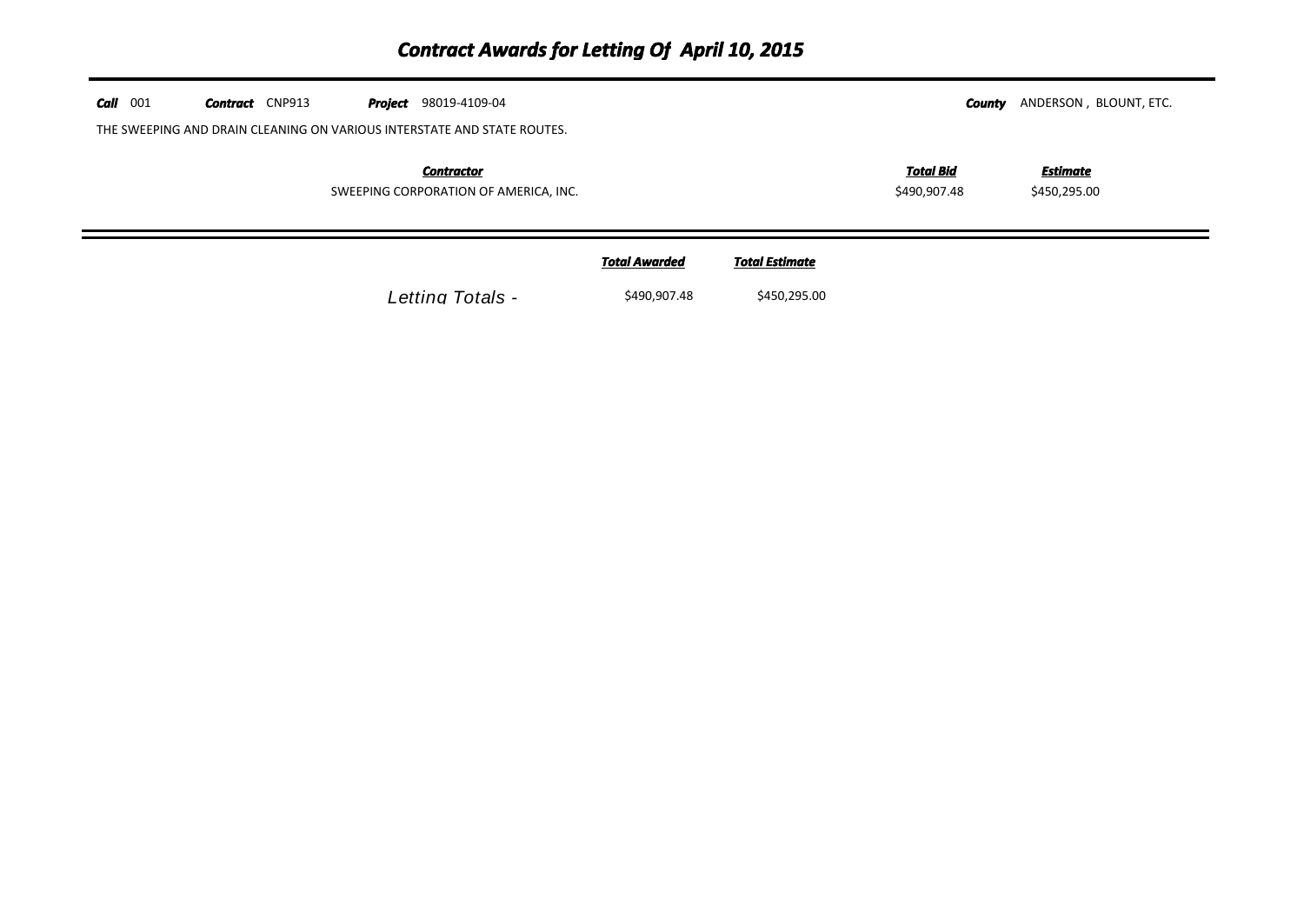## *Contract Awards for Letting Of May 15, 2015*

| $Call$ 001 | <b>Contract</b> CNP914 | Project PHSIP/HSIP-4869(10),83036-3507-94                                                                 | <b>County</b> SUMNER                                                                                                                                             |
|------------|------------------------|-----------------------------------------------------------------------------------------------------------|------------------------------------------------------------------------------------------------------------------------------------------------------------------|
|            |                        |                                                                                                           | THE MISCELLANEOUS SAFETY IMPROVEMENTS INCLUDING RESURFACING AT THE INTERSECTION OF SAUNDERSVILLE ROAD AND THE S.R. 386 WESTBOUND RAMPS (L.M. 0.20 TO L.M. 0.33). |
|            |                        | <b>Contractor</b><br><b>SESSIONS PAVING COMPANY</b>                                                       | <b>Total Bid</b><br><b>Estimate</b><br>\$161,220.25<br>\$122,227.50                                                                                              |
| $Call$ 002 | <b>Contract</b> CNP209 | <b>Project</b> 98019-4119-04                                                                              | ANDERSON, BLOUNT, ETC.<br><b>County</b>                                                                                                                          |
|            |                        | THE RANDOM ON-CALL SIGNING ON VARIOUS INTERSTATE AND STATE ROUTES.                                        |                                                                                                                                                                  |
|            |                        | <b>Contractor</b><br>LAW SIGNS LLC                                                                        | <b>Total Bid</b><br><b>Estimate</b><br>\$213,254.00<br>\$230,795.00                                                                                              |
| $Call$ 003 | <b>Contract</b> CNP184 | Project 02017-4214-04, HSIP-269(28), 02017-3214-94                                                        | <b>County</b><br><b>BEDFORD</b>                                                                                                                                  |
|            |                        | THE RESURFACING ON S.R. 269 FROM WEST OF DEMENT ROAD (L.M. 15.60) TO THE COFFEE COUNTY LINE (L.M. 20.50). |                                                                                                                                                                  |
|            |                        | <b>Contractor</b><br>WRIGHT PAVING CONTRACTORS, INC.                                                      | <b>Total Bid</b><br><b>Estimate</b><br>\$609,059.86<br>\$595,650.45                                                                                              |
| $Call$ 004 | <b>Contract</b> CNP208 | <b>Project</b> 98301-4167-04                                                                              | BEDFORD, CHEATHAM, ETC.<br>County                                                                                                                                |
|            |                        | THE RANDOM ON-CALL SIGNING ON VARIOUS INTERSTATE AND STATE ROUTES.                                        |                                                                                                                                                                  |
|            |                        | <b>Contractor</b><br>LAW SIGNS LLC                                                                        | <b>Total Bid</b><br><b>Estimate</b><br>\$173,377.00<br>\$174,519.50                                                                                              |
| $Call$ 005 | <b>Contract</b> CNP211 | <b>Project</b> 98048-4199-04<br>THE RANDOM ON-CALL SIGNING ON VARIOUS INTERSTATE AND STATE ROUTES.        | BENTON, CARROLL, ETC.<br><b>County</b>                                                                                                                           |
|            |                        | <b>Contractor</b><br>LAW SIGNS LLC                                                                        | <b>Total Bid</b><br><b>Estimate</b><br>\$207,352.00<br>\$222,335.75                                                                                              |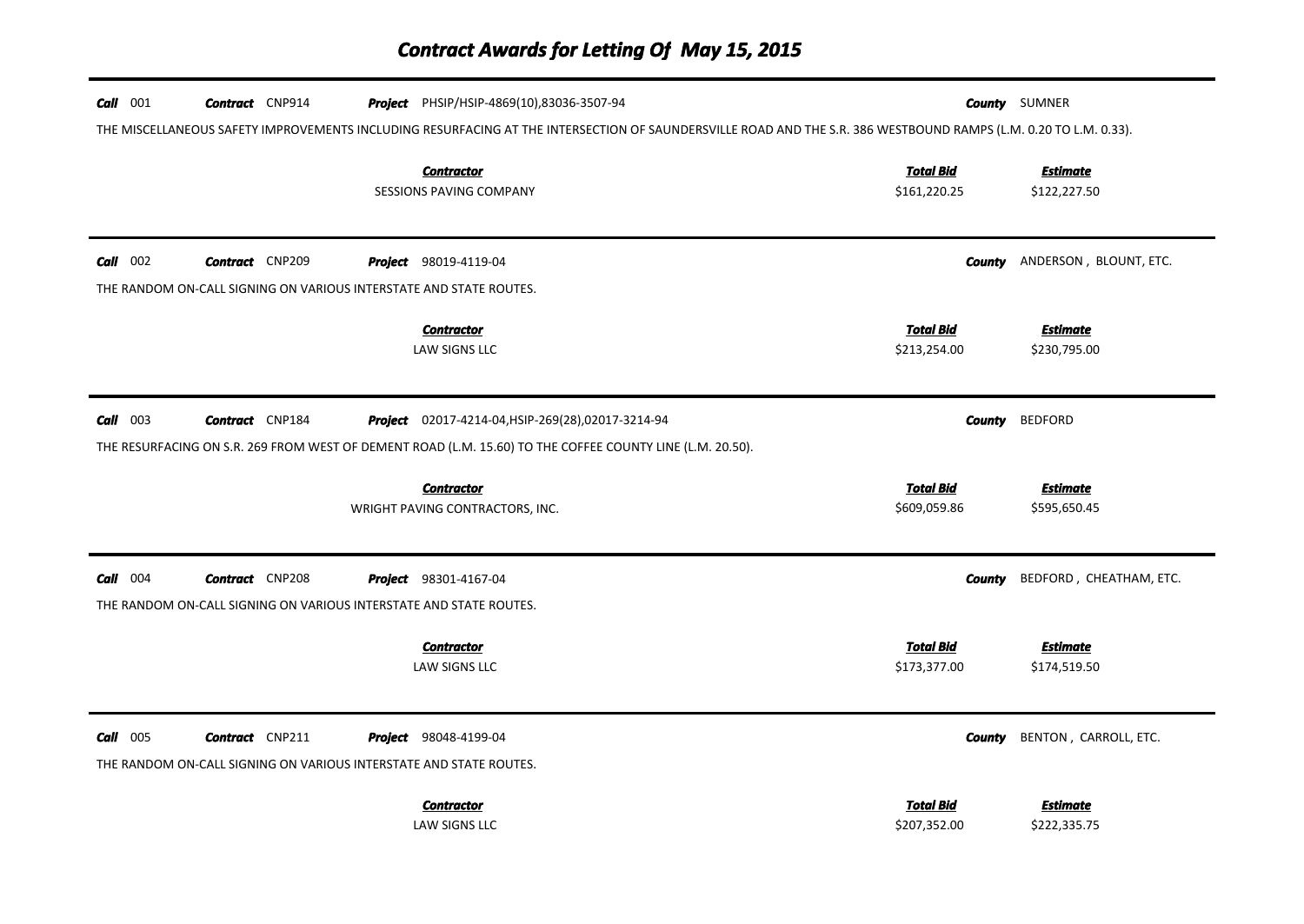## **Call** 006 *Contract* **CNP151 County BLEDSOE** Project NH/HSIP-28(52),04001-3234-94,04001-8234-14,STP-NH/HSIP-28(54),04001-3235-94, 04001-8235-14

THE RESURFACING ON U.S. 127 (S.R. 28) FROM THE SEQUATCHIE COUNTY LINE TO SOUTH OF COLLEGE STATION CROSS ROAD, AND FROM NORTH OF SCHOOLFIELD BRANCH BRIDGE TO NORTH OF PATTON ROAD.

|                 |                                                                                         | <b>Contractor</b><br>TINSLEY ASPHALT, LLC                                                                                                                                                                                                                         | <b>Total Bid</b><br>\$1,583,113.22 | <b>Estimate</b><br>\$1,823,453.10 |
|-----------------|-----------------------------------------------------------------------------------------|-------------------------------------------------------------------------------------------------------------------------------------------------------------------------------------------------------------------------------------------------------------------|------------------------------------|-----------------------------------|
| $Call$ 007      | <b>Contract</b> CNP213                                                                  | <b>Project</b> 98028-4189-04                                                                                                                                                                                                                                      | <b>County</b>                      | BLEDSOE, BRADLEY, ETC.            |
|                 | THE RANDOM ON-CALL SIGNING ON VARIOUS INTERSTATE AND STATE ROUTES.                      |                                                                                                                                                                                                                                                                   |                                    |                                   |
|                 |                                                                                         | <b>Contractor</b><br>LAW SIGNS LLC                                                                                                                                                                                                                                | <b>Total Bid</b><br>\$180,646.50   | <b>Estimate</b><br>\$182,085.25   |
| $Call$ 008      | <b>Contract</b> CNP154                                                                  | Project 04005-4207-04,18012-4216-04, HSIP-101(23), 18012-3216-94, HSIP-101(24), 04005-3207-94<br>THE RESURFACING ON S.R. 101 IN BLEDSOE COUNTY FROM S.R. 285 TO THE CUMBERLAND COUNTY LINE AND IN CUMBERLAND COUNTY FROM HALE ROAD/VANDEVER ROAD TO CIRCLE DRIVE. | <b>County</b>                      | BLEDSOE & CUMBERLAND              |
|                 |                                                                                         | <b>Contractor</b>                                                                                                                                                                                                                                                 | <b>Total Bid</b>                   | <b>Estimate</b>                   |
|                 |                                                                                         | TINSLEY ASPHALT, LLC                                                                                                                                                                                                                                              | \$1,193,687.15                     | \$1,405,947.60                    |
| <b>Call</b> 009 | <b>Contract</b> CNP152                                                                  | <b>Project</b> STP-NH/HSIP-60(28),06009-3222-94,06009-8222-14<br>THE RESURFACING ON S.R. 60 FROM SPRING CREEK DRIVE (L.M. 14.67) TO NORTH OF CROWN COLONY DRIVE (L.M. 17.63).                                                                                     | <b>County</b>                      | <b>BRADLEY</b>                    |
|                 |                                                                                         | <b>Contractor</b>                                                                                                                                                                                                                                                 | <b>Total Bid</b>                   | <b>Estimate</b>                   |
|                 |                                                                                         | TALLEY CONSTRUCTION COMPANY, INC.                                                                                                                                                                                                                                 | \$1,997,145.92                     | \$1,819,955.72                    |
| $Call$ 010      | <b>Contract</b> CNP162<br>THE LONGITUDINAL JOINT STABILIZATION ON VARIOUS STATE ROUTES. | <b>Project</b> 98028-4263-04                                                                                                                                                                                                                                      | County                             | BRADLEY, CANNON, ETC.             |
|                 |                                                                                         | <b>Contractor</b><br>PAVEMENT TECHNOLOGY, INC.                                                                                                                                                                                                                    | <b>Total Bid</b><br>\$238,924.77   | <b>Estimate</b><br>\$246,622.10   |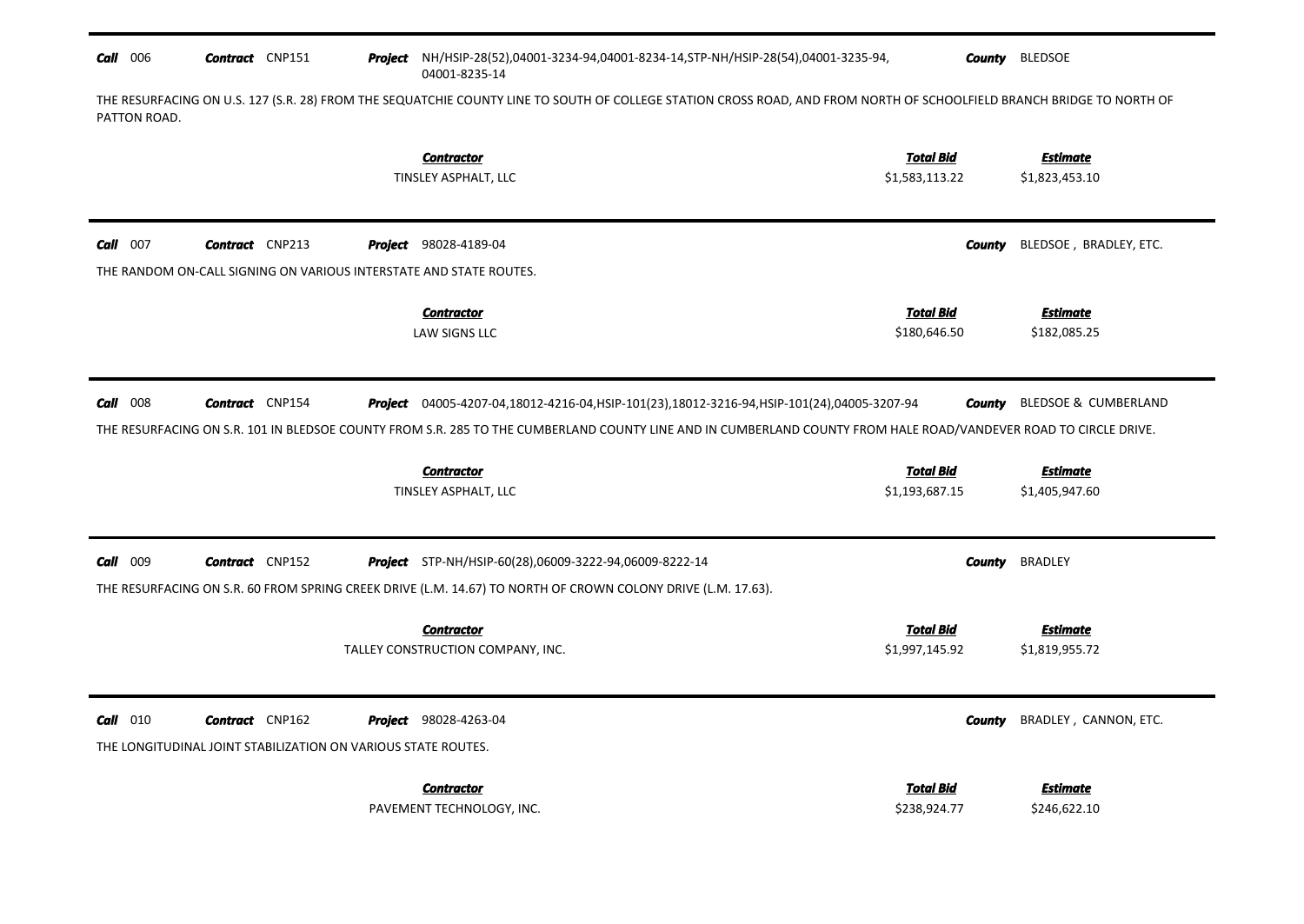| $Call$ 011<br><b>Contract</b> CNP201                                                                                                                            | <b>Project</b> BR-I-75-3(155),07100-3125-94                                                                                                                                                          | County        | CAMPBELL                          |
|-----------------------------------------------------------------------------------------------------------------------------------------------------------------|------------------------------------------------------------------------------------------------------------------------------------------------------------------------------------------------------|---------------|-----------------------------------|
| <b>Contractor</b><br>POTTER SOUTH EAST LLC                                                                                                                      | THE CONSTRUCTION OF A CONCRETE I-BEAM BRIDGE ON I-75 OVER KOPPERS ROAD (NB) AND S.R. 63 (SB), INCLUDING GRADING, DRAINAGE AND PAVING.<br><b>Total Bid</b><br>\$5,269,406.15                          |               | <b>Estimate</b><br>\$5,664,700.40 |
| $Call$ 012<br><b>Contract</b> CNP163                                                                                                                            | Project STP-NH/HSIP-1(335),08001-3245-94,08001-8245-14                                                                                                                                               | County        | CANNON                            |
| THE RESURFACING ON U.S. 70S (S.R. 1) FROM THE RUTHERFORD COUNTY LINE (L.M. 0.00) TO HOLLIS CREEK ROAD (L.M. 3.47).<br><b>Contractor</b><br>TINSLEY ASPHALT, LLC | <b>Total Bid</b><br>\$980,608.20                                                                                                                                                                     |               | <b>Estimate</b><br>\$1,027,468.00 |
| $Call$ 013<br><b>Contract</b> CNP175                                                                                                                            | <b>Project</b> 10011-4236-04, HSIP-91(39), 10011-3236-94                                                                                                                                             | County        | CARTER                            |
| THE RESURFACING ON S.R. 91 FROM WEST OF JIM DEAL ROAD (L.M. 12.82) TO EAST OF LAUREL HOLLOW ROAD (L.M. 17.05).<br><b>Contractor</b><br>SUMMERS-TAYLOR, INC.     | <b>Total Bid</b><br>\$446,925.65                                                                                                                                                                     |               | <b>Estimate</b><br>\$434,130.55   |
| $Call$ 014<br><b>Contract</b> CNP164                                                                                                                            | Project 11007-4239-04, HSIP-49(39), 11007-3239-94                                                                                                                                                    | County        | <b>CHEATHAM &amp; DICKSON</b>     |
| <b>Contractor</b><br>EUBANK ASPHALT PAVING & SEALING                                                                                                            | THE RESURFACING ON S.R. 49 FROM THE DICKSON COUNTY LINE (L.M. 0.00) TO THE CUMBERLAND RIVER BRIDGE IN CHEATHAM COUNTY (L.M. 4.95).<br><b>Total Bid</b><br>\$678,478.00                               |               | <b>Estimate</b><br>\$711,627.15   |
| $Call$ 015<br><b>Contract</b> CNP147                                                                                                                            | Project 74035-4205-04, HSIP-256(5), 74035-3205-94<br>THE RESURFACING ON S.R. 256 FROM S.R. 112 IN CHEATHAM COUNTY (L.M. 0.00) TO NORTH OF SULPHUR FORK CREEK BRIDGE IN ROBERTSON COUNTY (L.M. 6.80). | <b>County</b> | CHEATHAM & ROBERTSON              |
| <b>Contractor</b><br>EUBANK ASPHALT PAVING & SEALING                                                                                                            | <b>Total Bid</b><br>\$946,565.50                                                                                                                                                                     |               | Estimate<br>\$1,027,967.75        |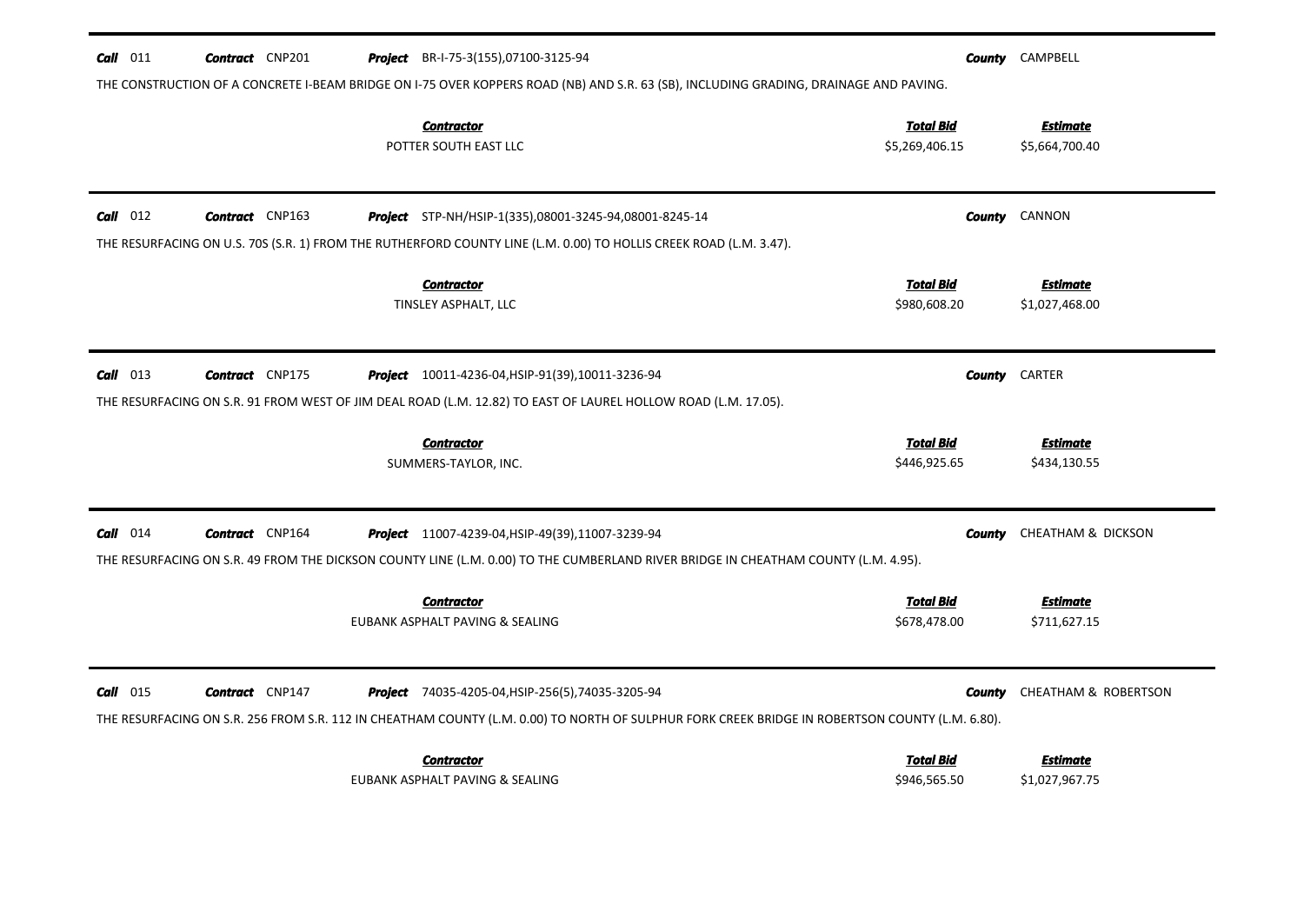| $Call$ 016 | <b>Contract</b> CNP003                                          | <b>Project</b> 14002-3253-04                                                                                                                                              | <b>County</b> CLAY                 |                                   |
|------------|-----------------------------------------------------------------|---------------------------------------------------------------------------------------------------------------------------------------------------------------------------|------------------------------------|-----------------------------------|
|            |                                                                 | THE SLIDE REPAIR ON S.R. 52 FROM EAST OF NEW HOPE BRANCH TO THE BRIDGE OVER THE CUMBERLAND RIVER WEST OF CELINA, INCLUDING GRADING, DRAINAGE, RETAINING WALLS AND PAVING. |                                    |                                   |
|            |                                                                 | <b>Contractor</b><br>HIGHWAYS, INC.                                                                                                                                       | <b>Total Bid</b><br>\$2,442,508.62 | <b>Estimate</b><br>\$3,623,731.30 |
| $Call$ 017 | <b>Contract</b> CNP171                                          | <b>Project</b> 15016-4214-04, HSIP-73(63), 15016-3214-94                                                                                                                  |                                    | <b>County</b> COCKE               |
|            |                                                                 | THE RESURFACING ON S.R. 73 FROM U.S. 321 (S.R. 32) (L.M. 3.10) TO U.S. 25 (U.S. 70, S.R. 9) (L.M. 12.22).                                                                 |                                    |                                   |
|            |                                                                 | <b>Contractor</b><br>NEWPORT PAVING COMPANY, INC.                                                                                                                         | <b>Total Bid</b><br>\$1,460,460.69 | <b>Estimate</b><br>\$1,465,231.60 |
| $Call$ 018 | <b>Contract</b> CNP179                                          | Project 19044-4220-04, HSIP-100(72), 19044-3220-94                                                                                                                        | County                             | DAVIDSON                          |
|            |                                                                 | THE RESURFACING ON S.R. 100 FROM THE WILLIAMSON COUNTY LINE (L.M. 0.00) TO TEMPLE ROAD (L.M. 6.05).                                                                       |                                    |                                   |
|            |                                                                 | <b>Contractor</b><br>EUBANK ASPHALT PAVING & SEALING                                                                                                                      | <b>Total Bid</b><br>\$1,114,648.05 | <b>Estimate</b><br>\$1,216,274.25 |
| Call 019   | <b>Contract</b> CNP207                                          | <b>Project</b> 19047-4235-04                                                                                                                                              | County                             | DAVIDSON                          |
|            | THE TUNNEL CLEANING OF THE THOMPSON LANE UNDERPASS ON S.R. 155. |                                                                                                                                                                           |                                    |                                   |
|            |                                                                 | <b>Contractor</b><br>DIAMOND SPECIALIZED, INC.                                                                                                                            | <b>Total Bid</b><br>\$64,100.00    | <b>Estimate</b><br>\$64,100.00    |
| $Call$ 020 | <b>Contract</b> CNP194                                          | Project 22020-4208-04, HSIP-250(7), 22020-3208-94                                                                                                                         | <b>County</b>                      | <b>DICKSON</b>                    |
|            |                                                                 | THE RESURFACING ON S.R. 250 FROM S.R. 47 (L.M. 0.00) TO THE CHEATHAM COUNTY LINE (L.M. 6.21).                                                                             |                                    |                                   |
|            |                                                                 | <b>Contractor</b>                                                                                                                                                         | <b>Total Bid</b>                   | <b>Estimate</b>                   |
|            |                                                                 | EUBANK ASPHALT PAVING & SEALING                                                                                                                                           | \$453,199.50                       | \$451,600.55                      |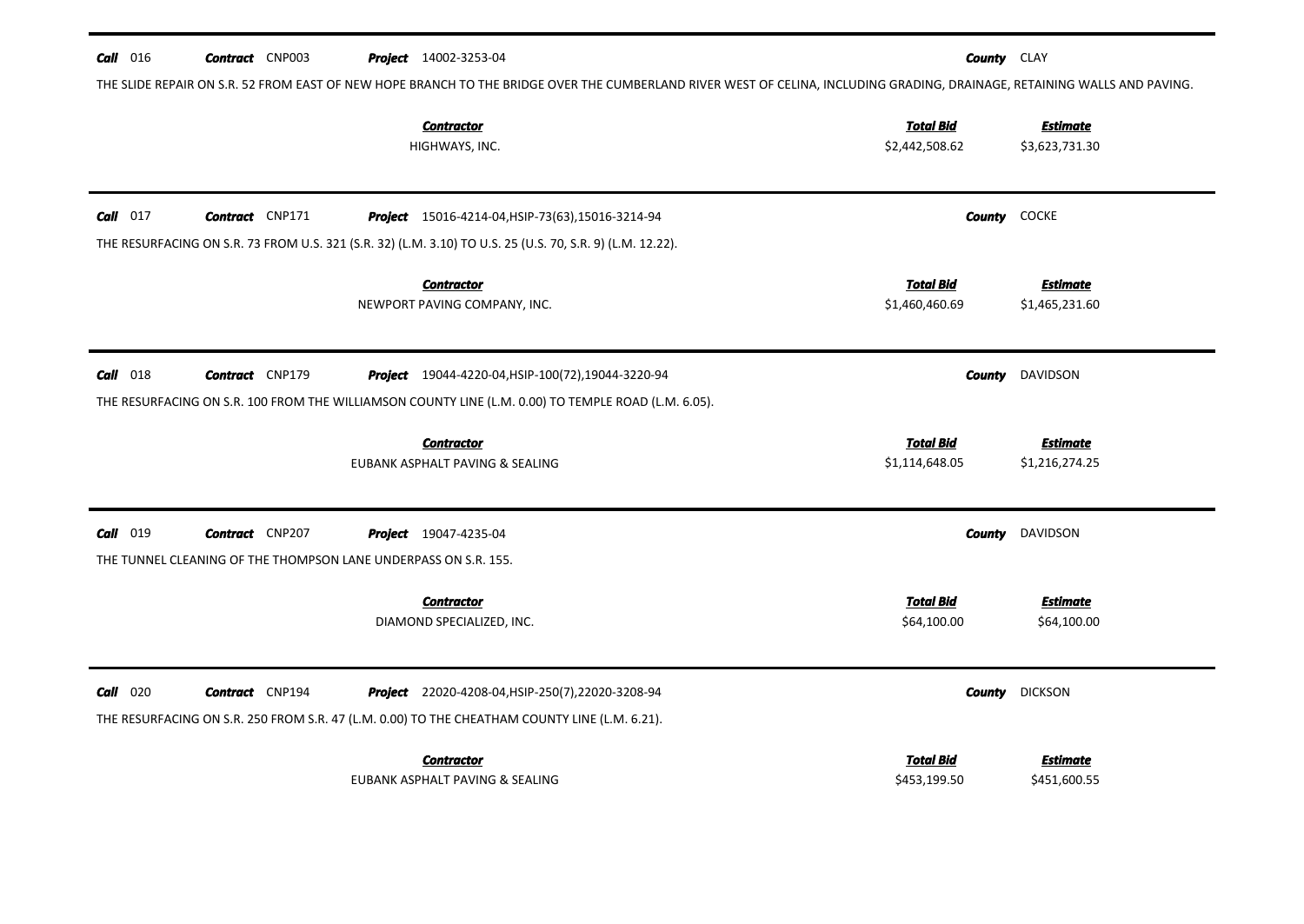| $Call$ 021        | <b>Contract</b> CNP191 |         | Project STP/HSIP-46(26),22015-3212-94,22015-8212-14,42006-3206-94,42006-8206-14<br>THE RESURFACING ON S.R. 46 FROM UNION ROAD IN DICKSON COUNTY (L.M. 17.76) TO S.R. 49 IN HOUSTON COUNTY (L.M. 2.29). | County                             | <b>DICKSON &amp; HOUSTON</b>      |
|-------------------|------------------------|---------|--------------------------------------------------------------------------------------------------------------------------------------------------------------------------------------------------------|------------------------------------|-----------------------------------|
|                   |                        |         | <b>Contractor</b><br>EUBANK ASPHALT PAVING & SEALING                                                                                                                                                   | <u>Total Bid</u><br>\$775,206.24   | <u>Estimate</u><br>\$835,444.98   |
| $Call$ 022        | <b>Contract</b> CNP197 |         | <b>Project</b> NH-098-4(18),79961-3130-44<br>THE ANNUAL PREVENTATIVE AND UNSCHEDULED MAINTENANCE ON THE REGION FOUR/SHELBY I.T.S. SYSTEM EQUIPMENT, INCLUDING THE TRANSPORTATION MANAGEMENT CENTER.    | County                             | <b>FAYETTE &amp; SHELBY</b>       |
|                   |                        |         | <b>CONTRACT WITHDRAWN</b>                                                                                                                                                                              |                                    |                                   |
| $Call$ 023        | <b>Contract</b> CNP155 |         | <b>Project</b> 25004-4227-04, HSIP-52(74), 25004-3227-94<br>THE RESURFACING ON S.R. 52 FROM SHIRLEY ROAD (L.M. 22.40) TO THE BRIDGE OVER CLEAR FORK RIVER (L.M. 27.83).                                | County                             | <b>FENTRESS</b>                   |
|                   |                        |         | <b>Contractor</b><br>ROGERS GROUP, INC.                                                                                                                                                                | <b>Total Bid</b><br>\$1,011,438.58 | <b>Estimate</b><br>\$956,658.90   |
| <b>Call</b> $024$ | <b>Contract</b> CNP008 |         | <b>Project</b> STP-SIP-97(10),26009-3295-94<br>THE IMPROVEMENT OF THE INTERSECTION ON S.R. 97 AT BEANS CREEK ROAD (L.M. 4.70), INCLUDING GRADING, DRAINAGE AND PAVING.                                 | County                             | <b>FRANKLIN</b>                   |
|                   |                        |         | ALL BIDS REJECTED                                                                                                                                                                                      |                                    |                                   |
| $Call$ 025        | <b>Contract</b> CNP186 | Project | 28018-4215-04, HSIP-166(16), 28018-3215-94, STP/HSIP-166(15), 28014-3206-94,<br>28014-8206-14                                                                                                          | <b>County</b> GILES                |                                   |
|                   |                        |         | THE RESURFACING ON S.R. 166 FROM NORTH OF PIGEON ROOST BRIDGE TO SOUTH OF ZUCCARELLO BRANCH BRIDGE, AND FROM STELLA ROAD TO S.R. 11.<br><b>Contractor</b><br>ROGERS GROUP, INC.                        | <b>Total Bid</b><br>\$1,354,772.00 | <b>Estimate</b><br>\$1,504,878.50 |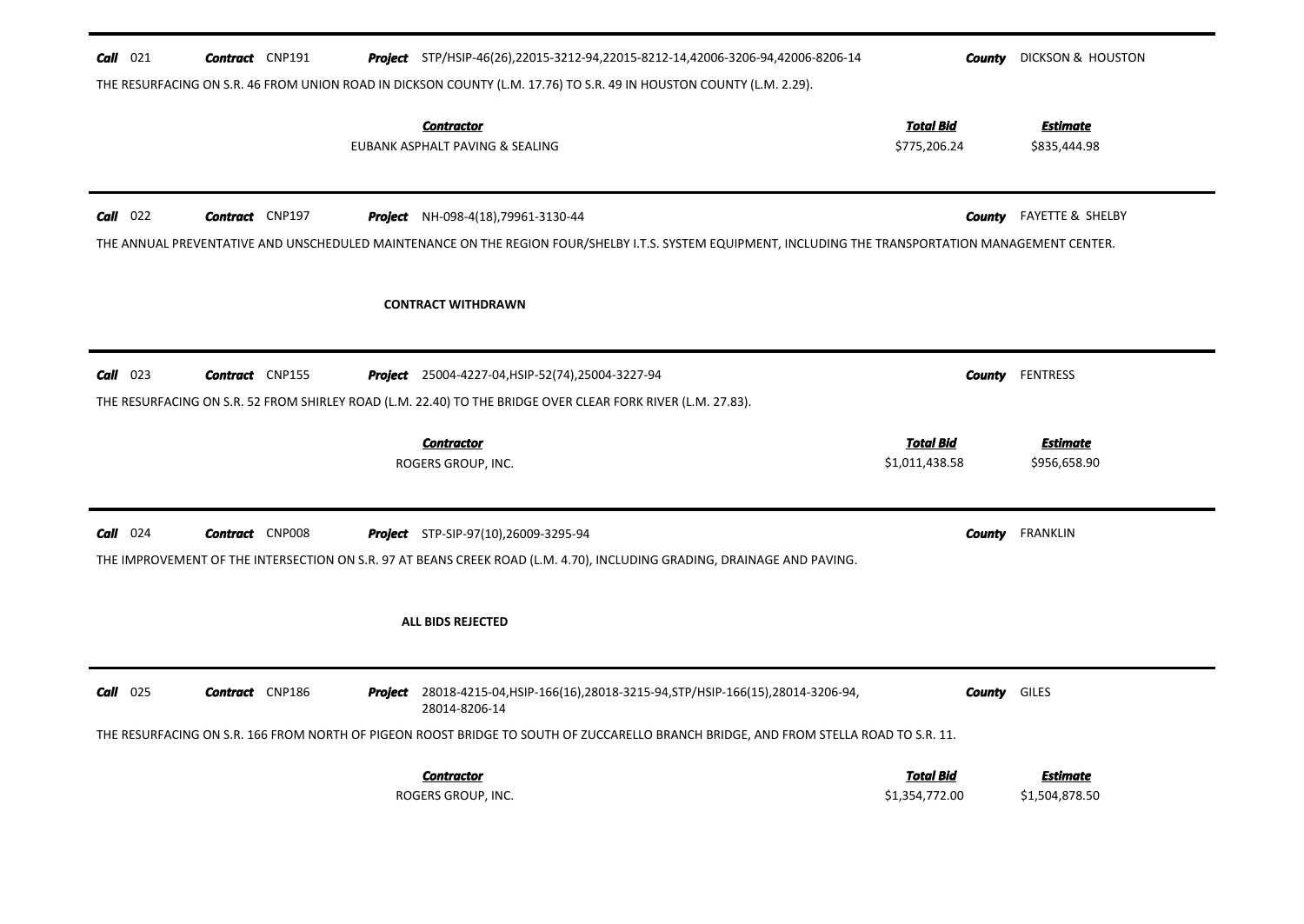| $Call$ 026 | <b>Contract</b> CNP177 | <b>Project</b> STP/HSIP-34(97),30002-3247-94,30002-8247-14,37003-3212-94,37003-8212-14                                                                                       |                                  | <b>County GREENE &amp; HAWKINS</b> |
|------------|------------------------|------------------------------------------------------------------------------------------------------------------------------------------------------------------------------|----------------------------------|------------------------------------|
|            |                        | THE RESURFACING ON U.S. 11E (S.R. 34) FROM THE HAMBLEN COUNTY LINE IN HAWKINS COUNTY (L.M. 0.00) TO THE I-81 SOUTHBOUND RAMP IN GREENE COUNTY (L.M. 2.31).                   |                                  |                                    |
|            |                        | <b>Contractor</b><br>APAC-ATLANTIC, INC.                                                                                                                                     | <b>Total Bid</b><br>\$626,396.40 | <b>Estimate</b><br>\$730,522.10    |
|            |                        |                                                                                                                                                                              |                                  |                                    |
| $Call$ 027 | <b>Contract</b> CNP176 | <b>Project</b> STP/HSIP-344(9),32007-3210-94,32007-8210-14                                                                                                                   | County                           | HAMBLEN                            |
|            |                        | THE RESURFACING ON S.R. 344 FROM U.S. 11E (S.R. 34) (L.M. 0.00) TO THE HAWKINS COUNTY LINE (L.M. 5.00).                                                                      |                                  |                                    |
|            |                        | <b>Contractor</b>                                                                                                                                                            | <b>Total Bid</b>                 | <b>Estimate</b>                    |
|            |                        | APAC-ATLANTIC, INC.                                                                                                                                                          | \$686,640.55                     | \$777,264.55                       |
|            |                        |                                                                                                                                                                              |                                  |                                    |
| $Call$ 028 | <b>Contract</b> CNP212 | <b>Project</b> 33948-4239-04                                                                                                                                                 |                                  | <b>County HAMILTON</b>             |
|            |                        | THE TUNNEL CLEANING OF THE MCCALLIE TUNNEL ON U.S.11 (U.S. 64, S.R. 2), THE STRINGERS RIDGE TUNNEL ON U.S. 127 (S.R. 8), AND THE BACHMAN TUBES ON U.S. 41 (U.S. 76, S.R. 8). |                                  |                                    |
|            |                        | <b>Contractor</b>                                                                                                                                                            | <b>Total Bid</b>                 | <b>Estimate</b>                    |
|            |                        | DIAMOND SPECIALIZED, INC.                                                                                                                                                    | \$186,952.50                     | \$183,812.50                       |
|            |                        |                                                                                                                                                                              |                                  |                                    |
| Call 029   | <b>Contract</b> CNP156 | <b>Project</b> 61003-4260-04, HSIP-58(44), 61003-3260-94                                                                                                                     | County                           | <b>HAMILTON &amp; MEIGS</b>        |
|            |                        | THE RESURFACING ON S.R. 58 FROM SOUTH OF S.R. 60 IN HAMILTON COUNTY (L.M. 25.97) TO NORTH OF S.R. 306 IN MEIGS COUNTY (L.M. 4.59).                                           |                                  |                                    |
|            |                        | <b>Contractor</b>                                                                                                                                                            | <b>Total Bid</b>                 | <b>Estimate</b>                    |
|            |                        | ROGERS GROUP, INC.                                                                                                                                                           | \$795,400.00                     | \$923,844.65                       |
|            |                        |                                                                                                                                                                              |                                  |                                    |
| $Call$ 030 | <b>Contract</b> CNP165 | <b>Project</b> 36001-4291-04                                                                                                                                                 | <b>County</b>                    | HARDIN                             |
|            |                        | THE REPAIR OF THE BRIDGE ON U.S. 64 (S.R. 15) OVER THE TENNESSEE RIVER (L.M. 6.29).                                                                                          |                                  |                                    |
|            |                        | <b>Contractor</b>                                                                                                                                                            | Total Bid                        | <b>Estimate</b>                    |
|            |                        | VOLUNTEER BRIDGE CONSTRUCTION, INC.                                                                                                                                          | \$134,000.00                     | \$109,240.00                       |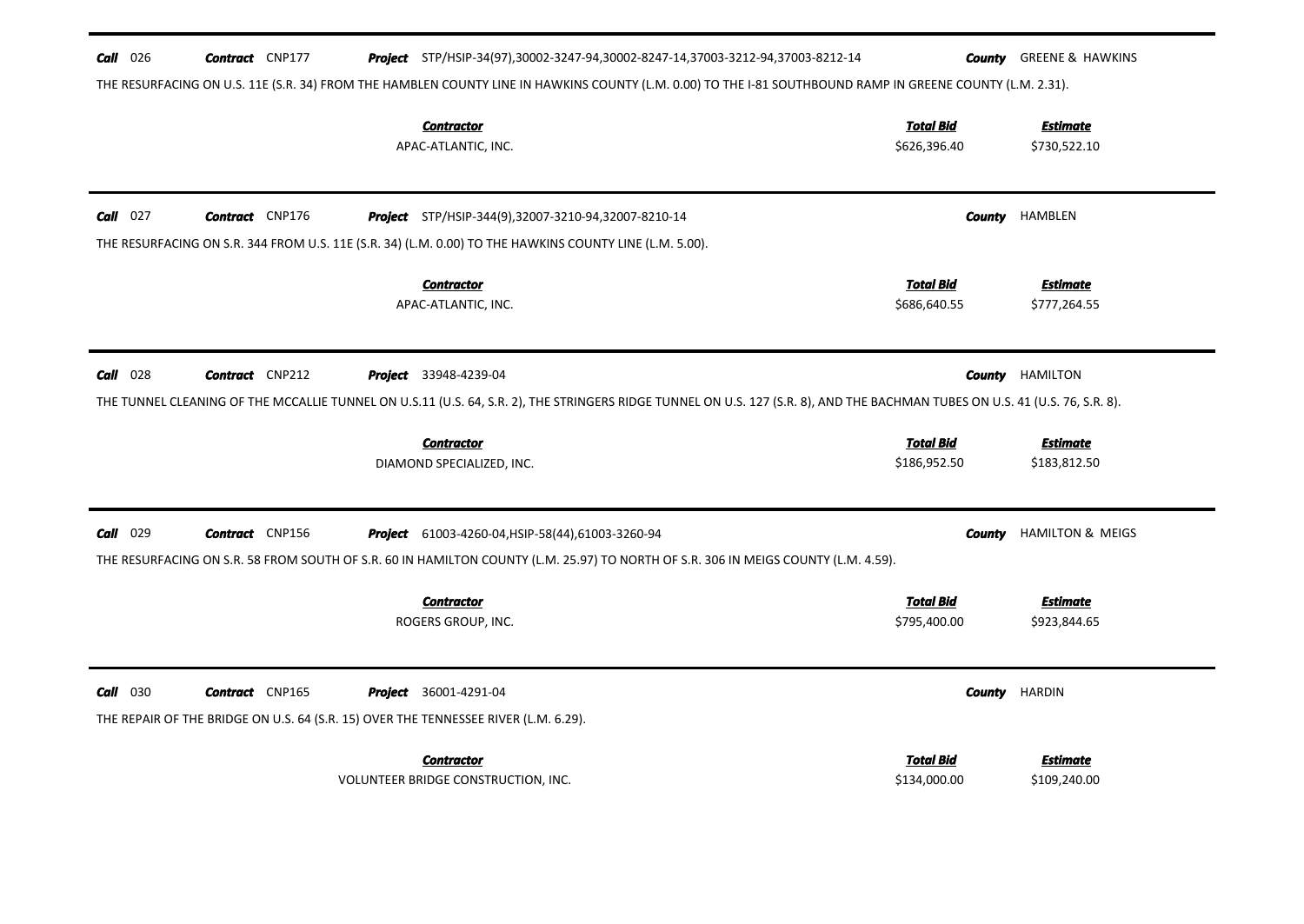| $Call$ 031 | <b>Contract</b> CNP202 |                                                                    | Project 40009-4214-04, HSIP-69(90), 40009-3214-94, STP-NH/HSIP-76(95), 40011-3272-94,<br>40011-8272-14                                               | County                             | <b>HENRY</b>                      |
|------------|------------------------|--------------------------------------------------------------------|------------------------------------------------------------------------------------------------------------------------------------------------------|------------------------------------|-----------------------------------|
|            |                        |                                                                    | THE RESURFACING ON S.R. 76 FROM SERVICE MASTER DRIVE TO WEST ANTIOCH ROAD, AND ON S.R. 69A FROM THE BENTON COUNTY LINE TO NORTH OF MAYS BRIDGE ROAD. |                                    |                                   |
|            |                        |                                                                    | <b>Contractor</b><br>DELTA CONTRACTING COMPANY, LLC                                                                                                  | Total Bid<br>\$5,144,680.27        | <b>Estimate</b><br>\$5,541,277.70 |
| $Call$ 032 | <b>Contract</b> CNP166 |                                                                    | <b>Project</b> 40030-4208-04                                                                                                                         | County                             | HENRY                             |
|            |                        | THE REPAIR OF THE BRIDGE ON S.R. 140 OVER MILL CREEK (L.M. 23.03). |                                                                                                                                                      |                                    |                                   |
|            |                        |                                                                    | <b>CONTRACT WITHDRAWN</b>                                                                                                                            |                                    |                                   |
| $Call$ 033 | <b>Contract</b> CNP160 |                                                                    | Project 44011-4200-04,71008-4203-04,71031-4212-04, HSIP-291(10),71008-3203-94,<br>HSIP-96(40),44011-3200-94,71031-3212-94                            | County                             | JACKSON & PUTNAM                  |
|            |                        |                                                                    | THE RESURFACING ON S.R. 291 IN PUTNAM COUNTY FROM S.R. 24 TO S.R. 56, AND ON S.R. 96 FROM S.R. 24 TO S.R. 53 IN JACKSON COUNTY.                      |                                    |                                   |
|            |                        |                                                                    |                                                                                                                                                      |                                    |                                   |
|            |                        |                                                                    | <b>Contractor</b><br>ROGERS GROUP, INC.                                                                                                              | <b>Total Bid</b><br>\$1,080,778.41 | <b>Estimate</b><br>\$1,081,597.75 |
|            | <b>Contract</b> CNP169 |                                                                    | <b>Project</b> 45006-4243-04, HSIP-34(96), 45006-3243-94                                                                                             | County                             | JEFFERSON                         |
| $Call$ 034 |                        |                                                                    | THE RESURFACING ON U.S. 11E (S.R. 34) FROM SOUTH SIZER AVENUE (L.M. 11.58) TO THE HAMBLEN COUNTY LINE (L.M. 16.55).                                  |                                    |                                   |
|            |                        |                                                                    | ALL BIDS REJECTED                                                                                                                                    |                                    |                                   |
| $Call$ 035 | <b>Contract</b> CNP178 |                                                                    | <b>Project</b> STP-131(39),47039-8240-14                                                                                                             | County                             | KNOX                              |
|            |                        |                                                                    | THE RESURFACING ON S.R. 131 FROM CEDARDALE LANE (L.M. 3.46) TO HIBBERT LANE (L.M. 4.57).                                                             |                                    |                                   |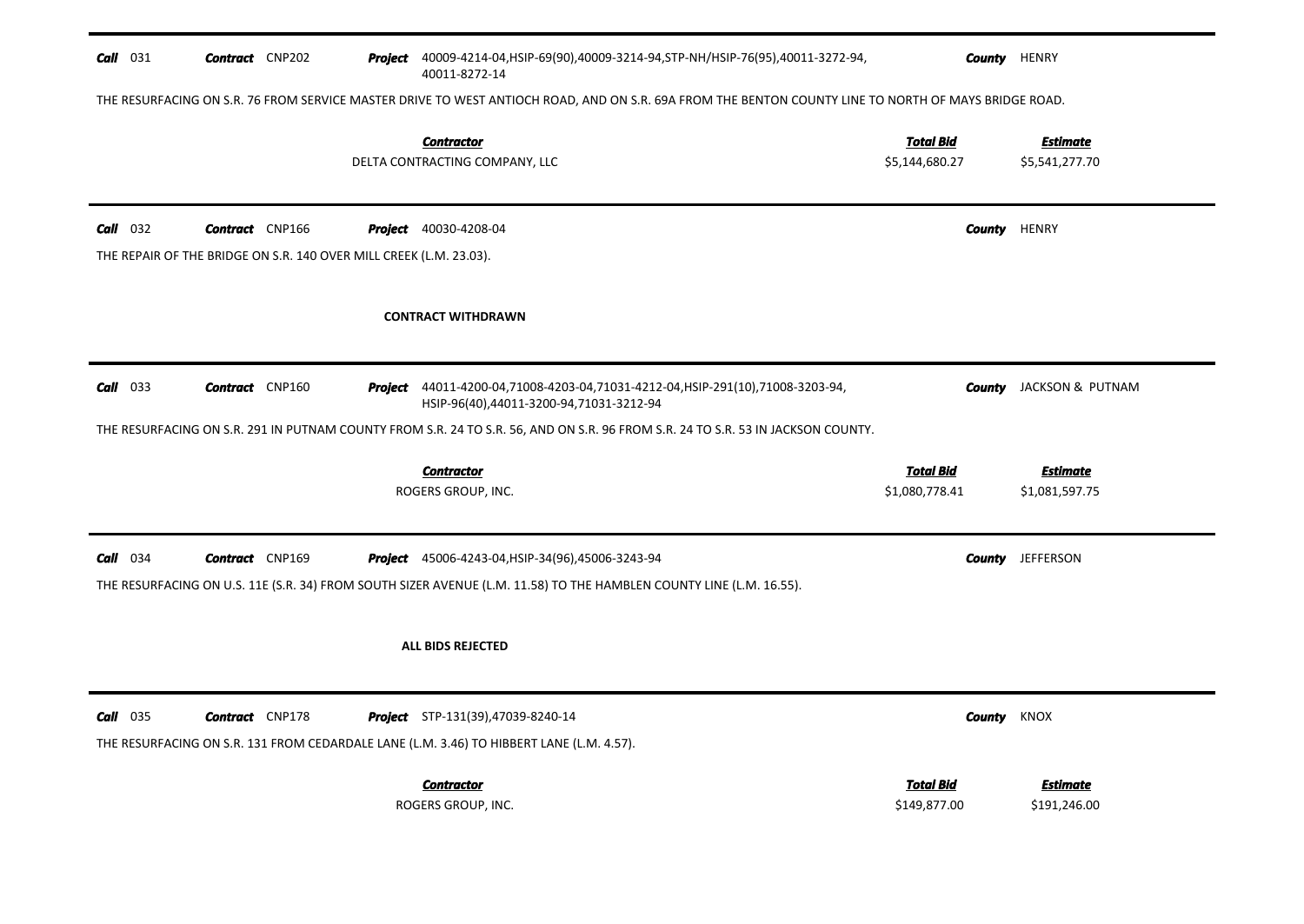| $Call$ 036      | <b>Contract</b> CNP210 | <b>Project</b> 47010-4245-04                                                                                                                                                                                 |                                    | <b>County</b> KNOX                |
|-----------------|------------------------|--------------------------------------------------------------------------------------------------------------------------------------------------------------------------------------------------------------|------------------------------------|-----------------------------------|
|                 |                        | THE TUNNEL CLEANING ON THE HENLEY STREET CONNECTOR TUNNEL ON S.R. 1 AND THE SMARTFIX TUNNEL ON S.R. 158 (JAMES WHITE PARKWAY).<br><b>Contractor</b><br>DIAMOND SPECIALIZED, INC.                             | <b>Total Bid</b><br>\$120,000.00   | <b>Estimate</b><br>\$120,000.00   |
| $Call$ 037      | <b>Contract</b> CNP183 | Project NH/HSIP-6(112),50001-3269-94,50001-8269-14<br>THE RESURFACING ON U.S. 43 (S.R. 6) FROM SOUTH OF ALEXANDER SPRINGS ROAD (L.M. 29.90) TO THE MAURY COUNTY LINE (L.M. 34.93).                           |                                    | <b>County</b> LAWRENCE            |
|                 |                        | <b>Contractor</b><br>ROGERS GROUP, INC.                                                                                                                                                                      | <b>Total Bid</b><br>\$1,678,041.00 | <b>Estimate</b><br>\$1,737,047.30 |
| $Call$ 038      | <b>Contract</b> CNP150 | <b>Project</b> 60005-4202-04, HSIP-20(60), 50004-3207-94, 50004-4207-04, 60005-3202-94<br>THE RESURFACING ON S.R. 20 FROM THE LEWIS COUNTY LINE (L.M. 0.00) TO U.S. 43 (S.R. 6) IN MAURY COUNTY (L.M. 0.55). | County                             | LAWRENCE, LEWIS, ETC.             |
|                 |                        | <b>Contractor</b><br>EUBANK ASPHALT PAVING & SEALING                                                                                                                                                         | <b>Total Bid</b><br>\$457,603.00   | <b>Estimate</b><br>\$525,212.80   |
| <b>Call</b> 039 | <b>Contract</b> CNP188 | <b>Project</b> 52951-3532-04<br>THE GRADING, DRAINAGE AND PAVING ON A S.I.A. ROUTE SERVING PEPSICO FRITO-LAY IN FAYETTEVILLE.                                                                                |                                    | <b>County</b> LINCOLN             |
|                 |                        | <b>Contractor</b><br>DEMENT CONSTRUCTION COMPANY, LLC                                                                                                                                                        | <b>Total Bid</b><br>\$1,361,557.09 | <b>Estimate</b><br>\$1,347,552.30 |
| $Call$ 040      | <b>Contract</b> CNP174 | <b>Project</b> 53004-4246-04, HSIP-2(245), 53004-3246-94<br>THE RESURFACING ON U.S. 11 (S.R. 2) FROM THE MONROE COUNTY LINE (L.M. 0.00) TO EAST OF HATTLEY DRIVE (L.M. 10.10).                               |                                    | <b>County</b> LOUDON              |
|                 |                        | <b>Contractor</b><br>APAC-ATLANTIC, INC.                                                                                                                                                                     | Total Bid<br>\$1,439,345.85        | <u>Estimate</u><br>\$1,655,232.15 |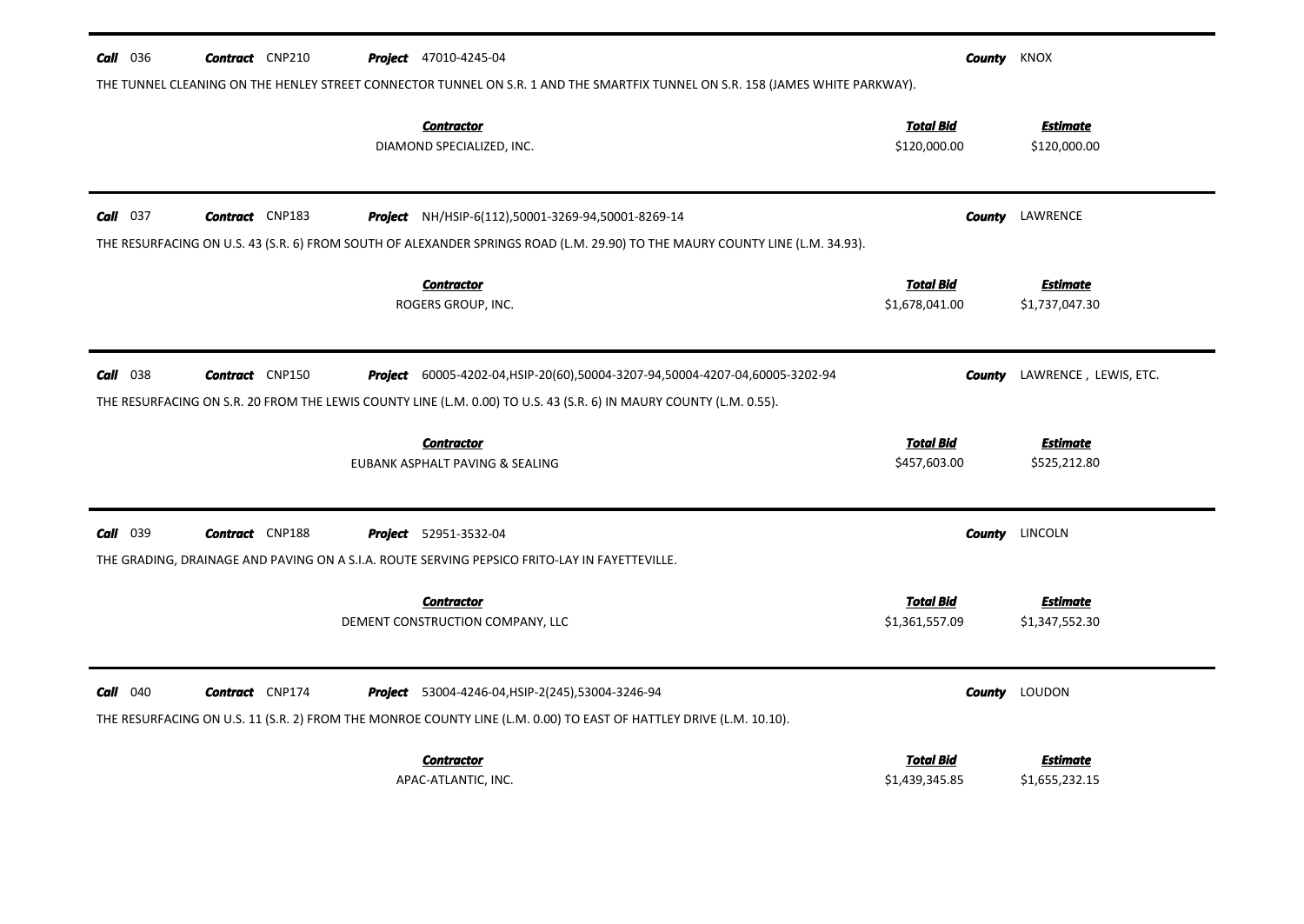| $Call$ 041 | <b>Contract</b> CNP196 | <b>Project</b> 56008-4203-04, HSIP-141(33), 56008-3203-94                                                                   |                                    | <b>County</b> MACON               |
|------------|------------------------|-----------------------------------------------------------------------------------------------------------------------------|------------------------------------|-----------------------------------|
|            |                        | THE RESURFACING ON S.R. 141 FROM S.R. 52 (L.M. 0.00) TO THE TROUSDALE COUNTY LINE (L.M. 5.57).                              |                                    |                                   |
|            |                        | <b>Contractor</b><br>ROGERS GROUP, INC.                                                                                     | <b>Total Bid</b><br>\$396,850.00   | <b>Estimate</b><br>\$414,708.45   |
| $Call$ 042 | <b>Contract</b> CNP157 | Project 58013-4234-04, HSIP-108(97), 58013-3234-94                                                                          | County                             | <b>MARION</b>                     |
|            |                        | THE RESURFACING ON S.R. 108 FROM SOUTH OF FISH BRANCH ROAD (L.M. 4.35) TO COOKSTON ROAD (L.M. 7.62).                        |                                    |                                   |
|            |                        | <b>Contractor</b><br>TINSLEY ASPHALT, LLC                                                                                   | <b>Total Bid</b><br>\$508,327.00   | <b>Estimate</b><br>\$562,509.20   |
| $Call$ 043 | <b>Contract</b> CNP185 | <b>Project</b> STP-NH/HSIP-99(50),60011-3219-94,60011-8219-14                                                               | County                             | <b>MAURY</b>                      |
|            |                        | THE RESURFACING ON U.S. 412 (S.R. 99) FROM THE RAMP TO U.S. 31 (S.R. 6) (L.M. 16.93) TO EAST OF HALIFAX DRIVE (L.M. 24.00). |                                    |                                   |
|            |                        |                                                                                                                             |                                    |                                   |
|            |                        | <b>Contractor</b><br>EUBANK ASPHALT PAVING & SEALING                                                                        | <b>Total Bid</b><br>\$1,191,961.80 | <b>Estimate</b><br>\$1,302,840.35 |
| $Call$ 044 | <b>Contract</b> CNP109 | Project STP/HSIP-2(244),54002-3245-94,54002-8245-14                                                                         | County                             | <b>MCMINN</b>                     |
|            |                        | THE RESURFACING ON U.S. 11 (S.R. 2) FROM WEST OF S.R. 39 (L.M. 7.30) TO WEST OF ROCKY MOUNT-UNION CHAPEL ROAD (L.M. 12.23). |                                    |                                   |
|            |                        | <b>Contractor</b><br>ROGERS GROUP, INC.                                                                                     | <b>Total Bid</b><br>\$1,246,873.09 | <b>Estimate</b><br>\$1,348,005.55 |
| $Call$ 045 | <b>Contract</b> CNP203 | <b>Project</b> 55011-4215-04, HSIP-142(7), 55011-3215-94                                                                    | County                             | <b>MCNAIRY</b>                    |
|            |                        | THE RESURFACING ON S.R. 142 FROM ALBERT ROBINSON ROAD (L.M. 6.00) TO THE HARDIN COUNTY LINE (L.M. 11.70).                   |                                    |                                   |
|            |                        | <b>Contractor</b>                                                                                                           | <b>Total Bid</b>                   | Estimate                          |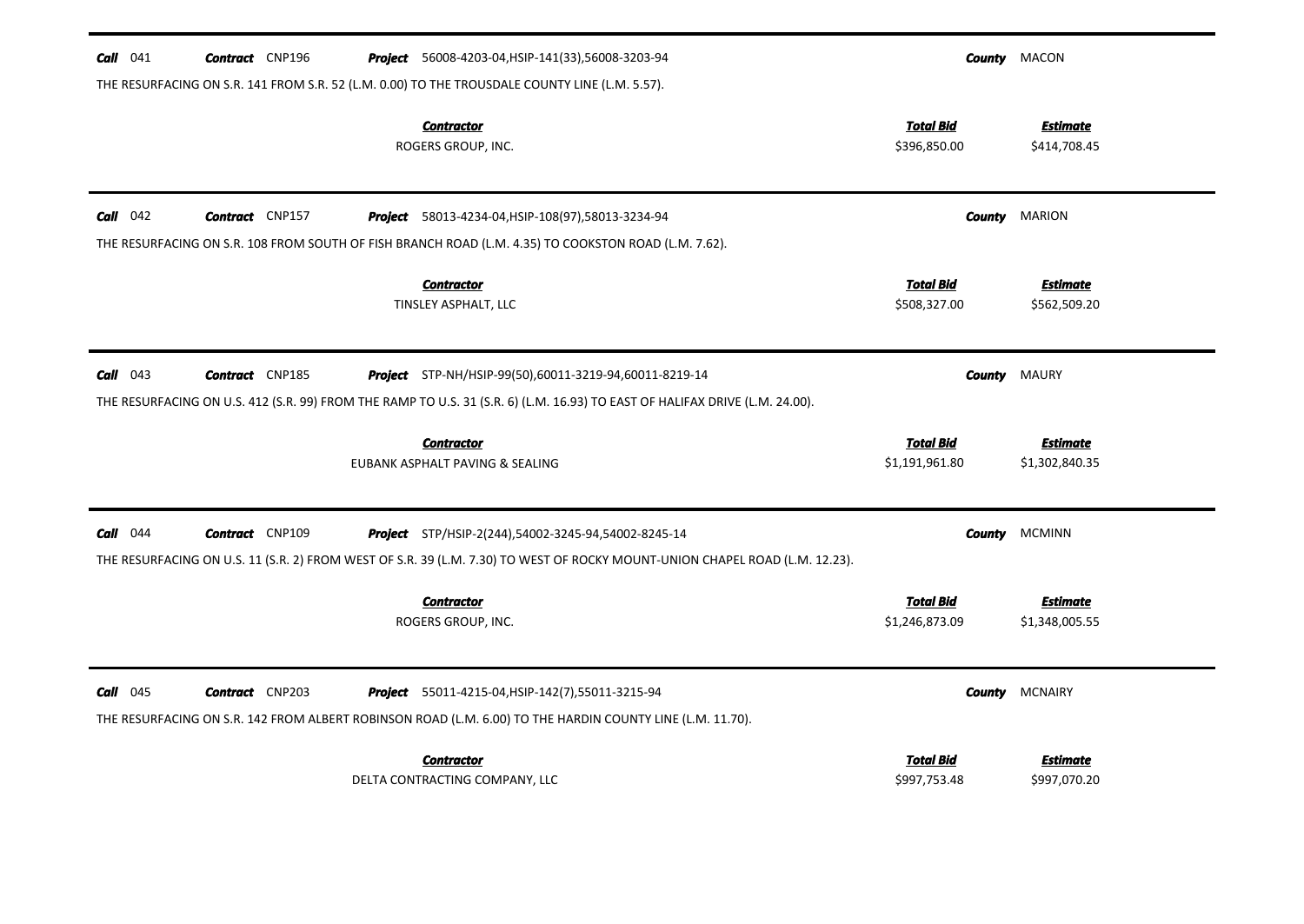| <b>Call</b> $046$ | <b>Contract</b> CNP205 |                                              | Project NH/HSIP-13(64),63011-3247-94,63011-8247-14                                                                                | County           | MONTGOMERY      |
|-------------------|------------------------|----------------------------------------------|-----------------------------------------------------------------------------------------------------------------------------------|------------------|-----------------|
|                   |                        |                                              | THE RESURFACING ON S.R. 13 FROM FAIRVIEW LANE (L.M. 23.88) TO FAIRBROOK PLACE (L.M. 26.11).                                       |                  |                 |
|                   |                        | <b>Contractor</b>                            |                                                                                                                                   | <b>Total Bid</b> | <b>Estimate</b> |
|                   |                        | EUBANK ASPHALT PAVING & SEALING              |                                                                                                                                   | \$1,017,750.00   | \$1,322,167.60  |
| Call $047$        | <b>Contract</b> CNP181 |                                              | Project NH/HSIP-55(23),64005-3223-94,64005-8223-14                                                                                | <b>County</b>    | MOORE           |
|                   |                        |                                              | THE RESURFACING ON S.R. 55 FROM S.R. 50 (L.M. 0.00) TO THE COFFEE COUNTY LINE (L.M. 11.16).                                       |                  |                 |
|                   |                        | <b>Contractor</b>                            |                                                                                                                                   | <b>Total Bid</b> | <b>Estimate</b> |
|                   |                        | LINCOLN PAVING, LLC                          |                                                                                                                                   | \$987,532.32     | \$1,023,237.90  |
| $Call$ 048        | <b>Contract</b> CNP032 | <b>Project</b> BR-STP-116 (16),65006-3217-94 |                                                                                                                                   | County           | MORGAN          |
|                   |                        |                                              | THE CONSTRUCTION OF A CONCRETE SLAB BRIDGE ON S.R. 116 OVER STOCKSTILL CREEK (L.M. 2.06), INCLUDING GRADING, DRAINAGE AND PAVING. |                  |                 |
|                   |                        | <b>Contractor</b>                            |                                                                                                                                   | <b>Total Bid</b> | <b>Estimate</b> |
|                   |                        | POTTER SOUTH EAST LLC                        |                                                                                                                                   | \$400,663.13     | \$445,559.00    |
| <b>Call</b> 049   | <b>Contract</b> CNP187 |                                              | Project 66022-4215-04, HSIP-89(20), 66022-3215-94                                                                                 | County           | OBION           |
|                   |                        |                                              | THE RESURFACING ON S.R. 89 FROM THE DYER COUNTY LINE (L.M. 0.00) TO THE GIBSON COUNTY LINE (L.M. 8.48).                           |                  |                 |
|                   |                        | <b>Contractor</b>                            |                                                                                                                                   | <b>Total Bid</b> | <b>Estimate</b> |
|                   |                        | FORD CONSTRUCTION COMPANY                    |                                                                                                                                   | \$1,454,555.20   | \$1,407,736.80  |
| 050<br>Call       | <b>Contract</b> CNP158 |                                              | Project 67002-4239-04, HSIP-52(75), 67002-3239-94                                                                                 | County           | <b>OVERTON</b>  |
|                   |                        |                                              | THE RESURFACING ON S.R. 52 FROM EAST OF THE CLAY COUNTY LINE (L.M. 0.32) TO THOMPSON CIRCLE (L.M. 3.37).                          |                  |                 |
|                   |                        | <b>Contractor</b>                            |                                                                                                                                   | <b>Total Bid</b> | <b>Estimate</b> |
|                   |                        | ROGERS GROUP, INC.                           |                                                                                                                                   | \$598,911.45     | \$594,160.50    |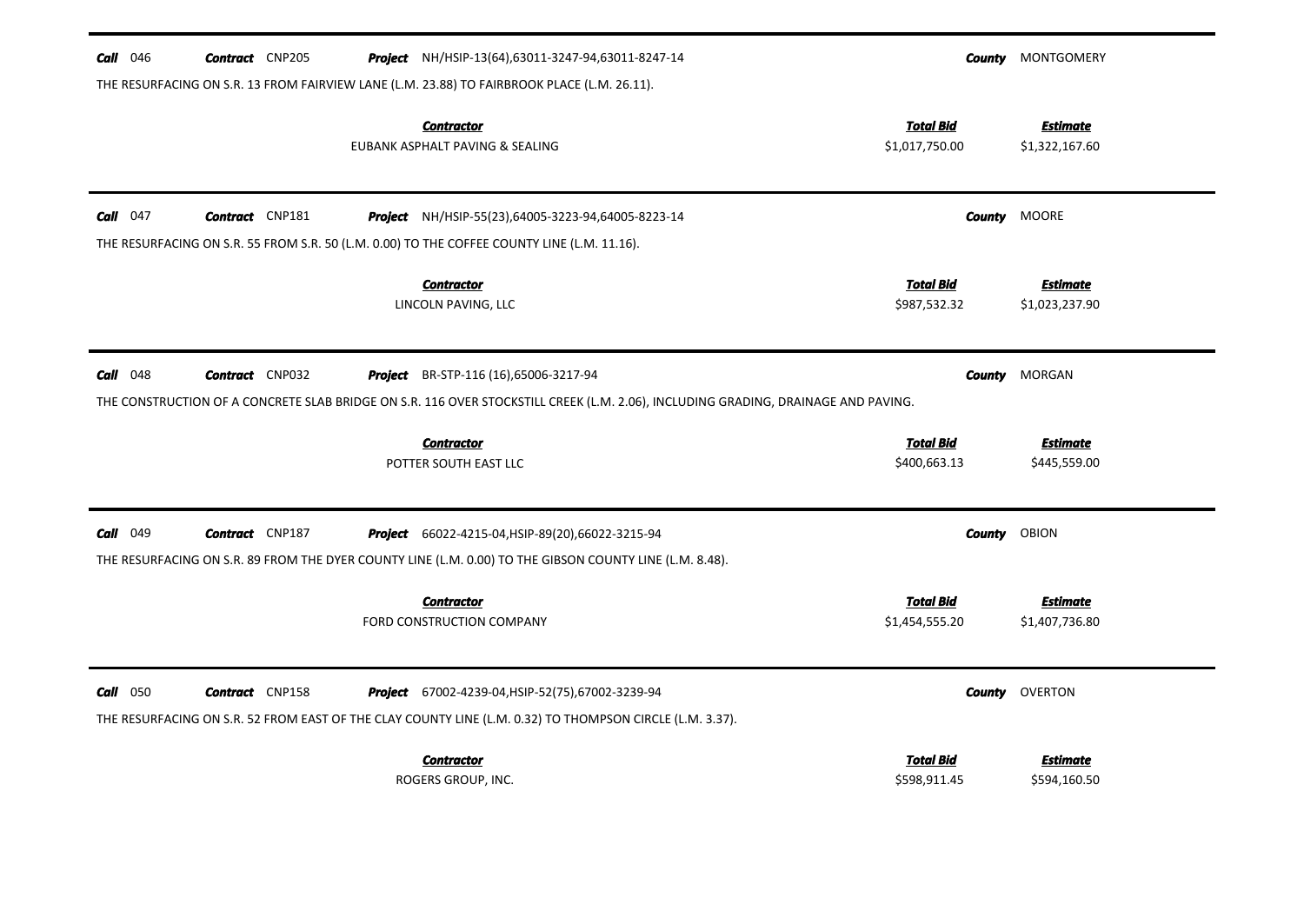| 051<br>Call | <b>Contract</b> CNP159 | Project STP-NH/HSIP-111(97),69002-3254-94,69002-8254-14                                                       | County                             | <b>PICKETT</b>                    |
|-------------|------------------------|---------------------------------------------------------------------------------------------------------------|------------------------------------|-----------------------------------|
|             |                        | THE RESURFACING ON S.R. 111 FROM NORTH OF S.R. 295 (L.M. 8.51) TO SOUTH OF RED HILL CHURCH ROAD (L.M. 11.49). |                                    |                                   |
|             |                        | <b>Contractor</b><br>ROGERS GROUP, INC.                                                                       | <b>Total Bid</b><br>\$586,628.30   | <b>Estimate</b><br>\$596,629.00   |
| $Call$ 052  | <b>Contract</b> CNP195 | <b>Project</b> 71952-3544-04                                                                                  | County                             | PUTNAM                            |
|             |                        | THE GRADING, DRAINAGE AND PAVING ON A S.I.A. ROUTE (BENNETT ROAD) SERVING PROJECT VICTOR.                     |                                    |                                   |
|             |                        | <b>Contractor</b><br>VAUGHN CONTRACTORS, INC.                                                                 | <b>Total Bid</b><br>\$1,865,571.06 | <b>Estimate</b><br>\$2,286,424.98 |
| $Call$ 053  | <b>Contract</b> CNP200 | <b>Project</b> 75024-4216-04, HSIP-269(27), 75024-3216-94                                                     | <b>County</b>                      | <b>RUTHERFORD</b>                 |
|             |                        | THE RESURFACING ON S.R. 269 FROM EAST OF VERSAILLES ROAD (L.M. 4.99) TO U.S. 231 (S.R. 10) (L.M. 12.81).      |                                    |                                   |
|             |                        | <b>Contractor</b><br>HOOVER, INC.                                                                             | <b>Total Bid</b><br>\$523,935.60   | <b>Estimate</b><br>\$480,889.80   |
| $Call$ 054  | <b>Contract</b> CNP149 | Project STP-NH/HSIP-96(43),75009-3237-94,75009-8237-14                                                        | County                             | <b>RUTHERFORD</b>                 |
|             |                        | THE RESURFACING ON S.R. 96 FROM THE WILLIAMSON COUNTY LINE (L.M. 0.00) TO VETERANS PARKWAY (L.M. 6.09).       |                                    |                                   |
|             |                        | <b>Contractor</b><br>LOJAC ENTERPRISES, INC.                                                                  | <b>Total Bid</b><br>\$735,547.90   | <b>Estimate</b><br>\$719,593.00   |
| Call<br>055 | <b>Contract</b> CNP204 | <b>Project</b> 79035-4217-04, HSIP-205(25), 79035-3217-94                                                     |                                    | <b>County</b> SHELBY              |
|             |                        |                                                                                                               |                                    |                                   |
|             |                        | THE RESURFACING ON S.R. 205 FROM S.R. 57 (L.M. 0.00) TO SOUTH OF U.S. 64 (S.R. 15) (L.M. 12.23).              |                                    |                                   |
|             |                        | <b>Contractor</b>                                                                                             | <b>Total Bid</b>                   | Estimate                          |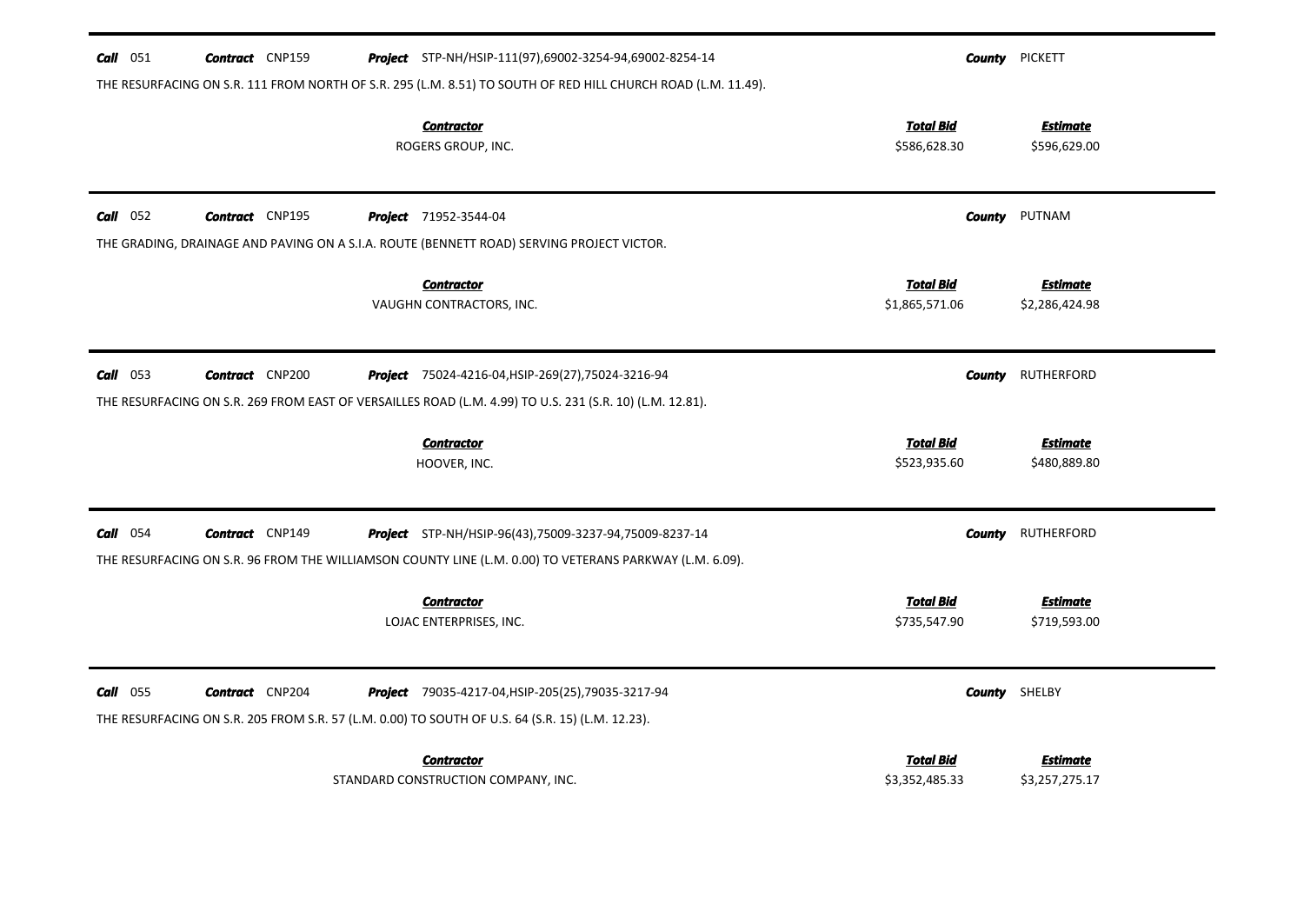#### **Call** 056 **Contract** CNP206 **Project** STP-NH/HSIP-4(10),79021-3222-94,79021-8222-14 **County SHELBY**

THE RESURFACING ON U.S. 78 (S.R. 4) FROM SOUTH OF JOHN PAUL DRIVE (L.M. 7.68) TO S.R. 277 (AIRWAYS BOULEVARD) (L.M. 9.87).

| $Call$ 057 | <b>Contract</b> CNP182                                                   |         | <b>Project</b> 79006-4195-04                                                                                                                                                   |                                  | <b>County</b> SHELBY            |
|------------|--------------------------------------------------------------------------|---------|--------------------------------------------------------------------------------------------------------------------------------------------------------------------------------|----------------------------------|---------------------------------|
|            | THE REPAIR OF THE BRIDGE ON I-240 WB OVER AIRWAYS BOULEVARD (L.M. 7.88). |         |                                                                                                                                                                                |                                  |                                 |
|            |                                                                          |         | <b>Contractor</b><br>THOMSON & THOMSON, INC.                                                                                                                                   | <b>Total Bid</b><br>\$84,034.85  | <b>Estimate</b><br>\$83,687.50  |
|            |                                                                          |         |                                                                                                                                                                                |                                  |                                 |
| Call 058   | <b>Contract</b> CNP146                                                   | Project | 80002-4262-04, HSIP-24(56), 80002-3262-94                                                                                                                                      | <b>County</b> SMITH              |                                 |
|            |                                                                          |         | THE RESURFACING ON U.S. 70N (S.R. 24) FROM PROFITT STREET (L.M. 8.94) TO ARNOLD LANE/TORRENCE LANE (L.M. 11.25).                                                               |                                  |                                 |
|            |                                                                          |         | <b>Contractor</b>                                                                                                                                                              | <b>Total Bid</b>                 | <b>Estimate</b>                 |
|            |                                                                          |         | LOJAC ENTERPRISES, INC.                                                                                                                                                        | \$299,185.40                     | \$274,674.40                    |
| Call 059   | <b>Contract</b> CNP170                                                   |         | <b>Project</b> 86025-4206-04, HSIP-395(10), 86025-3206-94                                                                                                                      |                                  | <b>County UNICOI</b>            |
|            |                                                                          |         | THE RESURFACING ON S.R. 395 FROM THE ROCK CREEK PARK ENTRANCE (L.M. 3.00) TO S.R. 107 (L.M. 6.16).                                                                             |                                  |                                 |
|            |                                                                          |         | <b>Contractor</b><br>SUMMERS-TAYLOR, INC.                                                                                                                                      | <b>Total Bid</b><br>\$507,993.05 | <b>Estimate</b><br>\$516,582.60 |
|            |                                                                          |         |                                                                                                                                                                                |                                  |                                 |
| $Call$ 060 | <b>Contract</b> CNP172                                                   |         | <b>Project</b> 91001-4229-04, HSIP-13(60), 91001-3229-94<br>THE RESURFACING ON S.R. 13 FROM SOUTH OF CHALK CREEK ROAD (L.M. 21.50) TO SOUTH OF SOUTH HIGH STREET (L.M. 25.60). |                                  | <b>County</b> WAYNE             |
|            |                                                                          |         |                                                                                                                                                                                |                                  |                                 |
|            |                                                                          |         |                                                                                                                                                                                |                                  |                                 |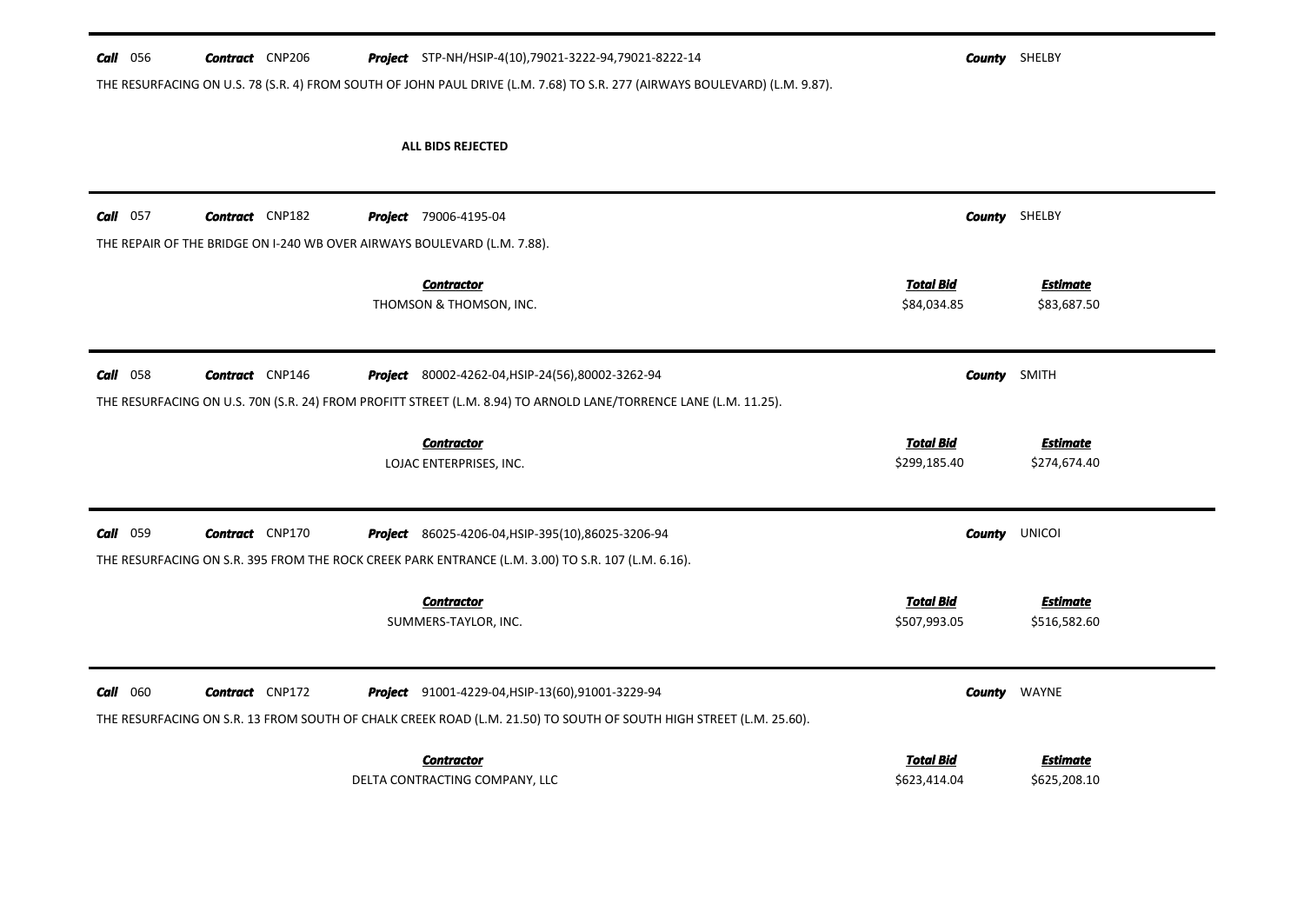| <b>Call</b> 061 | <b>Contract</b> CNP192                                                                                    | <b>Project</b> 92009-4225-04, HSIP-124(8), 92009-3225-94                                                                                                                    |                                         |                                          |                                    | <b>County WEAKLEY</b>             |
|-----------------|-----------------------------------------------------------------------------------------------------------|-----------------------------------------------------------------------------------------------------------------------------------------------------------------------------|-----------------------------------------|------------------------------------------|------------------------------------|-----------------------------------|
|                 |                                                                                                           | THE RESURFACING ON S.R. 124 FROM S.R. 43 (L.M. 0.00) TO STAFFORD STORE ROAD (L.M. 6.36).                                                                                    |                                         |                                          |                                    |                                   |
|                 |                                                                                                           | <b>Contractor</b><br>FORD CONSTRUCTION COMPANY                                                                                                                              |                                         |                                          | <b>Total Bid</b><br>\$1,209,237.57 | <b>Estimate</b><br>\$1,191,436.65 |
| $Call$ 062      | <b>Contract</b> CNP189                                                                                    | <b>Project</b> STP-SIP/H-NH-6(95),94004-3231-94<br>THE INSTALLATION OF SIGNALS ON U.S. 31 (S.R. 6) AT THE INTERSECTION OF MILES JOHNSON PARKWAY IN SPRING HILL (L.M. 0.29). |                                         |                                          |                                    | <b>County WILLIAMSON</b>          |
|                 |                                                                                                           | <b>Contractor</b><br>STANSELL ELECTRIC COMPANY, INC.                                                                                                                        |                                         |                                          | <b>Total Bid</b><br>\$264,103.50   | <u>Estimate</u><br>\$239,405.75   |
| $Call$ 063      | <b>Contract</b> CNP199<br>THE RESURFACING ON S.R. 265 FROM S.R. 171 (L.M. 3.57) TO S.R. 109 (L.M. 10.47). | Project 95015-4232-04, HSIP-265(15), 95015-3232-94                                                                                                                          |                                         |                                          | County                             | <b>WILSON</b>                     |
|                 |                                                                                                           | <b>Contractor</b><br>LOJAC ENTERPRISES, INC.                                                                                                                                |                                         |                                          | <b>Total Bid</b><br>\$563,868.25   | <b>Estimate</b><br>\$569,782.40   |
| $Call$ 064      | <b>Contract</b> CNP215                                                                                    | <b>Project</b> 79224-4205-04<br>THE REPAIR OF BRIDGES ON S.R. 14 OVER OVERFLOWS, LM 26.28, 26.58 AND 26.74; LOOSAHATCHIE RIVER, LM 26.90 AND OVERFLOW, LM 27.25.            |                                         |                                          |                                    | <b>County</b> SHELBY              |
|                 |                                                                                                           | <b>Contractor</b><br>THOMSON & THOMSON, INC.                                                                                                                                |                                         |                                          | <b>Total Bid</b><br>\$1,197,198.50 | <b>Estimate</b><br>\$1,090,557.00 |
|                 |                                                                                                           | Letting Totals -                                                                                                                                                            | <b>Total Awarded</b><br>\$58,031,750.74 | <b>Total Estimate</b><br>\$62,081,397.60 |                                    |                                   |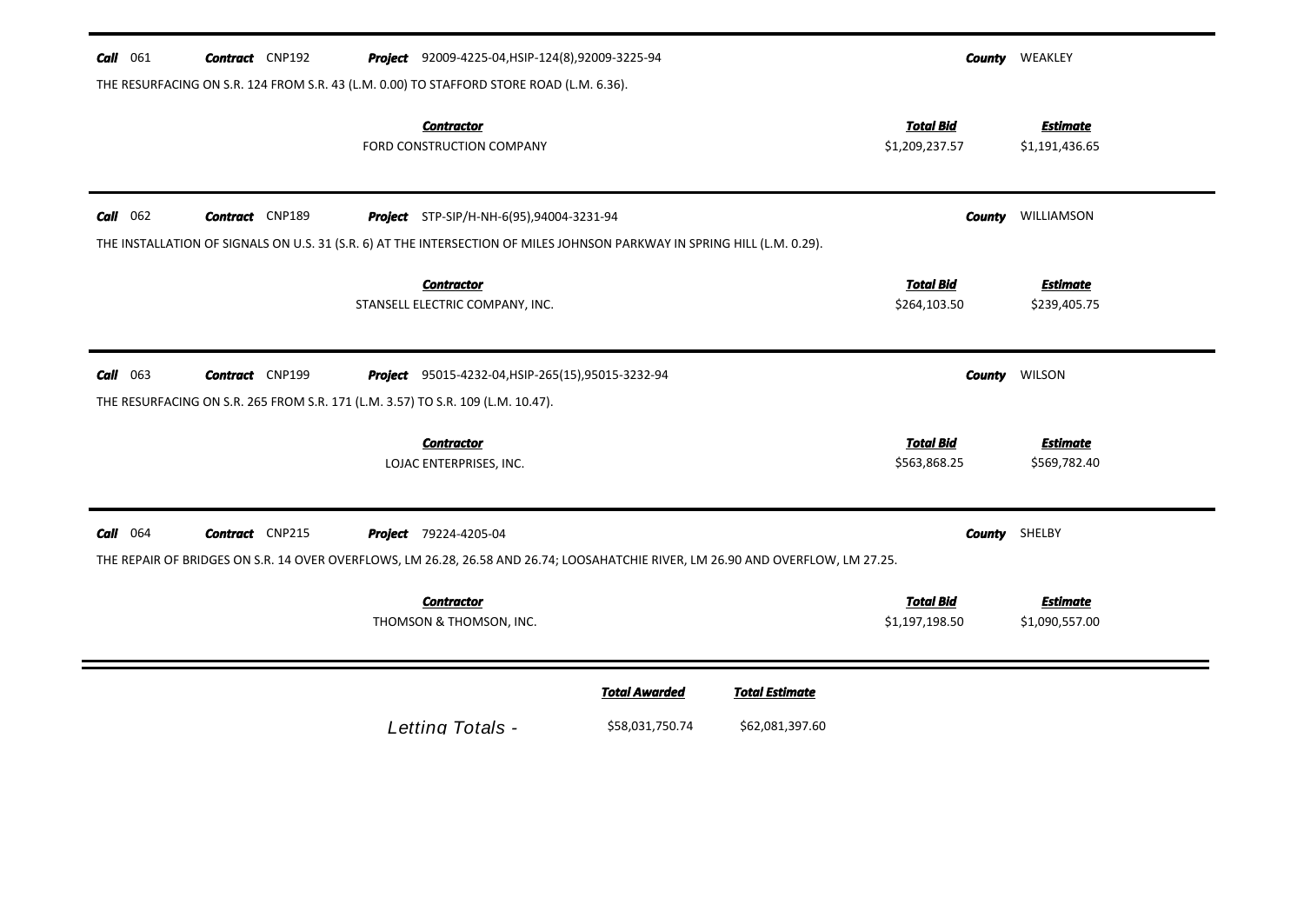## *Contract Awards for Letting Of July 10, 2015*

| $Call$ 001 | <b>Contract</b> CNP915                                                                  | <b>Project</b> 98048-4197-04                                                                                               |                                    | County        | BENTON, CARROLL, ETC.             |
|------------|-----------------------------------------------------------------------------------------|----------------------------------------------------------------------------------------------------------------------------|------------------------------------|---------------|-----------------------------------|
|            |                                                                                         | THE INSTALLATION OF GUARDRAIL AND RANDOM ON-CALL GUARDRAIL REPAIR ON VARIOUS INTERSTATE AND STATE ROUTES.                  |                                    |               |                                   |
|            |                                                                                         | <b>Contractor</b><br>F8TH CONSTRUCTION COMPANY, LLC                                                                        | <b>Total Bid</b><br>\$1,199,810.00 |               | <b>Estimate</b><br>\$1,292,344.40 |
| $Call$ 002 | <b>Contract</b> CNP916                                                                  | Project 45006-4243-04, HSIP-34(96), 45006-3243-94                                                                          |                                    | County        | <b>JEFFERSON</b>                  |
|            |                                                                                         | THE RESURFACING ON U.S. 11E (S.R. 34) FROM SOUTH SIZER AVENUE (L.M. 11.58) TO THE HAMBLEN COUNTY LINE (L.M. 16.55).        |                                    |               |                                   |
|            |                                                                                         | <b>Contractor</b><br>ROGERS GROUP, INC.                                                                                    | <b>Total Bid</b><br>\$916,679.46   |               | <b>Estimate</b><br>\$1,073,425.40 |
| $Call$ 003 | <b>Contract</b> CNP917                                                                  | Project STP-NH/HSIP-4(10),79021-3222-94,79021-8222-14                                                                      |                                    |               | <b>County</b> SHELBY              |
|            |                                                                                         | THE RESURFACING ON U.S. 78 (S.R. 4) FROM SOUTH OF JOHN PAUL DRIVE (L.M. 7.68) TO S.R. 277 (AIRWAYS BOULEVARD) (L.M. 9.87). |                                    |               |                                   |
|            |                                                                                         | <b>Contractor</b><br>LEHMAN-ROBERTS COMPANY                                                                                | <b>Total Bid</b><br>\$2,139,026.94 |               | <b>Estimate</b><br>\$1,909,517.80 |
| $Call$ 004 | <b>Contract</b> CNP198<br>THE RESURFACING ON VARIOUS CITY STREETS IN OAK RIDGE.         | Project STP-M-9115(17),01953-3570-54                                                                                       |                                    | <b>County</b> | ANDERSON                          |
|            |                                                                                         | <b>CONTRACT WITHDRAWN</b>                                                                                                  |                                    |               |                                   |
| $Call$ 005 | <b>Contract</b> CNP236<br>THE LONGITUDINAL JOINT STABILIZATION ON VARIOUS STATE ROUTES. | <b>Project</b> 98301-4263-04                                                                                               |                                    | County        | BEDFORD, DAVIDSON, ETC.           |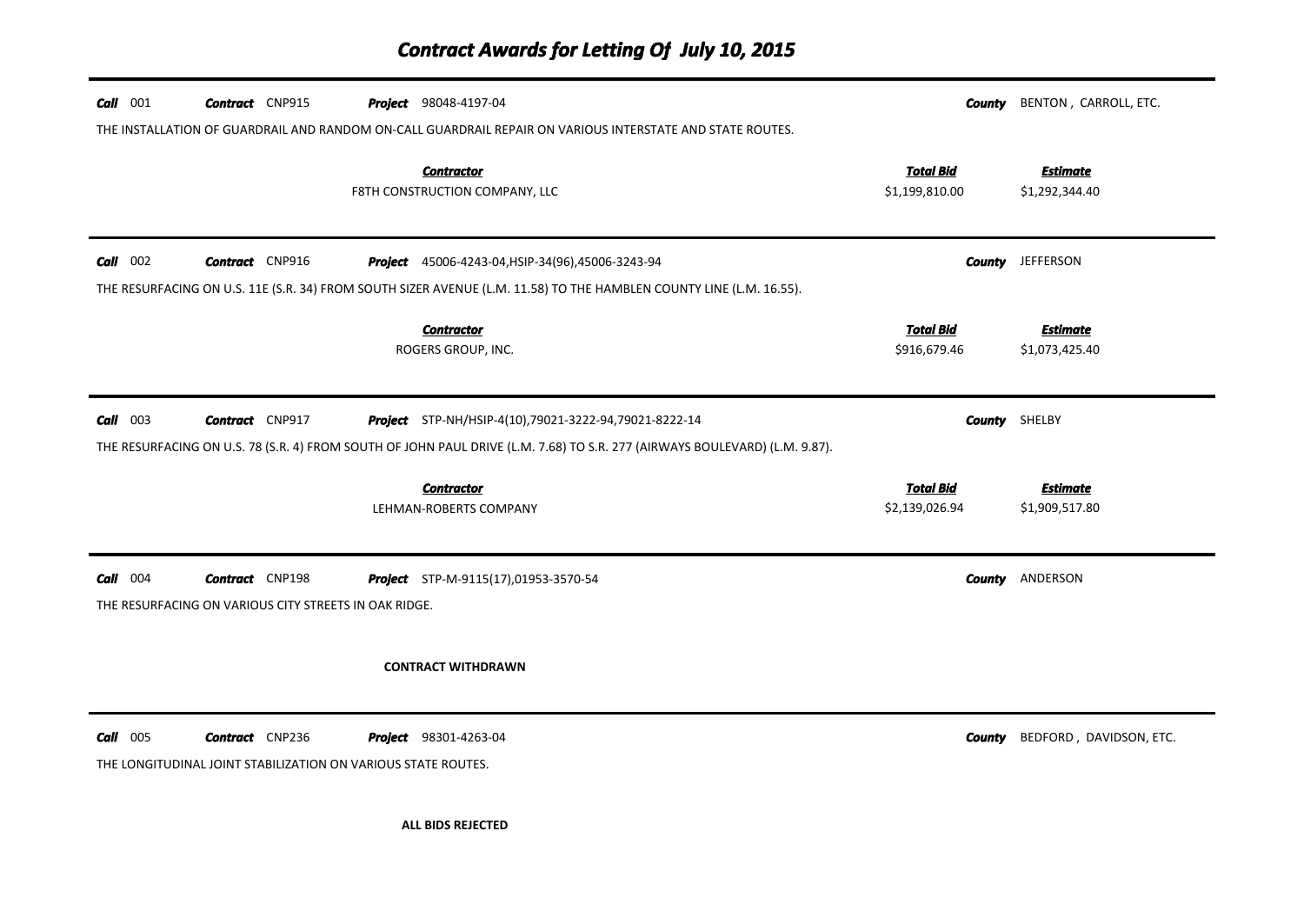| $Call$ 006 |  | <b>Contract</b> CNP225 |  |  | Project 04030-4208-04,88025-4210-04, HSIP-284(11), 04030-3208-94,88025-3210-94 |
|------------|--|------------------------|--|--|--------------------------------------------------------------------------------|
|------------|--|------------------------|--|--|--------------------------------------------------------------------------------|

4**030-4210-04, County** BLEDSOE & VAN BUREN

THE RESURFACING WITH BITUMINOUS SURFACE TREATMENT ON S.R. 284 FROM FALL CREEK FALLS STATE PARK IN VAN BUREN COUNTY, THROUGH BLEDSOE COUNTY TO THE FOUR WAY STOP IN VAN BUREN COUNTY.

#### NO BIDS RECEIVED

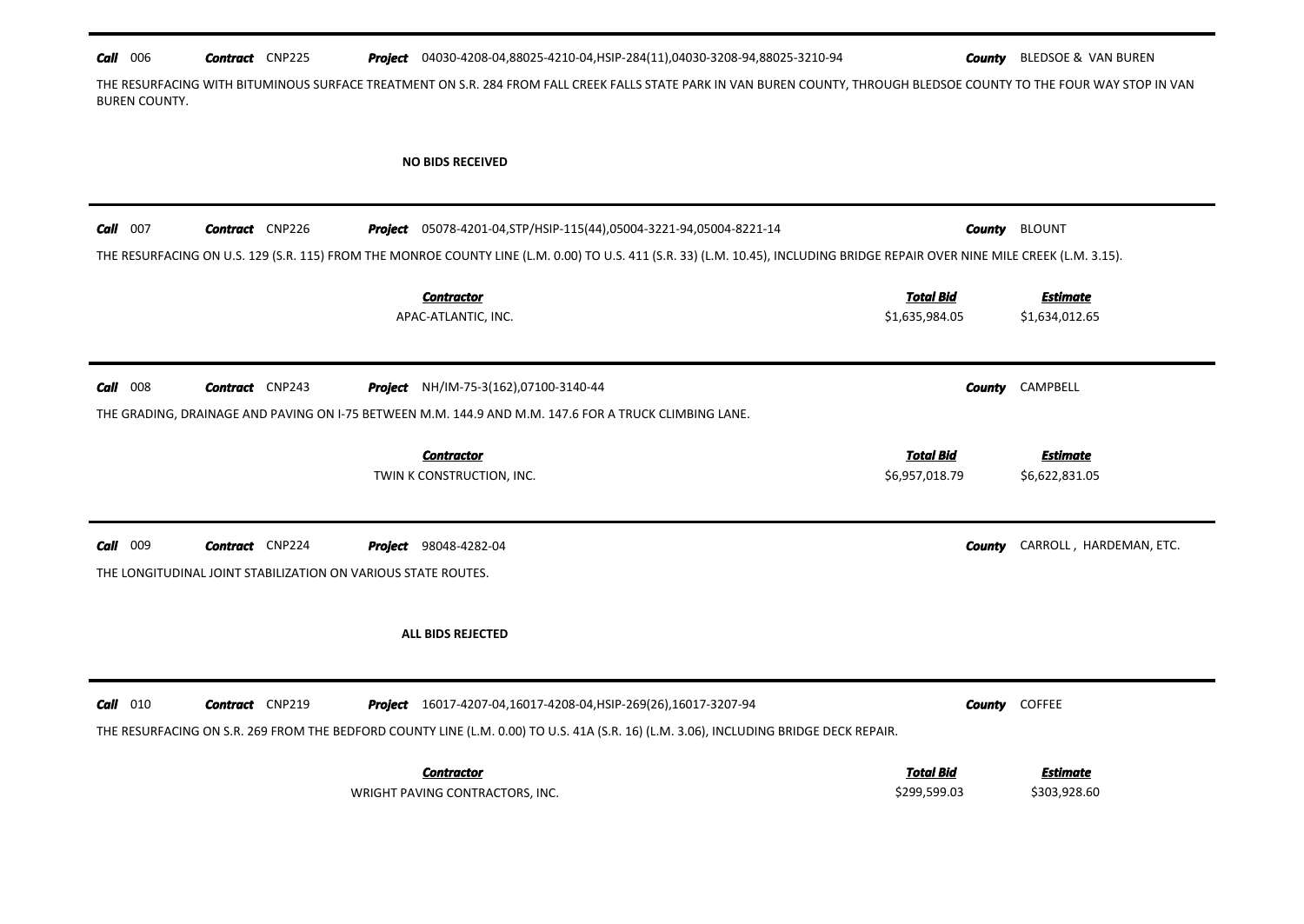| $Call$ 011 | <b>Contract</b> CNP220 |                                         | Project 18011-4228-04, HSIP-298(13), 18011-3228-94                                                                                                     |               | <b>County CUMBERLAND</b>          |
|------------|------------------------|-----------------------------------------|--------------------------------------------------------------------------------------------------------------------------------------------------------|---------------|-----------------------------------|
|            |                        | <b>Contractor</b><br>ROGERS GROUP, INC. | THE RESURFACING ON S.R. 298 FROM U.S. 127 (S.R. 28) (L.M. 0.00) TO SOUTH OF I-40 IN CROSSVILLE (L.M. 2.14).<br><b>Total Bid</b><br>\$758,471.98        |               | <b>Estimate</b><br>\$699,390.80   |
| $Call$ 012 | <b>Contract</b> CNP234 | Project STP/HSIP-65(16),19043-3237-94   | THE RESURFACING ON U.S. 431 (S.R. 65) FROM WEST TRINITY LANE (L.M. 1.33) TO NORTH OF LLOYD ROAD (L.M. 5.19).                                           |               | <b>County</b> DAVIDSON            |
|            |                        | <b>CONTRACT WITHDRAWN</b>               |                                                                                                                                                        |               |                                   |
| $Call$ 013 | <b>Contract</b> CNP050 | <b>Project</b> 19009-4184-04            | THE REPAIR OF SIX (6) BRIDGES AT THE I-440/I-65 INTERCHANGE OVER U.S. 31 (S.R. 6, FRANKLIN PIKE) IN NASHVILLE.                                         |               | <b>County</b> DAVIDSON            |
|            |                        | <b>Contractor</b>                       | <b>Total Bid</b><br>\$3,450,277.00                                                                                                                     |               | <b>Estimate</b><br>\$3,376,908.75 |
|            |                        | JAMISON CONSTRUCTION, LLC               |                                                                                                                                                        |               |                                   |
| $Call$ 014 | <b>Contract</b> CNP250 | <b>Project</b> 19012-4162-04            | THE SLOPE STABILIZATION AND CONSTRUCTION OF A GRADED SOLID ROCK BUTTRESS ON 1-65 NB BETWEEN LOG MILE 16.1 AND 16.2.                                    |               | <b>County</b> DAVIDSON            |
|            |                        | ALL BIDS REJECTED                       |                                                                                                                                                        |               |                                   |
| $Call$ 015 | <b>Contract</b> CNP197 | <b>Project</b>                          | THE ANNUAL PREVENTATIVE AND UNSCHEDULED MAINTENANCE ON THE REGION FOUR/SHELBY I.T.S. SYSTEM EQUIPMENT, INCLUDING THE TRANSPORTATION MANAGEMENT CENTER. | <b>County</b> |                                   |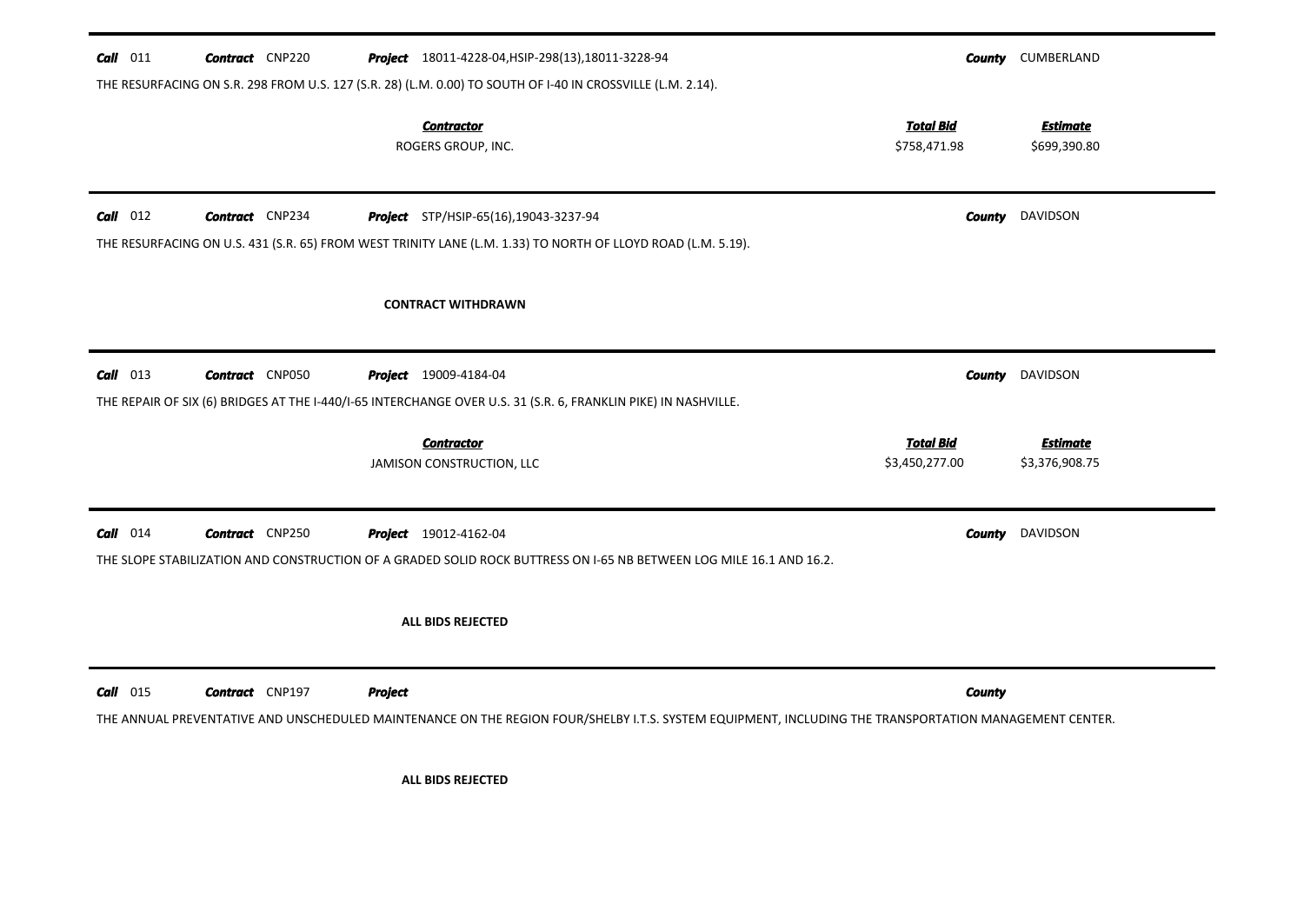| $Call$ 016 | <b>Contract</b> CNP249 | <b>Project</b>                                                                                                  | <b>County</b>                      |                                   |
|------------|------------------------|-----------------------------------------------------------------------------------------------------------------|------------------------------------|-----------------------------------|
|            |                        | THE REPAIR OF A PYRITE ENCAPSULATION SITE ON U.S. 127 (S.R. 28) AT L.M. 25.75.                                  |                                    |                                   |
|            |                        | <b>ALL BIDS REJECTED</b>                                                                                        |                                    |                                   |
| $Call$ 017 | <b>Contract</b> CNP228 | <b>Project</b> 25945-3477-04                                                                                    | <b>County</b>                      | <b>FENTRESS</b>                   |
|            |                        | THE GRADING, DRAINAGE AND PAVING ON A S.I.A. ROUTE SERVING CLARKRANGE REGIONAL BUSINESS PARK.                   |                                    |                                   |
|            |                        | <b>Contractor</b><br>TWIN K CONSTRUCTION, INC.                                                                  | <b>Total Bid</b><br>\$1,601,847.32 | <b>Estimate</b><br>\$1,734,522.90 |
| $Call$ 018 | <b>Contract</b> CNP097 | <b>Project</b> STP-50(31), 26150-3201-14                                                                        | County                             | FRANKLIN                          |
|            |                        | THE GRADING, DRAINAGE AND PAVING ON S.R. 50 FROM S.R. 50 TO U.S. 64 BR (S.R. 15) IN WINCHESTER.                 |                                    |                                   |
|            |                        | <b>Contractor</b><br>DEMENT CONSTRUCTION COMPANY, LLC                                                           | <b>Total Bid</b><br>\$8,337,568.04 | <b>Estimate</b><br>\$7,910,635.05 |
| $Call$ 019 | <b>Contract</b> CNP180 | Project NH-128(27),36010-3226-14                                                                                | <b>County</b>                      | HARDIN                            |
|            |                        | THE GRADING, DRAINAGE, SIGNALS AND PAVING ON S.R. 128 FROM SOUTH OF OPEL LOOP TO U.S. 64 (S.R. 15) IN SAVANNAH. |                                    |                                   |
|            |                        | <b>Contractor</b>                                                                                               | <b>Total Bid</b>                   | <b>Estimate</b>                   |
|            |                        | DELTA CONTRACTING COMPANY, LLC                                                                                  | \$21,254,261.69                    | \$21,281,196.18                   |
| $Call$ 020 | <b>Contract</b> CNP240 | Project NH/HSIP-1(341),37070-3232-94,37070-8232-14                                                              | County                             | <b>HAWKINS</b>                    |
|            |                        | THE RESURFACING ON U.S. 11W (S.R. 1) FROM WEST OF S.R. 70 (L.M. 18.00) TO THE RAMP TO S.R. 346 (L.M. 23.50).    |                                    |                                   |
|            |                        | <b>Contractor</b>                                                                                               | Total Bid                          | <b>Estimate</b>                   |
|            |                        | W-L CONSTRUCTION & PAVING, INC.                                                                                 | \$2,189,315.77                     | \$2,192,895.85                    |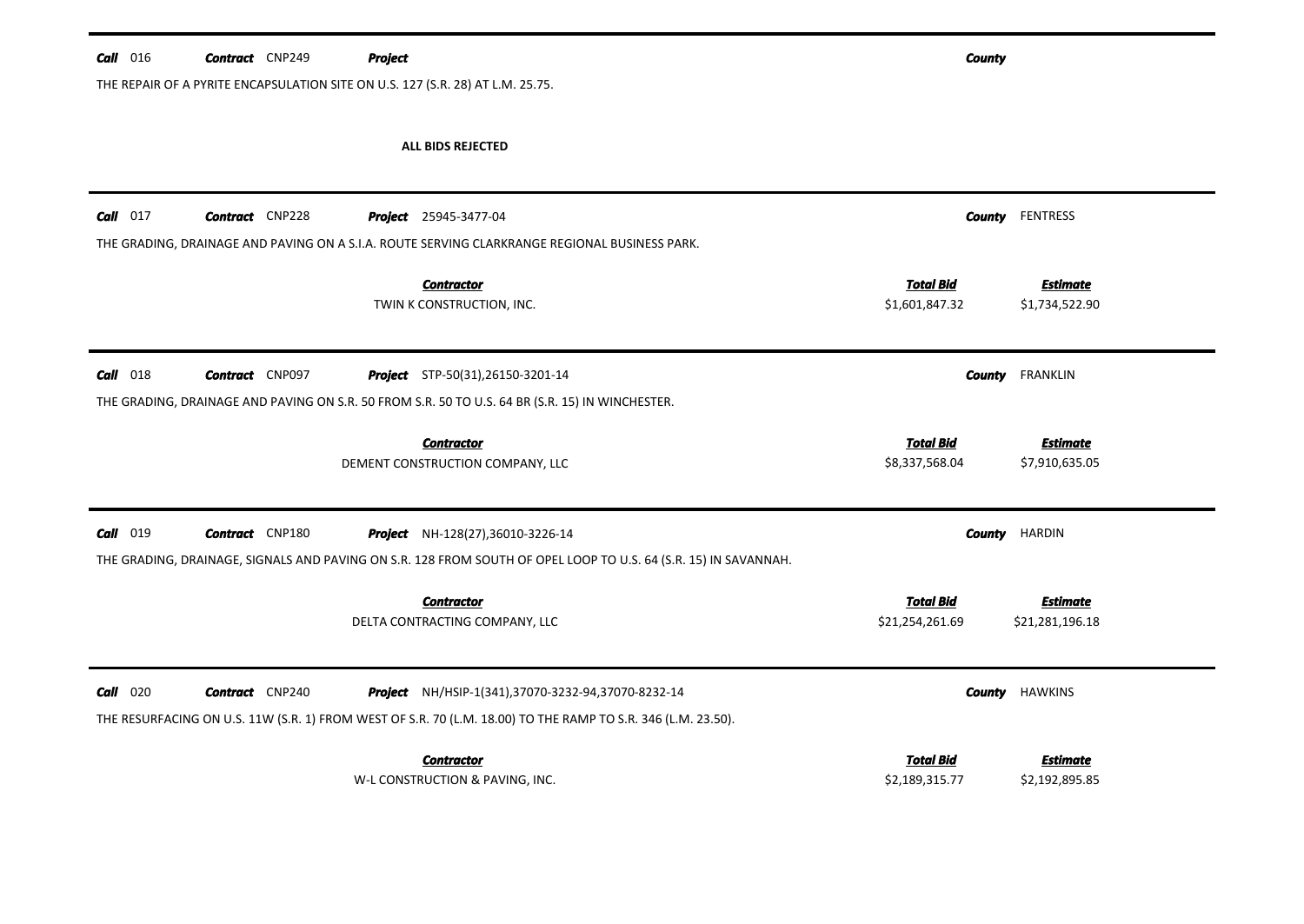| $Call$ 021                | <b>Contract</b> CNP221 |         | <b>Project</b> 44005-4243-04, HSIP-85(22), 44005-3243-94<br>THE RESURFACING ON S.R. 85 FROM GAW BRANCH ROAD (L.M. 20.13) TO THE OVERTON COUNTY LINE (L.M. 24.92).                                                                                  |                                  |               | <b>County</b> JACKSON             |
|---------------------------|------------------------|---------|----------------------------------------------------------------------------------------------------------------------------------------------------------------------------------------------------------------------------------------------------|----------------------------------|---------------|-----------------------------------|
|                           |                        |         | <b>Contractor</b><br>ROGERS GROUP, INC.                                                                                                                                                                                                            | <b>Total Bid</b><br>\$658,714.67 |               | <b>Estimate</b><br>\$722,203.60   |
| Call 022                  | <b>Contract</b> CNP232 | Project | THE RESURFACING ON S.R. 88 FROM S.R. 180 (L.M. 19.04) TO THE CROCKETT COUNTY LINE (L.M. 22.93).                                                                                                                                                    |                                  | <b>County</b> |                                   |
|                           |                        |         | ALL BIDS REJECTED                                                                                                                                                                                                                                  |                                  |               |                                   |
| $Call$ 023<br>AND PAVING. | <b>Contract</b> CNP246 |         | <b>Project</b> BRZE-6600(14),66955-3520-94, BRZE-6600(15),66955-3523-94<br>CONSTRUCTION OF TWO CONCRETE BOX BRIDGES OVER SOUTH FORK HARRIS FORK CREEK ON FORESTDALE AVENUE (L.M. 0.79) AND CENTRAL AVENUE (L.M. 0.31), INCLUDING GRADING, DRAINAGE |                                  |               | <b>County OBION</b>               |
|                           |                        |         | <b>Contractor</b><br>FORD CONSTRUCTION COMPANY                                                                                                                                                                                                     | <b>Total Bid</b><br>\$999,733.13 |               | <b>Estimate</b><br>\$1,146,952.80 |
| Call<br>024               | <b>Contract</b> CNP237 |         | <b>Project</b> HSIP-438(5),68009-3240-94,68009-4240-04<br>THE RESURFACING ON S.R. 438 FROM U.S. 412 (S.R. 20) (L.M. 0.00) TO EAST OF THE BRIDGE OVER SPRING CREEK (L.M. 6.00).                                                                     |                                  | <b>County</b> | PERRY                             |
|                           |                        |         | <b>Contractor</b><br>DELTA CONTRACTING COMPANY, LLC                                                                                                                                                                                                | <b>Total Bid</b><br>\$451,294.78 |               | <b>Estimate</b><br>\$488,247.65   |
| Call 025                  | <b>Contract</b> CNP222 |         | <b>Project</b> 69042-4200-04, HSIP-325(10), 69042-3200-94<br>THE RESURFACING ON S.R. 325 FROM VANN'S BRANCH ROAD/STAR POINT ROAD (L.M. 0.00) TO S.R. 111 (L.M. 4.17).                                                                              |                                  | <b>County</b> | <b>PICKETT</b>                    |
|                           |                        |         | <b>Contractor</b><br>ROGERS GROUP, INC.                                                                                                                                                                                                            | <b>Total Bid</b><br>\$648,360.81 |               | <u>Estimate</u><br>\$586,886.90   |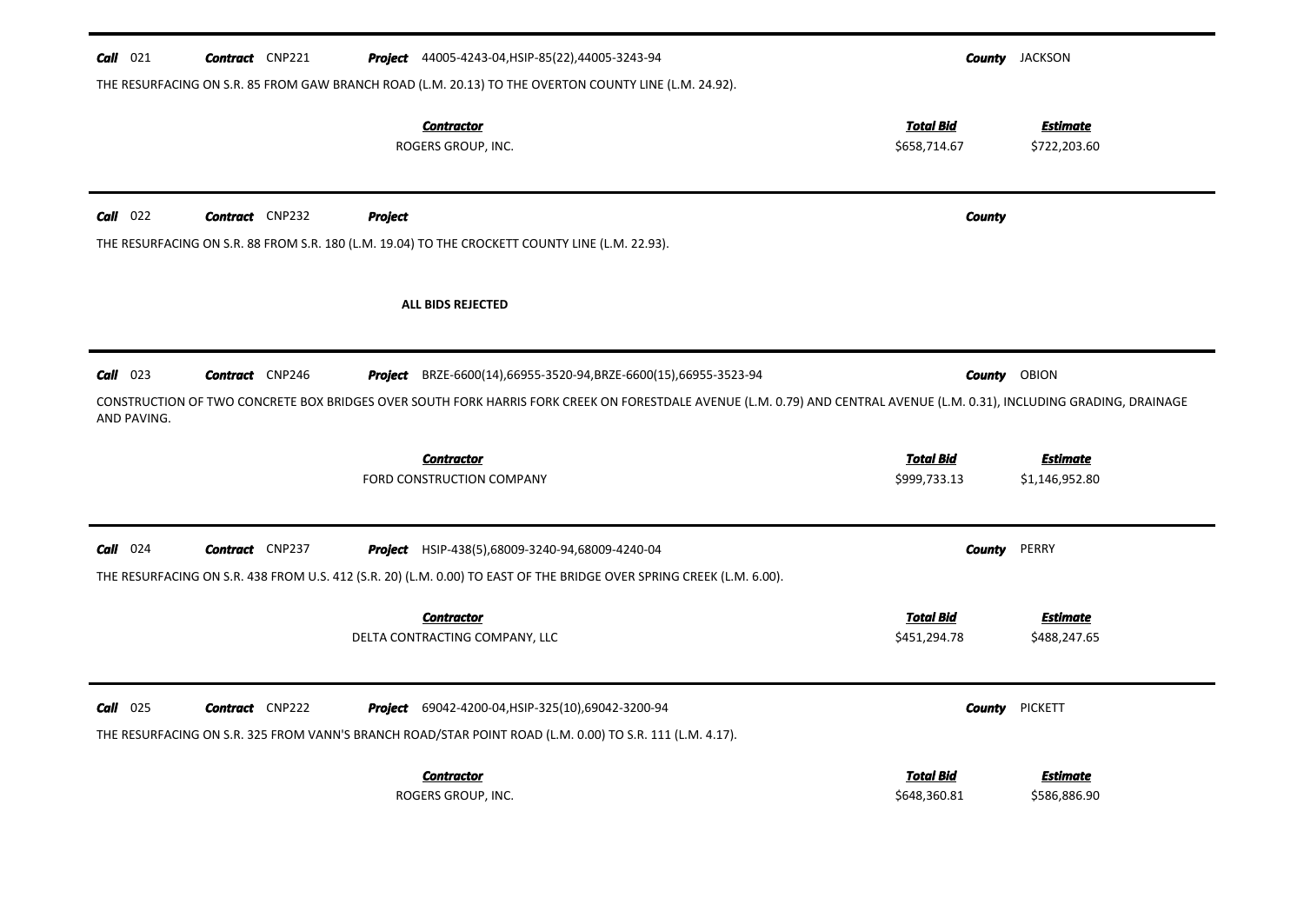| $Call$ 026 | <b>Contract</b> CNP018                                       | Project                                                                                                                                                                          | <b>County</b>    |                 |  |  |  |  |  |
|------------|--------------------------------------------------------------|----------------------------------------------------------------------------------------------------------------------------------------------------------------------------------|------------------|-----------------|--|--|--|--|--|
|            | THE ROCKFALL MITIGATION ON U.S. 64 (S.R. 40) NEAR L.M. 8.30. |                                                                                                                                                                                  |                  |                 |  |  |  |  |  |
|            |                                                              |                                                                                                                                                                                  |                  |                 |  |  |  |  |  |
|            |                                                              | ALL BIDS REJECTED                                                                                                                                                                |                  |                 |  |  |  |  |  |
|            |                                                              |                                                                                                                                                                                  |                  |                 |  |  |  |  |  |
| $Call$ 027 | <b>Contract</b> CNP223                                       | Project 71016-4240-04, HSIP-62(40), 71016-3240-94                                                                                                                                | County           | PUTNAM          |  |  |  |  |  |
|            |                                                              | THE RESURFACING ON S.R. 62 FROM OLD WALTON ROAD (L.M. 1.30) TO EAST OF COPPERHEAD DRIVE (L.M. 5.28).                                                                             |                  |                 |  |  |  |  |  |
|            |                                                              | <b>Contractor</b>                                                                                                                                                                | <b>Total Bid</b> | <b>Estimate</b> |  |  |  |  |  |
|            |                                                              | ROGERS GROUP, INC.                                                                                                                                                               | \$483,864.44     | \$550,074.90    |  |  |  |  |  |
|            |                                                              |                                                                                                                                                                                  |                  |                 |  |  |  |  |  |
| Call 028   | <b>Contract</b> CNP238                                       | <b>Project</b>                                                                                                                                                                   | <b>County</b>    |                 |  |  |  |  |  |
|            |                                                              | THE GRADING, DRAINAGE, CONSTRUCTION OF AN I-BEAM BRIDGE, SIGNALS AND PAVING ON U.S. 431 (S.R. 65) FROM WALLING ROAD (L.M. 5.22) TO U.S. 41 (S.R. 11) (L.M. 7.54) IN SPRINGFIELD. |                  |                 |  |  |  |  |  |
|            |                                                              |                                                                                                                                                                                  |                  |                 |  |  |  |  |  |
|            |                                                              |                                                                                                                                                                                  |                  |                 |  |  |  |  |  |
|            |                                                              | <b>ALL BIDS REJECTED</b>                                                                                                                                                         |                  |                 |  |  |  |  |  |
|            |                                                              |                                                                                                                                                                                  |                  |                 |  |  |  |  |  |
| Call 029   | <b>Contract</b> CNP227                                       | Project 76129-4202-04, HSIP-29(93), 76129-3202-94                                                                                                                                | County           | SCOTT           |  |  |  |  |  |
|            |                                                              | THE RESURFACING ON U.S. 27 (S.R. 29) FROM NORTH OF UNDERPASS DRIVE (L.M. 16.67) TO NORTH OF GRAPE ROUGH ROAD (L.M. 20.80).                                                       |                  |                 |  |  |  |  |  |
|            |                                                              | <b>Contractor</b>                                                                                                                                                                | <b>Total Bid</b> | <b>Estimate</b> |  |  |  |  |  |
|            |                                                              | ROGERS GROUP, INC.                                                                                                                                                               | \$666,903.55     | \$722,633.15    |  |  |  |  |  |
|            |                                                              |                                                                                                                                                                                  |                  |                 |  |  |  |  |  |
| $Call$ 030 | <b>Contract</b> CNP248                                       | Project 79059-4219-04                                                                                                                                                            | County           | SHELBY          |  |  |  |  |  |
|            |                                                              | THE REPAIR OF THE BRIDGE ON S.R. 176 OVER WINCHESTER ROAD (L.M. 4.00).                                                                                                           |                  |                 |  |  |  |  |  |
|            |                                                              |                                                                                                                                                                                  |                  |                 |  |  |  |  |  |
|            |                                                              | <b>Contractor</b>                                                                                                                                                                | <b>Total Bid</b> | <b>Estimate</b> |  |  |  |  |  |
|            |                                                              | THOMSON & THOMSON, INC.                                                                                                                                                          | \$70,531.00      | \$75,400.75     |  |  |  |  |  |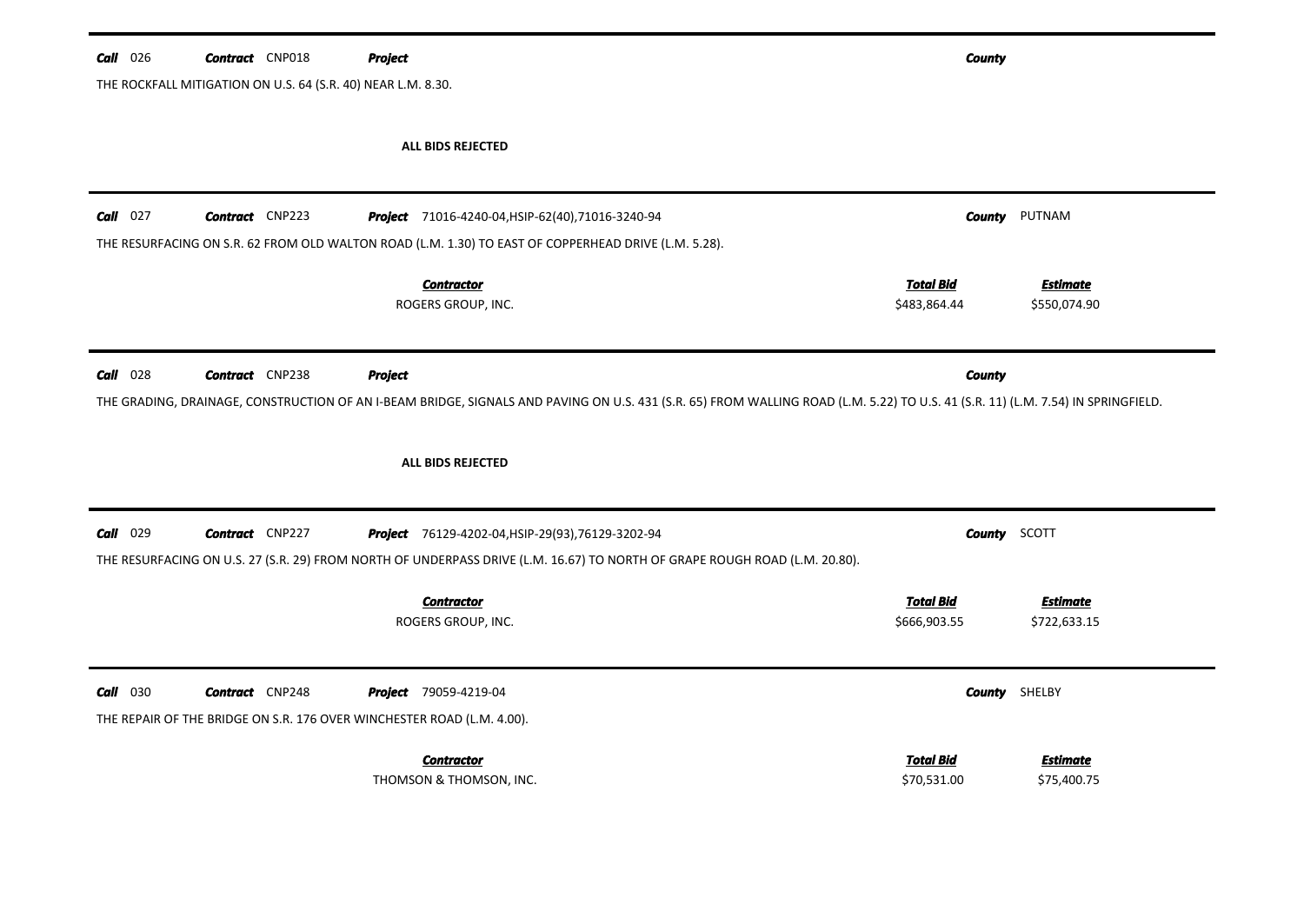| Call<br>031        | <b>Contract</b> CNP048 | <b>Project</b>                                                                                                                                                                |                      |                       | <b>County</b>                    |                                 |
|--------------------|------------------------|-------------------------------------------------------------------------------------------------------------------------------------------------------------------------------|----------------------|-----------------------|----------------------------------|---------------------------------|
|                    |                        | THE GRADING, DRAINAGE AND PAVING ON A S.I.A. ROUTE SERVING SMITH & NEPHEW.                                                                                                    |                      |                       |                                  |                                 |
|                    |                        | ALL BIDS REJECTED                                                                                                                                                             |                      |                       |                                  |                                 |
| $Call$ 032         | <b>Contract</b> CNP173 | Project NH/HSIP-52(77),83259-3203-94,83259-8203-14                                                                                                                            |                      |                       |                                  | <b>County</b> SUMNER            |
|                    |                        | THE RESURFACING ON S.R. 52 FROM JACKSON ROAD (L.M. 4.45) TO EAST OF HARPER ROAD/RANCH ROAD (L.M. 7.50).                                                                       |                      |                       |                                  |                                 |
|                    |                        | <b>Contractor</b><br>ROGERS GROUP, INC.                                                                                                                                       |                      |                       | <b>Total Bid</b><br>\$886,244.00 | <b>Estimate</b><br>\$854,645.85 |
| $Call$ 033         | <b>Contract</b> CNP242 | <b>Project</b> 86004-4156-04<br>THE REPAIR OF THE BRIDGES ON I-26 OVER GARLAND ROAD (L.M. 1.25, EB AND WB).                                                                   |                      |                       |                                  | <b>County UNICOI</b>            |
|                    |                        | <b>Contractor</b><br>JAMISON CONSTRUCTION, LLC                                                                                                                                |                      |                       | <b>Total Bid</b><br>\$606,224.90 | <b>Estimate</b><br>\$620,195.90 |
| <b>Call</b><br>035 | <b>Contract</b> CNP239 | Project 95004-4255-04, HSIP-24(57), 95004-3255-94<br>THE RESURFACING ON U.S. 70 (S.R. 24) FROM EAST OF PARK GLEN DRIVE (L.M. 4.92) TO EAST OF THE S.R. 109 RAMPS (L.M. 8.77). |                      |                       |                                  | <b>County</b> WILSON            |
|                    |                        | <b>Contractor</b><br>JONES BROS. CONTRACTORS, LLC                                                                                                                             |                      |                       | <b>Total Bid</b><br>\$956,617.75 | <b>Estimate</b><br>\$875,986.10 |
|                    |                        |                                                                                                                                                                               | <b>Total Awarded</b> | <b>Total Estimate</b> |                                  |                                 |
|                    |                        | Letting Totals -                                                                                                                                                              | \$57,168,349.10      | \$56,674,837.03       |                                  |                                 |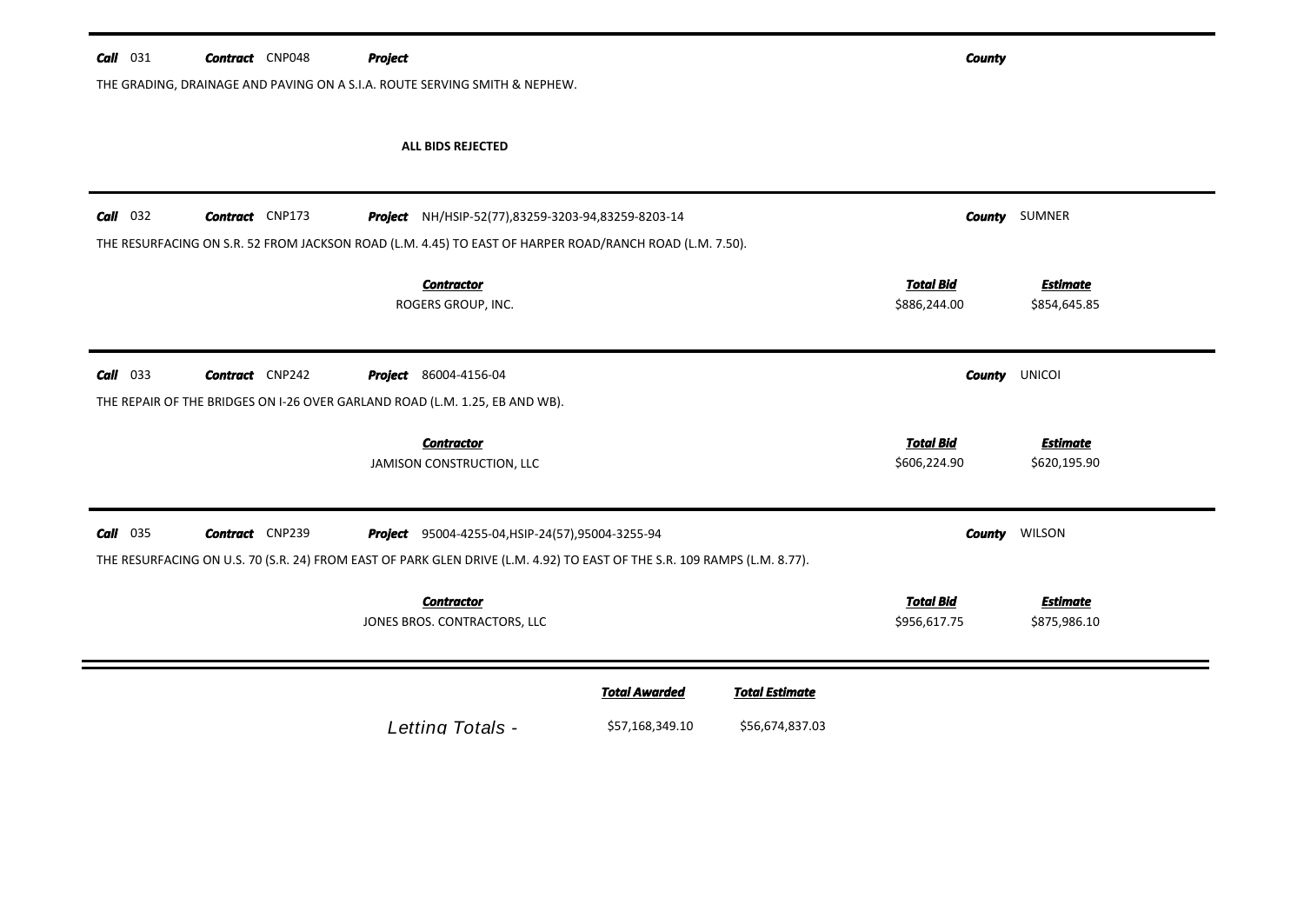| $Call$ 001 | <b>Contract</b> CNP923                                                         | <b>Project</b> NH-098-4(18), 79961-3130-44                                                                                                                                       |                  |                    | <b>County</b> FAYETTE & SHELBY |
|------------|--------------------------------------------------------------------------------|----------------------------------------------------------------------------------------------------------------------------------------------------------------------------------|------------------|--------------------|--------------------------------|
|            |                                                                                | THE ANNUAL PREVENTATIVE AND UNSCHEDULED MAINTENANCE ON THE REGION FOUR/SHELBY I.T.S. SYSTEM EQUIPMENT, INCLUDING THE TRANSPORTATION MANAGEMENT CENTER.                           |                  |                    |                                |
|            |                                                                                | <b>Contractor</b>                                                                                                                                                                | <b>Total Bid</b> |                    | <b>Estimate</b>                |
|            |                                                                                | TELVENT USA, LLC                                                                                                                                                                 | \$3,701,897.35   |                    | \$3,313,000.00                 |
|            |                                                                                |                                                                                                                                                                                  |                  |                    |                                |
| $Call$ 002 | <b>Contract</b> CNP918                                                         | <b>Project</b> 25043-4203-04                                                                                                                                                     |                  |                    | <b>County</b> FENTRESS         |
|            | THE REPAIR OF A PYRITE ENCAPSULATION SITE ON U.S. 127 (S.R. 28) AT L.M. 25.75. |                                                                                                                                                                                  |                  |                    |                                |
|            |                                                                                | <b>Contractor</b>                                                                                                                                                                | <b>Total Bid</b> |                    | <b>Estimate</b>                |
|            |                                                                                | HIGHWAYS, INC.                                                                                                                                                                   | \$203,226.00     |                    | \$134,983.00                   |
|            |                                                                                |                                                                                                                                                                                  |                  |                    |                                |
| $Call$ 003 | <b>Contract</b> CNP919                                                         | Project 49008-4248-04, HSIP-88(16), 49008-3248-94                                                                                                                                |                  |                    | <b>County</b> LAUDERDALE       |
|            |                                                                                | THE RESURFACING ON S.R. 88 FROM S.R. 180 (L.M. 19.04) TO THE CROCKETT COUNTY LINE (L.M. 22.93).                                                                                  |                  |                    |                                |
|            |                                                                                | <b>Contractor</b>                                                                                                                                                                | <b>Total Bid</b> |                    | <b>Estimate</b>                |
|            |                                                                                | FORD CONSTRUCTION COMPANY                                                                                                                                                        | \$985,778.37     |                    | \$909,891.80                   |
|            |                                                                                |                                                                                                                                                                                  |                  |                    |                                |
| $Call$ 004 | <b>Contract</b> CNP920                                                         | <b>Project</b> TN-FLAP(7),70068-3203-94                                                                                                                                          |                  | <b>County</b> POLK |                                |
|            | THE ROCKFALL MITIGATION ON U.S. 64 (S.R. 40) NEAR L.M. 8.30.                   |                                                                                                                                                                                  |                  |                    |                                |
|            |                                                                                |                                                                                                                                                                                  |                  |                    |                                |
|            |                                                                                | <b>ALL BIDS REJECTED</b>                                                                                                                                                         |                  |                    |                                |
|            |                                                                                |                                                                                                                                                                                  |                  |                    |                                |
| $Call$ 005 | <b>Contract</b> CNP922                                                         | <b>Project</b> STP/NH/DEMO-65(8),74010-3233-14                                                                                                                                   |                  |                    | <b>County</b> ROBERTSON        |
|            |                                                                                | THE GRADING, DRAINAGE, CONSTRUCTION OF AN I-BEAM BRIDGE, SIGNALS AND PAVING ON U.S. 431 (S.R. 65) FROM WALLING ROAD (L.M. 5.22) TO U.S. 41 (S.R. 11) (L.M. 7.54) IN SPRINGFIELD. |                  |                    |                                |
|            |                                                                                | <b>Contractor</b>                                                                                                                                                                | <b>Total Bid</b> |                    | <b>Estimate</b>                |
|            |                                                                                | CIVIL CONSTRUCTORS, LLC                                                                                                                                                          | \$19,217,578.45  |                    | \$16,204,112.97                |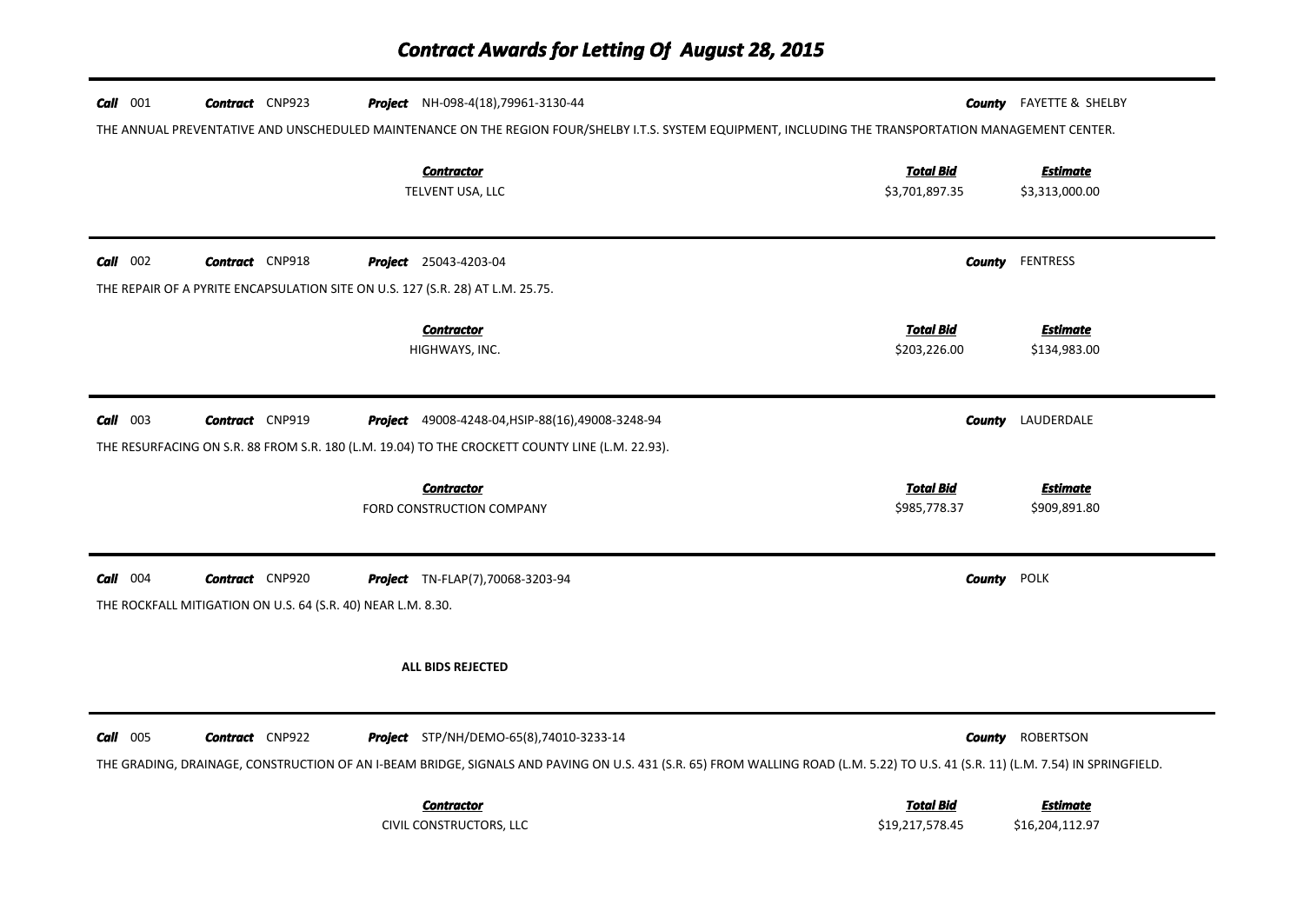| $Call$ 006 | <b>Contract</b> CNP921 | Project 79960-3597-04,79961-3531-04                                        |                                    | <b>County</b> SHELBY            |
|------------|------------------------|----------------------------------------------------------------------------|------------------------------------|---------------------------------|
|            |                        | THE GRADING, DRAINAGE AND PAVING ON A S.I.A. ROUTE SERVING SMITH & NEPHEW. |                                    |                                 |
|            |                        | <b>Contractor</b><br><b>CHANCELLOR BROTHERS LLC</b>                        | <b>Total Bid</b><br>\$1,138,686.99 | <b>Estimate</b><br>\$999,086.80 |
| $Call$ 007 | <b>Contract</b> CNP271 | <b>Project</b> 98019-4126-04                                               | County                             | ANDERSON, BLOUNT, ETC.          |
|            |                        | THE ON-CALL CABLE BARRIER REPAIR ON VARIOUS INTERSTATE AND STATE ROUTES.   |                                    |                                 |
|            |                        | <b>Contractor</b><br>RMD HOLDINGS, LTD DBA NATIONWIDE CONSTRUCTION GROUP   | <b>Total Bid</b><br>\$564,266.75   | <b>Estimate</b><br>\$586,266.75 |
| $Call$ 008 | <b>Contract</b> CNP273 | <b>Project</b> 98049-4105-04                                               | County                             | BENTON, CROCKETT, ETC.          |
|            |                        | THE ON-CALL CABLE BARRIER REPAIR ON VARIOUS INTERSTATE AND STATE ROUTES.   |                                    |                                 |
|            |                        | <b>Contractor</b><br>TRI-STATE GUARDRAIL & SIGN CO., INC.                  | <b>Total Bid</b><br>\$450,380.00   | <b>Estimate</b><br>\$495,380.00 |
| Call 009   | <b>Contract</b> CNP274 | Project 98028-4198-04                                                      | <b>County</b>                      | BRADLEY, COFFEE, ETC.           |
|            |                        | THE ON-CALL CABLE BARRIER REPAIR ON VARIOUS INTERSTATE AND STATE ROUTES.   |                                    |                                 |
|            |                        | <b>Contractor</b><br>R. D. CONSTRUCTION, LLC                               | <b>Total Bid</b><br>\$315,950.00   | <b>Estimate</b><br>\$327,000.00 |
| $Call$ 010 | <b>Contract</b> CNP272 | <b>Project</b> 98301-4178-04                                               | <b>County</b>                      | CHEATHAM, DAVIDSON, ETC.        |
|            |                        | THE ON-CALL CABLE BARRIER REPAIR ON VARIOUS INTERSTATE AND STATE ROUTES.   |                                    |                                 |
|            |                        | <b>Contractor</b><br>LU, INC.                                              | <b>Total Bid</b><br>\$390,470.00   | <b>Estimate</b><br>\$431,100.00 |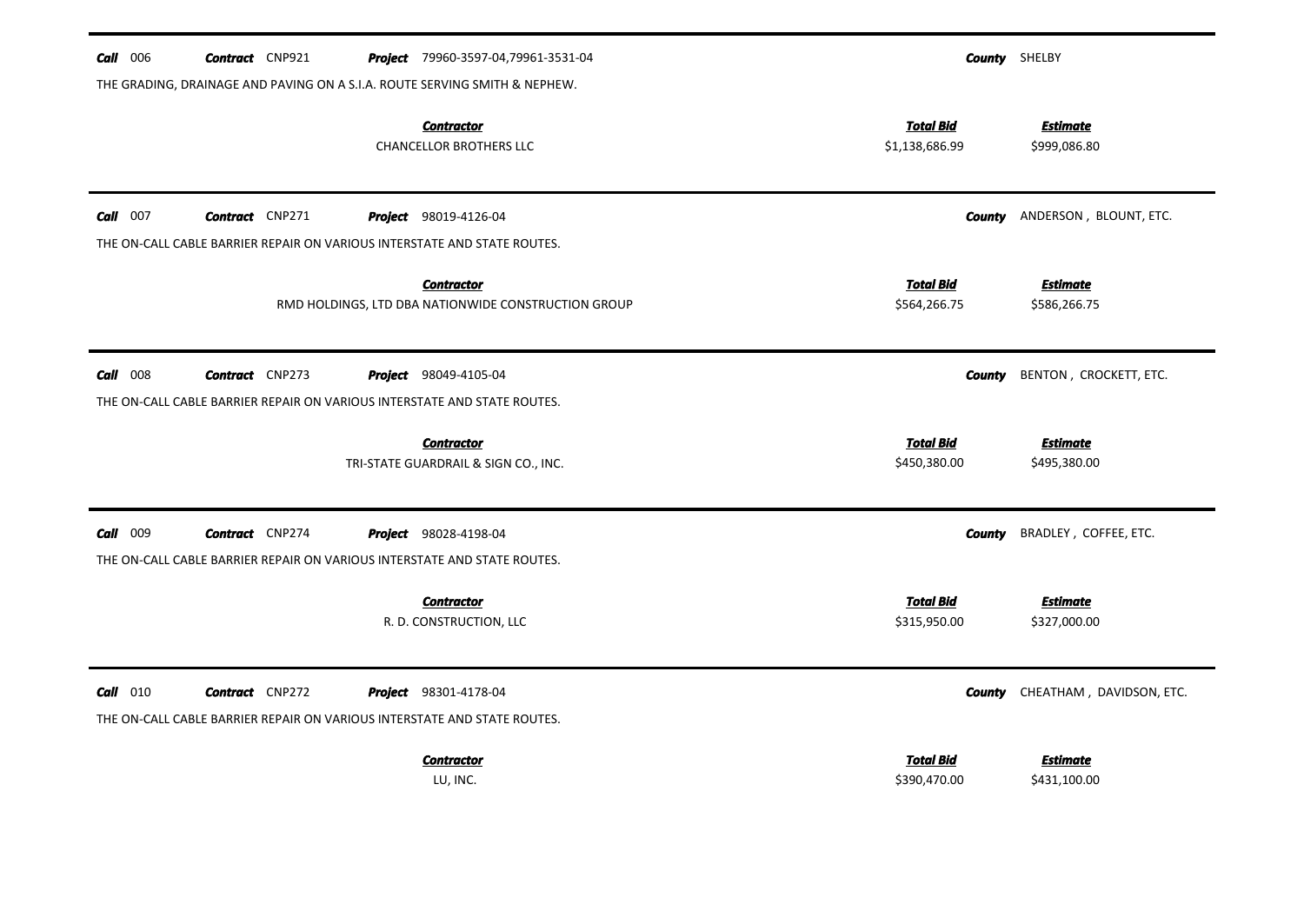| Call 011                                                                                                                                               | <b>Contract</b> CNP265 |  | Project NH-I-24-2(146), 16001-3173-44                                                                                                           |                                  |                     | <b>County</b> COFFEE              |  |  |
|--------------------------------------------------------------------------------------------------------------------------------------------------------|------------------------|--|-------------------------------------------------------------------------------------------------------------------------------------------------|----------------------------------|---------------------|-----------------------------------|--|--|
| THE GRADING, DRAINAGE, RETAINING/BARRIER WALLS AND PAVING WITH PORTLAND CEMENT CONCRETE ON 1-24 AT THE S.R. 55 INTERCHANGE (L.M. 14.07 TO L.M. 14.36). |                        |  |                                                                                                                                                 |                                  |                     |                                   |  |  |
|                                                                                                                                                        |                        |  | <b>Contractor</b>                                                                                                                               | <b>Total Bid</b>                 |                     | <b>Estimate</b>                   |  |  |
|                                                                                                                                                        |                        |  | CIVIL CONSTRUCTORS, LLC                                                                                                                         | \$2,638,639.40                   |                     | \$2,646,828.55                    |  |  |
|                                                                                                                                                        |                        |  |                                                                                                                                                 |                                  |                     |                                   |  |  |
| $Call$ 012                                                                                                                                             | <b>Contract</b> CNP262 |  | Project , 16945-3473-04                                                                                                                         |                                  |                     | <b>County</b> COFFEE              |  |  |
|                                                                                                                                                        |                        |  | THE GRADING, DRAINAGE AND PAVING ON A S.I.A. ROUTE SERVING OMAR, INC. AT THE JOINT INDUSTRIAL PARK.                                             |                                  |                     |                                   |  |  |
|                                                                                                                                                        |                        |  | <b>Contractor</b>                                                                                                                               | <b>Total Bid</b>                 |                     | <b>Estimate</b>                   |  |  |
|                                                                                                                                                        |                        |  | ROGERS GROUP, INC.                                                                                                                              | \$1,753,485.95                   |                     | \$1,888,450.25                    |  |  |
|                                                                                                                                                        |                        |  |                                                                                                                                                 |                                  |                     |                                   |  |  |
| $Call$ 013                                                                                                                                             | <b>Contract</b> CNP153 |  | <b>Project</b> STP/HSIP-1(337), 18002-3232-94, 18002-8232-14                                                                                    |                                  | County              | CUMBERLAND                        |  |  |
|                                                                                                                                                        |                        |  | THE RESURFACING ON U.S. 70 (S.R. 1) FROM EAST OF THE BRIDGE OVER RENFRO CREEK (L.M. 28.02) TO WEST OF THE BRIDGE OVER PINEY CREEK (L.M. 34.15). |                                  |                     |                                   |  |  |
|                                                                                                                                                        |                        |  |                                                                                                                                                 |                                  |                     |                                   |  |  |
|                                                                                                                                                        |                        |  | <b>Contractor</b><br>ROGERS GROUP, INC.                                                                                                         | <b>Total Bid</b><br>\$942,652.29 |                     | <b>Estimate</b><br>\$1,215,504.80 |  |  |
|                                                                                                                                                        |                        |  |                                                                                                                                                 |                                  |                     |                                   |  |  |
| $Call$ 014                                                                                                                                             | <b>Contract</b> CNP235 |  | Project NH/HSIP-11(83), 19028-3246-94, 19028-8246-14                                                                                            |                                  |                     | <b>County</b> DAVIDSON            |  |  |
|                                                                                                                                                        |                        |  | THE RESURFACING ON U.S. 31A (S.R. 11) FROM ELYSIAN FIELDS ROAD (L.M. 7.52) TO WINGROVE STREET (L.M. 11.36).                                     |                                  |                     |                                   |  |  |
|                                                                                                                                                        |                        |  |                                                                                                                                                 |                                  |                     |                                   |  |  |
|                                                                                                                                                        |                        |  | <b>Contractor</b>                                                                                                                               | <b>Total Bid</b>                 |                     | <b>Estimate</b>                   |  |  |
|                                                                                                                                                        |                        |  | LOJAC ENTERPRISES, INC.                                                                                                                         | \$1,855,460.94                   |                     | \$1,823,265.20                    |  |  |
|                                                                                                                                                        |                        |  |                                                                                                                                                 |                                  |                     |                                   |  |  |
| $Call$ 015                                                                                                                                             | <b>Contract</b> CNP276 |  | <b>Project</b> 28953-3545-04                                                                                                                    |                                  | <b>County</b> GILES |                                   |  |  |
|                                                                                                                                                        |                        |  | THE GRADING, DRAINAGE AND PAVING ON A S.I.A. ROUTE SERVING SAARGUMMI OF TENNESSEE.                                                              |                                  |                     |                                   |  |  |
|                                                                                                                                                        |                        |  |                                                                                                                                                 |                                  |                     |                                   |  |  |
|                                                                                                                                                        |                        |  |                                                                                                                                                 |                                  |                     |                                   |  |  |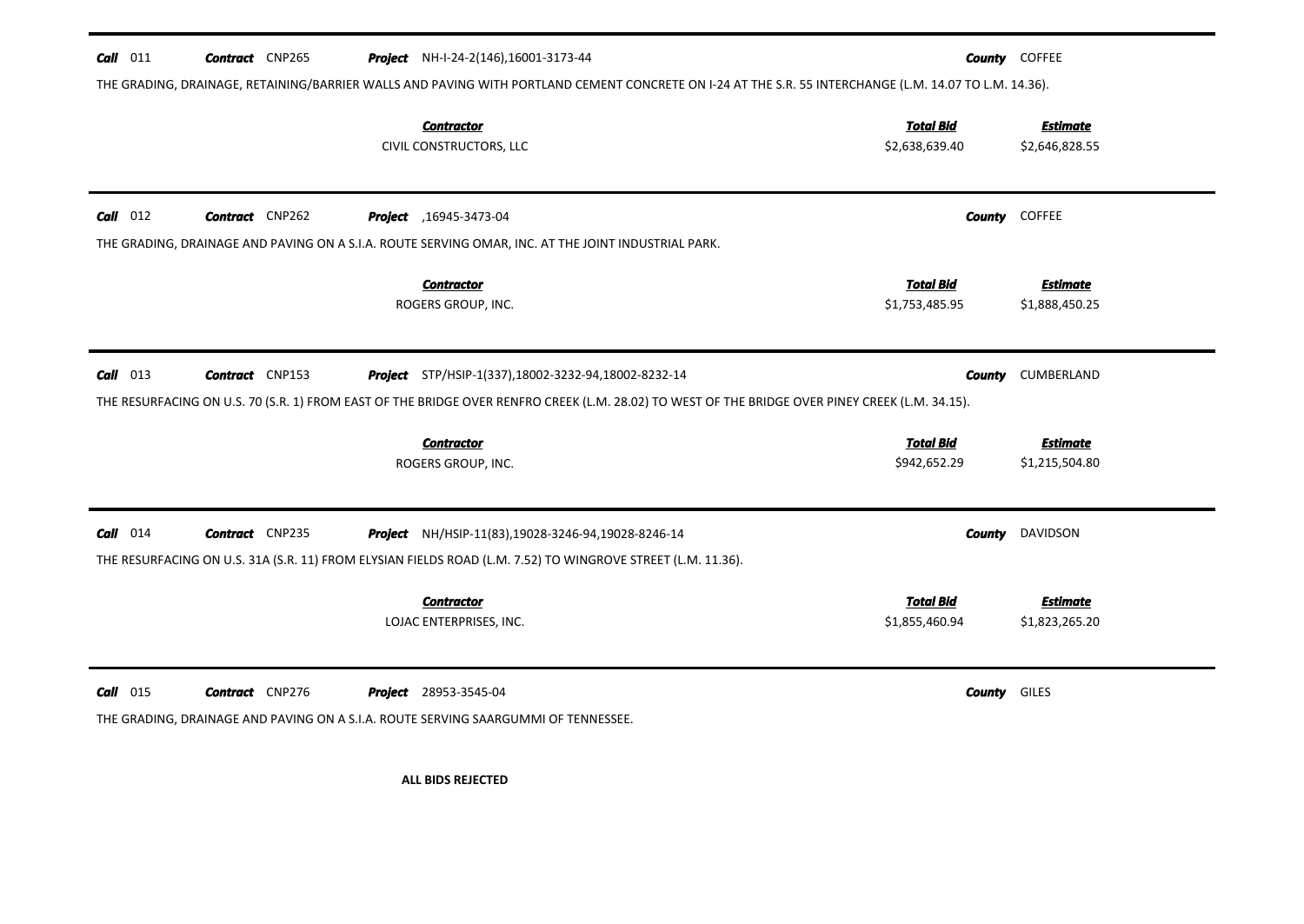| $Call$ 016 | <b>Contract</b> CNP263 |                | <b>Project</b> HSIP-13(61),43006-3220-94,43006-4220-04                                                                                                                   |                                    | <b>County</b> HUMPHREYS           |
|------------|------------------------|----------------|--------------------------------------------------------------------------------------------------------------------------------------------------------------------------|------------------------------------|-----------------------------------|
|            |                        |                | THE RESURFACING ON S.R. 13 FROM NORTH OF BROWN HOLLOW LANE (L.M. 26.00) TO THE HOUSTON COUNTY LINE (L.M. 31.42).<br><b>Contractor</b><br>EUBANK ASPHALT PAVING & SEALING | <b>Total Bid</b><br>\$452,766.52   | <b>Estimate</b><br>\$492,198.75   |
| $Call$ 017 | <b>Contract</b> CNP270 |                | <b>Project</b> 43009-4407-04                                                                                                                                             | County                             | <b>HUMPHREYS</b>                  |
|            |                        |                | THE REPAIR OF THE BRIDGE ON BAKERVILLE ROAD OVER THE BUFFALO RIVER (L.M. 4.10).                                                                                          |                                    |                                   |
|            |                        |                | <b>Contractor</b><br>THOMSON & THOMSON, INC.                                                                                                                             | <b>Total Bid</b><br>\$107,977.00   | <b>Estimate</b><br>\$146,481.25   |
| $Call$ 018 | <b>Contract</b> CNP251 |                | <b>Project</b> 43951-4506-04                                                                                                                                             |                                    | <b>County</b> HUMPHREYS           |
|            |                        |                | THE REPAIR OF THE BRIDGE ON DUPONT ACCESS ROAD OVER THE CSX RAILROAD (L.M. 0.22).                                                                                        |                                    |                                   |
|            |                        |                | <b>Contractor</b><br>CONCRETE STRUCTURES, INC.                                                                                                                           | <b>Total Bid</b><br>\$1,053,832.00 | <b>Estimate</b><br>\$1,220,028.75 |
| $Call$ 019 | <b>Contract</b> CNP124 | <b>Project</b> |                                                                                                                                                                          | <b>County</b>                      |                                   |
|            |                        |                | THE INSTALLATION OF SIGNALS ON S.R. 168 AT THE INTERSECTION OF U.S. 441 (S.R. 71, CHAPMAN HIGHWAY) (L.M. 6.96).                                                          |                                    |                                   |
|            |                        |                | <b>ALL BIDS REJECTED</b>                                                                                                                                                 |                                    |                                   |
| $Call$ 020 | <b>Contract</b> CNP275 |                | <b>Project</b> PHSIP-I-140(18),47140-3105-94                                                                                                                             |                                    | <b>County</b> KNOX                |
| CONCRETE.  |                        |                | THE IMPROVEMENT OF THE INTERSECTION AT THE NORTHBOUND I-140 EXIT RAMP TO U.S. 70 (S.R. 1, KINGSTON PIKE), INCLUDING GRADING, DRAINAGE AND PAVING WITH PORTLAND CEMENT    |                                    |                                   |
|            |                        |                |                                                                                                                                                                          |                                    |                                   |
|            |                        |                | <b>Contractor</b>                                                                                                                                                        | <b>Total Bid</b>                   | <b>Estimate</b>                   |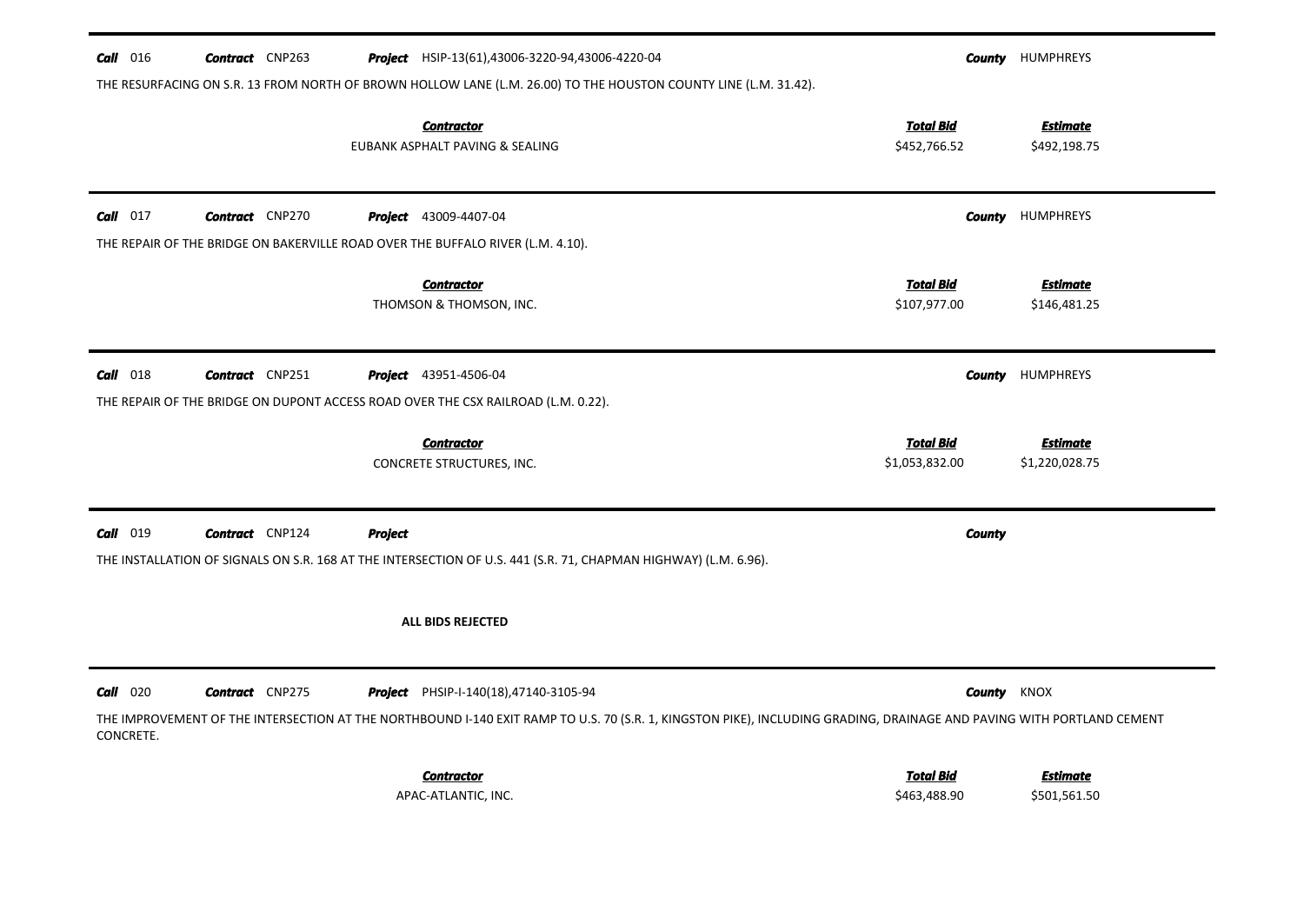| $Call$ 021 | <b>Contract</b> CNP231 | <b>Project</b> 49003-4218-04, HSIP-209(14), 49003-3218-94, STP-M-1258(10), 49951-8555-54                                                                                    |                                     | <b>County</b> LAUDERDALE           |
|------------|------------------------|-----------------------------------------------------------------------------------------------------------------------------------------------------------------------------|-------------------------------------|------------------------------------|
|            |                        | THE RESURFACING ON S.R. 209 FROM SOUTH OF HURRICANE HILL ROAD (L.M. 3.74) TO TUCKER AVENUE (L.M. 6.55), AND ON SOUTH MAIN STREET FROM HIGHLAND AVENUE TO WASHINGTON STREET. |                                     |                                    |
|            |                        | <b>Contractor</b><br>FORD CONSTRUCTION COMPANY                                                                                                                              | <b>Total Bid</b><br>\$891,411.21    | <b>Estimate</b><br>\$903,016.90    |
| $Call$ 022 | <b>Contract</b> CNP253 | Project NH-99(51),51005-3230-14                                                                                                                                             |                                     | <b>County</b> LEWIS                |
|            |                        | THE REMEDIATION OF THE NATCHEZ TRACE BRIDGE ON THE NATCHEZ TRACE PARKWAY OVER U.S. 412 (S.R. 99).                                                                           |                                     |                                    |
|            |                        | <b>ALL BIDS REJECTED</b>                                                                                                                                                    |                                     |                                    |
| $Call$ 023 | <b>Contract</b> CNP135 | Project PHSIP-56(77),56005-3228-94                                                                                                                                          | County                              | MACON                              |
|            |                        | THE MISCELLANEOUS SAFETY IMPROVEMENTS ON S.R. 56 FROM S.R. 262 (L.M. 5.17) TO S.R. 52 (L.M. 10.56).                                                                         |                                     |                                    |
|            |                        | <b>Contractor</b>                                                                                                                                                           | <b>Total Bid</b>                    | <b>Estimate</b>                    |
|            |                        | SUPERIOR TRAFFIC CONTROL - MEMPHIS, INC.                                                                                                                                    | \$113,897.75                        | \$138,053.50                       |
| $Call$ 024 | <b>Contract</b> CNP261 | <b>Project</b> STP-150(4),58015-3215-14                                                                                                                                     |                                     | <b>County MARION</b>               |
|            |                        | THE GRADING, DRAINAGE, PAVING, CONSTRUCTION OF CONCRETE BOX CULVERTS AND A SLAB BRIDGE ON U.S. 41 (S.R. 150) FROM EXISTING S.R. 150 TO S.R. 28 NORTH OF JASPER.             |                                     |                                    |
|            |                        | <b>Contractor</b><br>JONES BROS., INC.                                                                                                                                      | <b>Total Bid</b><br>\$12,240,282.67 | <b>Estimate</b><br>\$12,592,271.60 |
| $Call$ 025 | <b>Contract</b> CNP258 | <b>Project</b> PHSIP-21(19),66009-3226-94<br>THE INSTALLATION OF FLASHING SPEED LIMIT SIGNS ON S.R. 21 AT BLACK OAK ELEMENTARY SCHOOL (L.M. 5.86 TO L.M. 6.08).             |                                     | <b>County</b> OBION                |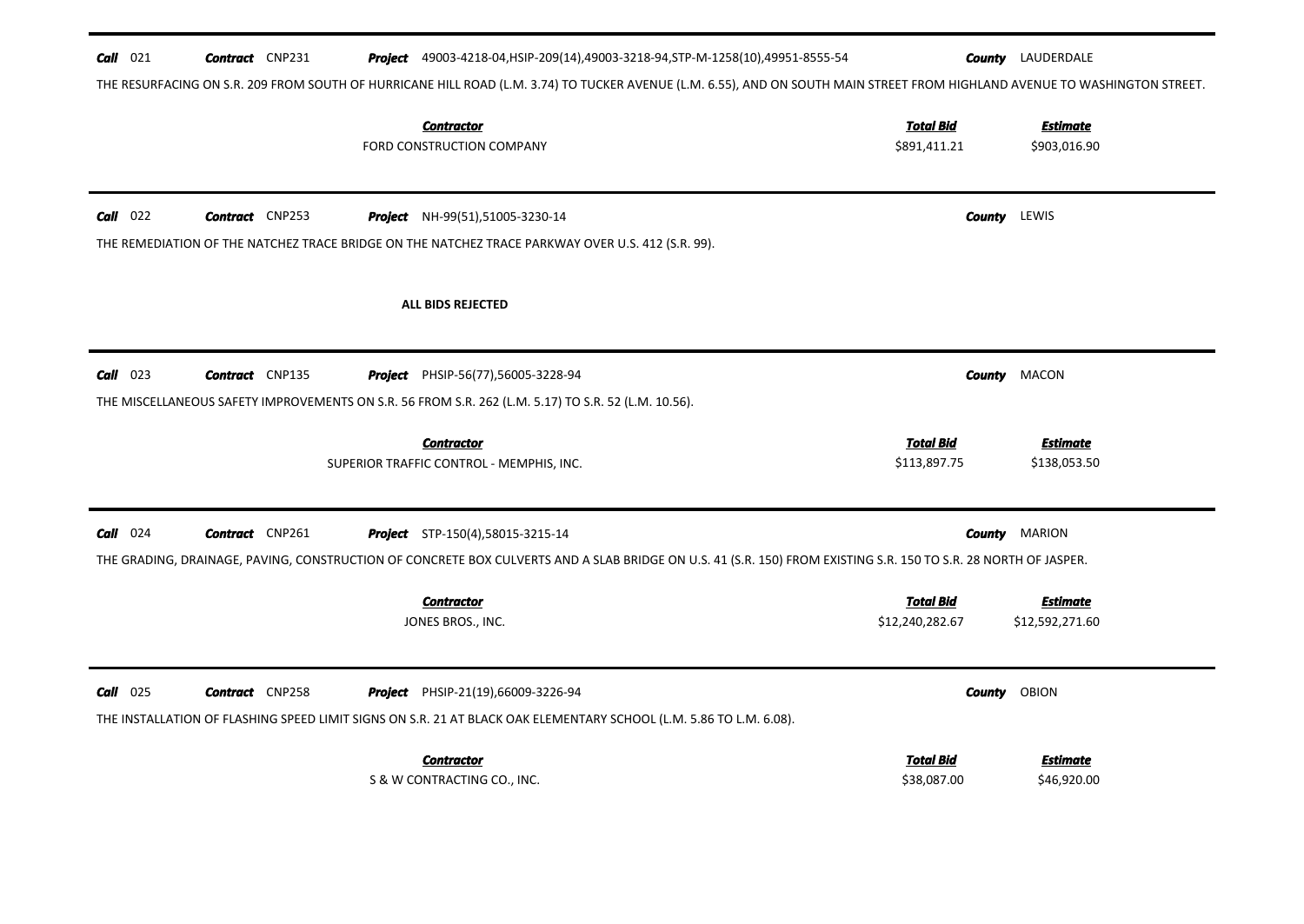| $Call$ 026  | <b>Contract</b> CNP114                                             | <b>Project</b> APD/NH-52(48),67002-3233-64,67002-3235-14                                                                                                                   |                                     | <b>County</b> OVERTON              |
|-------------|--------------------------------------------------------------------|----------------------------------------------------------------------------------------------------------------------------------------------------------------------------|-------------------------------------|------------------------------------|
|             |                                                                    | THE GRADING, DRAINAGE, SIGNALS AND PAVING ON S.R. 52 FROM NEAR OAKLEY-ALLONS ROAD (L.M. 6.58) TO S.R. 111 (L.M. 10.23).                                                    |                                     |                                    |
|             |                                                                    | <b>Contractor</b><br>J & M GRADING DIVISION LLC                                                                                                                            | <b>Total Bid</b><br>\$22,435,346.60 | <b>Estimate</b><br>\$23,220,695.10 |
| $Call$ 027  | <b>Contract</b> CNP260                                             | Project BR-STP-293(11),67020-3214-94                                                                                                                                       | County                              | OVERTON                            |
|             |                                                                    | THE CONSTRUCTION OF A CONCRETE BOX BRIDGE ON S.R. 293 OVER BRANCH (L.M. 5.34), INCLUDING GRADING, DRAINAGE AND PAVING.                                                     |                                     |                                    |
|             |                                                                    | <b>Contractor</b>                                                                                                                                                          | <b>Total Bid</b>                    | <b>Estimate</b>                    |
|             |                                                                    | MID-STATE CONSTRUCTION COMPANY, INC.                                                                                                                                       | \$1,005,181.60                      | \$869,502.10                       |
| $Call$ 028  | <b>Contract</b> CNP254                                             | <b>Project</b> 74018-4209-04, HSIP-25(51), 74018-3209-94                                                                                                                   | <b>County</b>                       | ROBERTSON                          |
|             |                                                                    | THE RESURFACING ON S.R. 25 FROM U.S. 431 (S.R. 65) (L.M. 4.00) TO S.R. 49 (L.M. 6.96).                                                                                     |                                     |                                    |
|             |                                                                    | <b>Contractor</b>                                                                                                                                                          | <b>Total Bid</b>                    | <b>Estimate</b>                    |
|             |                                                                    | LOJAC ENTERPRISES, INC.                                                                                                                                                    | \$372,949.00                        | \$360,630.45                       |
| Call 029    | <b>Contract</b> CNP267                                             | <b>Project</b> 81010-4215-04                                                                                                                                               |                                     | <b>County</b> STEWART              |
|             | THE REPAIR OF THE BRIDGE ON S.R. 233 OVER WELLS CREEK (L.M. 6.67). |                                                                                                                                                                            |                                     |                                    |
|             |                                                                    | <b>Contractor</b>                                                                                                                                                          | <b>Total Bid</b>                    | <b>Estimate</b>                    |
|             |                                                                    | THOMSON & THOMSON, INC.                                                                                                                                                    | \$321,837.50                        | \$323,774.95                       |
| 030<br>Call | <b>Contract</b> CNP266                                             | <b>Project</b> HSIP-I-81-1(125),82001-3182-94                                                                                                                              |                                     | <b>County</b> SULLIVAN             |
|             |                                                                    | THE CONSTRUCTION OF TURN LANES AT THE I-81 INTERCHANGE AT S.R. 394 (EXIT 69), INCLUDING GRADING, DRAINAGE, BARRIER WALL, SIGNALS AND PAVING WITH PORTLAND CEMENT CONCRETE. |                                     |                                    |
|             |                                                                    | <b>Contractor</b>                                                                                                                                                          | <b>Total Bid</b>                    | Estimate                           |
|             |                                                                    | SUMMERS-TAYLOR, INC.                                                                                                                                                       | \$1,017,222.10                      | \$959,418.10                       |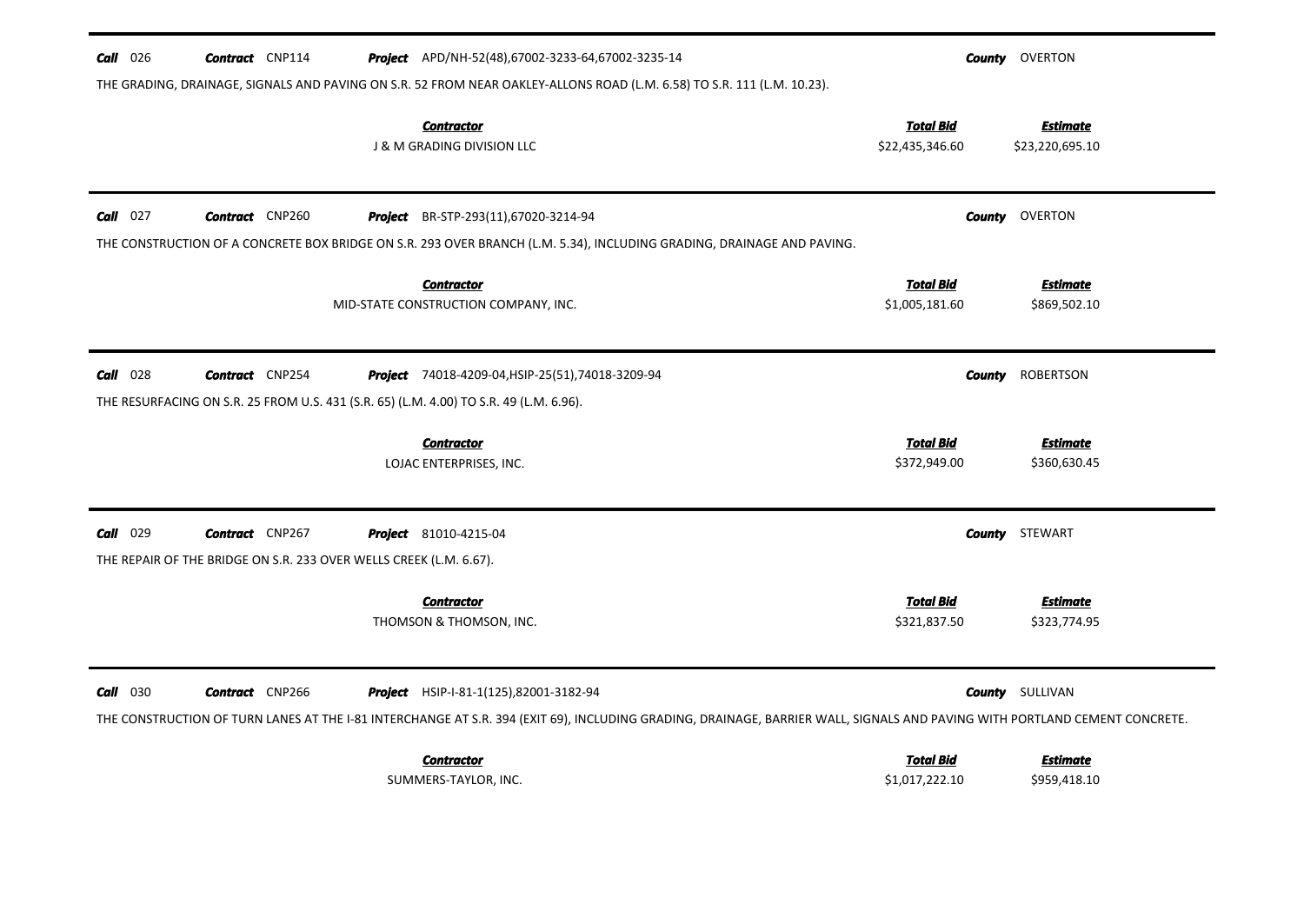| $Call$ 032      | <b>Contract</b> CNP269                                                  | <b>Project</b> 85008-4206-04                                                                                                                     | County                           | TROUSDALE                       |
|-----------------|-------------------------------------------------------------------------|--------------------------------------------------------------------------------------------------------------------------------------------------|----------------------------------|---------------------------------|
|                 | THE REPAIR OF THE BRIDGE ON S.R. 260 OVER LITTLE GOOSE CREEK (LM 5.58). |                                                                                                                                                  |                                  |                                 |
|                 |                                                                         | <b>Contractor</b><br>BROWN BUILDERS, INC.                                                                                                        | <b>Total Bid</b><br>\$732,314.39 | <b>Estimate</b><br>\$920,240.00 |
| $Call$ 033      | <b>Contract</b> CNP161                                                  | <b>Project</b> STP-NH/HSIP-1(336),89004-3214-94,89004-8214-14                                                                                    | <b>County</b>                    | WARREN                          |
|                 |                                                                         | THE RESURFACING ON U.S. 70S (S.R. 1) FROM S.R. 55 (L.M. 10.69) TO WEST OF THE BRIDGE OVER THE COLLINS RIVER (L.M. 14.90) IN MCMINNVILLE.         |                                  |                                 |
|                 |                                                                         | <b>Contractor</b>                                                                                                                                | <b>Total Bid</b>                 | <b>Estimate</b>                 |
|                 |                                                                         | TINSLEY ASPHALT, LLC                                                                                                                             | \$1,767,707.25                   | \$1,725,257.75                  |
|                 |                                                                         |                                                                                                                                                  |                                  |                                 |
| $Call$ 034      | <b>Contract</b> CNP241                                                  | <b>Project</b> 90018-4233-04, HSIP-75(16), 90018-3233-94                                                                                         | County                           | WASHINGTON                      |
|                 |                                                                         | THE RESURFACING ON S.R. 75 FROM U.S. 11E (U.S. 321, S.R. 34) (L.M. 0.00) TO SOUTH OF BOONESBORO ROAD (L.M. 13.05).                               |                                  |                                 |
|                 |                                                                         | <b>Contractor</b>                                                                                                                                | <b>Total Bid</b>                 | <b>Estimate</b>                 |
|                 |                                                                         | SUMMERS-TAYLOR, INC.                                                                                                                             | \$1,734,388.80                   | \$1,771,971.30                  |
|                 |                                                                         |                                                                                                                                                  |                                  |                                 |
| 035<br>Call     | <b>Contract</b> CNP255                                                  | Project 94013-4213-04,94017-4215-04,94017-4216-04, HSIP-100(73),94013-3219-94                                                                    | County                           | WILLIAMSON                      |
|                 |                                                                         | THE RESURFACING ON S.R. 46 FROM SOUTH OF MOORE ROAD TO GREEN CHAPEL ROAD, AND ON S.R. 100 FROM EAST OF DEER RIDGE ROAD TO EAST OF PLANTERS ROAD. |                                  |                                 |
|                 |                                                                         | <b>Contractor</b>                                                                                                                                | <b>Total Bid</b>                 | <b>Estimate</b>                 |
|                 |                                                                         | EUBANK ASPHALT PAVING & SEALING                                                                                                                  | \$570,824.50                     | \$661,762.10                    |
|                 |                                                                         |                                                                                                                                                  |                                  |                                 |
| <b>Call</b> 036 | <b>Contract</b> CNP168                                                  | <b>Project</b> 94007-4231-04                                                                                                                     | County                           | WILLIAMSON                      |
|                 |                                                                         | THE REPAIR OF BRIDGES ON U.S. 31A (S.R. 11) OVER BRANCHES (L.M. 0.59 AND L.M. 0.87).                                                             |                                  |                                 |
|                 |                                                                         | <b>Contractor</b>                                                                                                                                | <b>Total Bid</b>                 | <b>Estimate</b>                 |
|                 |                                                                         | JAMISON CONSTRUCTION, LLC                                                                                                                        | \$754,519.50                     | \$814,567.25                    |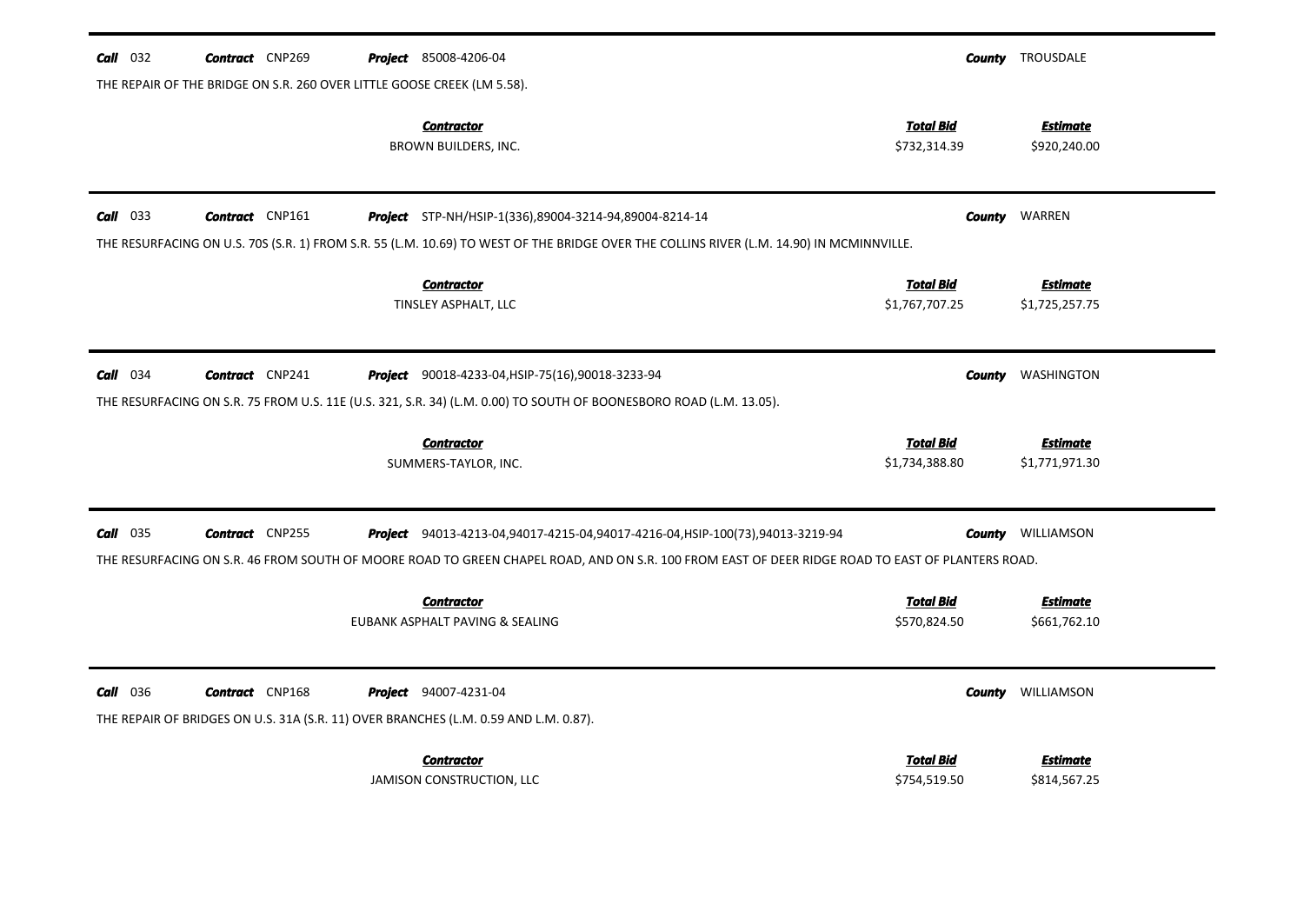| <b>Call</b> 037 | <b>Contract</b> CNP252 | <b>Project</b> PHSIP-24(55),95004-3253-94           |                                                                                                                                  | County                           | WILSON                          |
|-----------------|------------------------|-----------------------------------------------------|----------------------------------------------------------------------------------------------------------------------------------|----------------------------------|---------------------------------|
|                 |                        |                                                     | THE INSTALLATION OF SIGNALS ON U.S. 70 (S.R. 24) AT THE INTERSECTION OF NORTH GREENHILL ROAD IN MT. JULIET (L.M. 2.34).          |                                  |                                 |
|                 |                        | <b>Contractor</b><br><b>SESSIONS PAVING COMPANY</b> |                                                                                                                                  | Total Bid<br>\$402,249.50        | Estimate<br>\$489,266.25        |
| <b>Call</b> 038 | <b>Contract</b> CNP233 |                                                     | <b>Project</b> STP/HSIP-11(82),74005-3236-94,74005-8236-14                                                                       | County                           | ROBERTSON                       |
|                 |                        |                                                     | THE RESURFACING ON U.S. 41 (S.R. 11) FROM SOUTH OF BILL BAGGETT ROAD (L.M. 19.76) TO NORTH OF THE RED RIVER BRIDGE (L.M. 25.00). |                                  |                                 |
|                 |                        | <b>Contractor</b><br>LOJAC ENTERPRISES, INC.        |                                                                                                                                  | <b>Total Bid</b><br>\$623,134.80 | <b>Estimate</b><br>\$682,301.65 |
|                 |                        |                                                     | <b>Total Awarded</b><br><b>Total Estimate</b>                                                                                    |                                  |                                 |
|                 |                        | Letting Totals -                                    | \$81,257,891.08<br>\$79,814,789.37                                                                                               |                                  |                                 |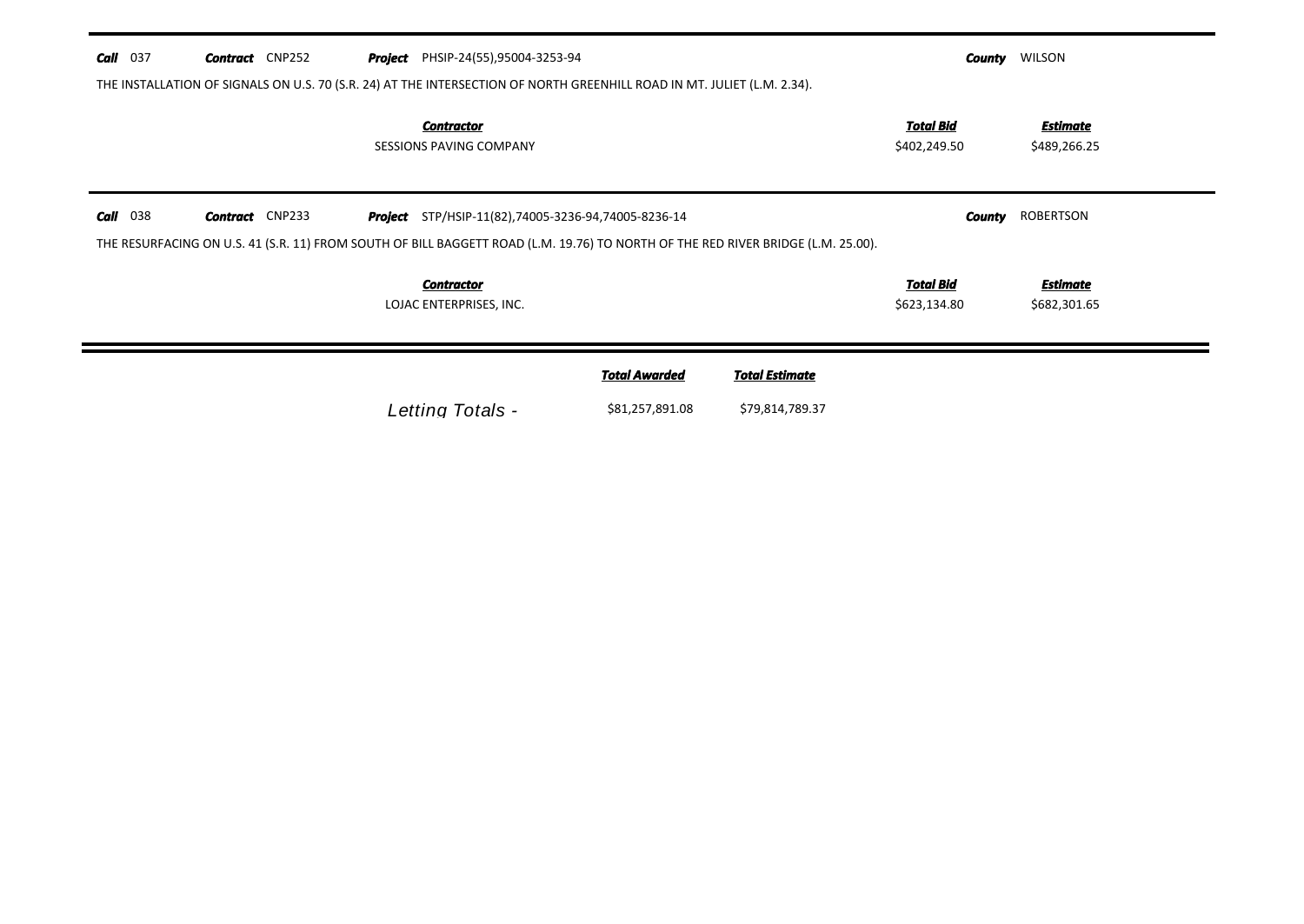# *Contract Awards for Letting Of October 16, 2015*

| <b>Call</b> 001<br><b>Contract</b> CNP924<br>Project 19012-4162-04<br>THE SLOPE STABILIZATION AND CONSTRUCTION OF A GRADED SOLID ROCK BUTTRESS ON 1-65 NB BETWEEN LOG MILE 16.1 AND 16.2.                                                                                       | DAVIDSON<br>County                                                      |  |  |  |  |  |  |
|---------------------------------------------------------------------------------------------------------------------------------------------------------------------------------------------------------------------------------------------------------------------------------|-------------------------------------------------------------------------|--|--|--|--|--|--|
| <b>Contractor</b><br>LOJAC ENTERPRISES, INC.                                                                                                                                                                                                                                    | <b>Total Bid</b><br><b>Estimate</b><br>\$1,557,665.00<br>\$1,036,461.25 |  |  |  |  |  |  |
| $Call$ 002<br><b>Contract</b> CNP925<br>PHSIP-168(10),47057-3235-94<br>Project<br>THE INSTALLATION OF SIGNALS ON S.R. 168 AT THE INTERSECTION OF U.S. 441 (S.R. 71, CHAPMAN HIGHWAY) (L.M. 6.96).                                                                               | County<br>KNOX                                                          |  |  |  |  |  |  |
| <b>Contractor</b><br>APAC-ATLANTIC, INC.                                                                                                                                                                                                                                        | <b>Total Bid</b><br><b>Estimate</b><br>\$344,454.65<br>\$356,795.25     |  |  |  |  |  |  |
| $Call$ 003<br><b>BEDFORD</b><br><b>Contract</b> CNP288<br>Project BR-STP-130(20),02014-3212-94<br>County<br>THE CONSTRUCTION OF BRIDGES ON S.R. 130 OVER BRANCH (L.M. 4.77, L.M. 5.45 AND L.M. 9.83), AND OVER SUGAR CREEK (L.M. 8.30), INCLUDING GRADING, DRAINAGE AND PAVING. |                                                                         |  |  |  |  |  |  |
| ALL BIDS REJECTED                                                                                                                                                                                                                                                               |                                                                         |  |  |  |  |  |  |
| $Call$ 004<br><b>Contract</b> CNP268<br><b>Project</b> 16950-3596-04<br>THE GRADING, DRAINAGE AND PAVING ON A S.I.A. ROUTE SERVING XP SERVICES, INC. IN TULLAHOMA.                                                                                                              | <b>County COFFEE</b>                                                    |  |  |  |  |  |  |
| <b>Contractor</b><br>ROGERS GROUP, INC.                                                                                                                                                                                                                                         | <b>Total Bid</b><br><b>Estimate</b><br>\$957,361.43<br>\$1,096,775.15   |  |  |  |  |  |  |
| $Call$ 005<br><b>Contract</b> CNP283<br><b>Project</b> 19001-4141-04<br>THE INSTALLATION OF AN OVERHEAD SIGN STRUCTURE ON I-24 WESTBOUND (L.M. 11.98).                                                                                                                          | DAVIDSON<br><b>County</b>                                               |  |  |  |  |  |  |
| <b>Contractor</b><br>LOJAC SAFETY, INC.                                                                                                                                                                                                                                         | <b>Total Bid</b><br>Estimate<br>\$63,665.50<br>\$123,675.00             |  |  |  |  |  |  |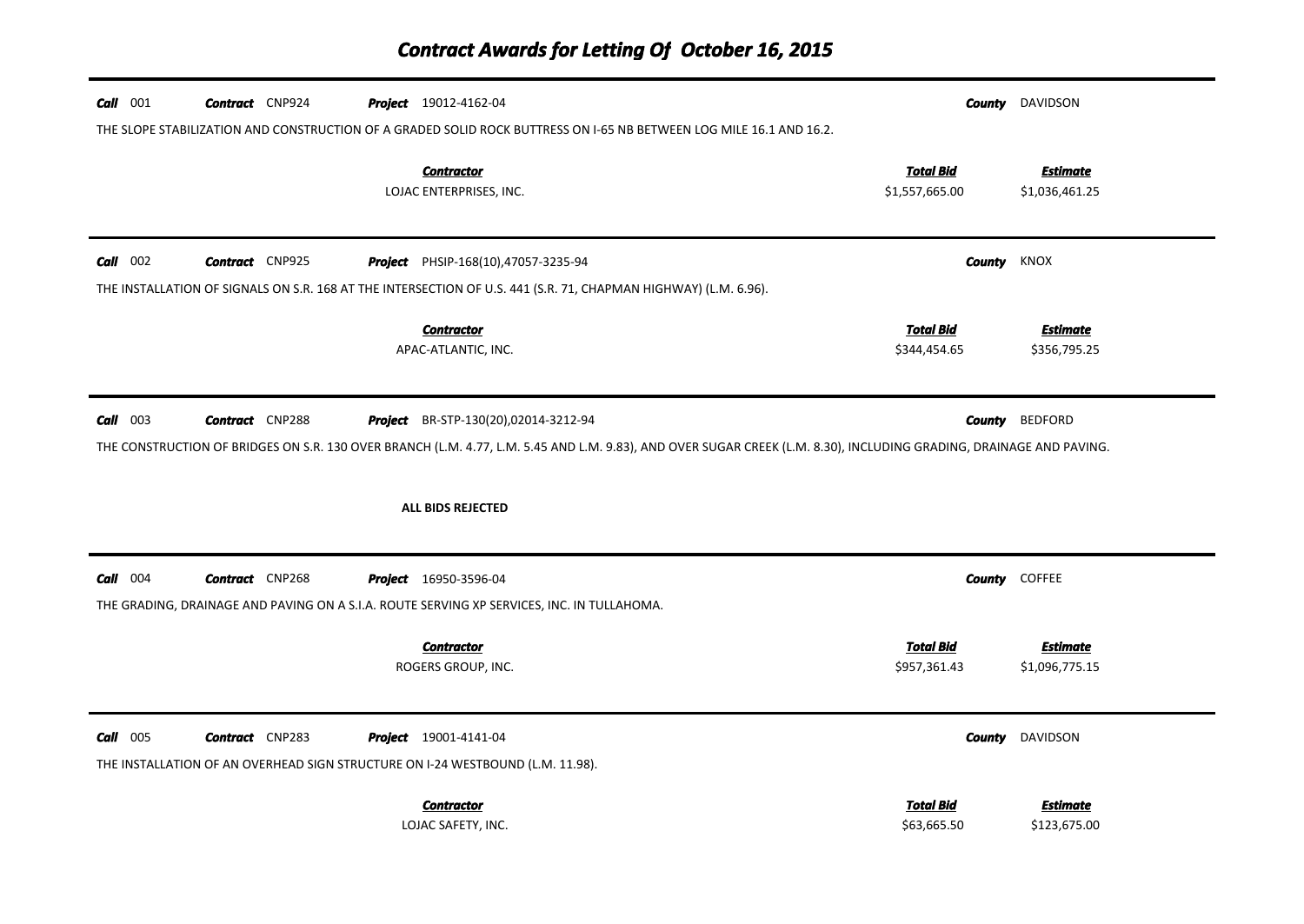| Call<br>006 | <b>Contract</b> CNP284 |                | <b>Project</b> 26016-4206-04                                                                                                                                    | <b>County</b> | <b>FRANKLIN</b>                    |
|-------------|------------------------|----------------|-----------------------------------------------------------------------------------------------------------------------------------------------------------------|---------------|------------------------------------|
|             |                        |                | THE REPAIR OF THE BRIDGES ON S.R. 476 OVER THE ELK RIVER (L.M. 3.39) AND HURRICANE CREEK (L.M. 7.40).                                                           |               |                                    |
|             |                        |                |                                                                                                                                                                 |               |                                    |
|             |                        |                | ALL BIDS REJECTED                                                                                                                                               |               |                                    |
|             |                        |                |                                                                                                                                                                 |               |                                    |
| Call<br>007 | <b>Contract</b> CNP230 | Project        | NHE-29(72),33018-3208-14,NH-I-124-3(81),33006-3135-44                                                                                                           | <b>County</b> | HAMILTON                           |
|             |                        |                | THE WIDENING ON I-124 (U.S. 27) FROM THE I-24/I-124 INTERCHANGE TO SOUTH OF THE TENNESSEE RIVER, INCLUDING WIDENING OF THE OLGIATI BRIDGE IN CHATTANOOGA.       |               |                                    |
|             |                        |                |                                                                                                                                                                 |               |                                    |
|             |                        |                | <b>Total Bid</b><br><b>Contractor</b>                                                                                                                           |               | <b>Estimate</b>                    |
|             |                        |                | DEMENT CONSTRUCTION COMPANY, LLC<br>\$126,323,413.81                                                                                                            |               | \$117,140,831.43                   |
|             |                        |                |                                                                                                                                                                 |               |                                    |
| 008<br>Call | <b>Contract</b> CNP287 | <b>Project</b> | BR-STP-92(11),45011-3219-94                                                                                                                                     | <b>County</b> | <b>JEFFERSON</b>                   |
|             |                        |                | THE CONSTRUCTION OF A WELDED STEEL PLATE GIRDER BRIDGE ON S.R. 92 OVER THE FRENCH BROAD RIVER IN DANDRIDGE (L.M. 9.16), INCLUDING GRADING, DRAINAGE AND PAVING. |               |                                    |
|             |                        |                |                                                                                                                                                                 |               |                                    |
|             |                        |                | <b>Total Bid</b><br><b>Contractor</b><br>SIMPSON CONSTRUCTION COMPANY, INC.<br>\$29,106,151.81                                                                  |               | <b>Estimate</b><br>\$24,190,646.91 |
|             |                        |                |                                                                                                                                                                 |               |                                    |
|             |                        |                |                                                                                                                                                                 |               |                                    |
| 009<br>Call | <b>Contract</b> CNP122 | Project        | PHSIP-68(41),62069-3228-94                                                                                                                                      | <b>County</b> | <b>MONROE</b>                      |
|             |                        |                | THE INSTALLATION OF LEFT TURN LANES ON S.R. 68 AT THE INTERSECTIONS OF HAPPY HOLLOW ROAD (L.M. 16.91), AND ELEAZAR ROAD (L.M. 20.01).                           |               |                                    |
|             |                        |                |                                                                                                                                                                 |               |                                    |
|             |                        |                | <b>Total Bid</b><br><b>Contractor</b>                                                                                                                           |               | <b>Estimate</b>                    |

\$196,855.81 \$234,235.15 ROGERS GROUP, INC. *Estimate* **Call** 010 **Contract** CNP291 *Project* 64009-4205-04 *Contractor* THE REPAIR OF THE BRIDGE ON S.R. 129 OVER BRANCH (L.M. 2.51). *County* 64009-4205-04 MOORE*Total Bid*

\$433,903.21 \$391,588.36 MID-STATE CONSTRUCTION COMPANY, INC.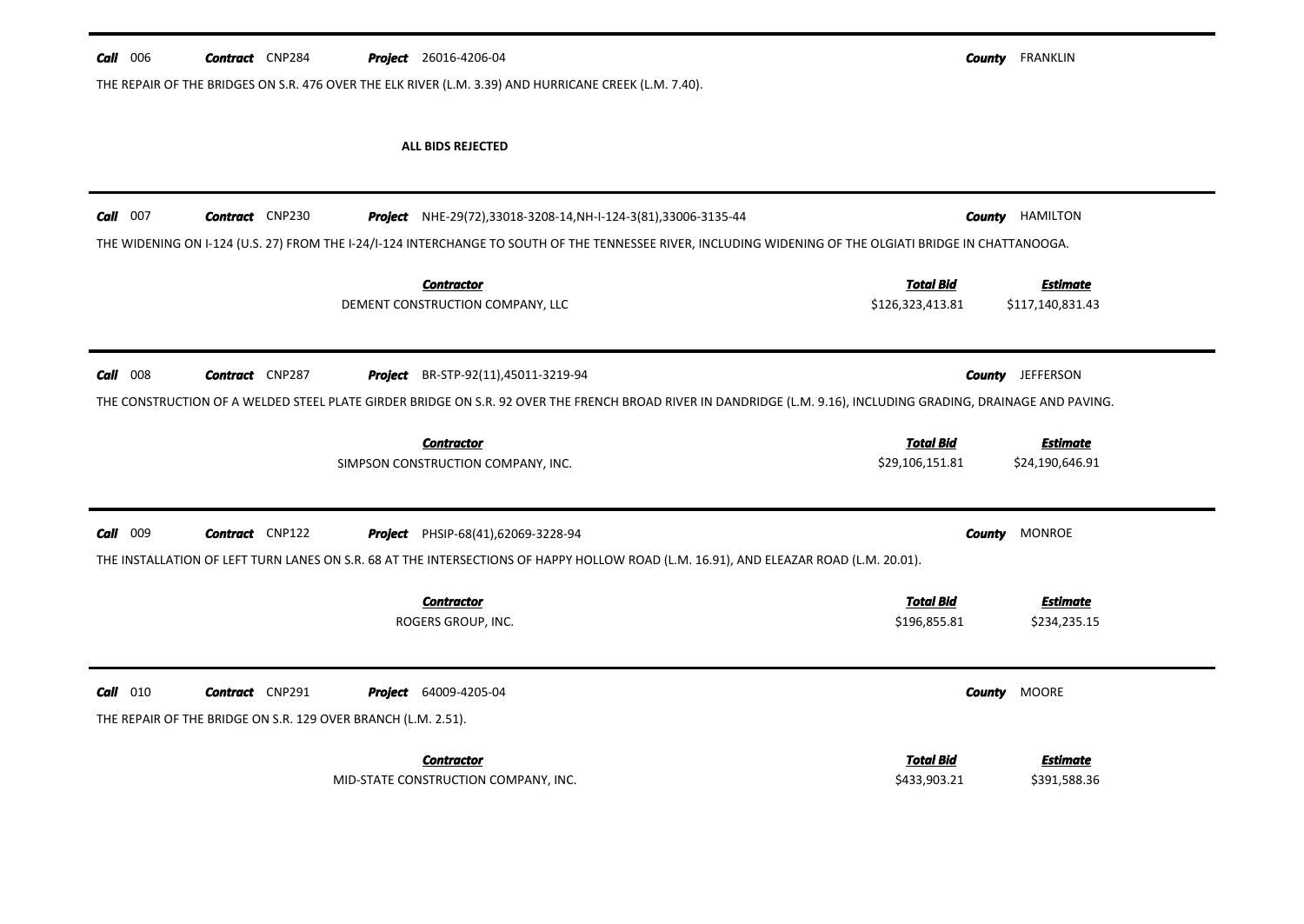| $Call$ 011 | <b>Contract</b> CNP190 |  | <b>Project</b> 80006-4242-04                                                        |                      |                                                                                                                                 |                                    | <b>County</b> SMITH                                                                                                                                                  |
|------------|------------------------|--|-------------------------------------------------------------------------------------|----------------------|---------------------------------------------------------------------------------------------------------------------------------|------------------------------------|----------------------------------------------------------------------------------------------------------------------------------------------------------------------|
|            |                        |  | THE REPAIR OF TWO BRIDGES ON S.R. 80 OVER PEYTON'S CREEK (L.M. 5.75 AND L.M. 7.00). |                      |                                                                                                                                 |                                    |                                                                                                                                                                      |
|            |                        |  | <b>Contractor</b><br>MID-STATE CONSTRUCTION COMPANY, INC.                           |                      |                                                                                                                                 | <b>Total Bid</b><br>\$1,710,241.73 | <b>Estimate</b><br>\$1,650,326.25                                                                                                                                    |
| $Call$ 012 | <b>Contract</b> CNP256 |  | <b>Project</b> 83017-3248-04,83950-3561-04                                          |                      |                                                                                                                                 |                                    | <b>County</b> SUMNER                                                                                                                                                 |
| PIKE).     |                        |  |                                                                                     |                      |                                                                                                                                 |                                    | THE GRADING, DRAINAGE, CONSTRUCTION OF A CONCRETE I-BEAM BRIDGE AND PAVING ON GREENLEA BOULEVARD FROM S.R. 386 (VIETNAM VETERANS BOULEVARD) TO S.R. 174 (LONG HOLLOW |
|            |                        |  | <b>Contractor</b>                                                                   |                      |                                                                                                                                 | <b>Total Bid</b>                   | <b>Estimate</b>                                                                                                                                                      |
|            |                        |  | BROWN BUILDERS, INC.                                                                |                      |                                                                                                                                 | \$6,184,878.15                     | \$6,296,983.90                                                                                                                                                       |
| $Call$ 013 | <b>Contract</b> CNP294 |  | <b>Project</b> 94840-4240-04                                                        |                      |                                                                                                                                 | County                             | WILLIAMSON                                                                                                                                                           |
|            |                        |  |                                                                                     |                      | THE REPAIR OF THE BRIDGES ON S.R. 840 OVER BOSTON-THETA ROAD (L.M. 13.58 AND L.M. 13.60), AND OVER SYCAMORE CREEK (L.M. 15.94). |                                    |                                                                                                                                                                      |
|            |                        |  | <b>Contractor</b>                                                                   |                      |                                                                                                                                 | <b>Total Bid</b>                   | <b>Estimate</b>                                                                                                                                                      |
|            |                        |  | THOMSON & THOMSON, INC.                                                             |                      |                                                                                                                                 | \$824,594.10                       | \$917,259.37                                                                                                                                                         |
|            |                        |  |                                                                                     |                      |                                                                                                                                 |                                    |                                                                                                                                                                      |
|            |                        |  |                                                                                     | <b>Total Awarded</b> | <b>Total Estimate</b>                                                                                                           |                                    |                                                                                                                                                                      |
|            |                        |  | Letting Totals -                                                                    | \$167,703,185.20     | \$153,435,578.02                                                                                                                |                                    |                                                                                                                                                                      |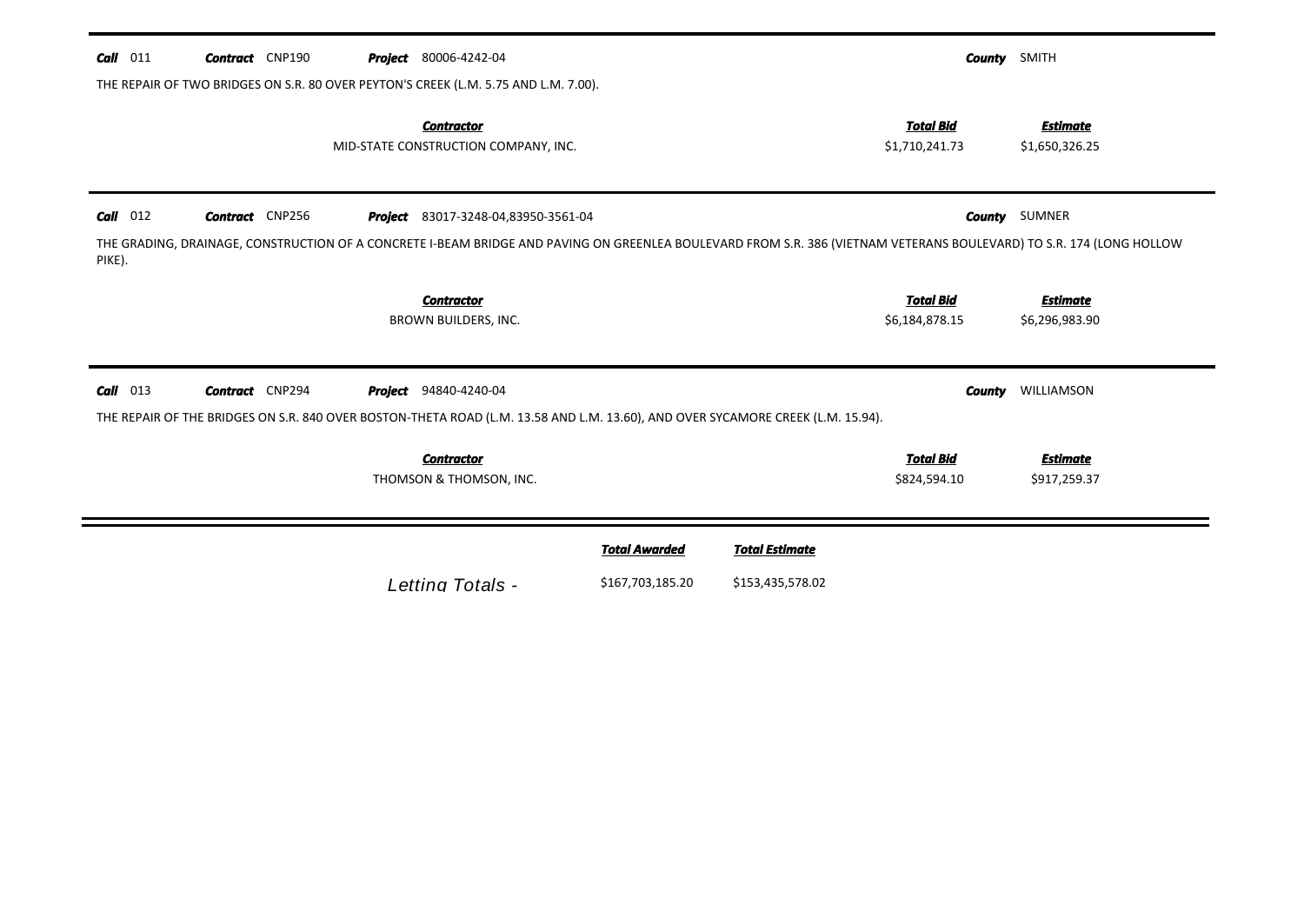| $Call$ 001 | <b>Contract</b> CNP701                                                           | <b>Project</b> 98019-4128-04<br>THE MOWING AND LITTER REMOVAL ON VARIOUS INTERSTATE AND STATE ROUTES. |                                  | <b>County</b> ANDERSON & CAMPBELL      |
|------------|----------------------------------------------------------------------------------|-------------------------------------------------------------------------------------------------------|----------------------------------|----------------------------------------|
|            |                                                                                  | <b>Contractor</b><br>M & M CONTRACT MOWING, LLC                                                       | <b>Total Bid</b><br>\$103,140.00 | <b>Estimate</b><br>\$94,699.60         |
| $Call$ 002 | <b>Contract</b> CNP702<br>THE MOWING ON VARIOUS STATE ROUTES.                    | <b>Project</b> 98019-4229-04                                                                          |                                  | <b>County</b> ANDERSON, GRAINGER, ETC. |
|            |                                                                                  | <b>Contractor</b><br>ORR CONTRACTING, INC.                                                            | <b>Total Bid</b><br>\$98,909.01  | <b>Estimate</b><br>\$92,866.50         |
| $Call$ 003 | <b>Contract</b> CNP703<br>THE MOWING AND LITTER REMOVAL ON VARIOUS STATE ROUTES. | <b>Project</b> 98301-4281-04                                                                          | <b>County</b>                    | BEDFORD, MARSHALL, ETC.                |
|            |                                                                                  | <b>Contractor</b><br>CAUDILL MOWING, INC.                                                             | <b>Total Bid</b><br>\$242,576.80 | <b>Estimate</b><br>\$224,716.65        |
| $Call$ 004 | <b>Contract</b> CNP704<br>THE SWATH MOWING AND LITTER REMOVAL ON I-40.           | <b>Project</b> 98049-4107-04                                                                          | County                           | BENTON, CARROLL, ETC.                  |
|            |                                                                                  | <b>NO BIDS RECEIVED</b>                                                                               |                                  |                                        |
| $Call$ 005 | <b>Contract</b> CNP705<br>THE MOWING AND LITTER REMOVAL ON VARIOUS STATE ROUTES. | <b>Project</b> 98049-4208-04                                                                          | County                           | BENTON, CARROLL, ETC.                  |
|            |                                                                                  | <b>Contractor</b><br>RIGHT OF WAY MOWING, LLC                                                         | <b>Total Bid</b><br>\$545,235.00 | <b>Estimate</b><br>\$581,886.72        |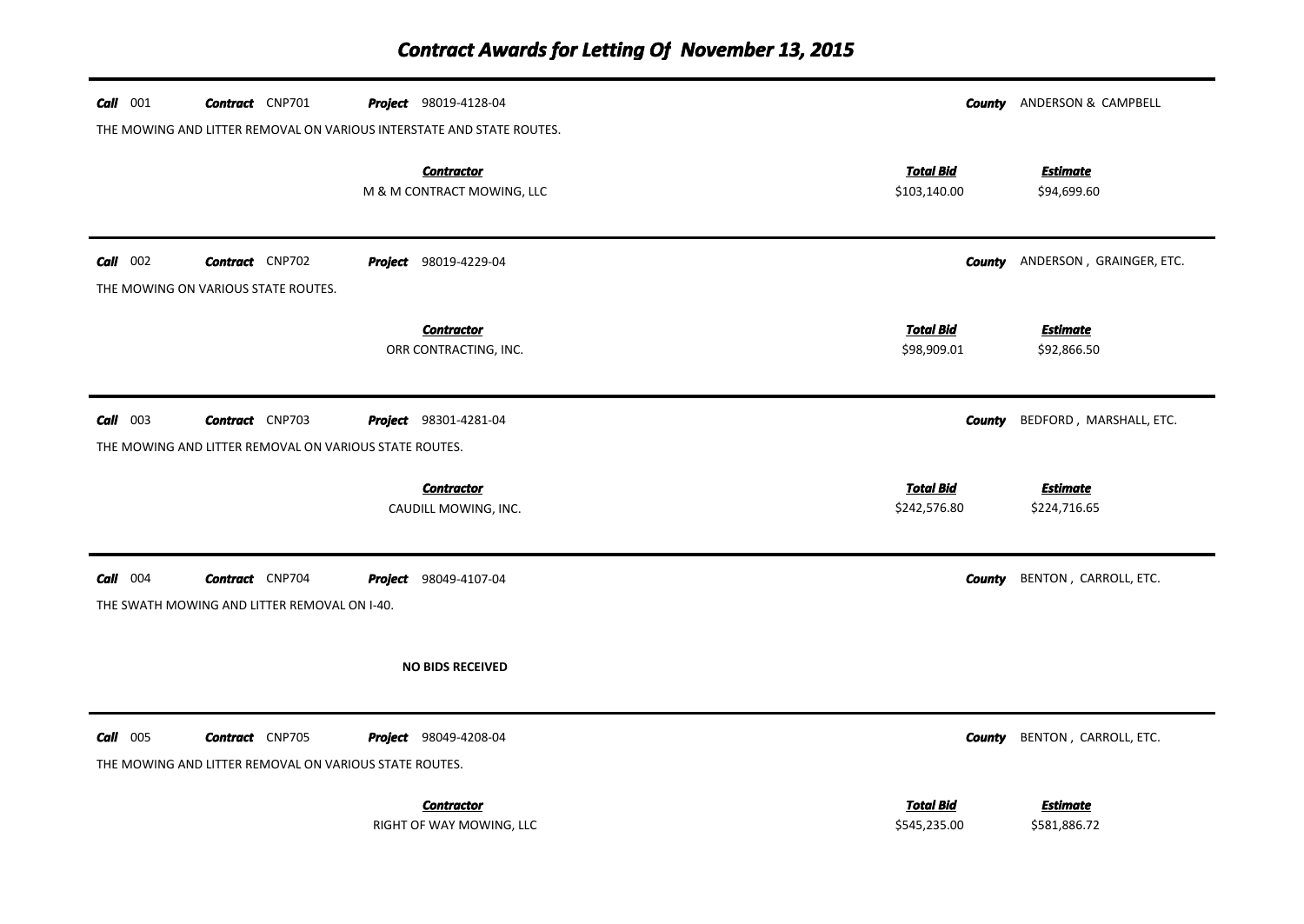| $Call$ 006<br><b>Contract</b> CNP706                                  | <b>Project</b> 98029-4201-04                   |                                  | <b>County</b> BLEDSOE, GRUNDY, ETC. |
|-----------------------------------------------------------------------|------------------------------------------------|----------------------------------|-------------------------------------|
| THE MOWING ON VARIOUS STATE ROUTES.                                   |                                                |                                  |                                     |
|                                                                       | <b>Contractor</b><br>BLEVINS ENTERPRISES, INC. | <b>Total Bid</b><br>\$219,848.50 | <b>Estimate</b><br>\$223,968.90     |
|                                                                       |                                                |                                  |                                     |
| $Call$ 007<br><b>Contract</b> CNP707                                  | <b>Project</b> 98019-4130-04                   | County                           | <b>BLOUNT &amp; KNOX</b>            |
| THE MOWING AND LITTER REMOVAL ON VARIOUS INTERSTATE AND STATE ROUTES. |                                                |                                  |                                     |
|                                                                       | <b>Contractor</b>                              | <b>Total Bid</b>                 | <b>Estimate</b>                     |
|                                                                       | ORR CONTRACTING, INC.                          | \$536,179.00                     | \$511,696.26                        |
|                                                                       |                                                |                                  |                                     |
| $Call$ 008<br><b>Contract</b> CNP708                                  | <b>Project</b> 98019-4231-04                   | <b>County</b>                    | BLOUNT, LOUDON, ETC.                |
| THE MOWING ON VARIOUS STATE ROUTES.                                   |                                                |                                  |                                     |
|                                                                       |                                                |                                  |                                     |
|                                                                       |                                                |                                  |                                     |
|                                                                       | <b>Contractor</b><br>SALAZAR CONTRACTING, LLC  | <b>Total Bid</b><br>\$279,100.00 | <b>Estimate</b><br>\$261,237.45     |
|                                                                       |                                                |                                  |                                     |
| Call 009<br><b>Contract</b> CNP709                                    | Project 98029-4202-04                          | County                           | BRADLEY, MCMINN, ETC.               |
| THE MOWING AND LITTER REMOVAL ON VARIOUS STATE ROUTES.                |                                                |                                  |                                     |
|                                                                       | <b>Contractor</b>                              | <b>Total Bid</b>                 | <b>Estimate</b>                     |
|                                                                       | SALAZAR CONTRACTING, LLC                       | \$221,800.00                     | \$220,781.48                        |
|                                                                       |                                                |                                  |                                     |
| $Call$ 010<br><b>Contract</b> CNP710                                  | Project 98019-4232-04                          | County                           | CAMPBELL, CLAIBORNE, ETC.           |
| THE MOWING ON VARIOUS STATE ROUTES.                                   |                                                |                                  |                                     |
|                                                                       | <b>Contractor</b>                              | Total Bid                        | <u>Estimate</u>                     |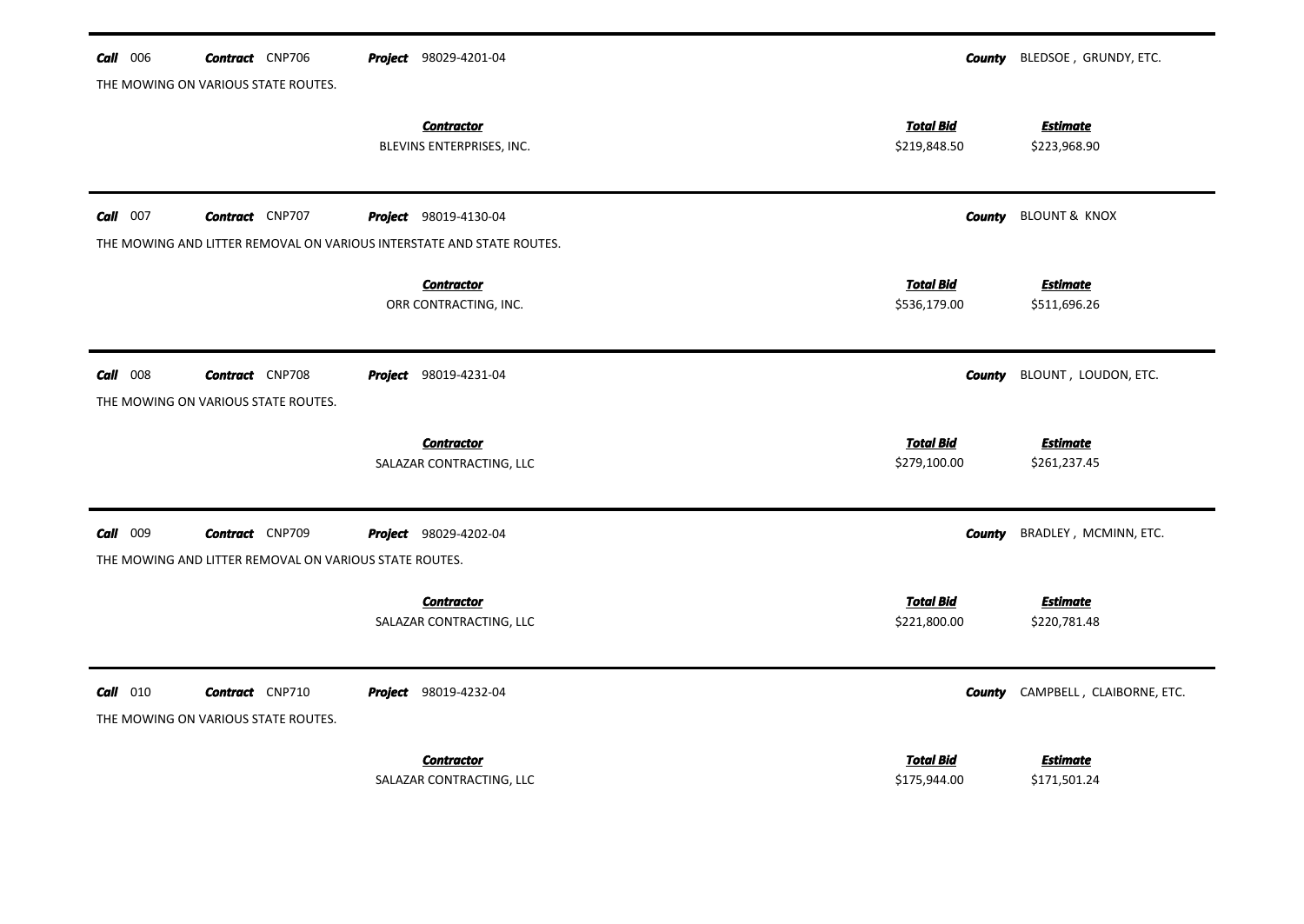| $Call$ 011 | <b>Contract</b> CNP711                                                                          |  | <b>Project</b> 98029-4203-04                   |                                  | <b>County</b> CANNON, VAN BUREN, ETC.    |  |  |  |  |
|------------|-------------------------------------------------------------------------------------------------|--|------------------------------------------------|----------------------------------|------------------------------------------|--|--|--|--|
|            | THE MOWING AND LITTER REMOVAL ON VARIOUS STATE ROUTES.                                          |  |                                                |                                  |                                          |  |  |  |  |
|            |                                                                                                 |  | <b>Contractor</b><br>BLEVINS ENTERPRISES, INC. | <b>Total Bid</b><br>\$231,180.00 | <b>Estimate</b><br>\$235,242.00          |  |  |  |  |
| $Call$ 012 | <b>Contract</b> CNP712                                                                          |  | <b>Project</b> 98019-4136-04                   | County                           | CARTER, GREENE, ETC.                     |  |  |  |  |
|            | THE MOWING AND LITTER REMOVAL ON VARIOUS INTERSTATE AND STATE ROUTES.                           |  |                                                |                                  |                                          |  |  |  |  |
|            |                                                                                                 |  | <b>Contractor</b><br>SOUTH EAST MOWING, LLC    | <b>Total Bid</b><br>\$394,726.80 | <b>Estimate</b><br>\$397,464.00          |  |  |  |  |
| $Call$ 013 | <b>Contract</b> CNP713<br>THE MOWING ON VARIOUS STATE ROUTES.                                   |  | <b>Project</b> 98019-4233-04                   | <b>County</b>                    | CARTER, JOHNSON, ETC.                    |  |  |  |  |
|            |                                                                                                 |  | <b>Contractor</b><br>ORR CONTRACTING, INC.     | <b>Total Bid</b><br>\$298,589.03 | <b>Estimate</b><br>\$282,364.65          |  |  |  |  |
| $Call$ 014 | <b>Contract</b> CNP714<br>THE MOWING AND LITTER REMOVAL ON VARIOUS INTERSTATE AND STATE ROUTES. |  | <b>Project</b> 98301-4182-04                   |                                  | <b>County</b> CHEATHAM, MONTGOMERY, ETC. |  |  |  |  |
|            |                                                                                                 |  | <b>Contractor</b><br><b>HRAY LLC</b>           | <b>Total Bid</b><br>\$345,942.00 | <b>Estimate</b><br>\$314,720.00          |  |  |  |  |
| $Call$ 015 | <b>Contract</b> CNP715<br>THE MOWING AND LITTER REMOVAL ON VARIOUS STATE ROUTES.                |  | <b>Project</b> 98049-4209-04                   |                                  | <b>County</b> CHESTER, HARDEMAN, ETC.    |  |  |  |  |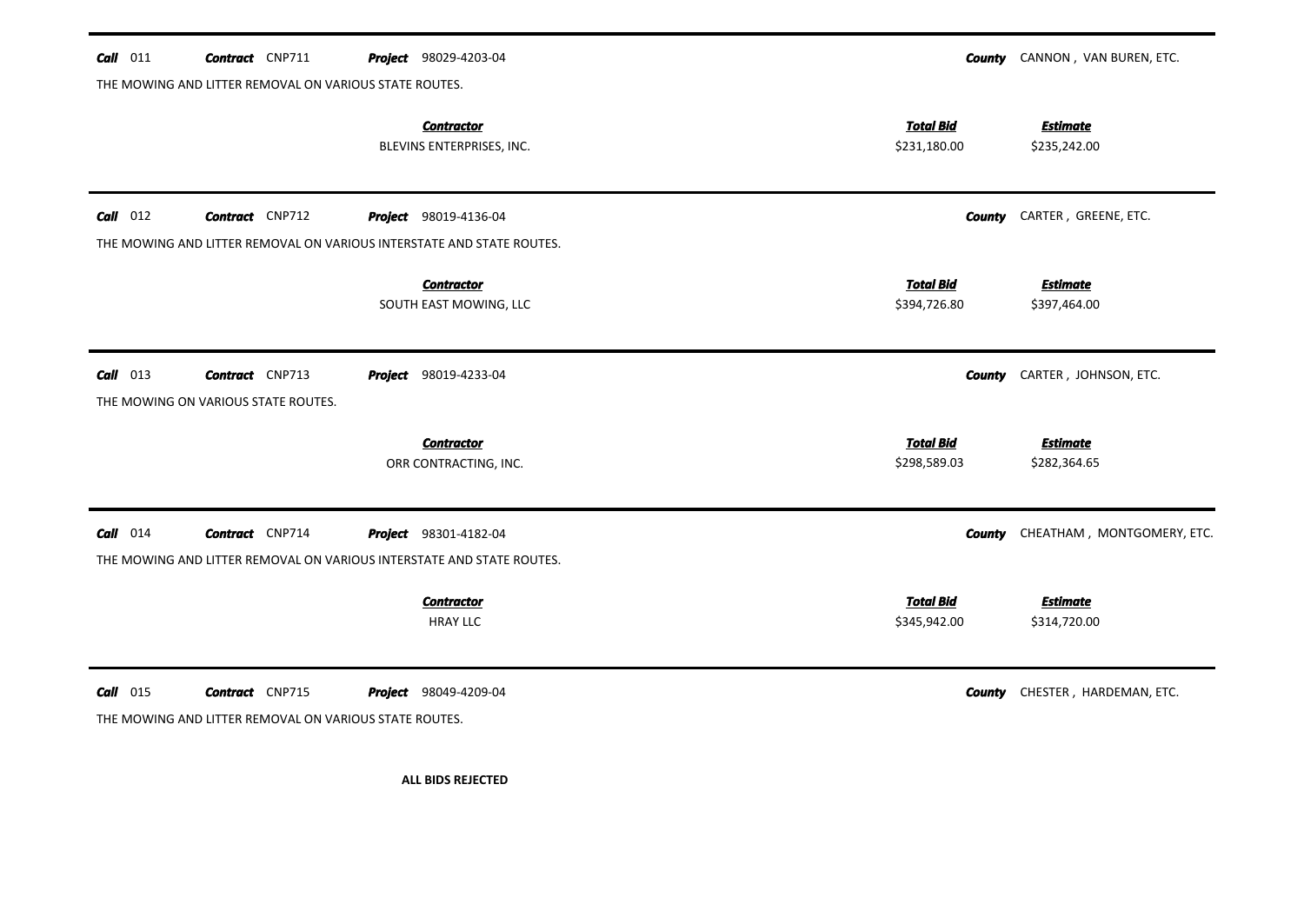| Call 016        | <b>Contract</b> CNP716<br>THE MOWING ON VARIOUS STATE ROUTES.                         | <b>Project</b> 98029-4204-04                   |                                  | <b>County</b> CLAY, CUMBERLAND, ETC. |
|-----------------|---------------------------------------------------------------------------------------|------------------------------------------------|----------------------------------|--------------------------------------|
|                 |                                                                                       |                                                |                                  |                                      |
|                 |                                                                                       | ALL BIDS REJECTED                              |                                  |                                      |
| Call<br>017     | <b>Contract</b> CNP717<br>THE MOWING ON VARIOUS STATE ROUTES.                         | <b>Project</b> 98029-4205-04                   |                                  | <b>County</b> CLAY, DEKALB, ETC.     |
|                 |                                                                                       | ALL BIDS REJECTED                              |                                  |                                      |
| <b>Call</b> 018 | <b>Contract</b> CNP718<br>THE MOWING ON VARIOUS STATE ROUTES.                         | <b>Project</b> 98019-4234-04                   | <b>County</b>                    | COCKE, HAMBLEN, ETC.                 |
|                 |                                                                                       | <b>Contractor</b><br>ORR CONTRACTING, INC.     | <b>Total Bid</b><br>\$115,425.00 | <b>Estimate</b><br>\$110,387.07      |
| Call 019        | <b>Contract</b> CNP719<br>THE MOWING ON VARIOUS STATE ROUTES.                         | Project 98029-4206-04                          | County                           | COFFEE & FRANKLIN                    |
|                 |                                                                                       | <b>Contractor</b><br>BLEVINS ENTERPRISES, INC. | <b>Total Bid</b><br>\$177,196.00 | <u>Estimate</u><br>\$153,308.55      |
| $Call$ 020      | <b>Contract</b> CNP720<br>THE MOWING AND LITTER REMOVAL ON VARIOUS INTERSTATE ROUTES. | Project 98029-4107-04                          | County                           | COFFEE, GRUNDY, ETC.                 |
|                 |                                                                                       | <b>Contractor</b><br>ORR CONTRACTING, INC.     | <b>Total Bid</b><br>\$211,011.00 | <b>Estimate</b><br>\$215,061.30      |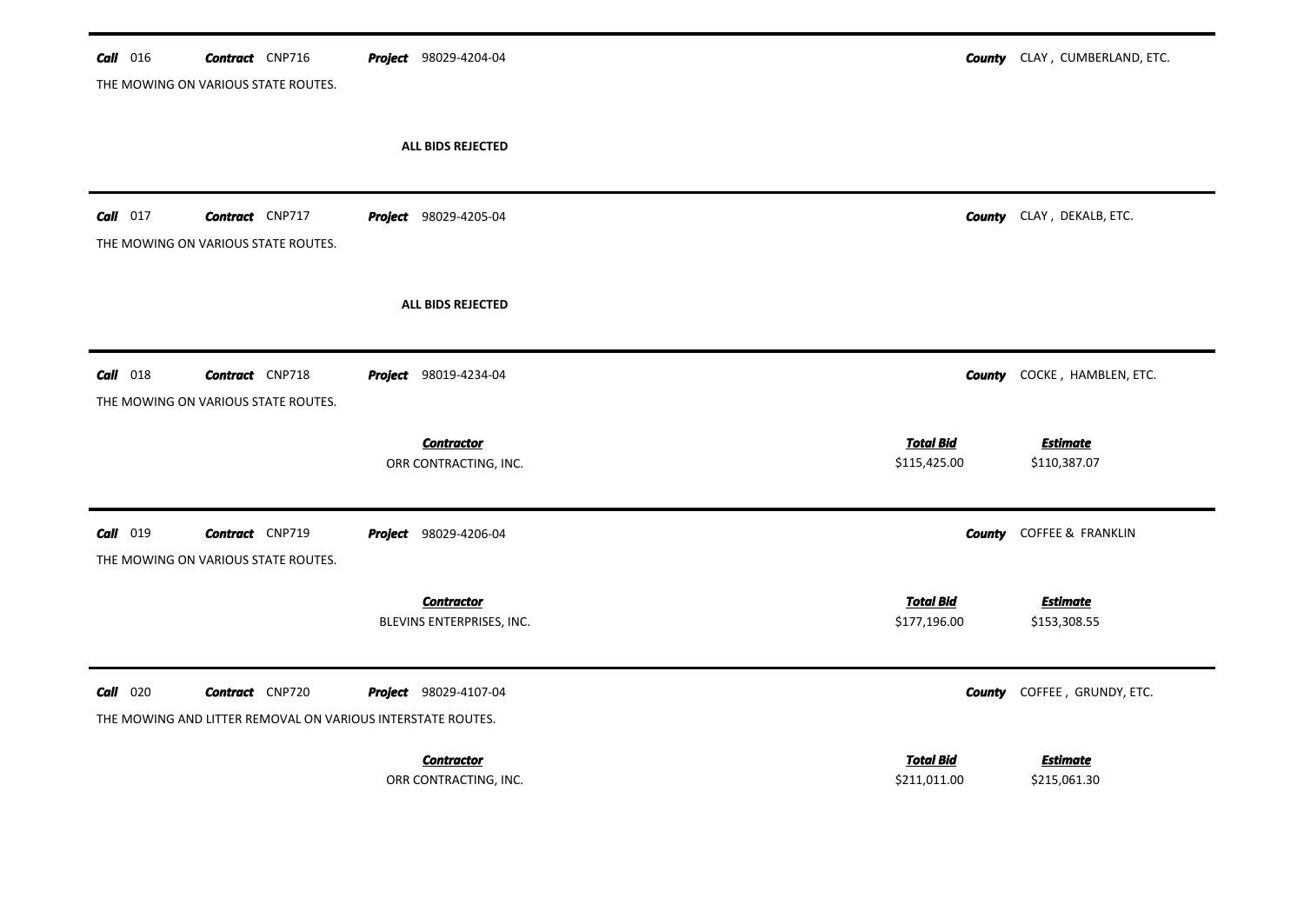| $Call$ 021 | <b>Contract</b> CNP721                                                           |  | <b>Project</b> 98049-4210-04                    |                                    |        | <b>County</b> CROCKETT, DECATUR, ETC. |  |  |  |
|------------|----------------------------------------------------------------------------------|--|-------------------------------------------------|------------------------------------|--------|---------------------------------------|--|--|--|
|            | THE MOWING AND LITTER REMOVAL ON VARIOUS STATE ROUTES.                           |  |                                                 |                                    |        |                                       |  |  |  |
|            |                                                                                  |  | <b>Contractor</b><br>J. R. FARMS                | <b>Total Bid</b><br>\$411,563.76   |        | <b>Estimate</b><br>\$409,258.20       |  |  |  |
| $Call$ 022 | <b>Contract</b> CNP741<br>THE MOWING AND LITTER REMOVAL ON I-440.                |  | <b>Project</b> 19014-4166-04                    |                                    |        | <b>County</b> DAVIDSON                |  |  |  |
|            |                                                                                  |  | <b>NO BIDS RECEIVED</b>                         |                                    |        |                                       |  |  |  |
| $Call$ 023 | <b>Contract</b> CNP722<br>THE MOWING ON VARIOUS STATE ROUTES.                    |  | <b>Project</b> 19948-4202-04                    |                                    |        | <b>County</b> DAVIDSON                |  |  |  |
|            |                                                                                  |  | ALL BIDS REJECTED                               |                                    |        |                                       |  |  |  |
| $Call$ 024 | <b>Contract</b> CNP723                                                           |  | Project 98301-4183-04                           |                                    | County | DAVIDSON & WILLIAMSON                 |  |  |  |
|            | THE MOWING AND LITTER REMOVAL ON VARIOUS INTERSTATE AND STATE ROUTES.            |  |                                                 |                                    |        |                                       |  |  |  |
|            |                                                                                  |  | <b>Contractor</b><br>VANDERBILT LANDSCAPING LLC | <b>Total Bid</b><br>\$1,099,160.00 |        | <b>Estimate</b><br>\$1,179,190.00     |  |  |  |
| $Call$ 025 | <b>Contract</b> CNP724<br>THE MOWING AND LITTER REMOVAL ON VARIOUS STATE ROUTES. |  | Project 98301-4284-04                           |                                    | County | DICKSON, HICKMAN, ETC.                |  |  |  |
|            |                                                                                  |  | <b>Contractor</b><br>VANDERBILT LANDSCAPING LLC | <b>Total Bid</b><br>\$239,480.00   |        | <b>Estimate</b><br>\$247,302.00       |  |  |  |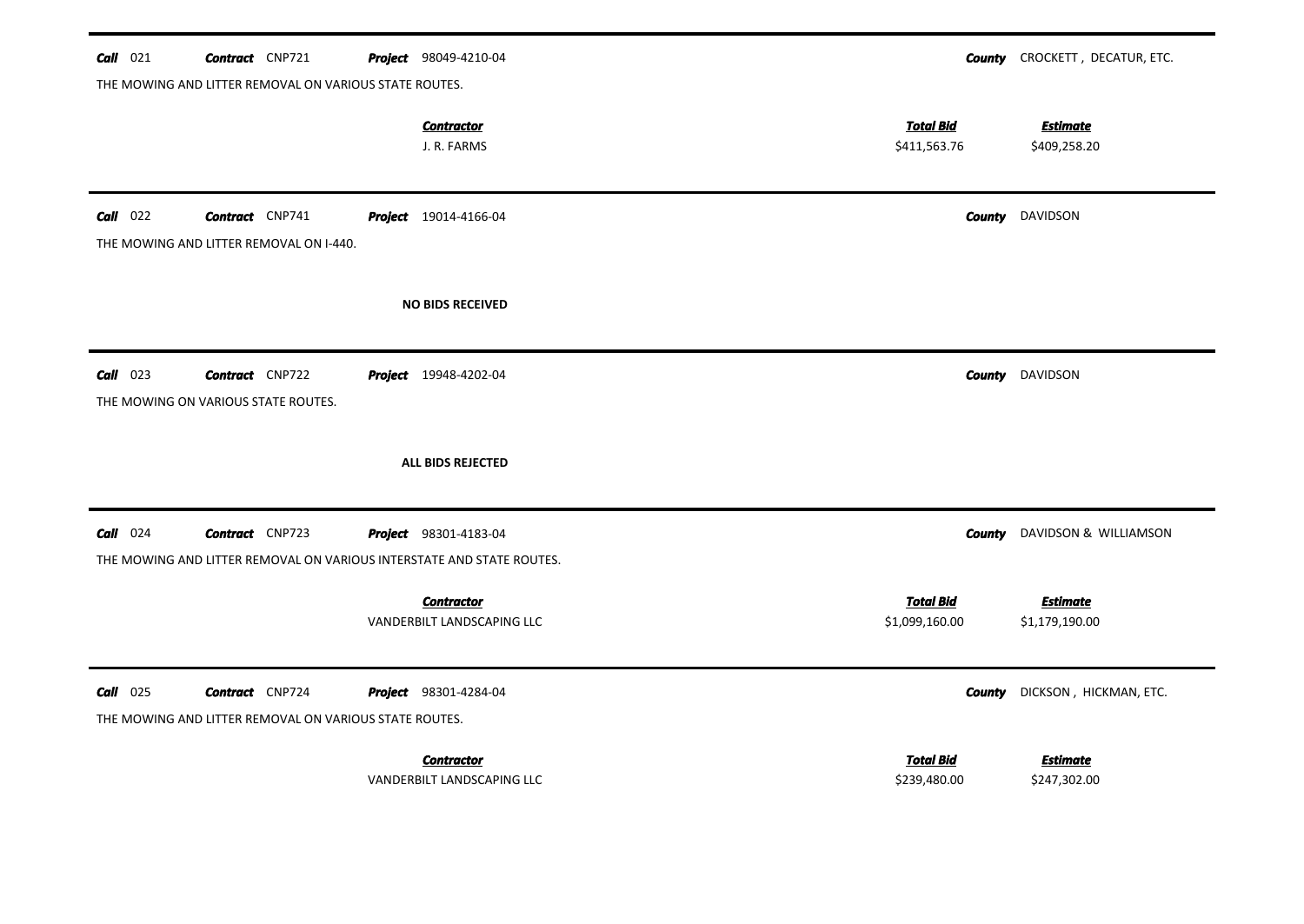| $Call$ 026 | <b>Contract</b> CNP725                                                           | <b>Project</b> 98049-4111-04                                                                          | DYER, GIBSON, ETC.<br>County                                        |
|------------|----------------------------------------------------------------------------------|-------------------------------------------------------------------------------------------------------|---------------------------------------------------------------------|
|            |                                                                                  | THE MOWING AND LITTER REMOVAL ON VARIOUS INTERSTATE AND STATE ROUTES.                                 |                                                                     |
|            |                                                                                  | <b>Contractor</b><br>RIGHT OF WAY MOWING, LLC                                                         | <b>Total Bid</b><br><b>Estimate</b><br>\$459,504.00<br>\$498,352.14 |
| $Call$ 027 | <b>Contract</b> CNP726                                                           | <b>Project</b> 98049-4112-04                                                                          | <b>County</b> FAYETTE, HAYWOOD, ETC.                                |
|            | THE SWATH MOWING AND LITTER REMOVAL ON I-40.                                     |                                                                                                       |                                                                     |
|            |                                                                                  | <b>Contractor</b><br>BEAN & BEAN, INC.                                                                | <b>Total Bid</b><br><b>Estimate</b><br>\$168,717.00<br>\$177,040.00 |
| $Call$ 028 | <b>Contract</b> CNP727                                                           | <b>Project</b> 98049-4113-04<br>THE MOWING AND LITTER REMOVAL ON VARIOUS INTERSTATE AND STATE ROUTES. | FAYETTE, LAUDERDALE, ETC.<br>County                                 |
|            |                                                                                  | ALL BIDS REJECTED                                                                                     |                                                                     |
| Call 029   | <b>Contract</b> CNP728<br>THE MOWING AND LITTER REMOVAL ON VARIOUS STATE ROUTES. | <b>Project</b> 98301-4285-04                                                                          | GILES & LAWRENCE<br>County                                          |
|            |                                                                                  | <b>Contractor</b><br><b>BASS MOWING LLC</b>                                                           | <b>Total Bid</b><br><b>Estimate</b><br>\$128,382.88<br>\$121,151.04 |
| $Call$ 030 | <b>Contract</b> CNP729                                                           | Project 98301-4186-04<br>THE MOWING AND LITTER REMOVAL ON VARIOUS INTERSTATE AND STATE ROUTES.        | GILES, MARSHALL, ETC.<br><b>County</b>                              |
|            |                                                                                  | <b>Contractor</b><br><b>BASS MOWING LLC</b>                                                           | <b>Total Bid</b><br><b>Estimate</b><br>\$168,934.00<br>\$159,558.10 |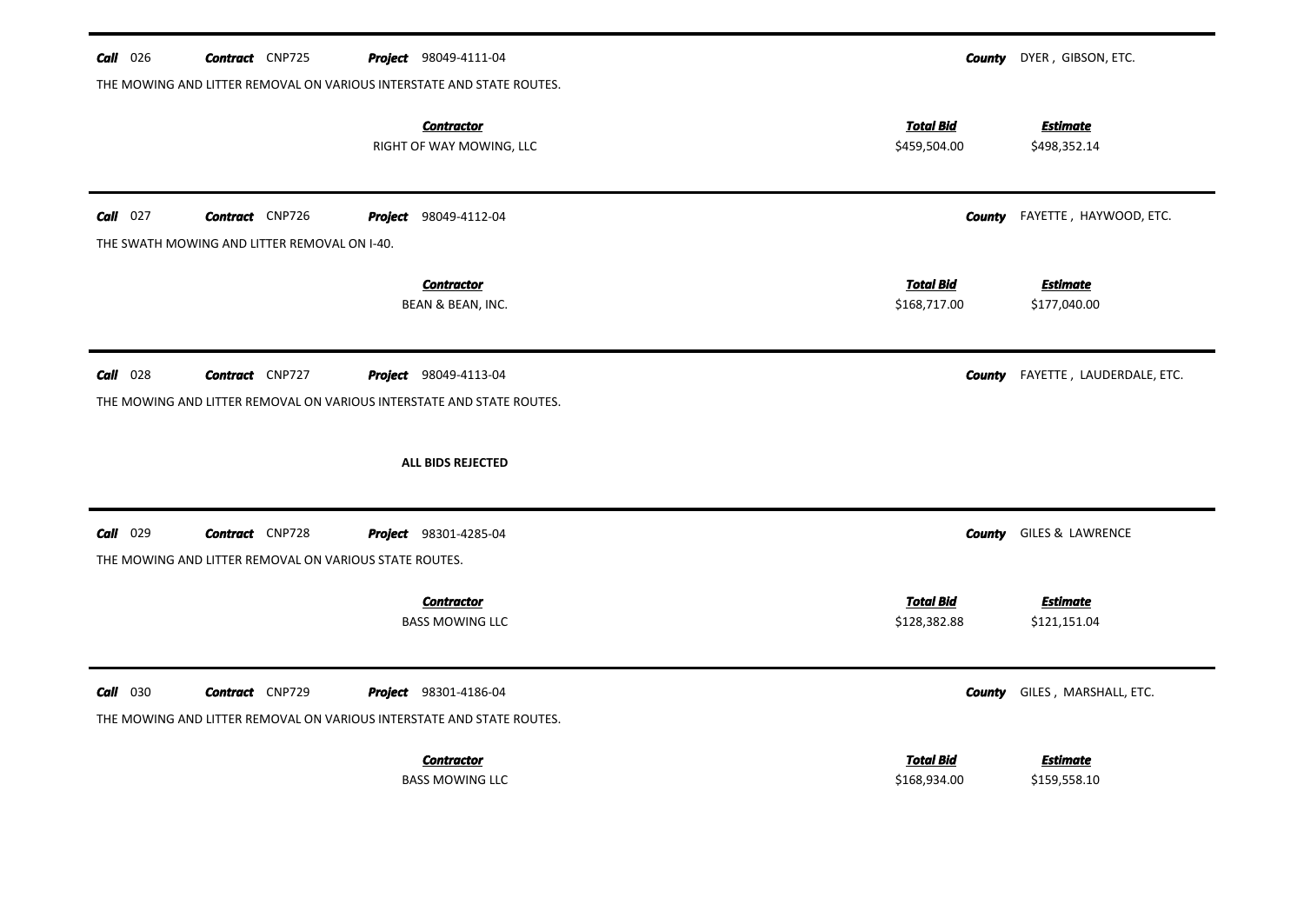| $Call$ 031  | <b>Contract</b> CNP730                                 | <b>Project</b> 98019-4235-04 |                  | <b>County</b> GREENE, HAMBLEN, ETC. |
|-------------|--------------------------------------------------------|------------------------------|------------------|-------------------------------------|
|             | THE MOWING ON VARIOUS STATE ROUTES.                    |                              |                  |                                     |
|             |                                                        | <b>Contractor</b>            | <b>Total Bid</b> | <b>Estimate</b>                     |
|             |                                                        | SOUTH EAST MOWING, LLC       | \$281,992.95     | \$284,182.50                        |
|             |                                                        |                              |                  |                                     |
| $Call$ 032  | <b>Contract</b> CNP731                                 | <b>Project</b> 33948-4141-04 | County           | <b>HAMILTON</b>                     |
|             | THE MOWING ON VARIOUS INTERSTATES AND STATE ROUTES.    |                              |                  |                                     |
|             |                                                        | <b>Contractor</b>            | <b>Total Bid</b> | <b>Estimate</b>                     |
|             |                                                        | SALAZAR CONTRACTING, LLC     | \$234,970.00     | \$225,376.70                        |
|             |                                                        |                              |                  |                                     |
| $Call$ 033  | <b>Contract</b> CNP732                                 | Project 98029-4208-04        | County           | HAMILTON, MEIGS, ETC.               |
|             | THE MOWING AND LITTER REMOVAL ON VARIOUS STATE ROUTES. |                              |                  |                                     |
|             |                                                        |                              |                  |                                     |
|             |                                                        | <b>Contractor</b>            | <b>Total Bid</b> | <b>Estimate</b>                     |
|             |                                                        | M & M CONTRACT MOWING, LLC   | \$166,935.00     | \$150,165.00                        |
| $Call$ 034  | <b>Contract</b> CNP733                                 | Project 98301-4287-04        | County           | HOUSTON, MONTGOMERY, ETC.           |
|             |                                                        |                              |                  |                                     |
|             | THE MOWING ON VARIOUS STATE ROUTES.                    |                              |                  |                                     |
|             |                                                        | <b>Contractor</b>            | <b>Total Bid</b> | <b>Estimate</b>                     |
|             |                                                        | VANDERBILT LANDSCAPING LLC   | \$184,726.50     | \$190,981.84                        |
|             |                                                        |                              |                  |                                     |
| 035<br>Call | <b>Contract</b> CNP734                                 | Project 98301-4288-04        | County           | LAWRENCE, LEWIS, ETC.               |
|             | THE MOWING ON VARIOUS STATE ROUTES.                    |                              |                  |                                     |
|             |                                                        | <b>Contractor</b>            | <b>Total Bid</b> | <b>Estimate</b>                     |
|             |                                                        | <b>BASS MOWING LLC</b>       | \$125,475.88     | \$127,560.00                        |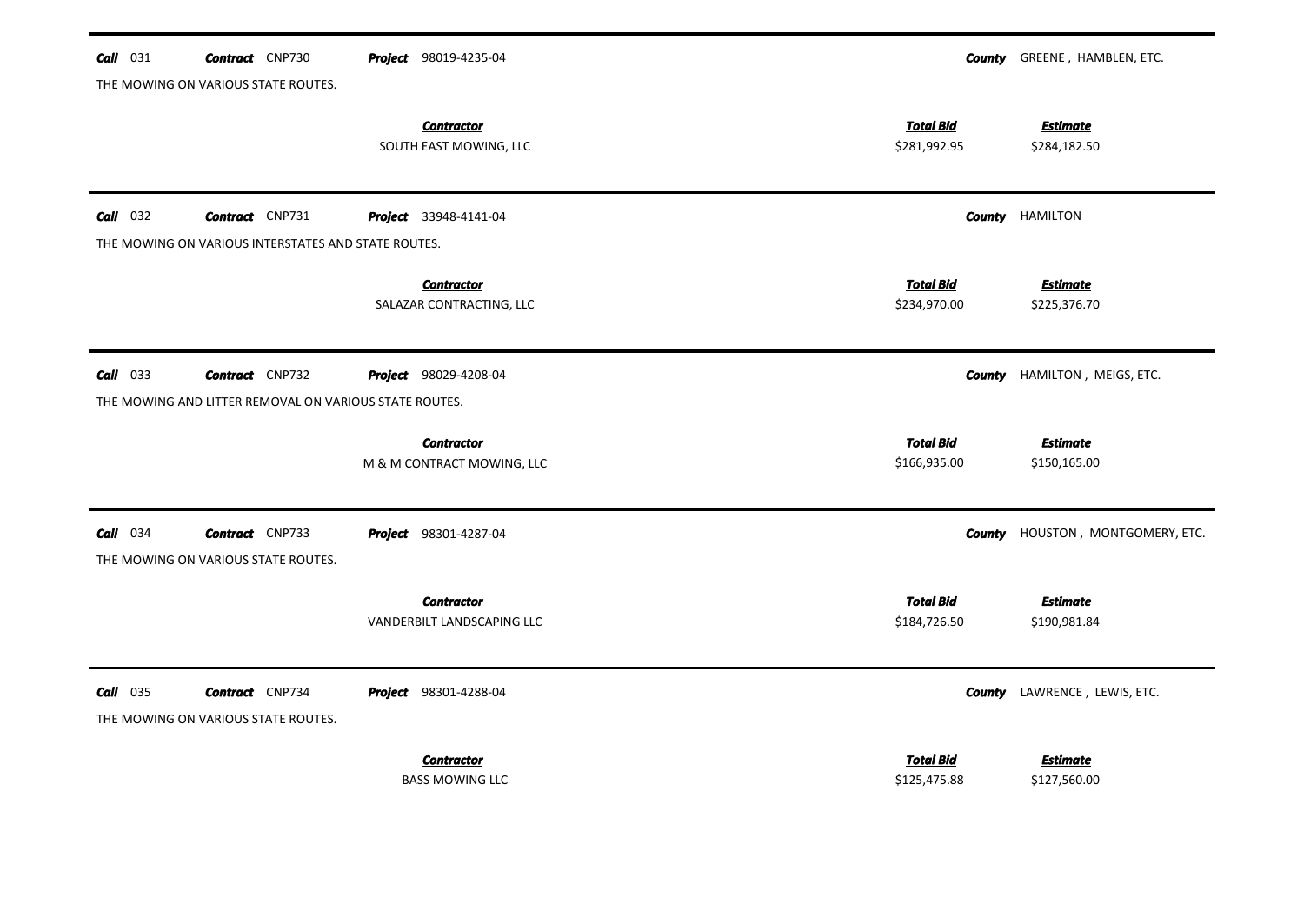| <b>Call</b> 036 | <b>Contract</b> CNP735                                                           | <b>Project</b> 98301-4289-04              |                                  |                     | <b>County</b> LEWIS, PERRY, ETC. |
|-----------------|----------------------------------------------------------------------------------|-------------------------------------------|----------------------------------|---------------------|----------------------------------|
|                 | THE MOWING AND LITTER REMOVAL ON VARIOUS STATE ROUTES.                           | <b>Contractor</b><br>CAUDILL MOWING, INC. | <b>Total Bid</b><br>\$88,191.00  |                     | <b>Estimate</b><br>\$83,793.40   |
| $Call$ 037      | <b>Contract</b> CNP743<br>THE MOWING ON VARIOUS STATE ROUTES.                    | <b>Project</b> 98301-4295-04              |                                  |                     | <b>County</b> LINCOLN & MOORE    |
|                 |                                                                                  | ALL BIDS REJECTED                         |                                  |                     |                                  |
| <b>Call</b> 038 | <b>Contract</b> CNP736<br>THE MOWING ON VARIOUS STATE ROUTES.                    | <b>Project</b> 98301-4290-04              |                                  | <b>County</b>       | MACON, SMITH, ETC.               |
|                 |                                                                                  |                                           |                                  |                     |                                  |
|                 |                                                                                  | <b>Contractor</b><br><b>HRAY LLC</b>      | <b>Total Bid</b><br>\$168,284.00 |                     | <b>Estimate</b><br>\$154,180.00  |
| <b>Call</b> 039 | <b>Contract</b> CNP737<br>THE MOWING AND LITTER REMOVAL ON VARIOUS STATE ROUTES. | <b>Project</b> 60946-4239-04              |                                  | <b>County MAURY</b> |                                  |
|                 |                                                                                  | ALL BIDS REJECTED                         |                                  |                     |                                  |
| <b>Call</b> 040 | <b>Contract</b> CNP738<br>THE MOWING AND LITTER REMOVAL ON VARIOUS STATE ROUTES. | <b>Project</b> 98301-4291-04              |                                  | County              | RUTHERFORD, SUMNER, ETC.         |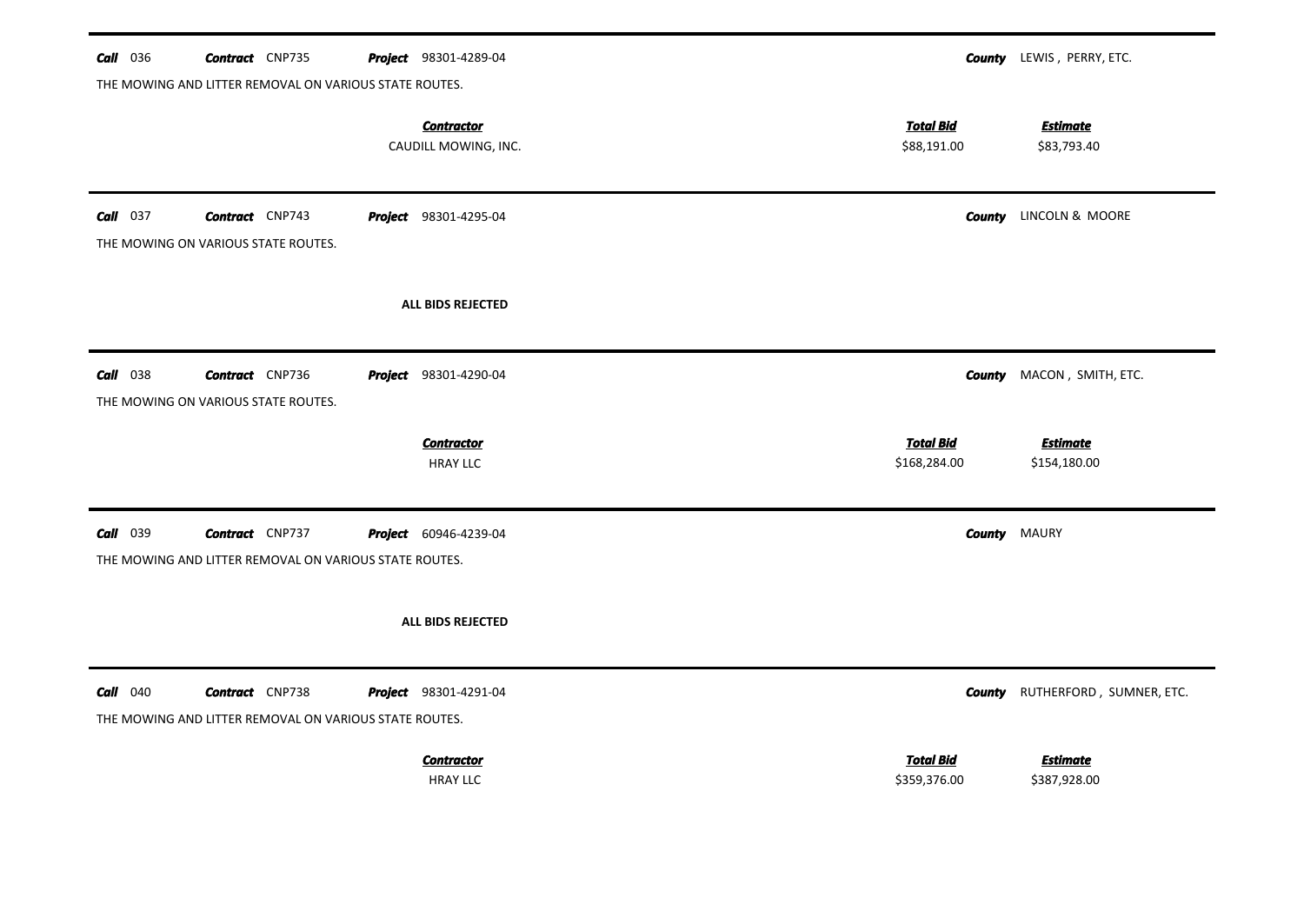| 041<br>Call | <b>Contract</b> CNP739                                        | <b>Project</b> 98301-4292-04              |                      |                       | <b>County</b>                   | RUTHERFORD & WILLIAMSON        |
|-------------|---------------------------------------------------------------|-------------------------------------------|----------------------|-----------------------|---------------------------------|--------------------------------|
|             | THE MOWING ON VARIOUS STATE ROUTES.                           |                                           |                      |                       |                                 |                                |
|             |                                                               | ALL BIDS REJECTED                         |                      |                       |                                 |                                |
| Call<br>042 | <b>Contract</b> CNP742<br>THE MOWING ON VARIOUS STATE ROUTES. | <b>Project</b> 91946-4202-04              |                      |                       |                                 | <b>County</b> WAYNE            |
|             |                                                               | <b>Contractor</b><br>CAUDILL MOWING, INC. |                      |                       | <b>Total Bid</b><br>\$81,273.00 | <b>Estimate</b><br>\$81,570.00 |
| 043<br>Call | <b>Contract</b> CNP740<br>THE MOWING ON VARIOUS STATE ROUTES. | <b>Project</b> 94946-4232-04              |                      |                       | <b>County</b>                   | WILLIAMSON                     |
|             |                                                               | <b>Contractor</b><br><b>HRAY LLC</b>      |                      |                       | <b>Total Bid</b><br>\$99,222.00 | <b>Estimate</b><br>\$89,748.92 |
|             |                                                               |                                           | <b>Total Awarded</b> | <b>Total Estimate</b> |                                 |                                |
|             |                                                               | Letting Totals -                          | \$8,662,990.11       | \$8,659,240.21        |                                 |                                |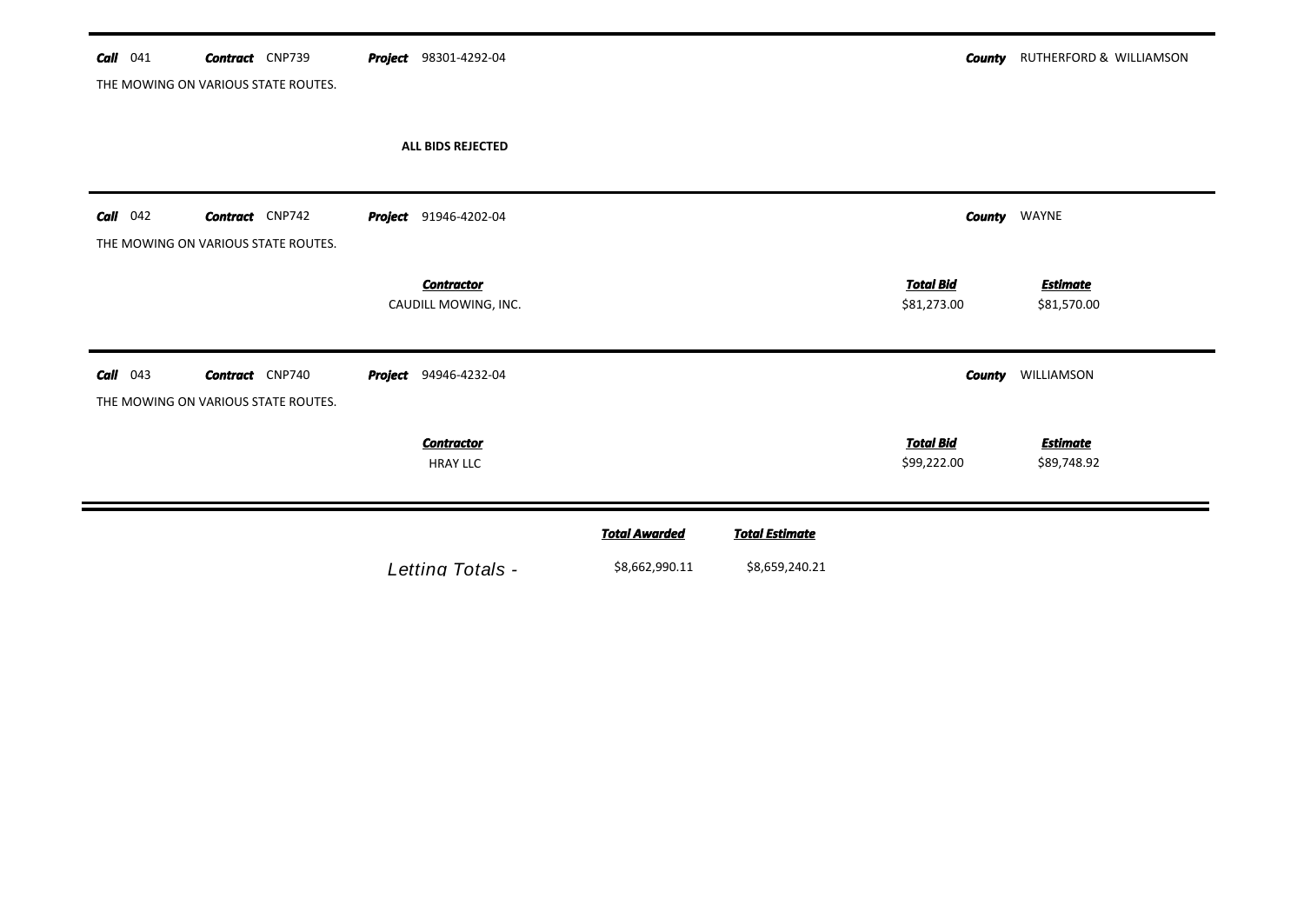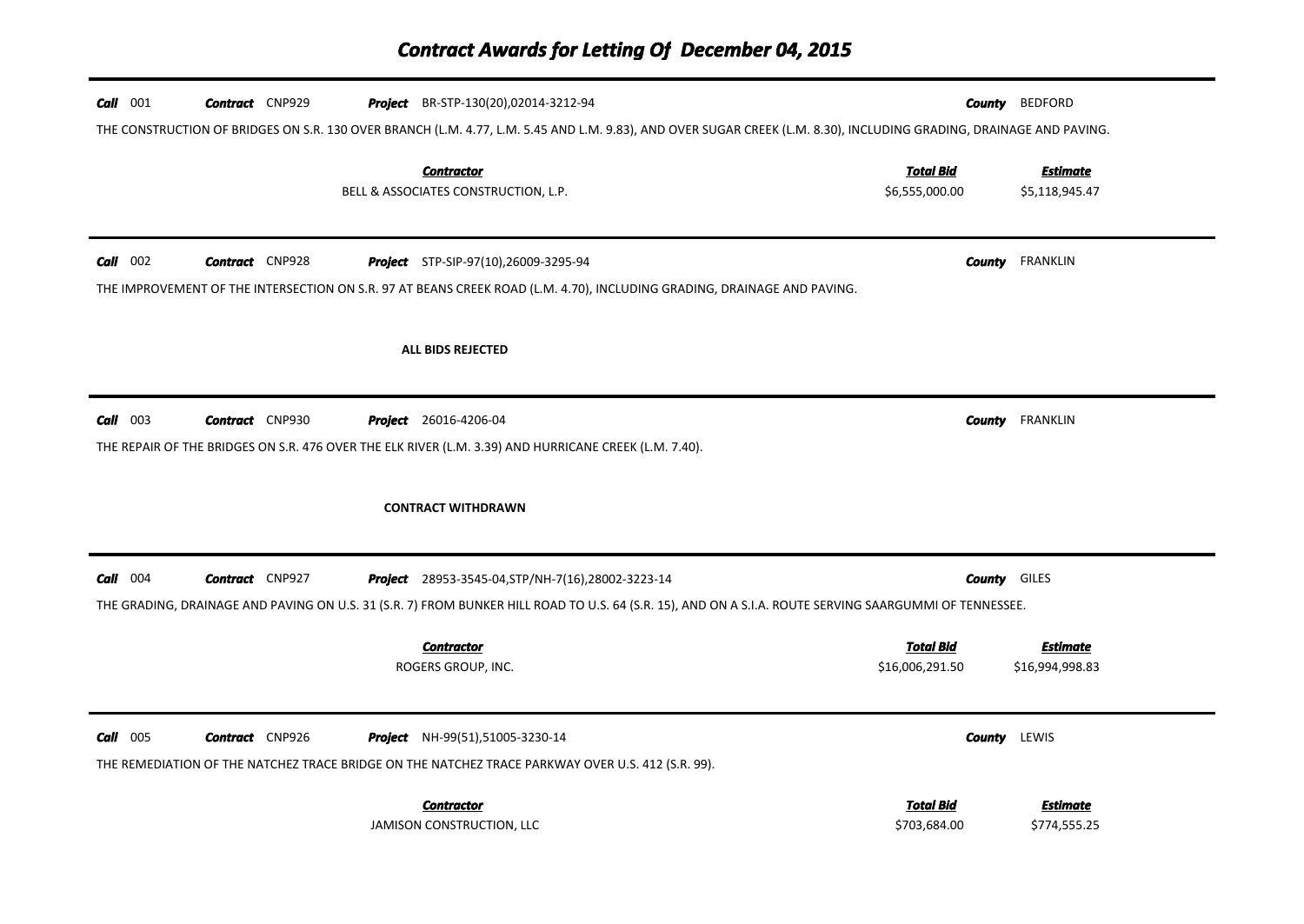| <b>Call</b> 006 | <b>Contract</b> CNP295                                                                            |                | <b>Project</b> 01011-4158-04, NH-I-75-3(173), 01011-8158-44<br>THE RESURFACING ON I-75 FROM NORTH OF S.R. 61 (L.M. 5.23) TO THE CAMPBELL COUNTY LINE (L.M. 12.12), INCLUDING BRIDGE DECK REPAIR. |                                    | <b>County ANDERSON</b>                |
|-----------------|---------------------------------------------------------------------------------------------------|----------------|--------------------------------------------------------------------------------------------------------------------------------------------------------------------------------------------------|------------------------------------|---------------------------------------|
|                 |                                                                                                   |                | <b>Contractor</b><br>ROGERS GROUP, INC.                                                                                                                                                          | <b>Total Bid</b><br>\$4,480,653.99 | <b>Estimate</b><br>\$5,671,341.20     |
| $Call$ 007      | <b>Contract</b> CNP329                                                                            |                | <b>Project</b> 99110-4163-04<br>THE INSTALLATION OF EMERGENCY REFERENCE MARKERS ON VARIOUS INTERSTATE ROUTES STATEWIDE.                                                                          |                                    | <b>County</b> ANDERSON, BEDFORD, ETC. |
|                 |                                                                                                   |                | <b>Contractor</b><br>SUPERIOR TRAFFIC CONTROL - MEMPHIS, INC.                                                                                                                                    | <b>Total Bid</b><br>\$571,902.00   | <b>Estimate</b><br>\$805,300.00       |
| $Call$ 008      | <b>Contract</b> CNP326                                                                            |                | <b>Project</b> 98019-4139-04<br>THE ON-CALL CONCRETE PAVEMENT REPAIR AT VARIOUS LOCATIONS ON VARIOUS INTERSTATE AND STATE ROUTES.                                                                |                                    | <b>County</b> ANDERSON, BLOUNT, ETC.  |
|                 |                                                                                                   |                | <b>Contractor</b><br>PALMERTREE CONSTRUCTION COMPANY, LLC                                                                                                                                        | <b>Total Bid</b><br>\$688,670.50   | <b>Estimate</b><br>\$670,699.50       |
| Call 009        | <b>Contract</b> CNP324<br>THE SWEEPING AND DRAIN CLEANING ON VARIOUS INTERSTATE AND STATE ROUTES. | <b>Project</b> |                                                                                                                                                                                                  | <b>County</b>                      |                                       |
|                 |                                                                                                   |                | ALL BIDS REJECTED                                                                                                                                                                                |                                    |                                       |
| $Call$ 010      | <b>Contract</b> CNP320<br>THE SWEEPING AND DRAIN CLEANING ON VARIOUS INTERSTATE AND STATE ROUTES. | <b>Project</b> |                                                                                                                                                                                                  | <b>County</b>                      |                                       |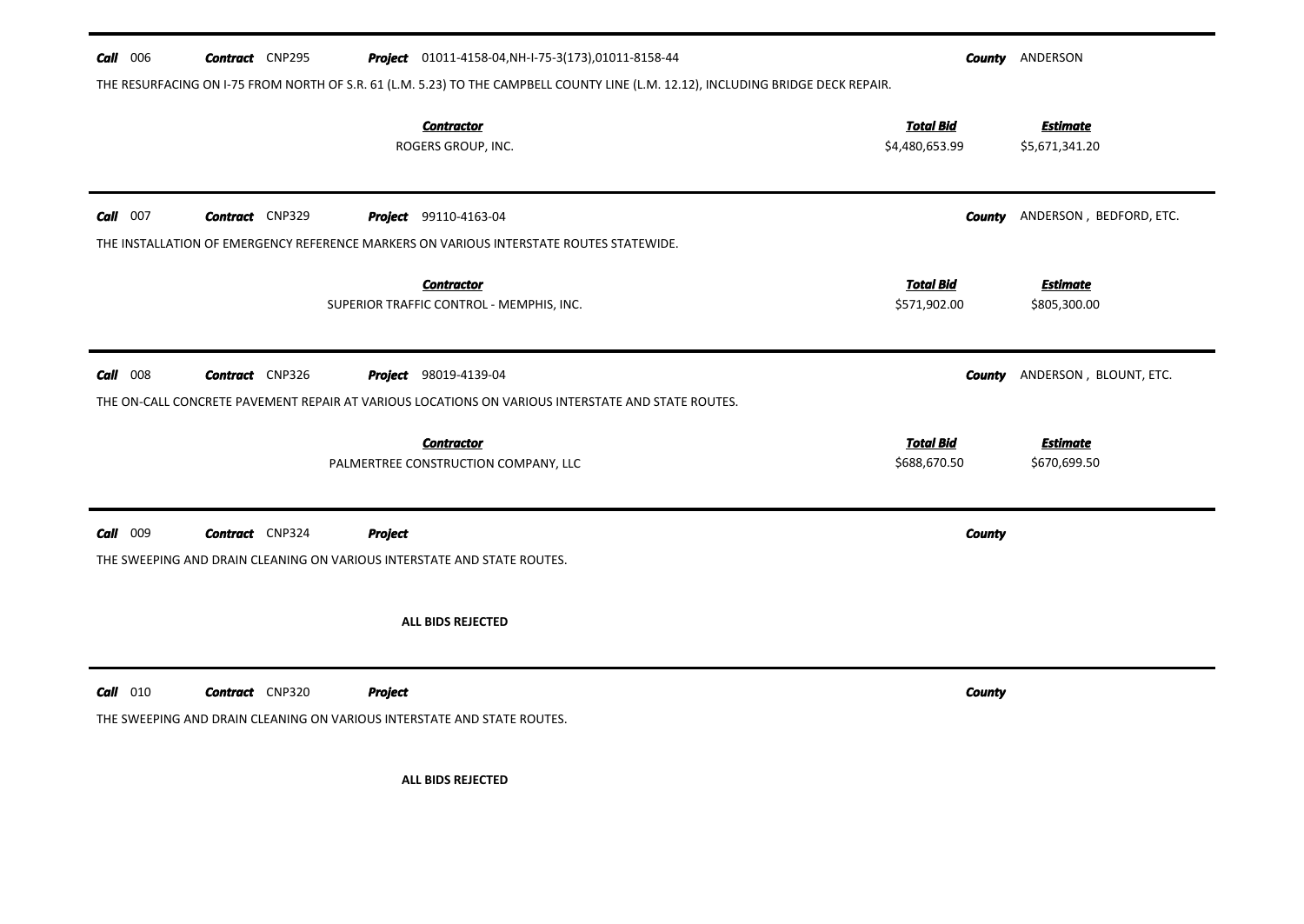| $Call$ 011              | <b>Contract</b> CNP328 | <b>Project</b>               | THE ON-CALL CONCRETE PAVEMENT REPAIR AT VARIOUS LOCATIONS ON VARIOUS INTERSTATE AND STATE ROUTES.                                                                                                                                                     |                                    | <b>County</b> |                                   |
|-------------------------|------------------------|------------------------------|-------------------------------------------------------------------------------------------------------------------------------------------------------------------------------------------------------------------------------------------------------|------------------------------------|---------------|-----------------------------------|
|                         |                        |                              | <b>ALL BIDS REJECTED</b>                                                                                                                                                                                                                              |                                    |               |                                   |
| $Call$ 012              | <b>Contract</b> CNP296 |                              | Project HSIP/STP-H-115(47),05005-3242-94<br>THE GRADING, DRAINAGE AND PAVING ON S.R. 115 AT S.R. 333 (TOPSIDE ROAD) (L.M. 19.92) IN ALCOA.                                                                                                            |                                    | <b>County</b> | <b>BLOUNT</b>                     |
|                         |                        |                              | <b>Contractor</b><br>WHALEY & SONS, INC.                                                                                                                                                                                                              | <b>Total Bid</b><br>\$1,395,994.75 |               | <b>Estimate</b><br>\$1,308,018.00 |
| $Call$ 013              | <b>Contract</b> CNP327 | <b>Project</b> 98029-4110-04 | THE ON-CALL CONCRETE PAVEMENT REPAIR AT VARIOUS LOCATIONS ON VARIOUS INTERSTATE AND STATE ROUTES.                                                                                                                                                     |                                    | <b>County</b> | BRADLEY, COFFEE, ETC.             |
|                         |                        |                              | <b>Contractor</b><br>PALMERTREE CONSTRUCTION COMPANY, LLC                                                                                                                                                                                             | <b>Total Bid</b><br>\$678,436.00   |               | <b>Estimate</b><br>\$636,621.00   |
| $Call$ 014              | <b>Contract</b> CNP325 | <b>Project</b> 98029-4109-04 | THE SWEEPING AND DRAIN CLEANING ON VARIOUS INTERSTATE AND STATE ROUTES.                                                                                                                                                                               |                                    | County        | BRADLEY, GRUNDY, ETC.             |
|                         |                        |                              | <b>Contractor</b><br>BLEVINS ENTERPRISES, INC.                                                                                                                                                                                                        | <b>Total Bid</b><br>\$389,690.00   |               | <b>Estimate</b><br>\$393,498.00   |
| $Call$ 015<br>$4.03$ ). | <b>Contract</b> CNP278 |                              | <b>Project</b> 06001-4180-04, NH-I-75-1(139), 06001-8180-44, 54001-8182-44<br>THE RESURFACING ON I-75 FROM NORTH OF HOOVER GAP ROAD OVERHEAD BRIDGES IN BRADLEY COUNTY (L.M. 15.35) TO SOUTH OF THE BRIDGE OVER COUNTY ROAD 50 IN MCMINN COUNTY (L.M. |                                    | County        | <b>BRADLEY &amp; MCMINN</b>       |
|                         |                        |                              | <b>Contractor</b><br>ROGERS GROUP, INC.                                                                                                                                                                                                               | <b>Total Bid</b><br>\$4,899,774.31 |               | <b>Estimate</b><br>\$5,146,585.93 |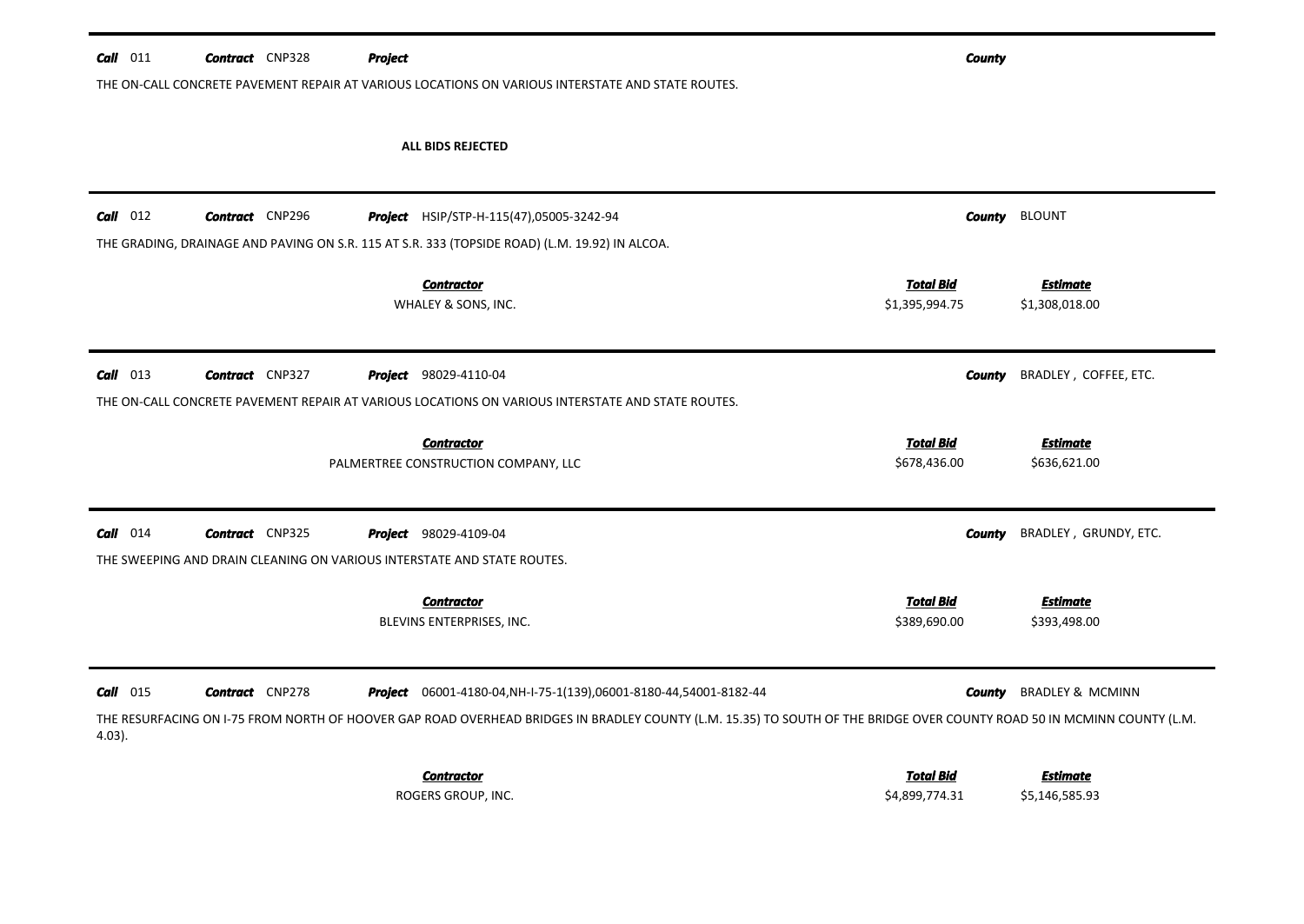| Call 016   | <b>Contract</b> CNP323                               | <b>Project</b> 98019-4137-04                                                                                                                               | County                          | CARTER, SULLIVAN, ETC.          |
|------------|------------------------------------------------------|------------------------------------------------------------------------------------------------------------------------------------------------------------|---------------------------------|---------------------------------|
|            | THE SWEEPING ON VARIOUS INTERSTATE AND STATE ROUTES. |                                                                                                                                                            |                                 |                                 |
|            |                                                      | <b>Contractor</b><br>BLEVINS ENTERPRISES, INC.                                                                                                             | <b>Total Bid</b><br>\$98,428.60 | <b>Estimate</b><br>\$103,609.00 |
| $Call$ 017 | <b>Contract</b> CNP321                               | <b>Project</b>                                                                                                                                             | <b>County</b>                   |                                 |
|            |                                                      | THE ON-CALL CONCRETE PAVEMENT REPAIR AT VARIOUS LOCATIONS ON VARIOUS INTERSTATE AND STATE ROUTES.                                                          |                                 |                                 |
|            |                                                      | <b>ALL BIDS REJECTED</b>                                                                                                                                   |                                 |                                 |
| $Call$ 018 | <b>Contract</b> CNP299                               | <b>Project</b> 18100-4147-04, NH-I-40-6(161), 18100-8147-44                                                                                                | County                          | CUMBERLAND                      |
|            |                                                      | THE RESURFACING ON I-40 FROM THE OBED RIVER (L.M. 13.54) TO EAST OF S.R. 101 (L.M. 18.05), INCLUDING BRIDGE DECK REPAIR.                                   |                                 |                                 |
|            |                                                      | <b>Contractor</b>                                                                                                                                          | <b>Total Bid</b>                | <b>Estimate</b>                 |
|            |                                                      | ROGERS GROUP, INC.                                                                                                                                         | \$4,615,931.63                  | \$4,997,156.05                  |
| Call 019   | <b>Contract</b> CNP061                               | <b>Project</b>                                                                                                                                             | County                          |                                 |
|            |                                                      | THE GRADING, DRAINAGE AND PAVING ON S.R. 101 FROM FIRETOWER ROAD TO NEAR LAKEVIEW DRIVE.                                                                   |                                 |                                 |
|            |                                                      | ALL BIDS REJECTED                                                                                                                                          |                                 |                                 |
| $Call$ 020 | <b>Contract</b> CNP280                               | <b>Project</b>                                                                                                                                             | <b>County</b>                   |                                 |
|            |                                                      | THE RESURFACING ON I-65 FROM SOUTH OF ARMORY DRIVE (L.M. 4.50) TO THE U.S. 31 (S.R. 6, 8TH AVENUE SOUTH) BRIDGE (L.M. 8.33), INCLUDING BRIDGE DECK REPAIR. |                                 |                                 |
|            |                                                      | <b>ALL BIDS REJECTED</b>                                                                                                                                   |                                 |                                 |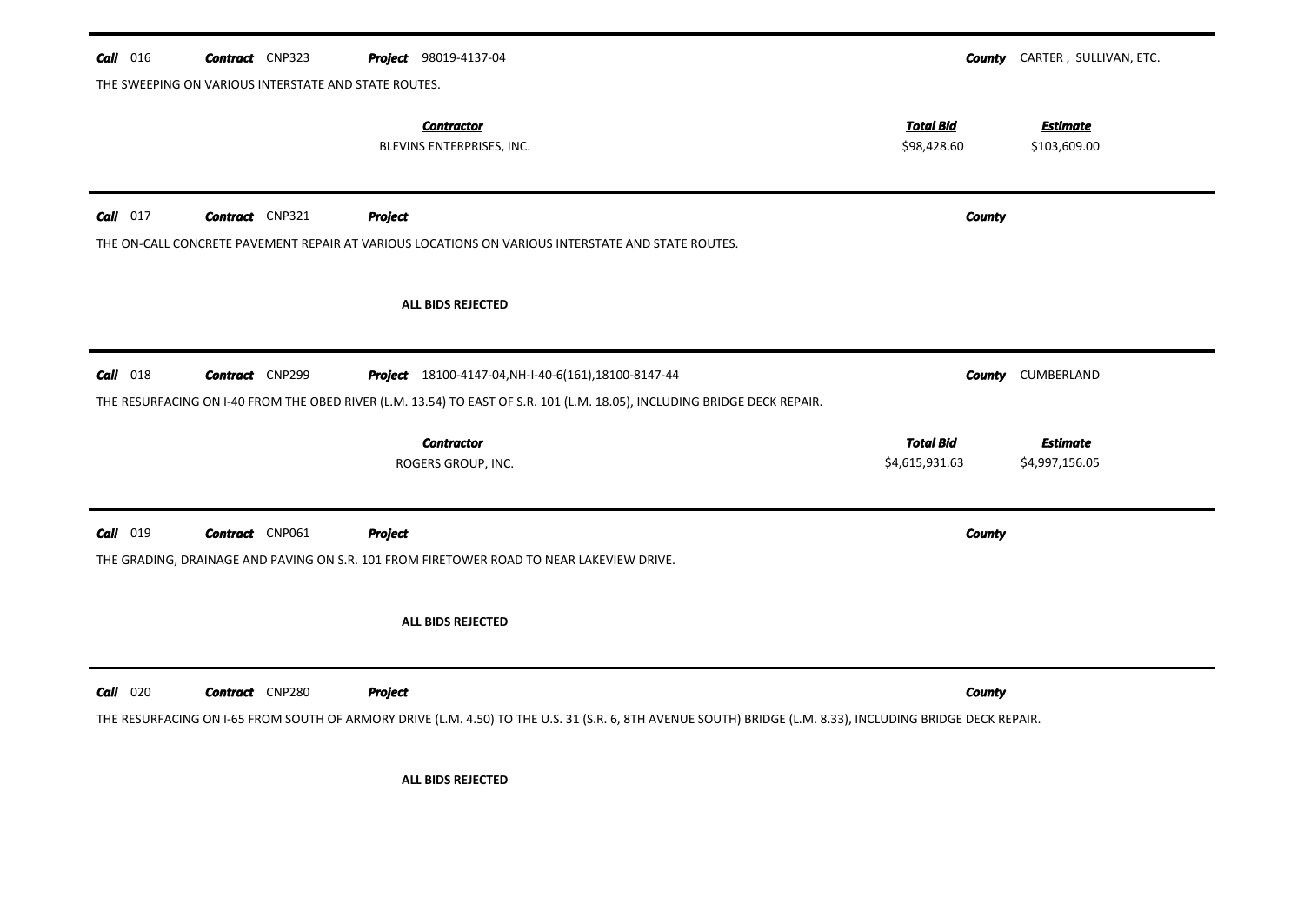| $Call$ 021 | <b>Contract</b> CNP285                                                     |         | Project 19010-4165-04, NH-I-24-9(78), 19001-8140-44, NH-I-65-3(124), 19010-8165-44<br>THE RESURFACING ON I-24 FROM THE I-65 SPLIT TO WEST OF SPRING STREET, AND ON I-65 FROM THE CUMBERLAND RIVER BRIDGE TO TRINITY LANE, INCLUDING BRIDGE DECK REPAIR. |                                    | <b>County</b> DAVIDSON            |
|------------|----------------------------------------------------------------------------|---------|---------------------------------------------------------------------------------------------------------------------------------------------------------------------------------------------------------------------------------------------------------|------------------------------------|-----------------------------------|
|            |                                                                            |         | <b>Contractor</b><br>JONES BROS. CONTRACTORS, LLC                                                                                                                                                                                                       | <b>Total Bid</b><br>\$4,258,000.21 | <b>Estimate</b><br>\$4,055,482.80 |
| $Call$ 022 | <b>Contract</b> CNP332                                                     |         | <b>Project</b> 19028-4247-04                                                                                                                                                                                                                            | County                             | DAVIDSON                          |
|            | THE ROCK SLOPE STABILIZATION ON U.S. 41 (S.R. 11) SOUTHBOUND AT L.M. 2.65. |         | <b>Contractor</b><br>CHARLES DEWEESE CONSTRUCTION, INC                                                                                                                                                                                                  | <b>Total Bid</b><br>\$298,112.00   | <b>Estimate</b><br>\$279,893.00   |
| $Call$ 023 | <b>Contract</b> CNP319                                                     | Project | THE SWEEPING AND DRAIN CLEANING ON VARIOUS INTERSTATE AND STATE ROUTES.<br>ALL BIDS REJECTED                                                                                                                                                            | <b>County</b>                      |                                   |
| $Call$ 024 | <b>Contract</b> CNP316                                                     |         | <b>Project</b> 23002-4232-04<br>THE REPAIR OF THE BRIDGE ON U.S. 51 (S.R. 3) OVER THE SOUTH FORK FORKED DEER RIVER (L.M. 0.06 L & R).                                                                                                                   | County                             | <b>DYER</b>                       |
|            |                                                                            |         | <b>CONTRACT WITHDRAWN</b>                                                                                                                                                                                                                               |                                    |                                   |
| $Call$ 025 | <b>Contract</b> CNP311                                                     |         | <b>Project</b> 26004-4242-04<br>THE REPAIR OF THE BRIDGE ON U.S. 41A (S.R. 16) OVER BOILING FORK CREEK (L.M. 12.73).                                                                                                                                    | <b>County</b>                      | <b>FRANKLIN</b>                   |
|            |                                                                            |         | <b>Contractor</b><br>MID-STATE CONSTRUCTION COMPANY, INC.                                                                                                                                                                                               | <b>Total Bid</b><br>\$882,565.34   | <b>Estimate</b><br>\$1,018,907.75 |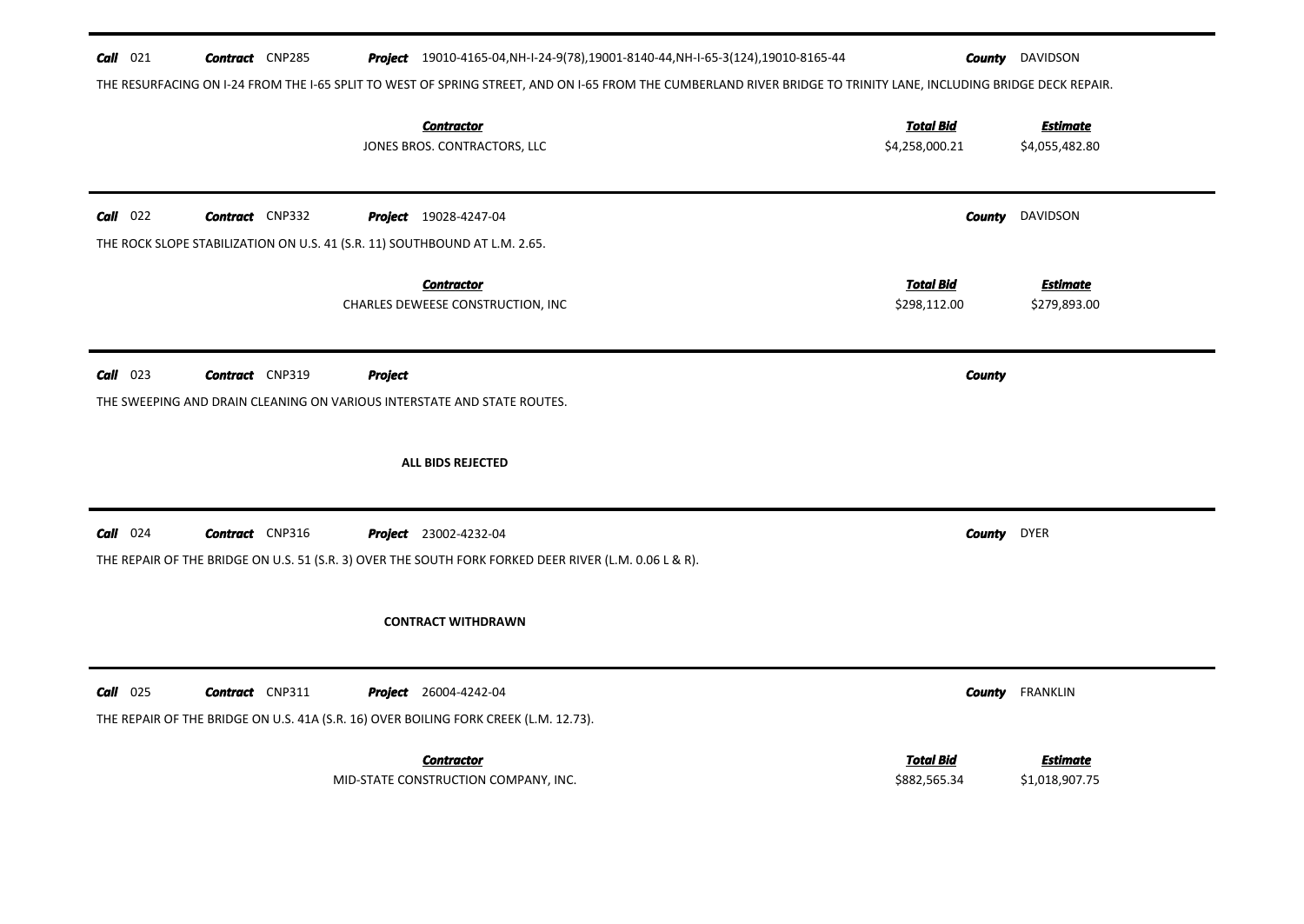| $Call$ 026 | <b>Contract</b> CNP229                                                   |                | <b>Project</b> 26952-3509-04                                                                                                                              |                                 | <b>County</b> FRANKLIN         |
|------------|--------------------------------------------------------------------------|----------------|-----------------------------------------------------------------------------------------------------------------------------------------------------------|---------------------------------|--------------------------------|
|            |                                                                          |                | THE GRADING, DRAINAGE, CONSTRUCTION OF A CONCRETE BULB-TEE BEAM BRIDGE AND PAVING ON "PHASE A" OF A S.I.A. ROUTE SERVING NISSAN NORTH AMERICA IN DECHERD. |                                 |                                |
|            |                                                                          |                | <b>Contractor</b>                                                                                                                                         | <b>Total Bid</b>                | <b>Estimate</b>                |
|            |                                                                          |                | PALMERTREE CONSTRUCTION COMPANY, LLC                                                                                                                      | \$5,013,508.21                  | \$4,618,527.65                 |
|            |                                                                          |                |                                                                                                                                                           |                                 |                                |
| $Call$ 027 | <b>Contract</b> CNP292                                                   |                | Project 30100-4109-04, NH-I-81-1(127), 30100-8109-44                                                                                                      |                                 | <b>County GREENE</b>           |
|            |                                                                          |                | THE RESURFACING ON I-81 FROM THE HAMBLEN COUNTY LINE (L.M. 0.00) TO NORTH OF U.S. 11E (S.R. 34) (L.M. 6.00), INCLUDING BRIDGE DECK REPAIR.                |                                 |                                |
|            |                                                                          |                | <b>Contractor</b>                                                                                                                                         | <b>Total Bid</b>                | <b>Estimate</b>                |
|            |                                                                          |                | SUMMERS-TAYLOR, INC.                                                                                                                                      | \$3,891,578.00                  | \$4,833,792.85                 |
|            |                                                                          |                |                                                                                                                                                           |                                 |                                |
| $Call$ 028 | <b>Contract</b> CNP281                                                   |                | Project NH-I-098-2(16),98028-8197-44                                                                                                                      | County                          | <b>GRUNDY &amp; PUTNAM</b>     |
|            | THE LONGITUDINAL JOINT STABILIZATION ON VARIOUS INTERSTATE ROUTES.       |                |                                                                                                                                                           |                                 |                                |
|            |                                                                          |                |                                                                                                                                                           |                                 |                                |
|            |                                                                          |                | <b>Contractor</b><br>PAVEMENT TECHNOLOGY, INC.                                                                                                            | <b>Total Bid</b><br>\$46,574.01 | <b>Estimate</b><br>\$97,901.40 |
|            |                                                                          |                |                                                                                                                                                           |                                 |                                |
|            |                                                                          |                |                                                                                                                                                           |                                 |                                |
| $Call$ 029 | <b>Contract</b> CNP310                                                   | <b>Project</b> |                                                                                                                                                           | <b>County</b>                   |                                |
|            | THE REPAIR OF THE BRIDGE ON HIXSON PIKE OVER S.R. 153 (L.M. 4.32 L & R). |                |                                                                                                                                                           |                                 |                                |
|            |                                                                          |                |                                                                                                                                                           |                                 |                                |
|            |                                                                          |                | ALL BIDS REJECTED                                                                                                                                         |                                 |                                |
|            |                                                                          |                |                                                                                                                                                           |                                 |                                |
| $Call$ 030 | <b>Contract</b> CNP166                                                   |                | <b>Project</b> 40030-4208-04                                                                                                                              | County                          | <b>HENRY</b>                   |
|            | THE REPAIR OF THE BRIDGE ON S.R. 140 OVER MILL CREEK (L.M. 23.03).       |                |                                                                                                                                                           |                                 |                                |
|            |                                                                          |                | <b>Contractor</b>                                                                                                                                         | <b>Total Bid</b>                | Estimate                       |
|            |                                                                          |                | THOMSON & THOMSON, INC.                                                                                                                                   | \$1,121,346.25                  | \$1,332,652.25                 |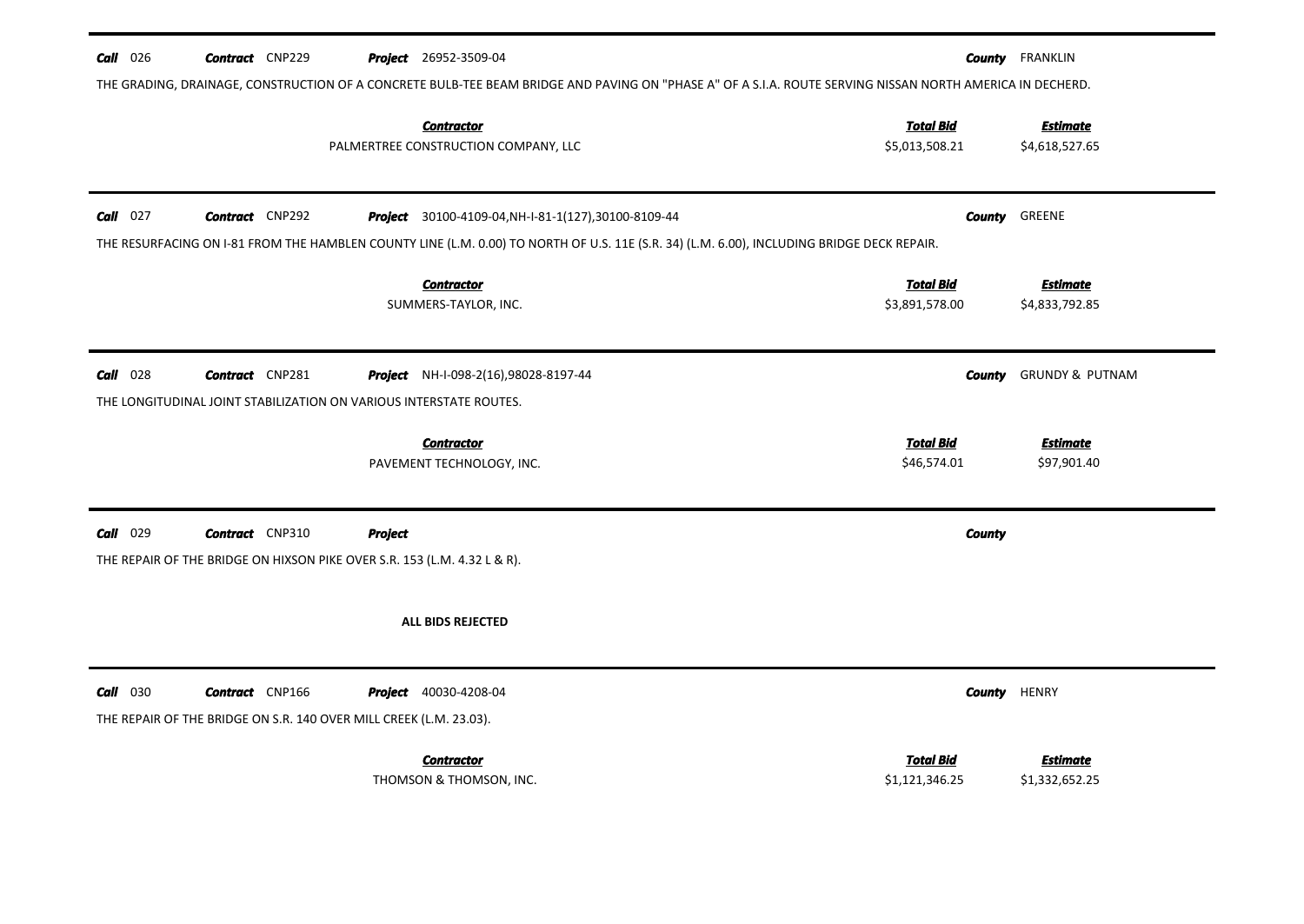|            | <b>Contract</b> CNP312 | <b>Project</b> NH-I-40-3(145),41001-3146-44                                                                                                             |                    | <b>County</b> HICKMAN & HUMPHREYS |
|------------|------------------------|---------------------------------------------------------------------------------------------------------------------------------------------------------|--------------------|-----------------------------------|
|            |                        | THE IMPROVEMENT OF THE INTERCHANGE ON I-40 AT S.R. 50 (HUMPHREYS COUNTY L.M. 12.95 - HICKMAN COUNTY L.M. 0.50), INCLUDING GRADING, DRAINAGE AND PAVING. |                    |                                   |
|            |                        | <b>Contractor</b>                                                                                                                                       | <b>Total Bid</b>   | <b>Estimate</b>                   |
|            |                        | EUBANK ASPHALT PAVING & SEALING                                                                                                                         | \$1,997,681.00     | \$1,739,036.50                    |
| $Call$ 032 | <b>Contract</b> CNP293 | <b>Project</b> 47100-4114-04, NH-I-40-7(173), 47100-8114-44                                                                                             | County             | KNOX                              |
|            |                        | THE RESURFACING ON I-40 FROM EAST OF PAPERMILL ROAD (L.M. 14.25) TO EAST OF THE I-75 RAMP (L.M. 16.10), INCLUDING BRIDGE DECK REPAIR.                   |                    |                                   |
|            |                        | <b>Contractor</b>                                                                                                                                       | <b>Total Bid</b>   | <b>Estimate</b>                   |
|            |                        | ROGERS GROUP, INC.                                                                                                                                      | \$2,871,835.18     | \$3,878,415.90                    |
|            |                        |                                                                                                                                                         |                    |                                   |
| $Call$ 033 | <b>Contract</b> CNP074 | <b>Project</b> 48002-4228-04                                                                                                                            | <b>County</b> LAKE |                                   |
|            |                        | THE REPAIR OF THE BRIDGE ON S.R. 21 OVER THE REELFOOT LAKE SPILLWAY (L.M. 7.61).                                                                        |                    |                                   |
|            |                        | <b>Contractor</b>                                                                                                                                       | <b>Total Bid</b>   | <b>Estimate</b>                   |
|            |                        |                                                                                                                                                         |                    |                                   |
|            |                        | THOMSON & THOMSON, INC.                                                                                                                                 | \$1,019,542.15     | \$1,213,119.00                    |
| $Call$ 034 | <b>Contract</b> CNP216 | Project BR-STP-197(10),57034-3205-94                                                                                                                    | County             | <b>MADISON</b>                    |
|            |                        | THE CONSTRUCTION OF TWO (2) CONCRETE I-BEAM BRIDGES ON S.R. 197 OVER BRANCH (L.M. 8.56 AND L.M. 8.66), INCLUDING GRADING, DRAINAGE AND PAVING.          |                    |                                   |
|            |                        |                                                                                                                                                         |                    |                                   |
|            |                        | <b>CONTRACT WITHDRAWN</b>                                                                                                                               |                    |                                   |
|            | <b>Contract</b> CNP289 | <b>Project</b> 59006-4219-04                                                                                                                            | <b>County</b>      | MARSHALL                          |
|            |                        | THE REPAIR OF THE BRIDGE ON U.S. 431 (S.R. 50) OVER BIG ROCK CREEK IN LEWISBURG (L.M. 6.57).                                                            |                    |                                   |
| $Call$ 035 |                        | <b>Contractor</b>                                                                                                                                       | Total Bid          | <b>Estimate</b>                   |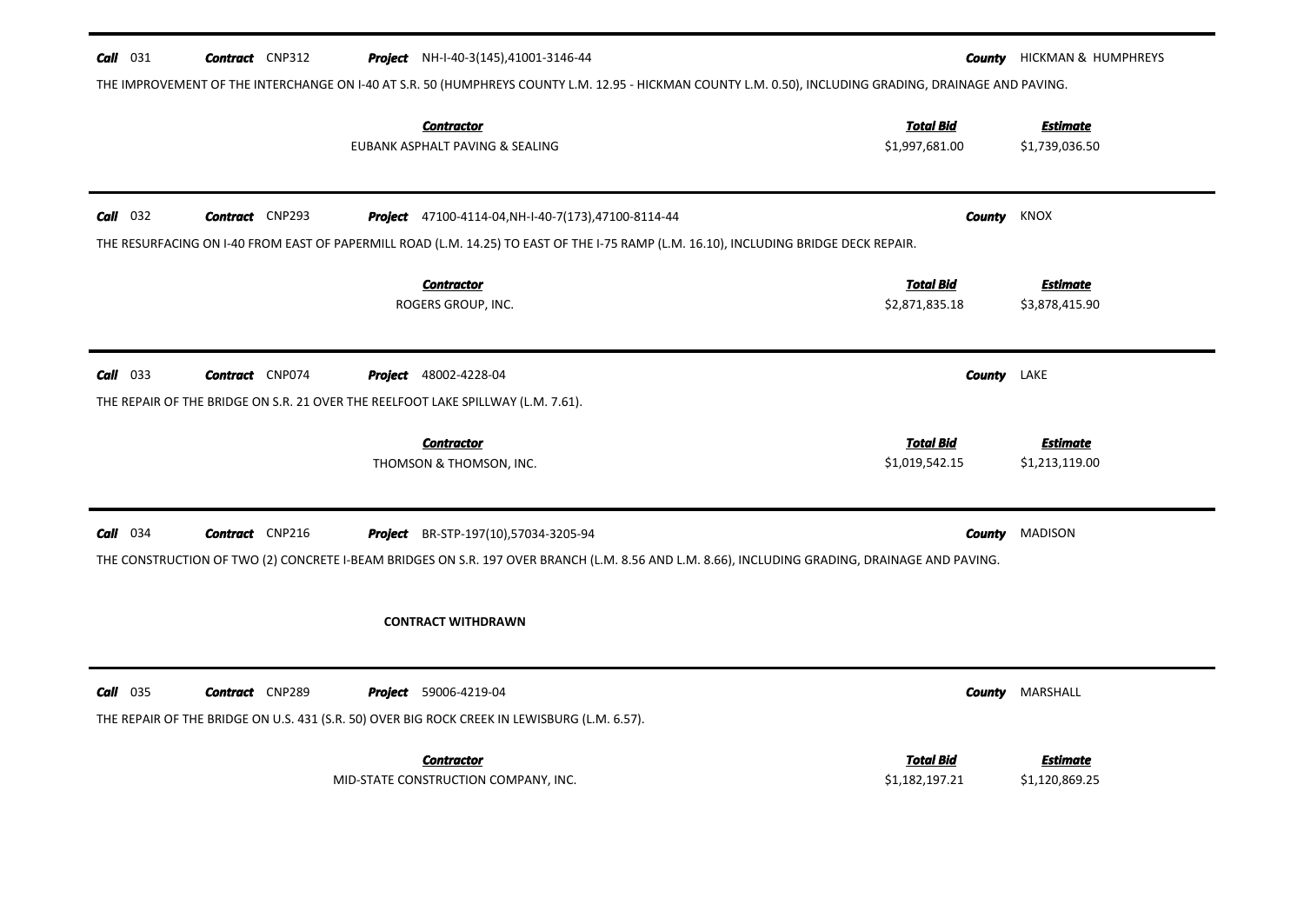| 036<br>Call     | <b>Contract</b> CNP315 | <b>Project</b> HSIP/STP-H-NH-99(43),60010-3216-94                                                                                                                                                                                       |                                     | <b>County</b> MAURY                |
|-----------------|------------------------|-----------------------------------------------------------------------------------------------------------------------------------------------------------------------------------------------------------------------------------------|-------------------------------------|------------------------------------|
|                 |                        | THE CONSTRUCTION OF TURN LANES ON U.S. 412 (S.R. 99) AT THE INTERSECTION OF PATTERSON DRIVE IN COLUMBIA, INCLUDING GRADING, DRAINAGE AND PAVING.                                                                                        |                                     |                                    |
|                 |                        | <b>Contractor</b><br>ROGERS GROUP, INC.                                                                                                                                                                                                 | <b>Total Bid</b><br>\$499,099.00    | <b>Estimate</b><br>\$512,088.50    |
| $Call$ 037      | <b>Contract</b> CNP297 | <b>Project</b> 60001-4153-04, NH-I-65-2(108), 60001-8153-44                                                                                                                                                                             | County                              | <b>MAURY</b>                       |
|                 |                        | THE RESURFACING ON I-65 FROM NORTH OF S.R. 99 (L.M. 11.04) TO THE WILLIAMSON COUNTY LINE (L.M. 17.68), INCLUDING BRIDGE DECK REPAIR.                                                                                                    |                                     |                                    |
|                 |                        | <b>Contractor</b><br>WRIGHT PAVING CONTRACTORS, INC.                                                                                                                                                                                    | <b>Total Bid</b><br>\$3,528,206.23  | <b>Estimate</b><br>\$3,643,416.35  |
| <b>Call</b> 038 | <b>Contract</b> CNP309 | <b>Project</b> 54013-3216-04                                                                                                                                                                                                            | <b>County</b>                       | <b>MCMINN</b>                      |
|                 |                        | THE GRADING, DRAINAGE AND PAVING ON A S.I.A. ROUTE (S.R. 163) SERVING RESOLUTE FOREST PRODUCTS IN CALHOUN.                                                                                                                              |                                     |                                    |
|                 |                        | <b>Contractor</b><br>GREENSTAR, LLC                                                                                                                                                                                                     | <b>Total Bid</b><br>\$968,890.90    | <b>Estimate</b><br>\$1,215,967.22  |
| Call<br>039     | <b>Contract</b> CNP148 | <b>Project</b> BR-STP-128(23),68006-3215-94                                                                                                                                                                                             | <b>County</b>                       | PERRY                              |
|                 |                        | THE CONSTRUCTION OF A CONCRETE I-BEAM BRIDGE ON S.R. 128 OVER CEDAR CREEK (L.M. 6.78), INCLUDING GRADING, DRAINAGE AND PAVING.                                                                                                          |                                     |                                    |
|                 |                        | <b>Contractor</b><br>CONCRETE STRUCTURES, INC.                                                                                                                                                                                          | <b>Total Bid</b><br>\$1,486,196.34  | <b>Estimate</b><br>\$1,388,232.75  |
| $Call$ 040      | <b>Contract</b> CNP247 | <b>Project</b> 71952-3543-04, NH-I-40-6(130), 71100-3118-44<br>THE GRADING, DRAINAGE, CONSTRUCTION OF TWO CONCRETE BULB-TEE BEAM BRIDGES AND PAVING ON I-40 AT MINE LICK CREEK ROAD (L.M. 15.56), AND ON A S.I.A. ROUTE SERVING PROJECT | County                              | PUTNAM                             |
| VICTOR.         |                        | <b>Contractor</b><br>CHARLES BLALOCK & SONS, INC.                                                                                                                                                                                       | <b>Total Bid</b><br>\$22,993,169.69 | <b>Estimate</b><br>\$24,155,517.34 |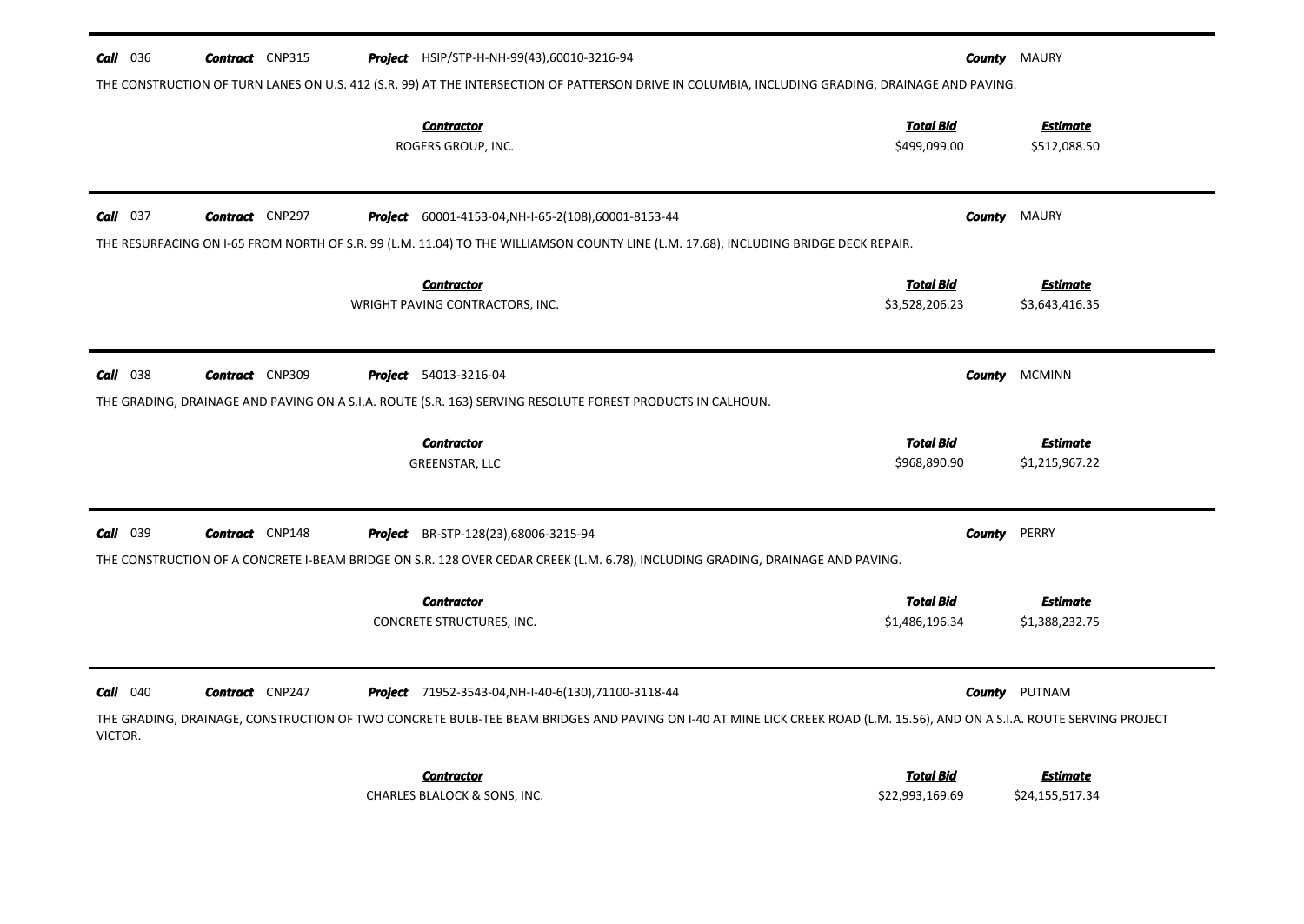| <b>Call</b> 041 | <b>Contract</b> CNP218 | <b>Project</b> BH-I-40-6(163), 73100-3121-44<br>THE REHABILITATION OF THE BRIDGES ON I-40 OVER S.R. 29 (PINE RIDGE ROAD) (L.M. 9.96, RIGHT & LEFT) AND THE CLINCH RIVER (L.M. 11.15).                | County                              | ROANE                              |
|-----------------|------------------------|------------------------------------------------------------------------------------------------------------------------------------------------------------------------------------------------------|-------------------------------------|------------------------------------|
|                 |                        | <b>Contractor</b><br>MID-STATE CONSTRUCTION COMPANY, INC.                                                                                                                                            | <b>Total Bid</b><br>\$2,723,293.59  | <b>Estimate</b><br>\$2,864,572.00  |
| $Call$ 042      | <b>Contract</b> CNP282 | Project NH-I-24-1(116), 75100-8109-44<br>THE RESURFACING ON I-24 FROM THE STONES RIVER BRIDGE (L.M. 15.58) TO EAST OF THE BRIDGE OVER CSX RAILROAD (L.M. 19.07).                                     | County                              | RUTHERFORD                         |
|                 |                        | <b>Contractor</b><br>HOOVER, INC.                                                                                                                                                                    | <b>Total Bid</b><br>\$4,371,322.00  | <b>Estimate</b><br>\$5,097,026.40  |
| $Call$ 043      | <b>Contract</b> CNP277 | <b>Project</b> 75951-3597-04<br>THE GRADING, DRAINAGE AND PAVING ON A S.I.A. ROUTE SERVING NISSAN NORTH AMERICA IN MURFREESBORO.                                                                     | County                              | <b>RUTHERFORD</b>                  |
|                 |                        | <b>Contractor</b><br>HOOVER, INC.                                                                                                                                                                    | <b>Total Bid</b><br>\$559,113.85    | <b>Estimate</b><br>\$599,871.80    |
| $Call$ 044      | <b>Contract</b> CNP245 | Project BR-STP-1(283), 79011-3266-94<br>THE CONSTRUCTION OF A WELDED STEEL PLATE GIRDER BRIDGE ON U.S. 70 (S.R. 1) OVER THE LOOSAHATCHIE RIVER (L.M. 30.36), INCLUDING GRADING, DRAINAGE AND PAVING. |                                     | <b>County</b> SHELBY               |
|                 |                        | <b>CONTRACT WITHDRAWN</b>                                                                                                                                                                            |                                     |                                    |
| $Call$ 045      | <b>Contract</b> CNP300 | Project NH-1-40-1(346), 79903-8119-44<br>THE RESURFACING ON I-40 FROM WEST OF SYCAMORE VIEW (L.M. 15.54) TO WEST OF DAVIES PLANTATION ROAD (L.M. 22.98).                                             |                                     | <b>County</b> SHELBY               |
|                 |                        | <b>Contractor</b><br>STANDARD CONST CO INC & LEHMAN-ROBERTS CO JOINT VENTURE                                                                                                                         | <b>Total Bid</b><br>\$16,154,345.10 | <b>Estimate</b><br>\$14,477,979.70 |